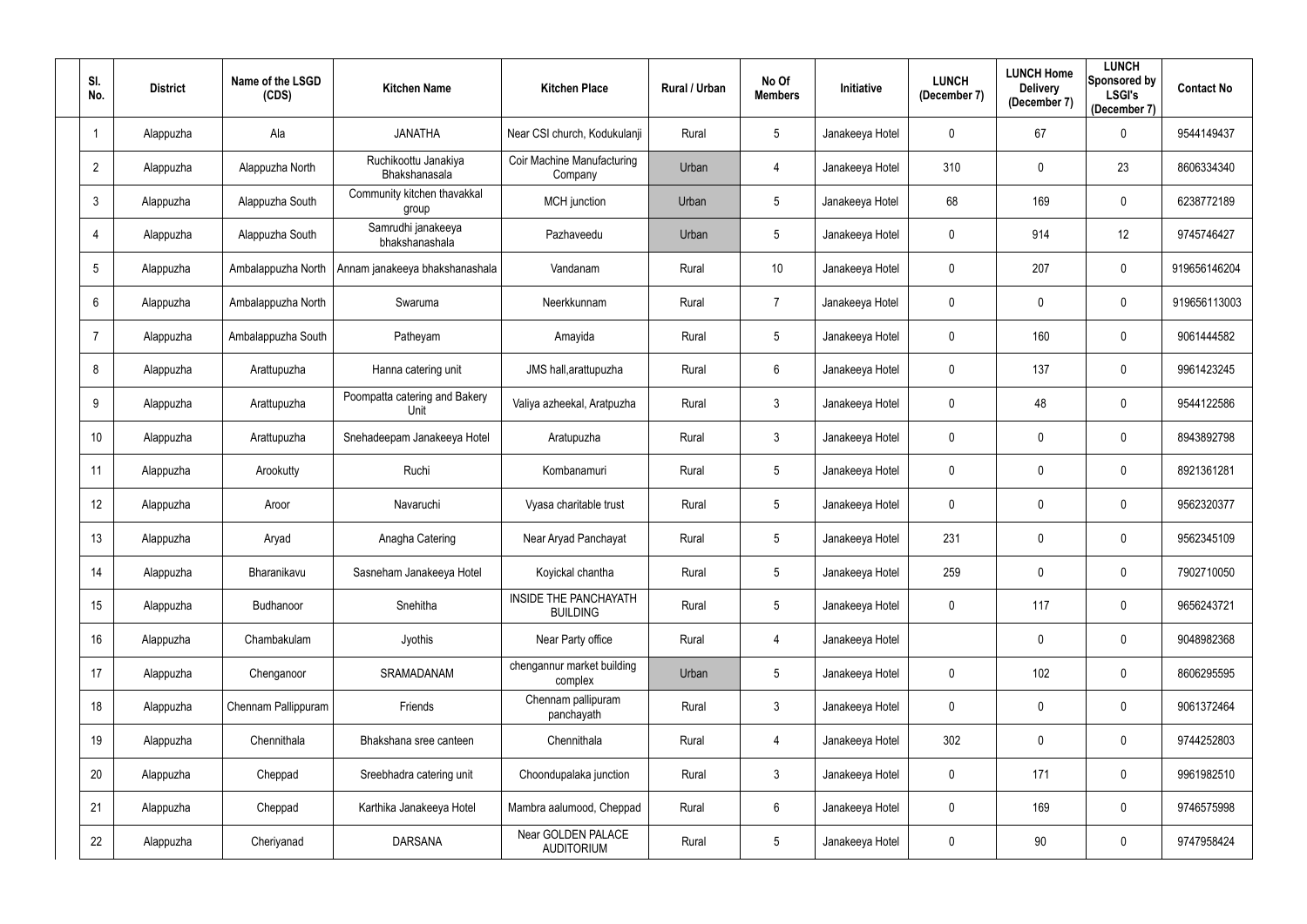|    | SI.<br>No. | <b>District</b> | Name of the LSGD<br>(CDS) | <b>Kitchen Name</b>                     | <b>Kitchen Place</b>               | Rural / Urban | No Of<br><b>Members</b> | Initiative      | <b>LUNCH</b><br>(December 7) | <b>LUNCH Home</b><br><b>Delivery</b><br>(December 7) | <b>LUNCH</b><br>Sponsored by<br><b>LSGI's</b><br>(December 7) | <b>Contact No</b> |
|----|------------|-----------------|---------------------------|-----------------------------------------|------------------------------------|---------------|-------------------------|-----------------|------------------------------|------------------------------------------------------|---------------------------------------------------------------|-------------------|
|    | 23         | Alappuzha       | Cherthala Municipality    | Santwanam                               | Ward 10                            | Urban         | $5\phantom{.0}$         | Janakeeya Hotel | 0                            | $\mathbf 0$                                          | $\mathbf 0$                                                   | 8848178001        |
|    | 24         | Alappuzha       | Cherthala Municipality    | <b>NULM</b> canteen                     | Cherthala Municipality             | Urban         | $5\phantom{.0}$         | Janakeeya Hotel | 0                            | $\mathbf 0$                                          | $\mathbf 0$                                                   | 6282870356        |
|    | 25         | Alappuzha       | Cherthala South           | Kashinandana                            | Cherthala S                        | Rural         | 10 <sup>°</sup>         | Janakeeya Hotel | 0                            | $\mathbf 0$                                          | $\overline{0}$                                                | 9745940057        |
|    | 26         | Alappuzha       | Cheruthana                | Sreedurga janakeeya hotel               | Near govt HSS aayaparambu          | Rural         | 4                       | Janakeeya Hotel | 229                          | $\overline{0}$                                       | $\mathbf 0$                                                   | 9961178936        |
|    | 27         | Alappuzha       | Chettikulangara           | SREE VINAYAKA JANAKEEYA<br><b>HOTEL</b> | <b>KARIPUZHA</b>                   | Rural         | $\mathfrak{Z}$          | Janakeeya Hotel | 216                          | $\mathbf 0$                                          | $\overline{0}$                                                | 9656810109        |
|    | 28         | Alappuzha       | Chingoli                  | souhridam unit                          | karthikappally I p school          | Rural         | $\mathfrak{Z}$          | Janakeeya Hotel | 89                           | 101                                                  | $\boldsymbol{0}$                                              | 7559808470        |
|    | 29         | Alappuzha       | Chunakkara                | Vanitha Canteen                         | Chunakkara                         | Rural         | $\mathfrak{Z}$          | Janakeeya Hotel | 102                          | $\mathbf 0$                                          | $\mathbf 0$                                                   | 9400509985        |
|    | 30         | Alappuzha       | Devikulangara             | Thripthi                                | Buds school, devikulangara         | Rural         | 4                       | Janakeeya Hotel | 0                            | 76                                                   | $\mathbf 0$                                                   | 9746712528        |
|    | 31         | Alappuzha       | Edathua                   | Theertham                               | Edathua market                     | Rural         | $\mathbf{3}$            | Janakeeya Hotel | 0                            | $\mathbf 0$                                          | $\mathbf 0$                                                   | 9544351169        |
|    | 32         | Alappuzha       | Ezhupunna                 | Neethipeedam                            | Eramalloor                         | Rural         | 8                       | Janakeeya Hotel | $\mathbf 0$                  | $\mathbf 0$                                          | $\mathbf 0$                                                   | 9946790986        |
|    | 33         | Alappuzha       | Harippad                  | Swad                                    | A private Hotel's Kitchen          | Urban         | 4                       | Janakeeya Hotel | 0                            | $\mathbf 0$                                          | $\mathbf 0$                                                   | 9562373933        |
|    | 34         | Alappuzha       | Kadakkarappally           | Soorya                                  | Kandamangalam temple<br>auditorium | Rural         | $5\phantom{.0}$         | Janakeeya Hotel | 0                            | $\mathbf 0$                                          | $\overline{0}$                                                | 9895266763        |
|    | 35         | Alappuzha       | Kainakary                 | Sivakashi                               | Near Panchayath                    | Rural         | $5\phantom{.0}$         | Janakeeya Hotel | 0                            | $\mathbf 0$                                          | $\mathbf 0$                                                   | 8111821552        |
|    | 36         | Alappuzha       | Kandalloor                | Annapoorna Hotel                        | Near Velanchira junction           | Rural         | 4                       | Janakeeya Hotel | 0                            | 140                                                  | $\overline{0}$                                                | -9747600181       |
|    | 37         | Alappuzha       | Kanjikuzhy                | Santhwanam                              | Opposite NSS college               | Rural         | $5\phantom{.0}$         | Janakeeya Hotel | $\mathbf 0$                  | $\mathbf 0$                                          | $\overline{0}$                                                | 9605307328        |
|    | 38         | Alappuzha       | Karthikappally            | Ruchi                                   | Community hall                     | Rural         | $6\,$                   | Janakeeya Hotel | 185                          | $\mathbf 0$                                          | $\mathbf 0$                                                   | 9747607478        |
|    | 39         | Alappuzha       | Karuvatta                 | Karunya janakeeya hotel                 | Near Aashramam junction            | Rural         | $6\phantom{.}$          | Janakeeya Hotel | 0                            | $\mathbf 0$                                          | $\mathbf 0$                                                   | 916282508791      |
|    | 40         | Alappuzha       | Kavalam                   | Koottukari Janakeeya Hotel              | <b>Near Permanent Outlet</b>       | Rural         | $5\phantom{.0}$         | Janakeeya Hotel | $\mathbf 0$                  | $\mathbf 0$                                          | $\mathbf 0$                                                   | 9744173219        |
|    | 41         | Alappuzha       | Kayamkulam West           | palazhy catering unit                   | Kallummood junction                | Urban         | $5\phantom{.0}$         | Janakeeya Hotel | $\mathbf 0$                  | 154                                                  | $\overline{0}$                                                | 9388819110        |
|    | 42         | Alappuzha       | Kodamthurath              | <b>MATRUSAKTHI</b>                      | KUTHIYATHODE                       | Rural         | $\overline{5}$          | Janakeeya Hotel | 0                            | $\mathbf 0$                                          | $\mathbf 0$                                                   | 8281687439        |
| 87 | 43         | Alappuzha       | Krishnapuram              | Kanivu catering unit                    | Near SCB, kappil                   | Rural         | 4                       | Janakeeya Hotel | $\pmb{0}$                    | 96                                                   | $\mathbf 0$                                                   | 9544047480        |
|    | 44         | Alappuzha       | Kumarapuram               | Mahadeva jankeeya hotel                 | Near kavarattu temple              | Rural         | $\mathfrak{Z}$          | Janakeeya Hotel | 272                          | $\overline{0}$                                       | $\bf{0}$                                                      | 918606736168      |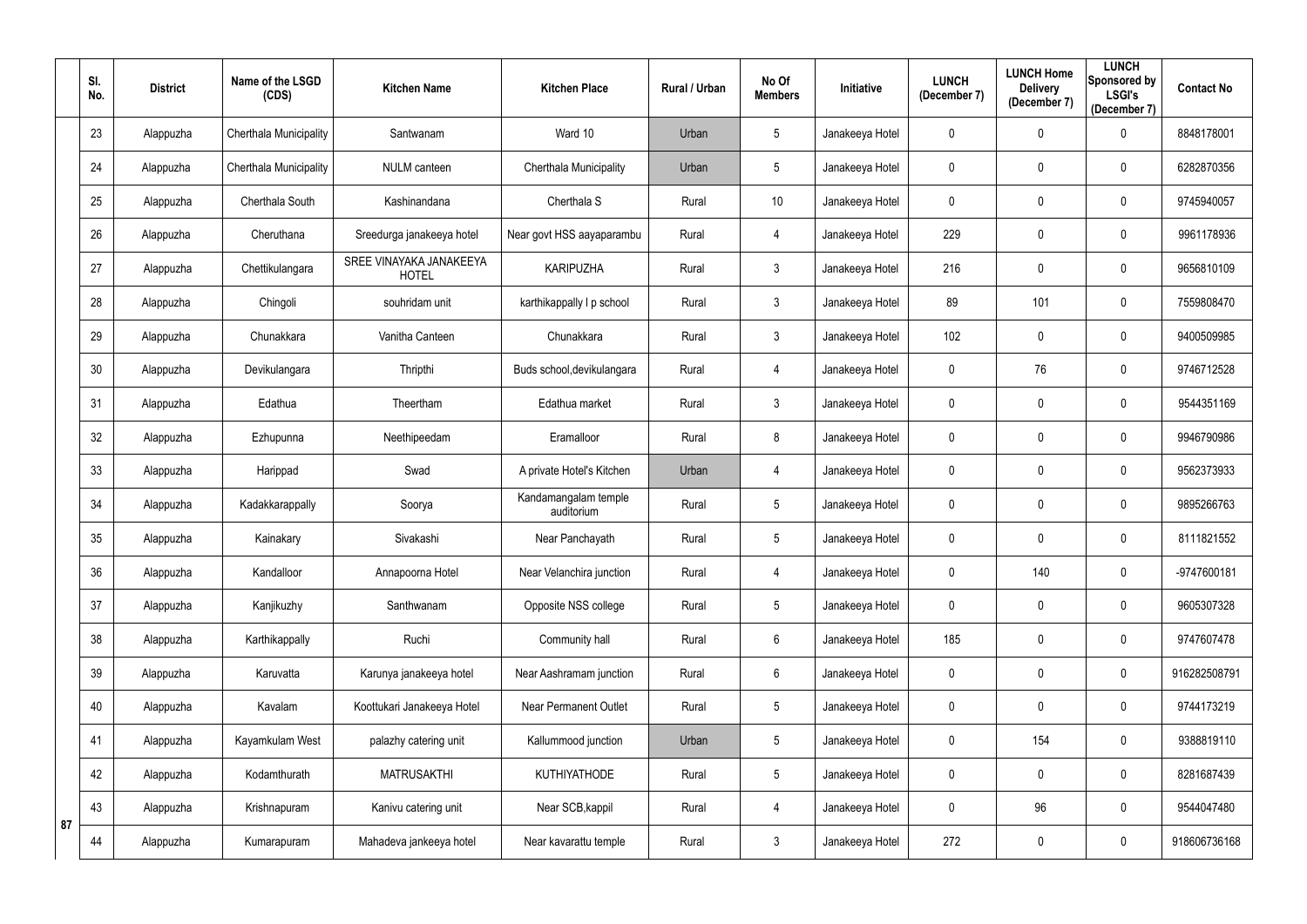| SI.<br>No. | <b>District</b> | Name of the LSGD<br>(CDS)   | <b>Kitchen Name</b>                | <b>Kitchen Place</b>                        | <b>Rural / Urban</b> | No Of<br><b>Members</b> | Initiative      | <b>LUNCH</b><br>(December 7) | <b>LUNCH Home</b><br><b>Delivery</b><br>(December 7) | <b>LUNCH</b><br>Sponsored by<br><b>LSGI's</b><br>(December 7) | <b>Contact No</b> |
|------------|-----------------|-----------------------------|------------------------------------|---------------------------------------------|----------------------|-------------------------|-----------------|------------------------------|------------------------------------------------------|---------------------------------------------------------------|-------------------|
| 45         | Alappuzha       | Kumarapuram                 | Navodhaya janakeeya hotel          | Kumarapuram                                 | Rural                | 3                       | Janakeeya Hotel | 0                            | $\mathbf 0$                                          | $\mathbf 0$                                                   | 9037499871        |
| 46         | Alappuzha       | Kuthiyathode                | Ruchi Janakeeya Hotel              | Near kuthiyathode panchayath<br>office      | Rural                | 5                       | Janakeeya Hotel | 0                            | $\mathbf 0$                                          | $\mathbf 0$                                                   | 9249269374        |
| 47         | Alappuzha       | Mannanchery                 | Snehitha                           | Panchayat building                          | Rural                | 4                       | Janakeeya Hotel | 43                           | 46                                                   | $\mathbf 0$                                                   | 9544461740        |
| 48         | Alappuzha       | Mannar                      | Snehadhara                         | Kunnathur devasom                           | Rural                | $5\phantom{.0}$         | Janakeeya Hotel | 197                          | $\mathbf 0$                                          | $\mathbf 0$                                                   | 9567853570        |
| 49         | Alappuzha       | Mararikulam South           | Snehasparsham                      | Kattoor                                     | Rural                | 4                       | Janakeeya Hotel | 0                            | 10                                                   | $\mathbf 0$                                                   | 9747881642        |
| 50         | Alappuzha       | Mavelikara<br>Municipality  | Ruchi janakeeya hotel              | Municipality building                       | Urban                | 10 <sup>°</sup>         | Janakeeya Hotel | 0                            | $\mathbf 0$                                          | $\mathbf 0$                                                   | 8289996136        |
| 51         | Alappuzha       | Mavelikkara<br>Thamarakulam | <b>Thripthi Catering</b>           | Thamarakulam                                | Rural                | 5                       | Janakeeya Hotel | 139                          | $\mathbf 0$                                          | $\mathbf 0$                                                   | 8281558036        |
| 52         | Alappuzha       | Mavelikkara<br>Thekkekara   | Bhai catering                      | Pallarimangalam                             | Rural                | 5                       | Janakeeya Hotel | 188                          | $\boldsymbol{0}$                                     | $\bf{0}$                                                      | 9539851155        |
| 53         | Alappuzha       | Muhamma                     | <b>SNV Catering</b>                | Near Community Health<br>Centre             | Rural                | 5                       | Janakeeya Hotel | 190                          | $\mathbf 0$                                          | $\mathbf 0$                                                   | 9605388763        |
| 54         | Alappuzha       | Mulakkuzha                  | Snehathanal                        | Mulakkuzha                                  | Rural                | 5                       | Janakeeya Hotel | 0                            | $\mathbf 0$                                          | $\mathbf 0$                                                   | 9037085079        |
| 55         | Alappuzha       | Muttar                      | <b>Ruchi Catering Unit</b>         | Panchayat Building                          | Rural                |                         | Janakeeya Hotel | 0                            | $\mathbf 0$                                          | $\mathbf 0$                                                   | 9072276826        |
| 56         | Alappuzha       | Nedumudy                    | Oruma                              | Champakulam                                 | Rural                | 5                       | Janakeeya Hotel | 0                            | $\boldsymbol{0}$                                     | $\mathbf 0$                                                   | 9188536147        |
| 57         | Alappuzha       | Neelamperoor                | Amrutha Janakeeya<br>Bhakshanasala | Panchayat Building                          | Rural                | 3                       | Janakeeya Hotel | 0                            | $\mathbf 0$                                          | $\boldsymbol{0}$                                              | 9656167060        |
| 58         | Alappuzha       | Nooranad                    | Amma Canteen                       | Inside market place, Noornad                | Rural                | 5                       | Janakeeya Hotel | 210                          | $\mathbf 0$                                          | $\bf{0}$                                                      | 7034377340        |
| 59         | Alappuzha       | Palamel                     | Arogya Canteen                     | Panchayat office compound                   | Rural                | 4                       | Janakeeya Hotel | 412                          | $\pmb{0}$                                            | $\bf{0}$                                                      | 9497107651        |
| 60         | Alappuzha       | Pallippad                   | Annapoorneswari catering unit      | Irattakulangara junction                    | Rural                | 5                       | Janakeeya Hotel | 170                          | $\boldsymbol{0}$                                     | $\mathbf 0$                                                   | 9562318624        |
| 61         | Alappuzha       | Panavally                   | Harikrishnan                       | near nalpatheneswaram<br>temple             | Rural                | $\mathbf{1}$            | Janakeeya Hotel | 64                           | 70                                                   | $\mathbf 0$                                                   | 9961774363        |
| 62         | Alappuzha       | Pandanad                    | Sreebhadra                         | Muthavazhi                                  | Rural                | 5                       | Janakeeya Hotel | $\mathbf 0$                  | 58                                                   | $\overline{0}$                                                | 9947120239        |
| 63         | Alappuzha       | Pathiyoor                   | Dakshina catering unit             | Mahalekshmi auditorium,<br>kareelakulangara | Rural                | 5                       | Janakeeya Hotel | 0                            | 150                                                  | $\mathbf 0$                                                   | 9048200655        |
| 64         | Alappuzha       | Pattanakkad                 | Aparna                             | Opposite of pattanakkad<br>gramapanchayath  | Rural                | 5                       | Janakeeya Hotel | 0                            | $\boldsymbol{0}$                                     | $\overline{0}$                                                | 9037450634        |
| 65         | Alappuzha       | Perumbalam                  | Amritham                           | Near by govt hospital                       | Rural                | 4                       | Janakeeya Hotel | 0                            | 85                                                   | $\pmb{0}$                                                     | 8592809257        |
| 66         | Alappuzha       | Pulincunnu                  | Nanma Janakeeya Hotel              | Near Krishi Bhavan                          | Rural                | $5\phantom{.0}$         | Janakeeya Hotel | 0                            | $\boldsymbol{0}$                                     | $\overline{0}$                                                | 9544752465        |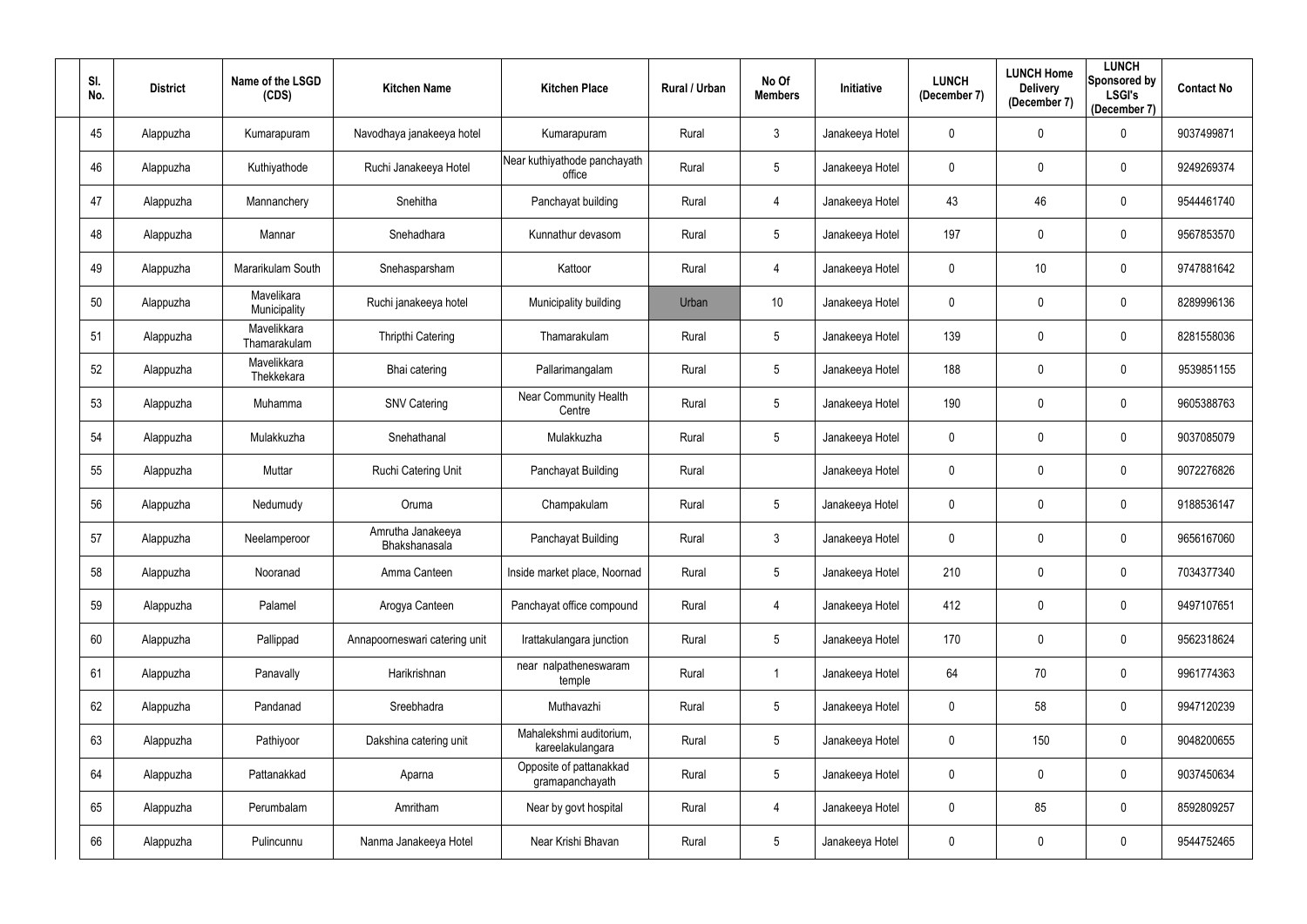|    | SI.<br>No. | <b>District</b> | Name of the LSGD<br>(CDS) | <b>Kitchen Name</b>         | <b>Kitchen Place</b>                                        | Rural / Urban | No Of<br><b>Members</b> | Initiative      | <b>LUNCH</b><br>(December 7) | <b>LUNCH Home</b><br><b>Delivery</b><br>(December 7) | <b>LUNCH</b><br>Sponsored by<br><b>LSGI's</b><br>(December 7) | <b>Contact No</b> |
|----|------------|-----------------|---------------------------|-----------------------------|-------------------------------------------------------------|---------------|-------------------------|-----------------|------------------------------|------------------------------------------------------|---------------------------------------------------------------|-------------------|
|    | 67         | Alappuzha       | Puliyoor                  | <b>UPPUM MULAKUM</b>        | <b>INSIDE PANCHAYATH</b><br><b>COMPOUND</b>                 | Rural         | $5\,$                   | Janakeeya Hotel | $\mathbf 0$                  | 125                                                  | $\mathbf 0$                                                   | 6238836314        |
|    | 68         | Alappuzha       | Punnapra North            | Annapoorneshwary            | Janajagrithi                                                | Rural         | 4                       | Janakeeya Hotel | 38                           | 77                                                   | $\mathbf 0$                                                   | 8129450136        |
|    | 69         | Alappuzha       | Punnapra South            | Thripthy janakeeya hotel    | Punnapra south                                              | Rural         | 9                       | Janakeeya Hotel | $\mathbf 0$                  | 100                                                  | $\pmb{0}$                                                     | 9846179646        |
|    | 70         | Alappuzha       | Purakad                   | Pulari                      | Purakkad gp                                                 | Rural         | $\overline{5}$          | Janakeeya Hotel | $\mathbf 0$                  | $\mathbf 0$                                          | $\mathbf 0$                                                   | 7034494313        |
|    | 71         | Alappuzha       | Purakad                   | Thiruvonam catering service | Thottappally                                                | Rural         | 4                       | Janakeeya Hotel | $\mathbf 0$                  | $\mathbf{0}$                                         | $\pmb{0}$                                                     |                   |
|    | 72         | Alappuzha       | Ramankary                 | Kudumbashree Vanitha Hotel  | Ramankary Town, Opposite<br>Judicial First Class Magistrate | Rural         | 4                       | Janakeeya Hotel | 0                            | $\mathbf 0$                                          | $\mathbf 0$                                                   | 8281314746        |
|    | 73         | Alappuzha       | Thaicattussery            | Unarv                       | Thyakattusheri junction                                     | Rural         | 4                       | Janakeeya Hotel | 43                           | 40                                                   | $\mathbf 0$                                                   | 9605897567        |
|    | 74         | Alappuzha       | Thakazhy                  | Thripthi Thakazhy           | <b>GBHSS Thakazhy</b>                                       | Rural         | $6\,$                   | Janakeeya Hotel | $\mathbf 0$                  | $\mathbf 0$                                          | $\mathbf 0$                                                   | 9747405368        |
|    | 75         | Alappuzha       | Thalavady                 | Sakthi                      | Panayanbnoorkavu Temple<br>Auditorium                       | Rural         | $\overline{5}$          | Janakeeya Hotel | $\mathbf 0$                  | $\mathbf 0$                                          | $\pmb{0}$                                                     |                   |
|    | 76         | Alappuzha       | Thannermukkom             | Patheyam                    | Panchayath office                                           | Rural         | 4                       | Janakeeya Hotel | $\mathbf 0$                  | $\mathbf 0$                                          | $\pmb{0}$                                                     | 9633933288        |
|    | 77         | Alappuzha       | Thazhakkara               | Akshaya catering            | Building at glassfactory<br>junction                        | Rural         | $5\phantom{.0}$         | Janakeeya Hotel | $\mathbf 0$                  | $\mathbf 0$                                          | $\mathbf 0$                                                   | 9847177930        |
|    | 78         | Alappuzha       | Thiruvanvandoor           | <b>SREE KRISHNA</b>         | Near pravinkoodu junction,                                  | Rural         | $\overline{5}$          | Janakeeya Hotel | $\mathbf 0$                  | 116                                                  | $\mathbf 0$                                                   | 9446627175        |
|    | 79         | Alappuzha       | Thrikkunnappuzha          | Akshara janakeeya hotel     | KV jetty road                                               | Rural         | $5\phantom{.0}$         | Janakeeya Hotel | 331                          | $\mathbf 0$                                          | $\mathbf 0$                                                   | 918891921223      |
|    | 80         | Alappuzha       | Thuravoor                 | RUCHI JANAKEEYA HOTEL       | Near alakkaparambu                                          | Rural         | $\sqrt{5}$              | Janakeeya Hotel | $\mathbf 0$                  | $\mathbf 0$                                          | $\mathbf 0$                                                   | 8157934346        |
|    | 81         | Alappuzha       | Vallikunnam               | Samthripthi                 | Padayanivattom temple<br>Auditorium                         | Rural         | 4                       | Janakeeya Hotel | 82                           | $\mathbf 0$                                          | $\mathbf 0$                                                   | 8078962129        |
|    | 82         | Alappuzha       | Vayalar                   | Five star                   | Near Nagamkulangara Market                                  | Rural         | $\sqrt{5}$              | Janakeeya Hotel | 0                            | $\boldsymbol{0}$                                     | $\mathbf 0$                                                   | 8606081847        |
|    | 83         | Alappuzha       | Veeyapuram                | Swad 2                      | Veeyapuram jn                                               | Rural         | $\sqrt{5}$              | Janakeeya Hotel | 280                          | $\mathbf 0$                                          | $\pmb{0}$                                                     |                   |
|    | 84         | Alappuzha       | Veeyapuram                | Karuthal                    | Payippad LPS                                                | Rural         | $\sqrt{5}$              | Janakeeya Hotel | 210                          | $\mathbf 0$                                          | $\mathbf 0$                                                   | 8606846513        |
|    | 85         | Alappuzha       | Veliyanad                 | Manus Janakeeya Hotel       | Kurishmoodu, Near Veliyanadu<br>Grama Panchayat             | Rural         | $\mathfrak{Z}$          | Janakeeya Hotel | 0                            | $\mathbf 0$                                          | $\mathbf 0$                                                   | 8086782924        |
|    | 86         | Alappuzha       | Venmoney                  | Annapoorna                  | Poyka                                                       | Rural         | $5\phantom{.0}$         | Janakeeya Hotel | $\mathbf 0$                  | 189                                                  | $\pmb{0}$                                                     |                   |
| 87 |            |                 |                           |                             |                                                             |               | 408                     |                 | 4860                         | 3984                                                 | 35                                                            |                   |
|    |            | Ernakulam       | Aikkaranad                | Subiksha Janakeeya Hotel    | Kolancherry                                                 | Rural         | 4                       | Janakeeya Hotel | 412                          | $\boldsymbol{0}$                                     | $\mathbf 0$                                                   | 9496215730        |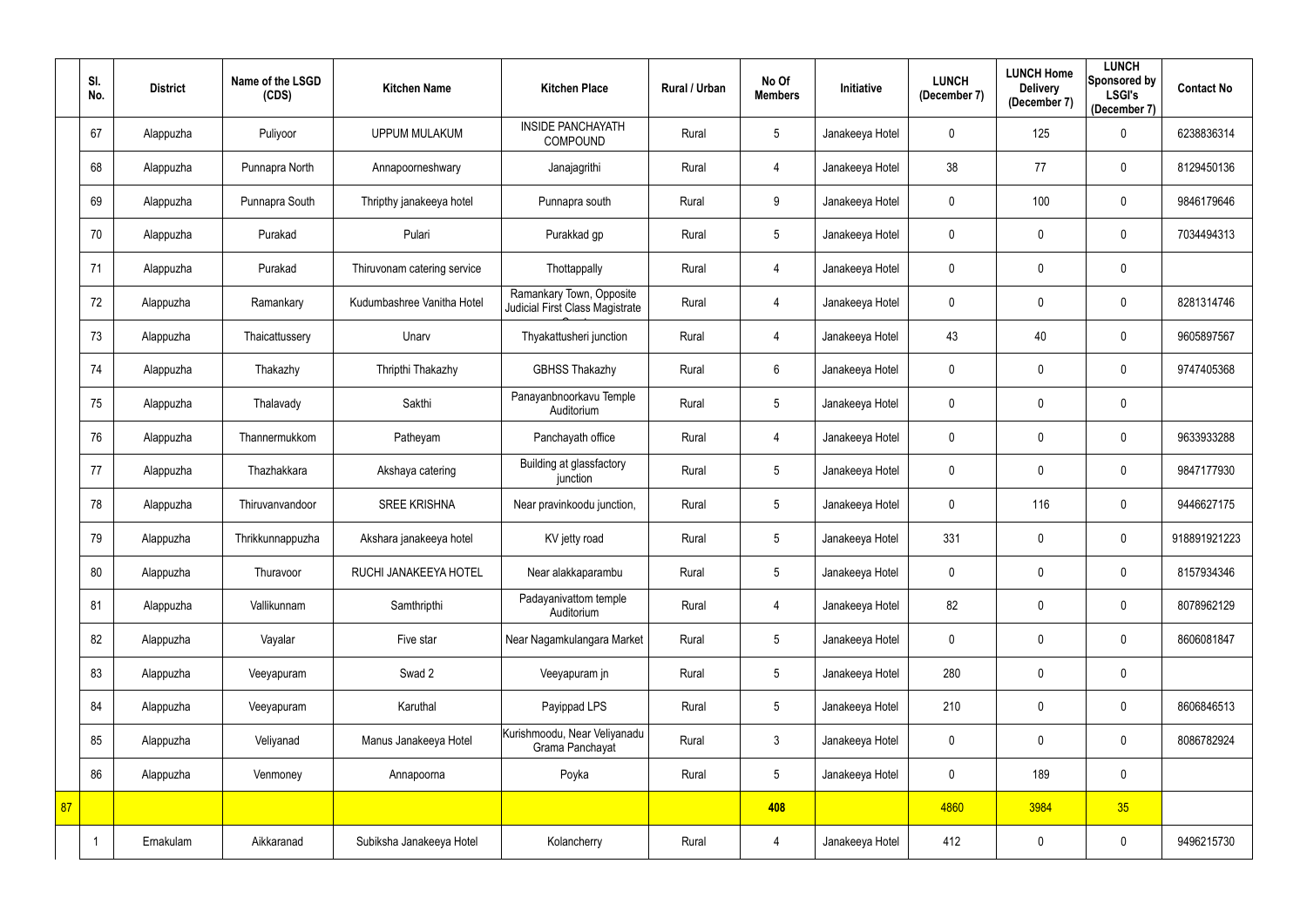| SI.<br>No.      | <b>District</b> | Name of the LSGD<br>(CDS) | <b>Kitchen Name</b>              | <b>Kitchen Place</b>         | <b>Rural / Urban</b> | No Of<br><b>Members</b> | Initiative      | <b>LUNCH</b><br>(December 7) | <b>LUNCH Home</b><br><b>Delivery</b><br>(December 7) | <b>LUNCH</b><br>Sponsored by<br><b>LSGI's</b><br>(December 7) | <b>Contact No</b> |
|-----------------|-----------------|---------------------------|----------------------------------|------------------------------|----------------------|-------------------------|-----------------|------------------------------|------------------------------------------------------|---------------------------------------------------------------|-------------------|
| $\overline{2}$  | Ernakulam       | Alengade                  | Thanima foods                    | Koduvazhanga                 | Rural                | $\mathbf{3}$            | Janakeeya Hotel | 67                           | $\boldsymbol{0}$                                     | $\mathbf 0$                                                   | 9349013322        |
| $\mathbf{3}$    | Ernakulam       | Alengade                  | Mr.Bakers                        | Malikam peedika              | Rural                | $\mathfrak{Z}$          | Janakeeya Hotel | 20                           | $\mathbf 0$                                          | $\mathbf 0$                                                   | 9633887779        |
| $\overline{4}$  | Ernakulam       | Alengade                  | Kasthurba kitchen                | Neerikkode                   | Rural                | $\mathbf{3}$            | Janakeeya Hotel | 91                           | $\pmb{0}$                                            | $\mathbf 0$                                                   | 9526260253        |
| 5               | Ernakulam       | Aluva                     | Ruchi Janakeeya hotel            | Aluva                        | Urban                | 4                       | Janakeeya Hotel | 0                            | 86                                                   | $\pmb{0}$                                                     |                   |
| 6               | Ernakulam       | Amballoor                 | Dhanshree catering               | St.ignatius schools Amballur | Rural                | 5                       | Janakeeya Hotel | 280                          | $\mathbf 0$                                          | $\mathbf 0$                                                   | 8330081552        |
| -7              | Ernakulam       | Angamaly                  | Cafe Shree Canteen               | <b>Municipality Canteen</b>  | Urban                | 5                       | Janakeeya Hotel | 512                          | $\mathbf 0$                                          | $\mathbf 0$                                                   | 9656927253        |
| 8               | Ernakulam       | Angamaly                  | <b>JANAKEEYA HOTEL</b>           | <b>TB Junction</b>           | Urban                | $\mathfrak{Z}$          | Janakeeya Hotel | 132                          | $\mathbf 0$                                          | $\mathbf 0$                                                   | 9447924974        |
| 9               | Ernakulam       | Arakuzha                  | Ruchi Janakeeya hotel, Arakkuzha | Pandappilly                  | Rural                | 5                       | Janakeeya Hotel | 150                          | $\boldsymbol{0}$                                     | $\mathbf 0$                                                   | 9744864225        |
| 10 <sup>1</sup> | Ernakulam       | Assamannoor               | New Life kudumbasree Hotel       | Cherukunnam                  | Rural                | $\mathfrak{Z}$          | Janakeeya Hotel | 142                          | $\boldsymbol{0}$                                     | $\mathbf 0$                                                   | 9656729450        |
| 11              | Ernakulam       | Avoly                     | Janakeeya Hotel, Avoli           | Hostel Junction, Avoli       | Rural                | $\mathbf{3}$            | Janakeeya Hotel | 272                          | $\boldsymbol{0}$                                     | $\mathbf 0$                                                   | 9847983621        |
| 12              | Ernakulam       | Ayavana                   | Keralasree Janakeeya Hotel       | Ayavana                      | Rural                | 5                       | Janakeeya Hotel | 48                           | $\boldsymbol{0}$                                     | $\mathbf 0$                                                   | 9744607799        |
| 13              | Ernakulam       | Ayyampuzha                | Five Star Hotel and Catering     | Panchayat Junction           | Rural                | 4                       | Janakeeya Hotel | 75                           | $\boldsymbol{0}$                                     | $\overline{0}$                                                | 9744836324        |
| 14              | Ernakulam       | Ayyampuzha                | Sneha janakeeya hotel            | ayyampuzha junction          | Rural                | 4                       | Janakeeya hotel | 237                          | $\mathbf 0$                                          | 0                                                             | 8590753551        |
| 15              | Ernakulam       | Chendamangalam            | Anugraha Kudumbashree hotel      | Vadakkumpuram                | Rural                | 5                       | Janakeeya Hotel | $\mathbf 0$                  | $\mathbf 0$                                          | $\bf{0}$                                                      | 9061419729        |
| 16              | Ernakulam       | Chengamanade              | Mythri janakeeya hotel           | Purayar                      | Rural                | 5                       | Janakeeya Hotel | 0                            | 192                                                  | $\bf{0}$                                                      | 9496172362        |
| 17              | Ernakulam       | Cheranalloor              | Chaithanya                       | <b>Community Hall</b>        | Rural                | $6\phantom{.0}$         | Janakeeya Hotel | 67                           | $\boldsymbol{0}$                                     | $\overline{0}$                                                | 9995156639        |
| 18              | Ernakulam       | Cheranalloor              | Adukkala                         | Chittoor                     | Rural                | 5                       | Janakeeya Hotel | $\mathbf 0$                  | $\pmb{0}$                                            | $\mathbf 0$                                                   | 808922128         |
| 19              | Ernakulam       | Chittattukara             | Swadh Janakeeya Hotel            | chittattukara jn.            | Rural                | $\mathfrak{Z}$          | Janakeeya Hotel | 326                          | $\pmb{0}$                                            | $\mathbf 0$                                                   |                   |
| 20              | Ernakulam       | Choornikkara              | Metro hotel                      | Ambattukavu                  | Rural                | $\mathfrak{Z}$          | Janakeeya Hotel | 309                          | $\pmb{0}$                                            | $\bf{0}$                                                      | 9605319455        |
| 21              | Ernakulam       | Chottanikkara             | Ahalya Cafe                      | Kottayatthupara              | Rural                | $6\phantom{.0}$         | Janakeeya Hotel | 71                           | $\boldsymbol{0}$                                     | $\overline{0}$                                                | 9567512337        |
| 22              | Ernakulam       | Edakkattuvayal            | Santhwanam                       | Arakunnam                    | Rural                | $\mathfrak{Z}$          | Janakeeya Hotel | $35\,$                       | $\pmb{0}$                                            | $\overline{0}$                                                | 9447047980        |
| 23              | Ernakulam       | Edathala                  | Souhridam Kudumbashree canteen   | Edathala                     | Rural                | $\mathbf{3}$            | Janakeeya Hotel | 287                          | $\pmb{0}$                                            | $\overline{0}$                                                | 9745769363        |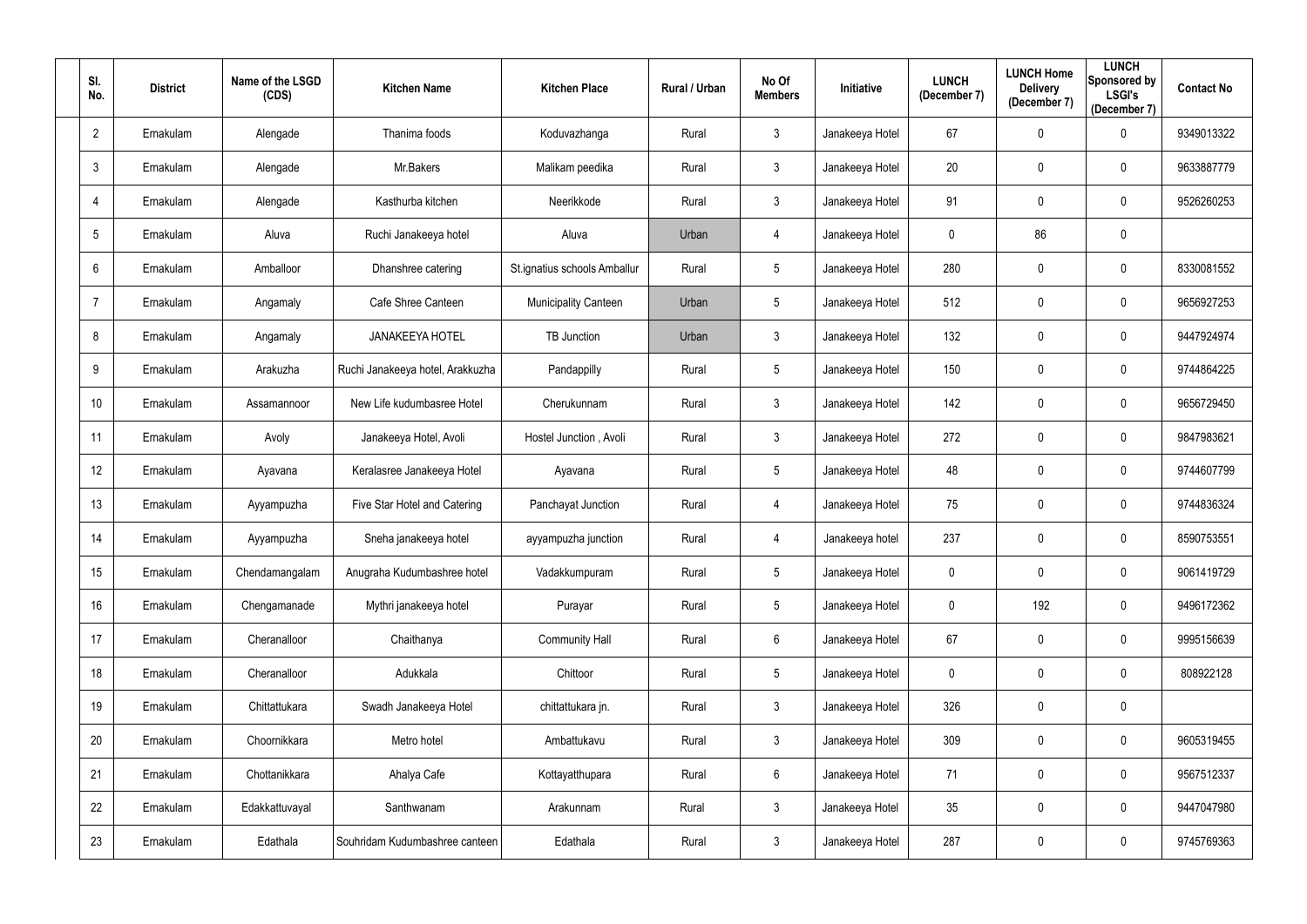| SI.<br>No. | <b>District</b> | Name of the LSGD<br>(CDS) | <b>Kitchen Name</b>                   | <b>Kitchen Place</b>                      | <b>Rural / Urban</b> | No Of<br><b>Members</b> | Initiative      | <b>LUNCH</b><br>(December 7) | <b>LUNCH Home</b><br><b>Delivery</b><br>(December 7) | <b>LUNCH</b><br>Sponsored by<br><b>LSGI's</b><br>(December 7) | <b>Contact No</b> |
|------------|-----------------|---------------------------|---------------------------------------|-------------------------------------------|----------------------|-------------------------|-----------------|------------------------------|------------------------------------------------------|---------------------------------------------------------------|-------------------|
| 24         | Ernakulam       | Edathala                  | Veetiloru oonne                       | Manalimukke                               | Rural                | $\mathbf{3}$            | Janakeeya Hotel | 234                          | $\mathbf 0$                                          | $\mathbf 0$                                                   | 9745769363        |
| 25         | Ernakulam       | Edavanakkad               | Royal Hotel                           | Edavanakad                                | Rural                | $\mathfrak{Z}$          | Janakeeya Hotel | 82                           | $\mathbf 0$                                          | $\mathbf 0$                                                   | 7902933414        |
| 26         | Ernakulam       | Elanji                    | janakiya hotel elanji                 | elanji punjayathu junction                | Rural                | 5                       | Janakeeya Hotel | 47                           | $\mathbf{0}$                                         | $\mathbf 0$                                                   | 9947990787        |
| 27         | Ernakulam       | Eloor                     | Nalanandhana janakeeya hotel          | Eloor                                     | Urban                | 4                       | Janakeeya Hotel | 112                          | $\boldsymbol{0}$                                     | $\mathbf 0$                                                   | 9562885391        |
| 28         | Ernakulam       | Ezhikkara                 | Sree Rajarajeswari Janakeeya<br>Hotel | Ezhikkara                                 | Rural                | 5                       | Janakeeya Hotel | 96                           | $\mathbf 0$                                          | $\mathbf 0$                                                   | 8921579011        |
| 29         | Ernakulam       | Kadungalloor              | Snehitha janakeeya hotel              | Kadungalloor                              | Rural                | $\mathbf{3}$            | Janakeeya Hotel | 186                          | $\mathbf 0$                                          | $\mathbf 0$                                                   | 9567418674        |
| 30         | Ernakulam       | Kalady                    | Jyothi Vanitha Canteen                | Kalady                                    | Rural                | 5                       | Janakeeya Hotel | 483                          | $\mathbf 0$                                          | $\mathbf 0$                                                   | 9544624439        |
| 31         | Ernakulam       | Kalamassery East          | Nanma janakeeya hotel                 | HMT, kalammassery                         | Urban                | $\mathfrak{Z}$          | Janakeeya Hotel | 382                          | $\boldsymbol{0}$                                     | $\mathbf 0$                                                   | 9895535089        |
| 32         | Ernakulam       | Kalamassery east          | thanima Janakeeya hotel               | kangarappadi                              | urban                | $\mathfrak{Z}$          | Janakeeya hotel | 321                          | $\boldsymbol{0}$                                     | $\mathbf 0$                                                   | 9745481742        |
| 33         | Ernakulam       | <b>Kalamassery West</b>   | Pulari janakeeya hotel                | Kunamthai                                 | Urban                | $\mathfrak{Z}$          | Janakeeya Hotel | 437                          | $\pmb{0}$                                            | $\mathbf 0$                                                   | 7736594305        |
| 34         | Ernakulam       | <b>Kalamassery West</b>   | Kismath janakeeya hotel               | Vattekkunnam                              | Urban                | $\mathfrak{Z}$          | Janakeeya Hotel | 245                          | $\mathbf 0$                                          | $\mathbf 0$                                                   | 8075879290        |
| 35         | Ernakulam       | Kalloorkkad               | Puthuma Janakeeya Hotel               | Kallorkkad                                | Rural                | $\mathbf{3}$            | Janakeeya Hotel | 197                          | $\mathbf 0$                                          | $\mathbf 0$                                                   | 7558091353        |
| 36         | Ernakulam       | Kanjoor                   | Ammachiyude Adukkala                  | Parappuram                                | Rural                | 3                       | Janakeeya Hotel | 214                          | $\mathbf 0$                                          | 0                                                             | 6238583699        |
| 37         | Ernakulam       | Karukutti                 | Anugraha Janakeeya Hotel              | Pallissery                                | Rural                | 5                       | Janakeeya Hotel | 70                           | $\mathbf 0$                                          | $\mathbf 0$                                                   | 9846161486        |
| 38         | Ernakulam       | Karumalloor               | Koottayma janakeeya hotel             | Kariyachira                               | Rural                | 4                       | Janakeeya Hotel | $\mathbf 0$                  | $\pmb{0}$                                            | $\mathbf 0$                                                   | 9746484979        |
| 39         | Ernakulam       | Kavalangad                | Five star Janakeeya Hotel             | Nellimattom                               | Rural                | 5                       | Janakeeya Hotel | 325                          | $\pmb{0}$                                            | $\mathbf 0$                                                   | 9744705648        |
| 40         | Ernakulam       | Keerampara                | Abhaya Janakeeya Hotel                | Punnekkad                                 | Rural                | 4                       | Janakeeya hotel | 103                          | $\pmb{0}$                                            | $\mathbf 0$                                                   | 8301059431        |
| 41         | Ernakulam       | Keezhmad                  | Sadyalayam janakeeya hotel            | Keezhmad                                  | Rural                | 5                       | Janakeeya Hotel | 85                           | $\pmb{0}$                                            | $\mathbf 0$                                                   | 9846027221        |
| 42         | Ernakulam       | Kochi East                | ANNAPOORNA JANAKEEYA<br><b>HOTEL</b>  | ALINCHUVADU                               | Urban                | 5                       | Janakeeya Hotel | 218                          | $\boldsymbol{0}$                                     | $\mathbf 0$                                                   | 9567529849        |
| 43         | Ernakulam       | Kochi East                | YUMMEES KITCHEN                       | VADUTHALA                                 | Urban                | 5                       | Janakeeya Hotel | 139                          | 30                                                   | $\overline{2}$                                                |                   |
| 44         | Ernakulam       | Kochi East                | <b>ORUMA KITCHEN</b>                  | <b>PACHALAM</b>                           | Urban                | $\mathfrak{Z}$          | Janakeeya Hotel | 313                          | $\pmb{0}$                                            | $\mathbf 0$                                                   | 9744763589        |
| 45         | Ernakulam       | Kochi East                | <b>PONPULARI</b>                      | <b>KEERHI NAGAR,</b><br><b>ELAMAKKARA</b> | Urban                | $\mathfrak{Z}$          | Janakeeya Hotel | 307                          | $\boldsymbol{0}$                                     | $\overline{0}$                                                | 8289818357        |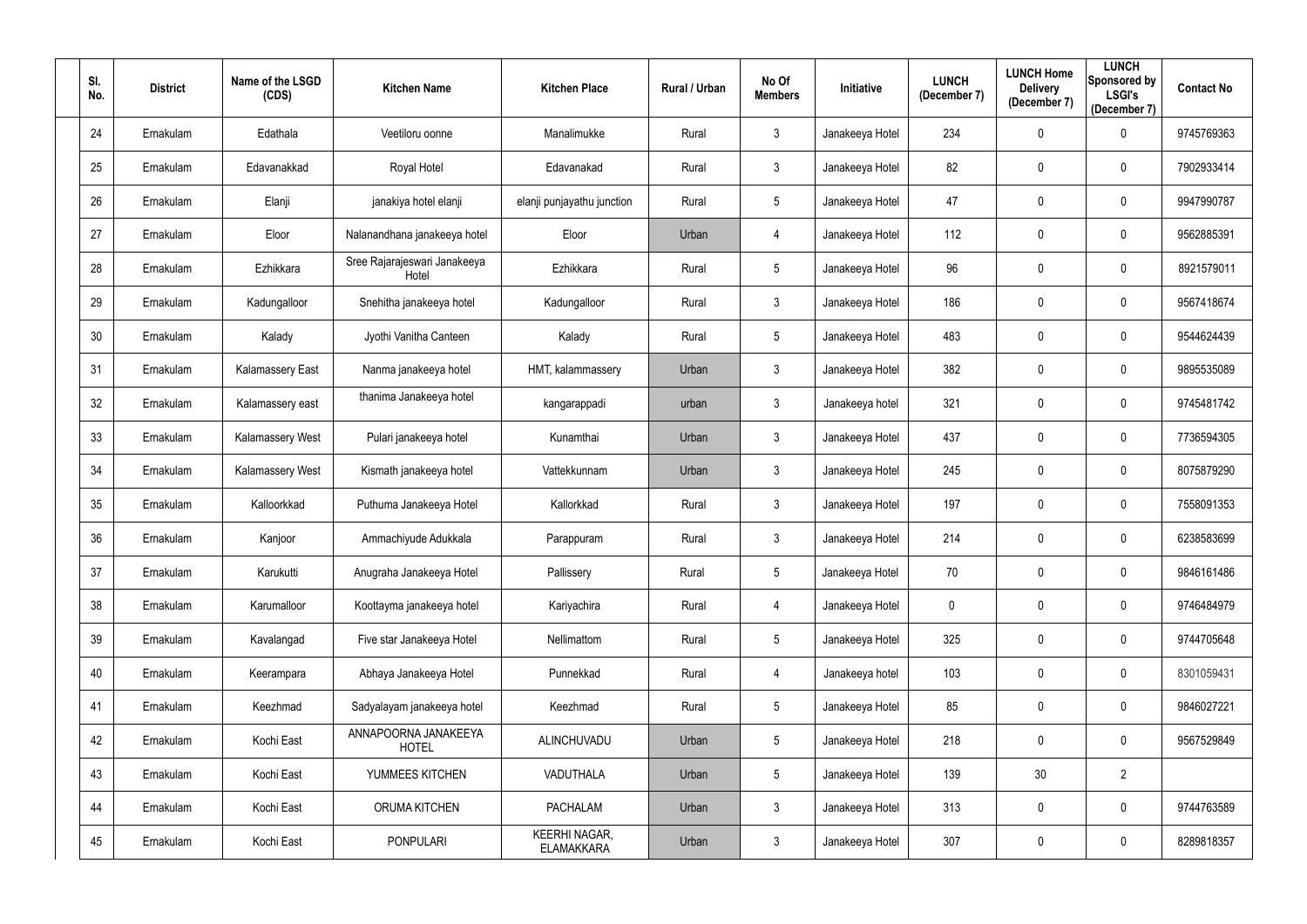|     | SI.<br>No. | <b>District</b> | Name of the LSGD<br>(CDS) | <b>Kitchen Name</b>                  | <b>Kitchen Place</b>      | Rural / Urban | No Of<br><b>Members</b> | Initiative      | <b>LUNCH</b><br>(December 7) | <b>LUNCH Home</b><br><b>Delivery</b><br>(December 7) | <b>LUNCH</b><br>Sponsored by<br><b>LSGI's</b><br>(December 7) | <b>Contact No</b> |
|-----|------------|-----------------|---------------------------|--------------------------------------|---------------------------|---------------|-------------------------|-----------------|------------------------------|------------------------------------------------------|---------------------------------------------------------------|-------------------|
|     | 46         | Ernakulam       | Kochi East                | <b>RUCHI CATERING</b>                | PUNNACKAL                 | Urban         | $5\phantom{.0}$         | Janakeeya Hotel | 313                          | $\overline{0}$                                       | $\mathbf 0$                                                   | 9947080022        |
|     | 47         | Ernakulam       | kochi east                | samrudhi@kochi                       | ernakulam north           | urban         | 14                      | Janakeeya hotel | 1866                         | 1200                                                 | $\mathbf 0$                                                   | 9048609615        |
|     | 48         | Ernakulam       | Kochi South               | <b>AMMAS KITCHEN</b>                 | <b>THEVARA</b>            | Urban         | 4                       | Janakeeya Hotel | 957                          | $\mathbf 0$                                          | $\overline{0}$                                                | 7994618127        |
|     | 49         | Ernakulam       | Kochi South               | NEW AKSHAYA HOTEL                    | <b>PONNURUNNI</b>         | Urban         | $5\phantom{.0}$         | Janakeeya Hotel | 789                          | $\mathbf 0$                                          | $\overline{0}$                                                | 9895292721        |
|     | 50         | Ernakulam       | Kochi South               | <b>FRIENDS</b>                       | <b>MINI PARK</b>          | Urban         | $5\phantom{.0}$         | Janakeeya Hotel | 160                          | $\mathbf 0$                                          | $\overline{0}$                                                | 9048207287        |
|     | 51         | Ernakulam       | Kochi West                | PUTHUMA KUDUMBASHREE<br><b>HOTEL</b> | PALLURUTHY NADA           | Urban         | $5\phantom{.0}$         | Janakeeya Hotel | 258                          | $\mathbf 0$                                          | $\boldsymbol{0}$                                              | 9947611626        |
|     | 52         | Ernakulam       | Kochi West                | NAMMUDE ADUKKALA                     | ERAVELI COLONY            | Urban         | $5\phantom{.0}$         | Janakeeya Hotel | 698                          | $\mathbf{0}$                                         | $\overline{0}$                                                | 9746033279        |
|     | 53         | Ernakulam       | Kochi West                | Ushas Kudumbashree Hotel             | <b>FORT KOCHI</b>         | Urban         | 4                       | Janakeeya Hotel | 398                          | $\mathbf 0$                                          | $\overline{0}$                                                | 7510713668        |
|     | 54         | Ernakulam       | Koothattukulam            | Niravu Janakeeya Hotel               |                           | Urban         |                         | Janakeeya Hotel | 0                            | $\mathbf 0$                                          | $\overline{0}$                                                |                   |
|     | 55         | Ernakulam       | Koovappady                | Kaipunyam Janakeeya hotel            | Koovappady                | Rural         | $5\phantom{.0}$         | Janakeeya Hotel | 112                          | $\mathbf 0$                                          | $\boldsymbol{0}$                                              |                   |
|     | 56         | Ernakulam       | Kothamangalam             | Thanima catering unit                | Kothamangalam             | Urban         | $\mathbf{3}$            | Janakeeya Hotel | 127                          | $\mathbf 0$                                          | $\overline{0}$                                                | 9846664377        |
| 113 | 57         | Ernakulam       | kothamangalam             | P.K janakeeya hotel                  | kothamangalam             | Urban         | $6\phantom{.0}$         | Janakeeya Hotel | 320                          | $\mathbf 0$                                          | $\overline{0}$                                                | 8156869114        |
|     | 58         | Ernakulam       | Kottapady                 | Janakeeya Hotel                      | Kottappady junction       | Rural         | $\mathbf{3}$            | Janakeeya Hotel | 173                          | $\mathbf 0$                                          | $\mathbf 0$                                                   | 9497406993        |
|     | 59         | Ernakulam       | Kottuvally                | subhiksha vanitha canteen            | kottuvally                | Rural         | $5\phantom{.0}$         | Janakeeya Hotel | 70                           | $\mathbf 0$                                          | $\mathbf 0$                                                   | 8590034196        |
|     | 60         | Ernakulam       | kumbalangi                | st.antoneys kudumbashree             | old post office           | Rural         | $\mathfrak{Z}$          | Janakeeya Hotel | 199                          | $\pmb{0}$                                            | $\overline{0}$                                                | 8138860764        |
|     | 61         | Ernakulam       | Kumblam                   | JANAKEEYA HOTEL, KUMBALAM            | <b>KUMBALAM</b>           | rural         | $\overline{5}$          | Janakeeya Hotel | 357                          | $\mathbf 0$                                          | $\mathbf 0$                                                   | 9746652714        |
|     | 62         | Ernakulam       | kunnathunadu              | thripthy janakeeya hotel             | pallikkara                | Rural         | $6\phantom{.0}$         | Janakeeya Hotel | 79                           | $\pmb{0}$                                            | $\mathbf 0$                                                   | 9744561425        |
|     | 63         | Ernakulam       | Kunnukara                 | Greenchilly cafe                     | Kunnukara                 | Rural         | $\mathfrak{Z}$          | Janakeeya Hotel | $\mathbf 0$                  | $\mathbf 0$                                          | $\mathbf 0$                                                   | 9496852989        |
|     | 64         | Ernakulam       | Kunnukara                 | Thanima canteen                      | North aduvassery          | Rural         | $5\phantom{.0}$         | Janakeeya Hotel | $\mathbf 0$                  | 47                                                   | $\overline{0}$                                                | 9744200583        |
|     | 65         | Ernakulam       | Kuttampuzha               | Nila kudumbashree janakiya hotel     | Mini stadium, vadattupara | Rural         | $6\,$                   | Janakeeya Hotel | 104                          | $\mathbf 0$                                          | $\mathbf 0$                                                   | 9496754018        |
|     | 66         | Ernakulam       | Kuzhippilly               | Janakeeya hotel                      | Kuzhupilli                | Rural         | $\mathbf 0$             | Janakeeya Hotel | 94                           | $\overline{0}$                                       | $\mathbf 0$                                                   | 9847371780        |
|     | 67         | Ernakulam       | Malayattoor               | Whats app Janakeeya Hotel            | Thottuva                  | Rural         | $\mathfrak{Z}$          | Janakeeya Hotel | 337                          | $\mathbf 0$                                          | $\overline{0}$                                                | 9497796828        |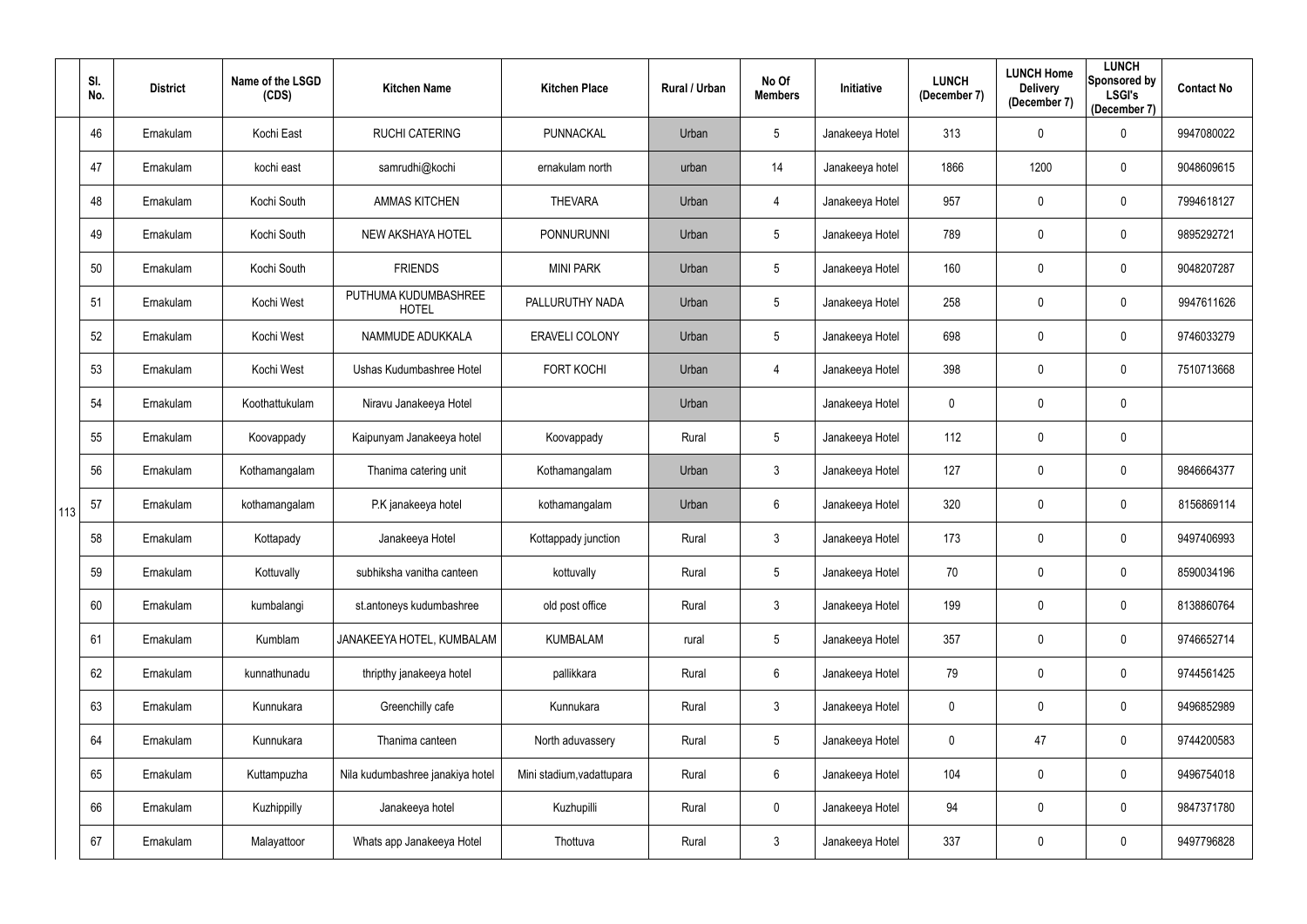| SI.<br>No. | <b>District</b> | Name of the LSGD<br>(CDS) | <b>Kitchen Name</b>            | <b>Kitchen Place</b>                    | <b>Rural / Urban</b> | No Of<br><b>Members</b> | Initiative      | <b>LUNCH</b><br>(December 7) | <b>LUNCH Home</b><br><b>Delivery</b><br>(December 7) | <b>LUNCH</b><br>Sponsored by<br><b>LSGI's</b><br>(December 7) | <b>Contact No</b> |
|------------|-----------------|---------------------------|--------------------------------|-----------------------------------------|----------------------|-------------------------|-----------------|------------------------------|------------------------------------------------------|---------------------------------------------------------------|-------------------|
| 68         | Ernakulam       | Malayattoor               | Natturuchi Janakeeya Hotel     | Ettakkadavu                             | Rural                | $\mathfrak{Z}$          | Janakeeya Hotel | 272                          | $\boldsymbol{0}$                                     | $\mathbf 0$                                                   | 9745470234        |
| 69         | Ernakulam       | Maneed                    | Coral Island                   | Maneed                                  | Rural                | 4                       | Janakeeya Hotel | 112                          | $\mathbf 0$                                          | $\mathbf 0$                                                   | 7012652495        |
| 70         | Ernakulam       | Manjalloor                | Thanima Kudumbashree hotel     | Vazhakkulam                             | Rural                | 5                       | Janakeeya Hotel | 334                          | $\mathbf 0$                                          | $\mathbf 0$                                                   | 9526215854        |
| 71         | Ernakulam       | Manjapra                  | Sara's Kitchen                 | Puthenpalli                             | Rural                | $\mathfrak{Z}$          | Janakeeya Hotel | 268                          | $\boldsymbol{0}$                                     | $\mathbf 0$                                                   | 8547392730        |
| 72         | Ernakulam       | Maradu                    | <b>VANITHA HOTEL</b>           | <b>KUNDANNOR JN</b>                     | Urban                | 4                       | Janakeeya Hotel | 65                           | $\mathbf 0$                                          | $\mathbf 0$                                                   |                   |
| 73         | Ernakulam       | Marady                    | Janakeeya Hotel Marady         | Unnakkuppa                              | Rural                | 4                       | Janakeeya Hotel | 52                           | $\mathbf 0$                                          | $\mathbf 0$                                                   | 9947943177        |
| 74         | Ernakulam       | Mazhuvannoor              | Sruthi Janakeeya Hotel         | Valayanchirangara                       | Rural                | $\mathbf{3}$            | Janakeeya Hotel | 148                          | $\mathbf 0$                                          | $\mathbf 0$                                                   | 9747924485        |
| 75         | Ernakulam       | Mookkannoor               | Mamma's Kitchen                | Mookkannoor                             | Rural                | $\mathfrak{Z}$          | Janakeeya Hotel | 89                           | $\boldsymbol{0}$                                     | $\mathbf 0$                                                   | 8593835285        |
| 76         | Ernakulam       | Mudakkuzha                | janakeeya hotel                | mudakkuzha                              | Rural                | $\mathbf{3}$            | Janakeeya hotel | 68                           | $\boldsymbol{0}$                                     | $\mathbf 0$                                                   | 9496431218        |
| 77         | Ernakulam       | Mulavukad                 | Kudumbashree Veetile bakshanam | Mulavukad                               | Rural                | 5                       | Janakeeya Hotel | 226                          | $\boldsymbol{0}$                                     | $\mathbf 0$                                                   | 9061339557        |
| 78         | Ernakulam       | Muvattupuzha              | Oottupura                      | Muvattupuzha                            | Urban                | $\mathbf{3}$            | Janakeeya Hotel | 311                          | $\mathbf 0$                                          | $\mathbf 0$                                                   | 7736573412        |
| 79         | Ernakulam       | Nayarambalam              | Four star cafe                 | Nayarambalam                            | Rural                | $\mathfrak{Z}$          | Janakeeya Hotel | 120                          | $\mathbf 0$                                          | $\mathbf 0$                                                   | 8075349161        |
| 80         | Ernakulam       | Nedumbassery              | thani nadan                    | athani                                  | rural                | 5                       | Janakeeya Hotel | 0                            | 232                                                  | 0                                                             | 9961277604        |
| 81         | Ernakulam       | Nellikuzhy                | Janakeeya Hotel                | Nellikkuzhi                             | Rural                | $\mathfrak{S}$          | Janakeeya Hotel | 265                          | $\mathbf 0$                                          | $\mathbf 0$                                                   | 9744641099        |
| 82         | Ernakulam       | Njarakkal                 | Kripa Catering Unit            | Njarakkal                               | Rural                | 3 <sup>1</sup>          | Janakeeya Hotel | 43                           | $\pmb{0}$                                            | $\overline{0}$                                                | 9567534006        |
| 83         | Ernakulam       | Okkal                     | Manna Janakeeya Hotel          | Edavoor                                 | Rural                | 4                       | Janakeeya Hotel | $\mathbf 0$                  | $\pmb{0}$                                            | $\mathbf 0$                                                   | 8086822888        |
| 84         | Ernakulam       | Paingottoor               | Janakeeya hotel                | Paingottoor                             | Rural                | $\overline{7}$          | Janakeeya Hotel | 70                           | $\pmb{0}$                                            | $\bf{0}$                                                      | 9656855730        |
| 85         | Ernakulam       | Pallarimangalam           | Janakeeya Hotel                | Janakeeya Hotel, Koovalloor             | Rural                | 4                       | Janakeeya Hotel | 196                          | $\pmb{0}$                                            | $\bf{0}$                                                      | 7025992310        |
| 86         | Ernakulam       | Pallipuram                | Kadumanga Food court           | Pothen valav                            | Rural                | 5                       | Janakeeya Hotel | 246                          | $\boldsymbol{0}$                                     | $\mathbf 0$                                                   | 9747525176        |
| 87         | Ernakulam       | Pambakkuda                | viswastha catering unit        | pambakkuda block punjayathu<br>building | Rural                | 4                       | Janakeeya Hotel | 72                           | $\pmb{0}$                                            | $\overline{0}$                                                | 7510382367        |
| 88         | Ernakulam       | Parakkadave               | Thejus catering unit           | Moozhikkulam                            | Rural                | 10                      | Janakeeya Hotel | $\mathbf 0$                  | $\pmb{0}$                                            | $\overline{0}$                                                | 9847936303        |
| 89         | Ernakulam       | Paravoor                  | sreevikneswara                 | Govt.boys' HSS, N.Paravur               | Urban                | 4                       | Janakeeya Hotel | 100                          | $\boldsymbol{0}$                                     | $\bf{0}$                                                      | 9567581698        |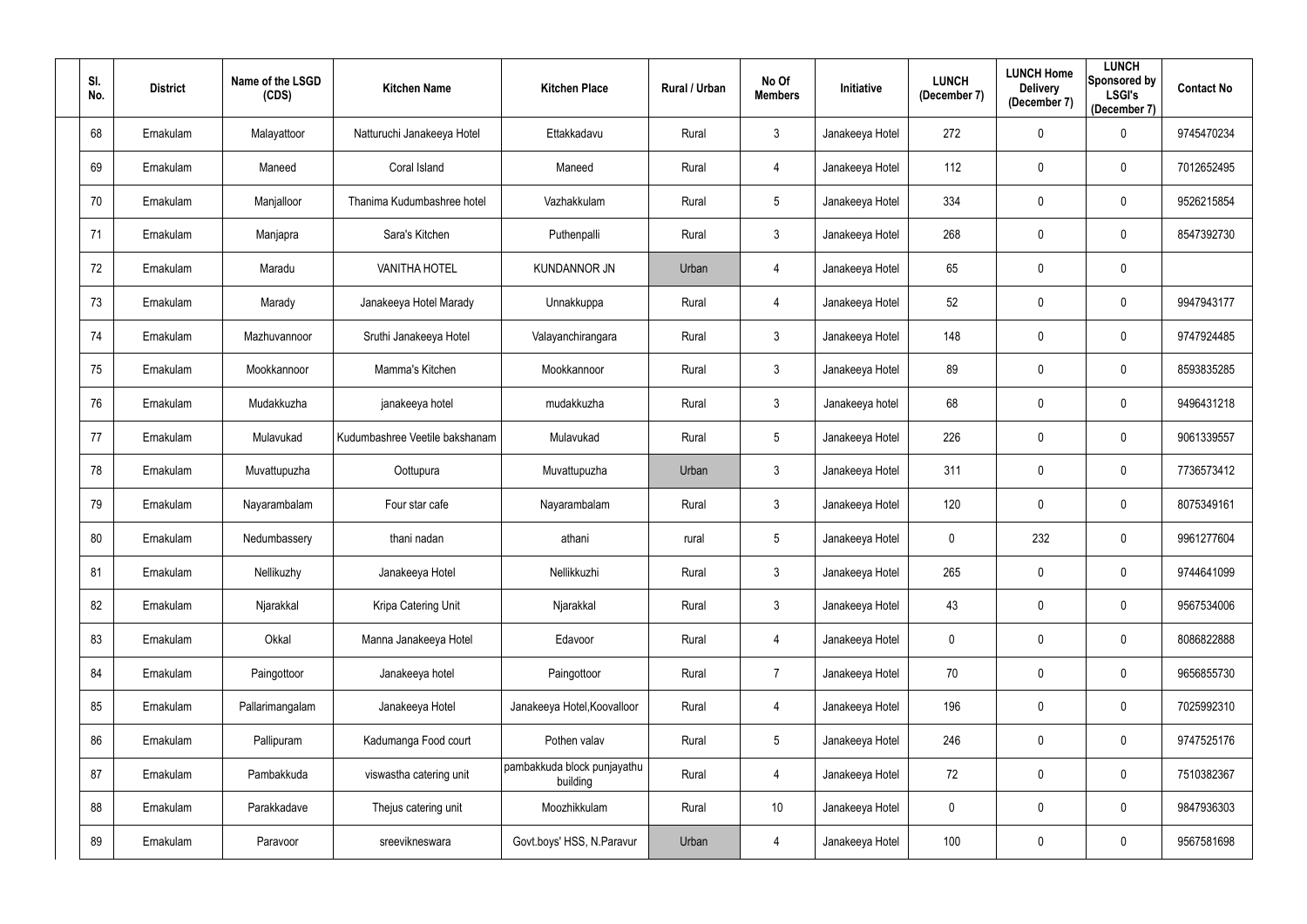| SI.<br>No. | <b>District</b> | Name of the LSGD<br>(CDS) | <b>Kitchen Name</b>                               | <b>Kitchen Place</b>                        | Rural / Urban | No Of<br><b>Members</b> | Initiative      | <b>LUNCH</b><br>(December 7) | <b>LUNCH Home</b><br><b>Delivery</b><br>(December 7) | <b>LUNCH</b><br>Sponsored by<br><b>LSGI's</b><br>(December 7) | <b>Contact No</b> |
|------------|-----------------|---------------------------|---------------------------------------------------|---------------------------------------------|---------------|-------------------------|-----------------|------------------------------|------------------------------------------------------|---------------------------------------------------------------|-------------------|
| 90         | Ernakulam       | Payipra                   | Nanma janakeeya hotel                             | Pezhakkappilly                              | Rural         | $\mathfrak{Z}$          | Janakeeya Hotel | 147                          | $\mathbf 0$                                          | $\overline{0}$                                                | 9567747725        |
| 91         | Ernakulam       | Perumbavoor               | Janakeeya Hotel                                   | Kanjirakkad, Pallippadi                     | Urban         | $\mathfrak{Z}$          | Janakeeya Hotel | 241                          | $\mathbf 0$                                          | $\overline{0}$                                                |                   |
| 92         | Ernakulam       | Perumbavoor               | Swath kudumbashree canteen                        | Perumbavoor                                 | Urban         | $\mathfrak{Z}$          | Janakeeya Hotel | 285                          | $\mathbf 0$                                          | $\overline{0}$                                                | 8156881057        |
| 93         | Ernakulam       | Perumbavoor               | JANAKEEYA HOTEL MINI CIVIL<br>STATION PERUMBAVOOR | Perumbavoor                                 | Urban         | $\mathfrak{Z}$          | Janakeeya Hotel | 414                          | $\mathbf 0$                                          | $\overline{0}$                                                | 9847008734        |
| 94         | Ernakulam       | Pindimana                 | Janakeeya hotel                                   | Muthamkuzhi                                 | Rural         | 4                       | Janakeeya Hotel | 105                          | $\mathbf 0$                                          | $\overline{0}$                                                | 9656297799        |
| 95         | Ernakulam       | Piravam                   | sneha canteen                                     | municipality building base floor<br>piravom | Urban         | 4                       | Janakeeya Hotel | 300                          | $\mathbf 0$                                          | $\overline{0}$                                                | 9605594018        |
| 96         | Ernakulam       | poothrukka                | Grandma Janakeeya hotel                           | choondi                                     | Rural         | $\mathfrak{Z}$          | Janakeeya hotel | 0                            | $\mathbf 0$                                          | $\overline{0}$                                                | 9400550287        |
| 97         | Ernakulam       | Pothanikkad               | Taj hotel                                         | Pothanikkad                                 | Rural         | $\mathfrak{Z}$          | Janakeeya Hotel | 151                          | $\overline{0}$                                       | $\overline{0}$                                                | 8943961843        |
| 98         | Ernakulam       | Puthanvelikkara           | Panjami cafe kudumbashree                         | Near panjayath office                       | Rural         | 5                       | Janakeeya Hotel | 0                            | 130                                                  | $\overline{0}$                                                | 9645530669        |
| 99         | Ernakulam       | Ramamangalam              | cafe kudumbashree                                 | ramamngalam                                 | Rural         | 4                       | Janakeeya Hotel | 242                          | $\mathbf 0$                                          | $\overline{0}$                                                | 9961344346        |
| 100        | Ernakulam       | Rayamangalam              | Arya canteen                                      | Kuruppampady                                | Rural         | $\mathfrak{Z}$          | Janakeeya Hotel | 126                          | $\overline{0}$                                       | $\mathbf 0$                                                   | 9072147163        |
| 101        | Ernakulam       | Thirumarady               | janakiya hotel thirumarady                        | edappara jn.                                | Rural         | $\mathfrak{Z}$          | Janakeeya Hote5 | 48                           | $\mathbf 0$                                          | $\overline{0}$                                                | 7594811868        |
| 102        | Ernakulam       | Thiruvaniyoor             | Thanima                                           | Thiruvaniyoor                               | Rural         | 5                       | Janakeeya Hotel | 0                            | 208                                                  | $\mathbf 0$                                                   | 9061239698        |
| 103        | Ernakulam       | Thrikkakkara East         | Thanima Janakeeya Hotel                           | Kakkanad                                    | Urban         | 8                       | Janakeeya Hotel | 63                           | $\mathbf 0$                                          | $\mathbf 0$                                                   | 9207134763        |
| 104        | Ernakulam       | Thrikkakkara west         | Janakeeya Hotel                                   | Chembumukku                                 | Urban         | $5\phantom{.0}$         | Janakeeya Hotel | 98                           | $\mathbf 0$                                          | $\mathbf 0$                                                   | 9496530576        |
| 105        | Ernakulam       | Thuravoor                 | E Grill                                           | Yudapuram                                   | Rural         | 4                       | Janakeeya Hotel | 433                          | $\mathbf 0$                                          | $\mathbf 0$                                                   | 9526845935        |
| 106        | Ernakulam       | Tripunithura              | Janakeeya Hotel Tripunithura                      | Eroor                                       | Urban         | $\mathfrak{Z}$          | Janakeeya Hotel | 129                          | $\mathbf 0$                                          | $\overline{0}$                                                | 8089117821        |
| 107        | Ernakulam       | Vadakkekkara              | vadakkekkara kudumbasree<br>janakeeya hotel       | Madaplathuruth                              | Rural         | 4                       | Janakeeya Hotel | 163                          | $\mathbf 0$                                          | $\mathbf 0$                                                   | 8301806778        |
| 108        | Ernakulam       | Vadavukode<br>Puthancruz  | Janakeeya Hotel                                   | Vadavukod                                   | Rural         | 4                       | Janakeeya Hotel | $\pmb{0}$                    | 110                                                  | $\overline{0}$                                                |                   |
| 109        | Ernakulam       | Valakom                   | Ruchi kudumbashree catering                       | Valakom                                     | Rural         | $5\phantom{.0}$         | Janakeeya Hotel | 113                          | $\mathbf 0$                                          | $\mathbf 0$                                                   |                   |
| 110        | Ernakulam       | Varapuzha                 | <b>DURGA ACTIVITY</b>                             | CHETTIBHAGAM                                | Rural         | $8\,$                   | Janakeeya Hotel | 196                          | $\pmb{0}$                                            | 4                                                             | 9496160074        |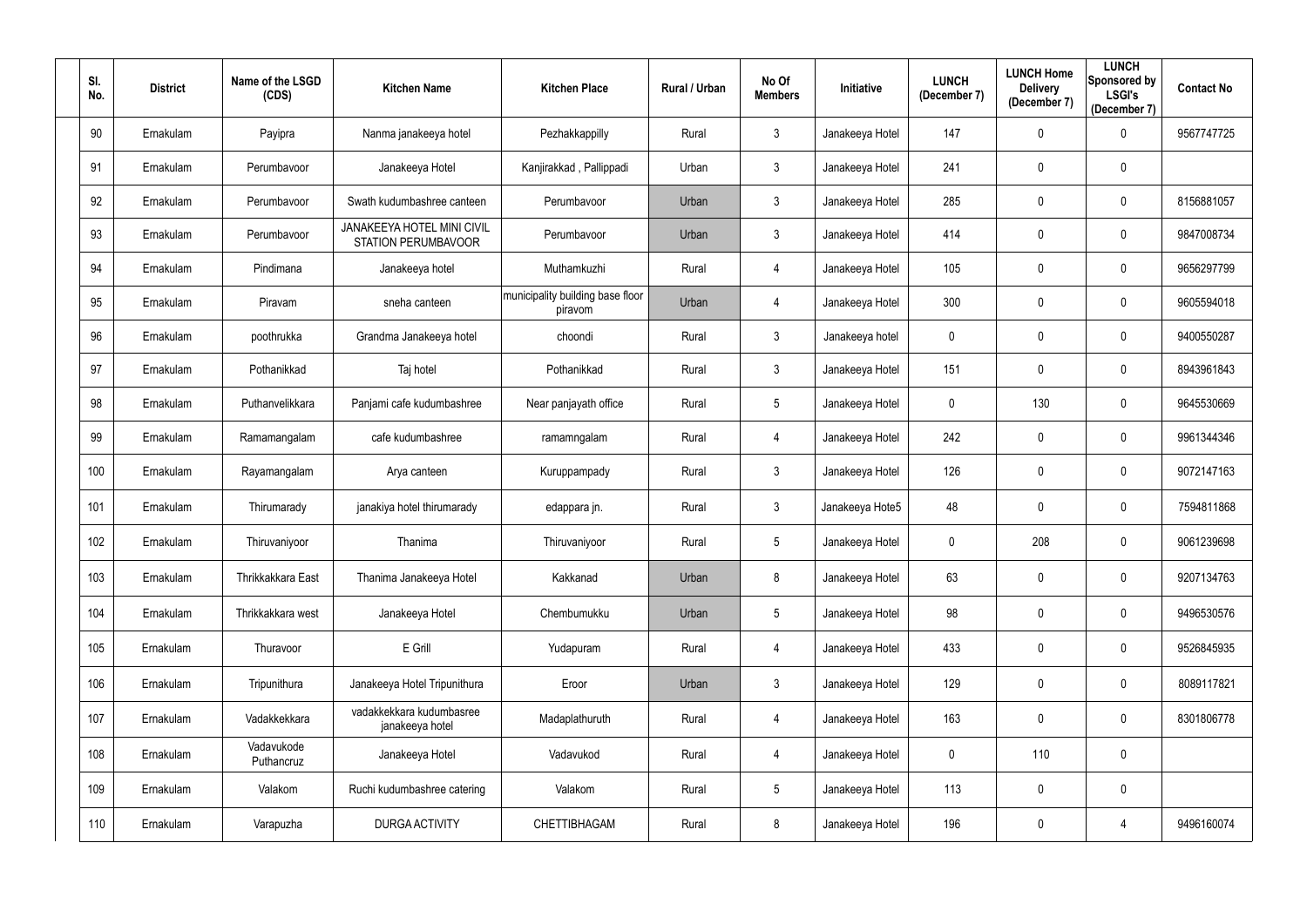|     | SI.<br>No.      | <b>District</b> | Name of the LSGD<br>(CDS) | <b>Kitchen Name</b>          | <b>Kitchen Place</b>                              | Rural / Urban | No Of<br><b>Members</b> | <b>Initiative</b> | <b>LUNCH</b><br>(December 7) | <b>LUNCH Home</b><br><b>Delivery</b><br>(December 7) | <b>LUNCH</b><br>Sponsored by<br><b>LSGI's</b><br>(December 7) | <b>Contact No</b> |
|-----|-----------------|-----------------|---------------------------|------------------------------|---------------------------------------------------|---------------|-------------------------|-------------------|------------------------------|------------------------------------------------------|---------------------------------------------------------------|-------------------|
|     | 111             | Ernakulam       | Vazhakulam                | Three Star Hotel             | Marampally                                        | Rural         | $\mathbf{3}$            | Janakeeya Hotel   | 270                          | $\mathbf 0$                                          | $\mathbf 0$                                                   | 8547309874        |
|     | 112             | Ernakulam       | Vengola                   | Janakeeya Hotel              | Pathipalam                                        | Rural         | $5\phantom{.0}$         | Janakeeya Hotel   | 87                           | $\mathbf 0$                                          | $\mathbf 0$                                                   | 8113030921        |
|     | 113             | Ernakulam       | Vengoor                   | <b>JANAKEEYA HOTEL</b>       | Choorathod                                        | Rural         | 4                       | Janakeeya Hotel   | 125                          | $\mathbf 0$                                          | $\overline{0}$                                                | 6238320991        |
| 113 |                 |                 |                           |                              |                                                   |               | 449                     |                   | 22333                        | 2235                                                 | 6                                                             |                   |
|     |                 | Idukki          | Adimaly                   | Friends Janakeeya Hotel      | Adimaly                                           | Rural         | 4                       | Janakeeya Hotel   | 175                          | $\mathbf 0$                                          | $\mathfrak{Z}$                                                | 9961635779        |
|     | $\overline{2}$  | Idukki          | Alackode                  | Five Star Canteen            | Elamdesham Block<br>Panchayath Building, Alakode  | Rural         | $5\phantom{.0}$         | Janakeeya Hotel   | 28                           | $\mathbf 0$                                          | $\mathbf 0$                                                   | 9961482164        |
|     | 3               | Idukki          | Arakkulam                 | Sabhalyam                    | Moolamattom                                       | Rural         | 4                       | Janakeeya Hotel   | 238                          | $\mathbf 0$                                          | $\mathbf 0$                                                   | 8848124921        |
|     | 4               | Idukki          | Ayyappancovil             | Maria Janakeeya Hotel        | Parappu                                           | Rural         | $\mathfrak{Z}$          | Janakeeya Hotel   | 160                          | $\mathbf 0$                                          | $\mathbf 0$                                                   | 9544622096        |
|     | 5               | Idukki          | Bysonvalley               | Famous Janakiya Hotel        | Pottankad                                         | Rural         | 4                       | Janakeeya Hotel   | 78                           | $\mathbf 0$                                          | $\mathbf 0$                                                   | 9744566398        |
|     | 6               | Idukki          | Chakkupallam              | Vanithasree Janakeeya Hotel  | Anakkara                                          | Rural         | $\mathfrak{Z}$          | Janakeeya Hotel   | 241                          | $\mathbf 0$                                          | $\mathbf 0$                                                   | 8075143547        |
|     |                 | Idukki          | Devikulam                 | Kudumbashree Janakeeya Hotel | Echo point                                        | Rural         | $\mathfrak{Z}$          | Janakeeya Hotel   | $\mathbf 0$                  | $\mathbf 0$                                          | $\mathbf 0$                                                   | 8281640208        |
|     | 8               | Idukki          | Edavetty                  | Kudumbashree Janakeeya Hotel | Edavetty                                          | Rural         | $\mathfrak{Z}$          | Janakeeya Hotel   | 0                            | $\mathbf 0$                                          | $\mathbf 0$                                                   | 6238694173        |
|     | 9               | Idukki          | Erattayar                 | Vanitha Janakeeya Hotel      | Erattayar                                         | Rural         | 4                       | Janakeeya Hotel   | 0                            | $\mathbf 0$                                          | $\mathbf 0$                                                   | 9188166929        |
|     | 10 <sup>°</sup> | Idukki          | Kamakshi                  | Kripa Catering               | Thankamani                                        | Rural         | $5\phantom{.0}$         | Janakeeya Hotel   | 267                          | $\mathbf 0$                                          | $\mathbf 0$                                                   | 9544021398        |
|     | 11              | ldukki          | Kanchiyar                 | Swadh Janakeeya Hotel        | Kanchiyar                                         | Rural         | $5\phantom{.0}$         | Janakeeya Hotel   | 109                          | $\mathbf 0$                                          | $\mathbf 0$                                                   | 8606856496        |
|     | 12              | Idukki          | Kanjikkuzhi               | Samarppanam                  | Kanjikkuzhi                                       | Rural         | 4                       | Janakeeya Hotel   | 142                          | $\mathbf 0$                                          | $\mathbf 0$                                                   | 9447169262        |
|     | 13              | Idukki          | Kanthaloor                | Morningstar Janakeeya Hotel  | Sahayagiri complex, near<br>Kanthalloor Bus stand | Rural         | 4                       | Janakeeya Hotel   | 120                          | $\pmb{0}$                                            | $\mathbf 0$                                                   | 9447941632        |
|     | 14              | Idukki          | Karimannoor               | Rujiya Catering Unit         | Karimannoor                                       | Rural         | $5\phantom{.0}$         | Janakeeya Hotel   | 72                           | $\mathbf 0$                                          | $\mathbf 0$                                                   | 9497454952        |
|     | 15              | Idukki          | Karunapuram               | Karuna Hotel                 | Panchayathu complex                               | Rural         | 4                       | Janakeeya Hotel   | 198                          | $\mathbf 0$                                          | $\overline{0}$                                                | 9961152820        |
|     | 16              | Idukki          | Kattappana                | Karunya Janakeeya Hotel      | Kattappana                                        | Urban         | $5\phantom{.0}$         | Janakeeya Hotel   | 260                          | $\mathbf 0$                                          | $\mathbf 0$                                                   | 9497684477        |
|     | 17              | Idukki          | Kodikkulam                | Kulirma Janakiya Hotel       | Kodikkulam                                        | Rural         | $6\,$                   | Janakeeya Hotel   | 63                           | $\pmb{0}$                                            | $\mathbf 0$                                                   | 9605111852        |
|     | 18              | Idukki          | Kokkayar                  | Sevana Janakeeya hotel       | 35th Mile                                         | Rural         | $\mathfrak{Z}$          | Janakeeya Hotel   | 18                           | $\pmb{0}$                                            | $\overline{0}$                                                | 9562067674        |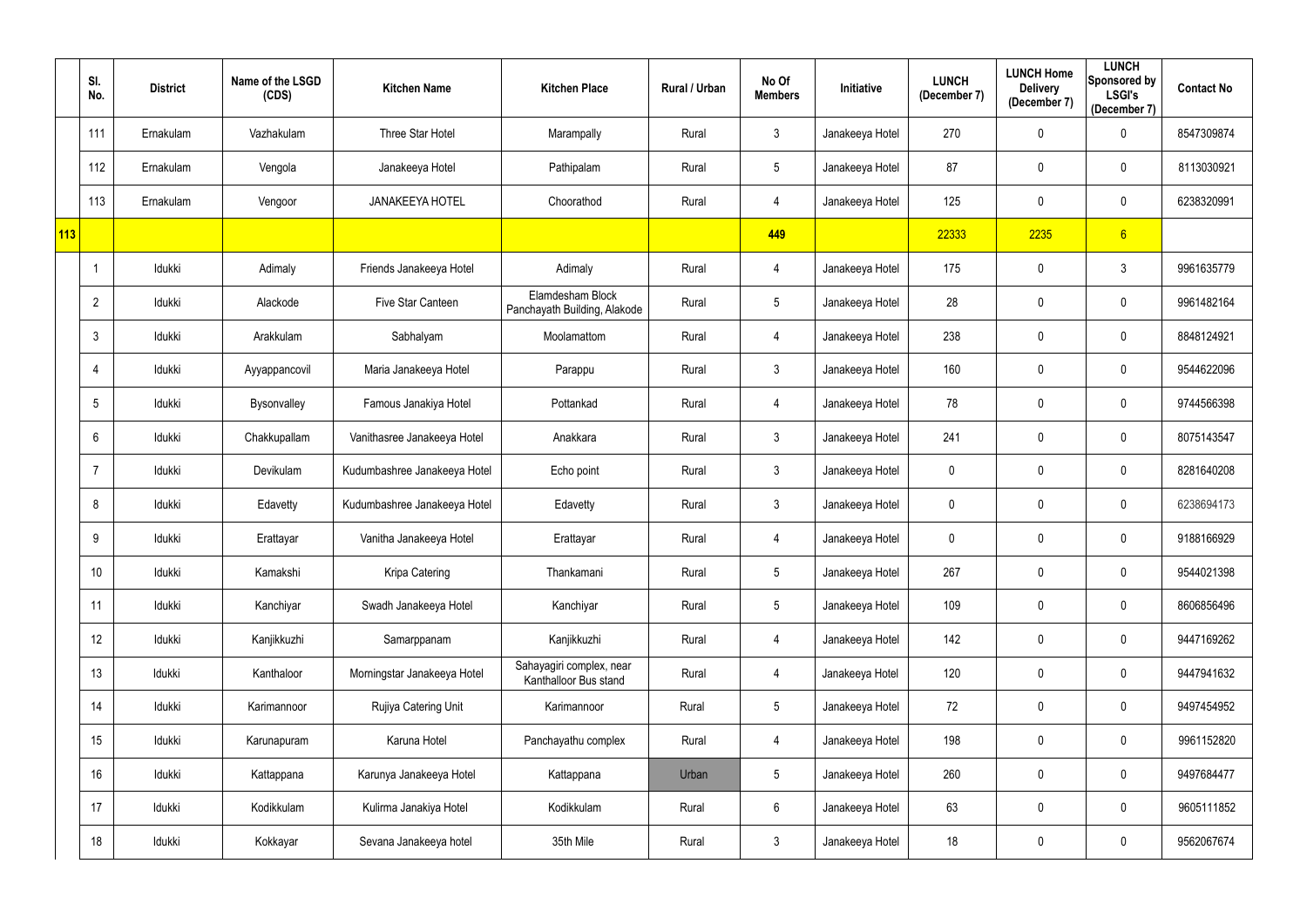|    | SI.<br>No. | <b>District</b> | Name of the LSGD<br>(CDS) | <b>Kitchen Name</b>                   | <b>Kitchen Place</b>          | Rural / Urban | No Of<br><b>Members</b> | <b>Initiative</b> | <b>LUNCH</b><br>(December 7) | <b>LUNCH Home</b><br><b>Delivery</b><br>(December 7) | <b>LUNCH</b><br>Sponsored by<br><b>LSGI's</b><br>(December 7) | <b>Contact No</b> |
|----|------------|-----------------|---------------------------|---------------------------------------|-------------------------------|---------------|-------------------------|-------------------|------------------------------|------------------------------------------------------|---------------------------------------------------------------|-------------------|
|    | 19         | Idukki          | Konnathadi                | Friends Janakeeya Hotel               | Panickankudi                  | Rural         | 6                       | Janakeeya Hotel   | 55                           | $\mathbf 0$                                          | $\mathbf 0$                                                   | 9544048878        |
|    | 20         | Idukki          | Konnathadi                | Janapriya Janakeeya Hotel             | Konnathadi                    | Rural         | $\mathfrak{Z}$          | Janakeeya Hotel   | 148                          | $\mathbf 0$                                          | $\mathbf 0$                                                   | 9895147074        |
|    | 21         | Idukki          | Kumaramangalam            | Kumaramangalam Janakeeya<br>Hotel     | Kumaramangalam                | Rural         | 4                       | Janakeeya Hotel   | 124                          | $\mathbf 0$                                          | $\overline{0}$                                                | 9745633509        |
|    | 22         | Idukki          | Kumili                    | Ruchi Hotel                           | Kumili                        | Rural         | 4                       | Janakeeya Hotel   | 134                          | $\mathbf 0$                                          | $\mathbf 0$                                                   | 9447980637        |
|    | 23         | Idukki          | Manakkadu                 | Vanitha Hotel                         | Chittoor                      | Rural         | $\mathfrak{Z}$          | Janakeeya Hotel   | $\mathbf 0$                  | $\mathbf 0$                                          | $\overline{0}$                                                | 8330097933        |
|    | 24         | Idukki          | Mankulam                  | Jeevanam Catering Janakeeya<br>Hotel  | Panchayathu Building          | Rural         | 4                       | Janakeeya Hotel   | 158                          | $\mathbf 0$                                          | $\mathbf 0$                                                   | 9495060505        |
| 49 | 25         | Idukki          | Marayoor                  | Malabar food court Janakeeya<br>Hotel | Marayoor Near IDCB bank       | Rural         | 4                       | Janakeeya Hotel   | 132                          | $\mathbf 0$                                          | $\mathbf 0$                                                   | 9446925610        |
|    | 26         | Idukki          | Mariyapuram               | Anaswara Hotel & Catering             | Idukki                        | Rural         | 4                       | Janakeeya Hotel   | 192                          | $\mathbf 0$                                          | $\overline{2}$                                                | 9526329438        |
|    | 27         | Idukki          | Munnar                    | Annapoorna catering                   | Lorry stand, old munnar       | Rural         | $5\phantom{.0}$         | Janakeeya Hotel   | 185                          | $\mathbf 0$                                          | $\mathbf 0$                                                   | 8281009478        |
|    | 28         | Idukki          | Muttom                    | Nila Janakeeya Hotel                  | Muttom                        | Rural         | $\mathfrak{Z}$          | Janakeeya hotel   | 295                          | $\mathbf 0$                                          | $\mathbf 0$                                                   | 9961104818        |
|    | 29         | Idukki          | Nedumkandam               | Annus catering                        | Nedumkandam<br>Kizhakkekavala | Rural         | 4                       | Janakeeya Hotel   | 193                          | $\mathbf 0$                                          | $\mathbf 0$                                                   | 9747458576        |
|    | 30         | Idukki          | Pallivasal                | <b>Blessing Janakeeya Hotel</b>       | Pallivasal                    | Rural         | 4                       | Janakeeya Hotel   | 88                           | $\mathbf 0$                                          | $\overline{0}$                                                | 9947981574        |
|    | 31         | Idukki          | Pampadumpara              | Thripthy Janakeeya Hotel              | Pampadumpara                  | Rural         | $\mathfrak{Z}$          | Janakeeya Hotel   | 185                          | $\mathbf 0$                                          | $\mathbf 0$                                                   | 9207150558        |
|    | 32         | Idukki          | Peermedu                  | Thripthy Janakeeya Hotel              | Peermedu                      | Rural         | $\mathfrak{Z}$          | Janakeeya Hotel   | 116                          | $\mathbf 0$                                          | $\overline{0}$                                                | 9633311267        |
|    | 33         | ldukki          | Peruvanthanam             | Janakeeya Hotel                       | Peruvanthanam                 | Rural         | $5\phantom{.0}$         | Janakeeya Hotel   | 58                           | $\mathbf 0$                                          | $\overline{0}$                                                | 9562274720        |
|    | 34         | Idukki          | Purappuzha                | Ammas Janakeeya Hotel                 | Purappuzha                    | Rural         | $\mathfrak{Z}$          | Janakeeya Hotel   | 88                           | $\mathbf 0$                                          | $\mathbf 0$                                                   | 9744954032        |
|    | 35         | Idukki          | Rajakkadu                 | Janakeeya Hotel                       | Rajakkadu Town                | Rural         | $\mathbf{3}$            | Janakeeya Hotel   | 448                          | $\pmb{0}$                                            | $\mathbf 0$                                                   | 9446766999        |
|    | 36         | Idukki          | Rajakumari                | Aiswarya Vanitha Restaurent           | Rajakumari South              | Rural         | 4                       | Janakeeya Hotel   | 220                          | $\mathbf 0$                                          | $\mathbf 0$                                                   | 9526570410        |
|    | 37         | Idukki          | Santhanpara               | Janakeeya Hotel                       | Santhanpara                   | Rural         | 4                       | Janakeeya Hotel   | 158                          | $\mathbf 0$                                          | $\mathbf 0$                                                   | 9526174553        |
|    | 38         | Idukki          | Senapathy                 | Ammoose Hotel                         | Mangathotty                   | Rural         | $\mathfrak{Z}$          | Janakeeya Hotel   | $\mathbf 0$                  | $\mathbf 0$                                          | $\mathbf 0$                                                   | 9539396626        |
|    | 39         | Idukki          | Udumbannoor               | Kudumbashree Janakeeya Hotel          | Udumbannor                    | Rural         | $\mathfrak{Z}$          | Janakeeya Hotel   | 232                          | $\pmb{0}$                                            | $\mathbf 0$                                                   | 9633678438        |
|    | 40         | Idukki          | Upputhara                 | Samarppitha Janakeeya hotel           | Upputhara                     | Rural         | $\sqrt{5}$              | Janakeeya Hotel   | 172                          | $\pmb{0}$                                            | $\mathbf 0$                                                   | 9526590710        |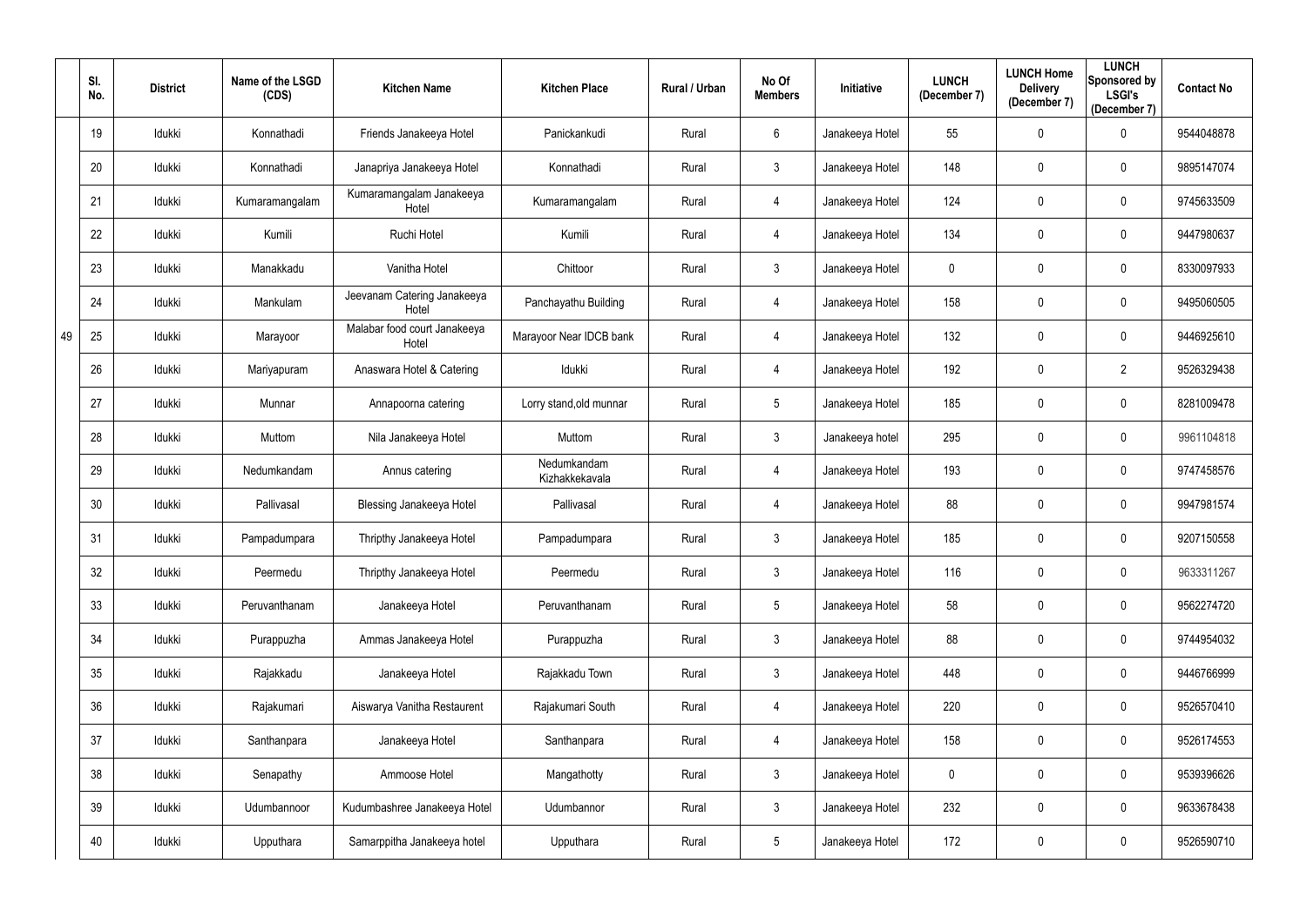|    | SI.<br>No.      | <b>District</b> | Name of the LSGD<br>(CDS)   | <b>Kitchen Name</b>                                | <b>Kitchen Place</b>                      | Rural / Urban | No Of<br><b>Members</b> | <b>Initiative</b> | <b>LUNCH</b><br>(December 7) | <b>LUNCH Home</b><br><b>Delivery</b><br>(December 7) | <b>LUNCH</b><br>Sponsored by<br><b>LSGI's</b><br>(December 7) | <b>Contact No</b> |
|----|-----------------|-----------------|-----------------------------|----------------------------------------------------|-------------------------------------------|---------------|-------------------------|-------------------|------------------------------|------------------------------------------------------|---------------------------------------------------------------|-------------------|
|    | 41              | Idukki          | Vandanmedu                  | Dharshana Janakeeya Hotel                          | Vandanmedu                                | Rural         | 4                       | Janakeeya Hotel   | 198                          | $\mathbf 0$                                          | $\mathbf 0$                                                   | 9744038737        |
|    | 42              | Idukki          | Vandiperiyar                | Vandiperiyar Janakeeya Hotel                       | Vandiperiyar                              | Rural         | $5\phantom{.0}$         | Janakeeya Hotel   | 261                          | $\mathbf 0$                                          | $\mathbf 0$                                                   | 8086863254        |
|    | 43              | Idukki          | Vannappuram                 | Souhrudham Janakeeya Hotel                         | Vannappuram                               | Rural         | $5\phantom{.0}$         | Janakeeya Hotel   | 65                           | $\mathbf{0}$                                         | $\mathbf 0$                                                   | 8113054492        |
|    | 44              | Idukki          | Vathikudy                   | Karthika                                           | Thopramkudi                               | Rural         | 4                       | Janakeeya Hotel   | 0                            | $\mathbf 0$                                          | $\mathbf 0$                                                   | 9947636989        |
|    | 45              | Idukki          | Vathikudy                   | Mahima                                             | Murickassery                              | Rural         | $\mathfrak{Z}$          | Janakeeya Hotel   | 180                          | $\mathbf 0$                                          | $\mathbf 0$                                                   | 8289945652        |
|    | 46              | Idukki          | Vattavada                   | Vattavada Kudumbashree<br>Janakeeya Hotel          | Keekkara, Kovilur                         | Rural         | 4                       | Janakeeya Hotel   | 143                          | $\mathbf 0$                                          | $\mathbf 0$                                                   | 9497790469        |
|    | 47              | Idukki          | Vazhathoppu                 | Grahalakshmi Hotel & Catering                      | Cheruthoni                                | Rural         | 4                       | Janakeeya Hotel   | 190                          | $\mathbf 0$                                          |                                                               | 9496178884        |
|    | 48              | Idukki          | Vellathooval                | Flowers Janakeeya Hotel                            | Vellathooval                              | Rural         | 4                       | Janakeeya Hotel   | 0                            | $\mathbf 0$                                          | $\mathbf 0$                                                   | 9961419892        |
|    | 49              | Idukki          | Velliyamattam               | Padhayam Kudumbashree<br>Janakeeya Hotel           | Velliyamattam                             | Rural         | 4                       | Janakeeya Hotel   | 30 <sub>o</sub>              | $\mathbf 0$                                          | $\mathbf 0$                                                   | 7902854627        |
| 49 |                 |                 |                             |                                                    |                                           |               | <b>195</b>              |                   | 6617                         | $\overline{\mathbf{0}}$                              | 6                                                             |                   |
|    |                 | Kannur          | Maloor                      | Maloor Janakeeya Hotel                             | Thrikandaripoyil, PO-<br>Thrikandaripoyil | Rural         | $\mathfrak{Z}$          | Janakeeya Hotel   | 170                          | $\mathbf 0$                                          | $\mathbf 0$                                                   | 9656132294        |
|    | $\overline{2}$  | Kannur          | Kolachery                   | Janakeeya Hotel                                    | Kolachery Paramba, PO-<br>Kolacheri       | Rural         | $5\phantom{.0}$         | Janakeeya Hotel   | 180                          | $\mathbf 0$                                          | 3                                                             | 9895324699        |
|    | 3               | Kannur          | Pinarayi                    | Janakeeya hotel, Pinarayi                          | Pinarayi                                  | Rural         | 6                       | Janakeeya Hotel   | 266                          | $\mathbf 0$                                          | $\mathbf 0$                                                   | 9447215211        |
|    | 4               | Kannur          | Muzhakunnu                  | Thripthy Janakeeya Hotel                           | Kakkayangad, Muzhakkunnu                  | Rural         | $5\phantom{.0}$         | Janakeeya Hotel   | 315                          | $\mathbf 0$                                          | $\overline{2}$                                                | 9526047538        |
|    | $5\overline{)}$ | Kannur          | Chapparappadavu             | Kudumbasree janakeeya hotel                        | Near village office,<br>Chapparappadav    | Rural         | $\mathfrak{Z}$          | Janakeeya Hotel   | 172                          | $\pmb{0}$                                            | $\mathbf 0$                                                   | 9605413324        |
|    | 6               | Kannur          | Iritty                      | Roopasree Kudumbashree hotel                       | Koolichembra                              | Urban         | 8                       | Janakeeya Hotel   | 372                          | $\mathbf 0$                                          | $\overline{2}$                                                | 8589921533        |
|    | $\overline{7}$  | Kannur          | Dharmadam                   | Dharmadam Janakeeya hotel                          | Near Andalloor kav,<br>Dharmadam          | Rural         | $\mathfrak{Z}$          | Janakeeya Hotel   | 123                          | $\pmb{0}$                                            | $\mathbf 0$                                                   | 9526975778        |
|    | 8               | Kannur          | Peralassery                 | Janakeeya Hotel                                    | Peralassery Town, PO -<br>Mundallur       | Rural         | $9\,$                   | Janakeeya Hotel   | 421                          | $\mathbf 0$                                          | $\mathbf 0$                                                   | 70256213909       |
|    | 9               | Kannur          | Kadannappalli<br>Panappuzha | Kudumbasree janakeeya hotel                        | Chanthappura                              | Rural         | 4                       | Janakeeya Hotel   | 160                          | $\mathbf 0$                                          | $\overline{0}$                                                | 9961089935        |
|    | 10              | Kannur          | Anthur                      | Janakeeya hotel                                    | Dharmasala                                | Urban         | $5\phantom{.0}$         | Janakeeya Hotel   | 299                          | $\mathbf 0$                                          | $\mathbf 0$                                                   | 9544138650        |
|    | 11              | Kannur          | Cheruthazham                | Janakeeya Hotel (Thripthi<br>Kudumbashree Canteen) | Pilathara                                 | Rural         | $\mathbf{3}$            | Janakeeya Hotel   | 212                          | $\pmb{0}$                                            | $\mathbf 0$                                                   | 9947540361        |
|    | 12              | Kannur          | Peravoor                    | Kudumbashree Janakeeya Hotel                       | Peravoor Bus stand, Peravoor<br><b>PO</b> | Rural         | $\mathfrak{Z}$          | Janakeeya Hotel   | 279                          | $\mathbf 0$                                          | $\overline{0}$                                                | 9947567857        |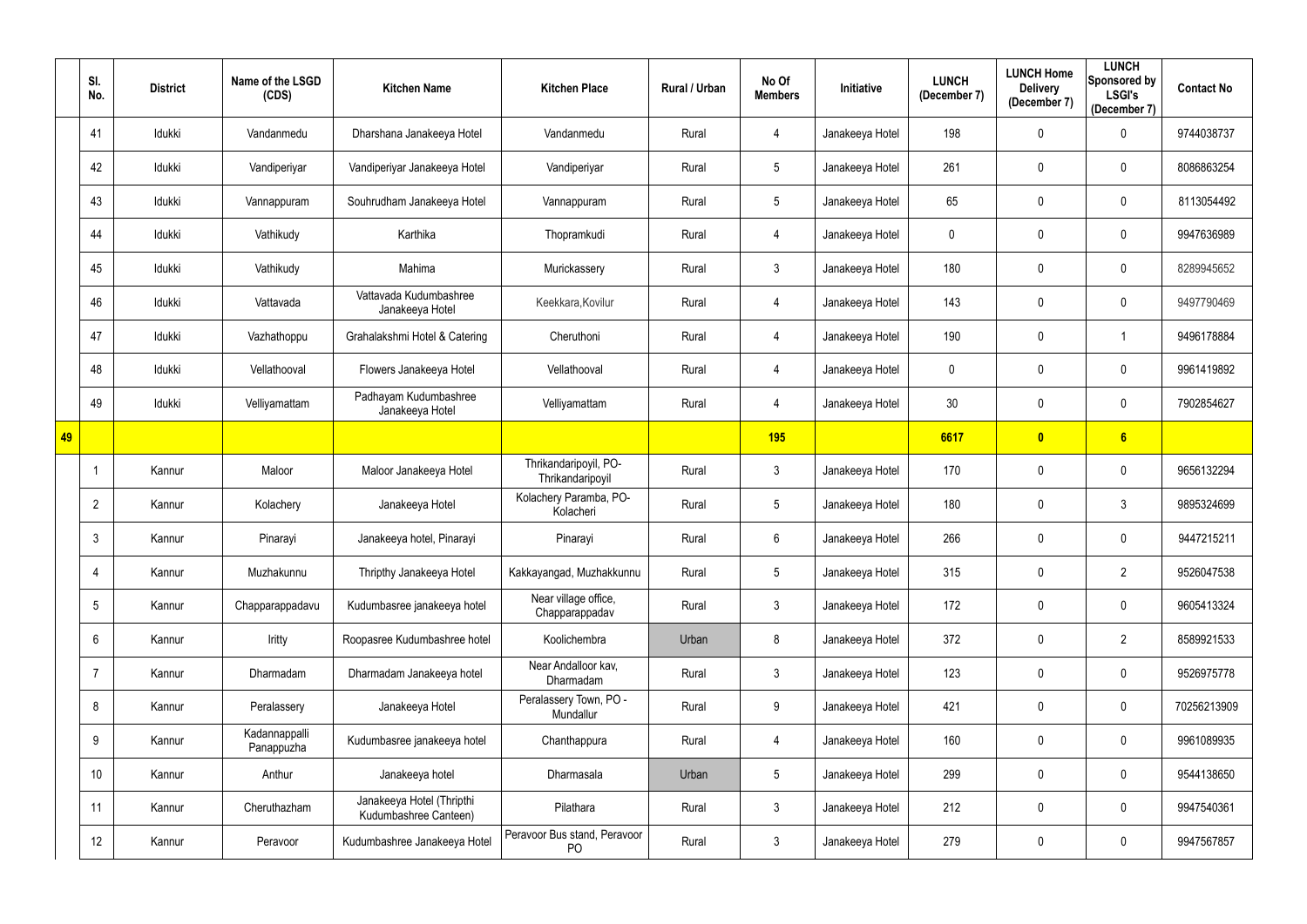| SI.<br>No. | <b>District</b> | Name of the LSGD<br>(CDS) | <b>Kitchen Name</b> | <b>Kitchen Place</b>                          | Rural / Urban | No Of<br><b>Members</b> | Initiative      | <b>LUNCH</b><br>(December 7) | <b>LUNCH Home</b><br><b>Delivery</b><br>(December 7) | <b>LUNCH</b><br>Sponsored by<br><b>LSGI's</b><br>(December 7) | <b>Contact No</b> |
|------------|-----------------|---------------------------|---------------------|-----------------------------------------------|---------------|-------------------------|-----------------|------------------------------|------------------------------------------------------|---------------------------------------------------------------|-------------------|
| 13         | Kannur          | Kalliassery               | Janakeeya Hotel     | Irinav Road, Payyattam, PO-<br>Irinav         | Rural         | 4                       | Janakeeya Hotel | 308                          | $\boldsymbol{0}$                                     | $\mathbf 0$                                                   | 8848330570        |
| 14         | Kannur          | Panniyannur               | Janakeeya Hotel     | Panoor Block office compound                  | Rural         | $6\phantom{.0}$         | Janakeeya Hotel | 117                          | $\mathbf 0$                                          | $\mathbf 0$                                                   | 9447449875        |
| 15         | Kannur          | Kannapuram                | Janakeeya Hotel     | Chynaclay road, Kannapuram                    | Rural         | $5\phantom{.0}$         | Janakeeya Hotel | 183                          | $\pmb{0}$                                            | $\overline{2}$                                                | 8089127045        |
| 16         | Kannur          | Sreekandapuram            | Janakeeya Hotel     | Sreekandapuram, near bus<br>stand             | Urban         | 5                       | Janakeeya Hotel | 306                          | $\mathbf 0$                                          | $\mathbf 0$                                                   | 7591948757        |
| 17         | Kannur          | Thalasseri                | Janakeeya Hotel     | New bus stand, Thalasseri                     | Urban         | 6                       | Janakeeya Hotel | 671                          | $\mathbf 0$                                          | $\mathbf 0$                                                   | 9446263864        |
| 18         | Kannur          | Chokli                    | Janakeeya Hotel     | Olavilam, Chokli                              | Rural         | 5                       | Janakeeya Hotel | 105                          | $\mathbf 0$                                          | $\boldsymbol{0}$                                              | 9846892821        |
| 19         | Kannur          | Udayagiri                 | Janakeeya Hotel     | Karthikapuram                                 | Rural         | 4                       | Janakeeya Hotel | 0                            | $\mathbf{0}$                                         | $\mathbf 0$                                                   | 9562375342        |
| 20         | Kannur          | Karivellur Peralam        | Janakeeya Hotel     | Panchayah building,<br>Onakkunnu              | Rural         | 4                       | Janakeeya Hotel | 177                          | $\mathbf 0$                                          | $\mathbf 0$                                                   | 7025519714        |
| 21         | Kannur          | Muzhappilangad            | Janakeeya Hotel     | Near FCI godown,<br>Muzhappilangad            | Rural         | 5                       | Janakeeya Hotel | 317                          | $\mathbf 0$                                          | $\mathbf 0$                                                   | 7306005267        |
| 22         | Kannur          | Narath                    | Janakeeya Hotel     | Janakeeya Hotel, Kambil,<br>Narath            | Rural         | $\overline{7}$          | Janakeeya Hotel | 189                          | $\pmb{0}$                                            | $\overline{2}$                                                | 9747441162        |
| 23         | Kannur          | Payyannur                 | Janakeeya Hotel     | Municipality compoud,<br>Payyannur            | Urban         | $\mathfrak{Z}$          | Janakeeya Hotel | 360                          | $\pmb{0}$                                            | $\mathbf 0$                                                   | 9526620805        |
| 24         | Kannur          | Kangol Alappadamba        | Janakeeya Hotel     | Mathil, Near Kangol<br>Alappadamba Panchayath | Rural         | 4                       | Janakeeya Hotel | 120                          | $\mathbf 0$                                          | $\mathbf 0$                                                   | 9495296142        |
| 25         | Kannur          | Naduvil                   | Janakeeya Hotel     | Panchayath compound,<br>Naduvil town          | Rural         | 4                       | Janakeeya Hotel | 228                          | $\mathbf 0$                                          | $\mathbf 0$                                                   | 7902902490        |
| 26         | Kannur          | Koothuparamba             | Janakeeya Hotel     | Manghad Vayal, Near HSS<br>Koothuparamba, PO- | Urban         | 8                       | Janakeeya Hotel | 351                          | $\overline{0}$                                       | $\bf{0}$                                                      | 9645608253        |
| 27         | Kannur          | Kuttiatoor                | Janakeeya Hotel     | Near Panchayath office,<br>Chattukappara      | Rural         | $5\phantom{.0}$         | Janakeeya Hotel | 62                           | $\mathbf 0$                                          | $\mathbf 0$                                                   | 9544644195        |
| 28         | Kannur          | Kathirur                  | Janakeeya Hotel     | Panchayath office building,<br>Kathirur       | Rural         | $5\phantom{.0}$         | Janakeeya Hotel | 257                          | $\pmb{0}$                                            |                                                               | 8129404833        |
| 29         | Kannur          | Panoor                    | Janakeeya Hotel     | Elangode, Panoor                              | Urban         | $5\phantom{.0}$         | Janakeeya Hotel | 174                          | $\pmb{0}$                                            | $\mathbf 0$                                                   | 9605852157        |
| 30         | Kannur          | Chirakkal                 | Janakeeya Hotel     | Chirakkal weavers,<br>Puthiyatheru            | Rural         | $5\phantom{.0}$         | Janakeeya Hotel | $\mathbf 0$                  | $\mathbf 0$                                          | $\mathbf 0$                                                   | 9895854873        |
| 31         | Kannur          | Eranjoli                  | Janakeeya Hotel     | Near Thalassery RTO office,<br>Chungam        | Rural         | 5                       | Janakeeya Hotel | 218                          | $\pmb{0}$                                            | $\mathbf 0$                                                   | 9656368808        |
| 32         | Kannur          | Payam                     | Janakeeya Hotel     | Near Panchayath office,<br>Madathil           | Rural         | 4                       | Janakeeya Hotel | 126                          | $\pmb{0}$                                            | $\mathbf 0$                                                   | 9496554678        |
| 33         | Kannur          | Eramam Kuttoor            | Janakeeya Hotel     | Mathamangalam, Near CDS<br>office             | Rural         | 4                       | Janakeeya Hotel | 191                          | $\overline{0}$                                       | $\mathbf 0$                                                   | 9562473576        |
| 34         | Kannur          | Ramanthally               | Janakeeya hotel     | Ramanthally                                   | Rural         | 4                       | Janakeeya Hotel | 190                          | $\boldsymbol{0}$                                     | $\overline{0}$                                                | 9496705429        |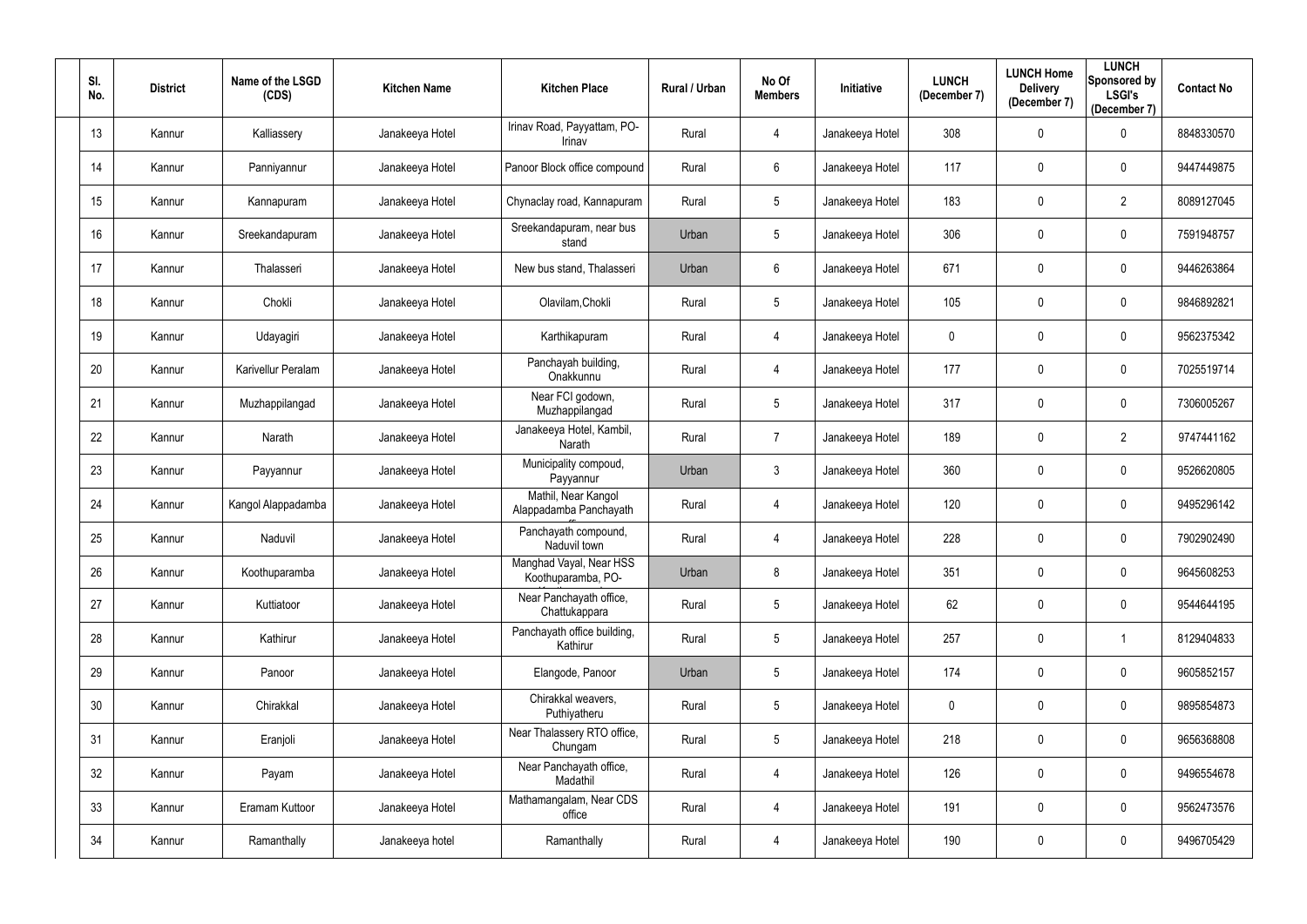|    | SI.<br>No. | <b>District</b> | Name of the LSGD<br>(CDS) | <b>Kitchen Name</b> | <b>Kitchen Place</b>                                             | Rural / Urban | No Of<br><b>Members</b> | Initiative      | <b>LUNCH</b><br>(December 7) | <b>LUNCH Home</b><br><b>Delivery</b><br>(December 7) | <b>LUNCH</b><br>Sponsored by<br><b>LSGI's</b><br>(December 7) | <b>Contact No</b> |
|----|------------|-----------------|---------------------------|---------------------|------------------------------------------------------------------|---------------|-------------------------|-----------------|------------------------------|------------------------------------------------------|---------------------------------------------------------------|-------------------|
|    | 35         | Kannur          | Thripangottur             | Janakeeya Hotel     | Kallikkandy, Thripangottur                                       | Rural         | $\mathbf{3}$            | Janakeeya Hotel | 293                          | $\mathbf 0$                                          | $\mathbf 0$                                                   | 9495191659        |
|    | 36         | Kannur          | Madayi                    | Janakeeya Hotel     | Eripuram, Near Vrindhavan<br>Residency, PO Pazhayangadi          | Rural         | $\mathbf{3}$            | Janakeeya Hotel | 210                          | $\theta$                                             | $\mathbf 0$                                                   | 7561006271        |
|    | 37         | Kannur          | Kelakam                   | Janakeeya Hotel     | Kelakam PO                                                       | Rural         | $\mathfrak{Z}$          | Janakeeya Hotel | 143                          | $\mathbf 0$                                          | $\mathbf 0$                                                   | 8113866296        |
|    | 38         | Kannur          | Kurumathoor               | Janakeeya Hotel     | Near GVHSS, Kurumathoor                                          | Rural         | $\mathbf{3}$            | Janakeeya Hotel | 214                          | $\mathbf 0$                                          | $\mathbf 0$                                                   | 9633816470        |
|    | 39         | Kannur          | Peringome Vayakkara       | Janakeeya Hotel     | Peringome, Near Police station                                   | Rural         | $5\phantom{.0}$         | Janakeeya Hotel | 147                          | $\mathbf 0$                                          | $\mathbf 0$                                                   | 9961413726        |
|    | 40         | Kannur          | Munderi                   | Janakeeya Hotel     | Kanjirode Karakkadu, Munderi                                     | Rural         | 4                       | Janakeeya Hotel | 287                          | $\mathbf 0$                                          | $\mathbf 0$                                                   | 8547609196        |
|    | 41         | Kannur          | Anjarakandy               | Janakeeya Hotel     | Panayatham Paramba,<br>Anjarankandy                              | Rural         | 4                       | Janakeeya Hotel | 179                          | $\mathbf 0$                                          | $\mathbf 0$                                                   | 9496900755        |
| 87 | 42         | Kannur          | Ayyankkunnu               | Janakeeya Hotel     | Ayyankunnu Panchayth<br>Anghadikkadavu                           | Rural         | 4                       | Janakeeya Hotel | 156                          | $\mathbf 0$                                          | $\mathbf 0$                                                   | 9946734976        |
|    | 43         | Kannur          | Padiyoor                  | Janakeeya Hotel     | Padiyoor PO                                                      | Rural         | 4                       | Janakeeya Hotel | 75                           | $\mathbf 0$                                          | $\mathbf 0$                                                   | 9539028498        |
|    | 44         | Kannur          | Ezhome                    | Janakeeya Hotel     | Pazhayangadi bus stand,<br>Ezhom                                 | Rural         | $5\phantom{.0}$         | Janakeeya Hotel | 290                          | $\mathbf 0$                                          | $\overline{0}$                                                | 8086910862        |
|    | 45         | Kannur          | Koodali                   | Janakeeya Hotel     | Near Koodali Panchayath<br>Office, Kololam, PO -                 | Rural         | 4                       | Janakeeya Hotel | 142                          | $\boldsymbol{0}$                                     |                                                               | 9526524230        |
|    | 46         | Kannur          | Pappinisseri              | Janakeeya Hotel     | Edayannoor<br>Near EMS Smaraka Govt.<br>Higher secondary school, | Rural         | 4                       | Janakeeya Hotel | 231                          | $\mathbf 0$                                          | $\mathbf 0$                                                   | 9605727307        |
|    | 47         | Kannur          | Mattannur                 | Janakeeya Hotel     | Near Municipality office,<br>Mattannur                           | Urban         | $5\overline{)}$         | Janakeeya Hotel | 266                          | $\mathbf 0$                                          | $\mathbf 0$                                                   | 7510706897        |
|    | 48         | Kannur          | Chenghalayi               | Janakeeya Hotel     | Valakai, Chenghalayi                                             | Rural         | $\mathbf{3}$            | Janakeeya Hotel | 116                          | $\pmb{0}$                                            | $\mathbf 0$                                                   | 8547696233        |
|    | 49         | Kannur          | Pattiam                   | Janakeeya Hotel     | Cheruvancheri PO.<br>Cheruvancheri                               | Rural         | 4                       | Janakeeya Hotel | 259                          | $\mathbf 0$                                          | $\mathbf 0$                                                   | 7025025275        |
|    | 50         | Kannur          | Thaliparamba              | Janakeeya Hotel     | Municipality compoud,<br>Thaliparamba                            | Urban         | 4                       | Janakeeya Hotel | 178                          | $\mathbf 0$                                          | $\mathbf 0$                                                   | 8547849019        |
|    | 51         | Kannur          | Payyavoor                 | Janakeeya Hotel     | Payyavoor - PO, Payyavoor                                        | Rural         | $5\phantom{.0}$         | Janakeeya Hotel | 330                          | $\mathbf 0$                                          | $\mathbf 0$                                                   | 9495311608        |
|    | 52         | Kannur          | Kottiyoor                 | Janakeeya Hotel     | Neendunokki, Kottiyoor - PO                                      | Rural         | $5\phantom{.0}$         | Janakeeya Hotel | 140                          | $\mathbf 0$                                          | $\mathbf 0$                                                   | 6282565854        |
|    | 53         | Kannur          | Kunnothparamba            | Janakeeya Hotel     | Kunnothparamba PO,<br>Kunnothparamba                             | Rural         | $\mathfrak{Z}$          | Janakeeya Hotel | 248                          | $\mathbf 0$                                          | $\mathbf 0$                                                   | 8156840487        |
|    | 54         | Kannur          | Pariyaram                 | Janakeeya Hotel     | Near Panchayath Office,<br>Chithappile poyil, Pariyaram          | Rural         | 4                       | Janakeeya Hotel | 86                           | $\boldsymbol{0}$                                     | $\mathbf 0$                                                   | 9744385083        |
|    | 55         | Kannur          | Kunjimangalam             | Janakeeya Hotel     | Old Post office building,<br>Andamkovil, Kunjimangalam           | Rural         | 4                       | Janakeeya Hotel | 165                          | $\boldsymbol{0}$                                     | $\mathbf 0$                                                   | 9526981326        |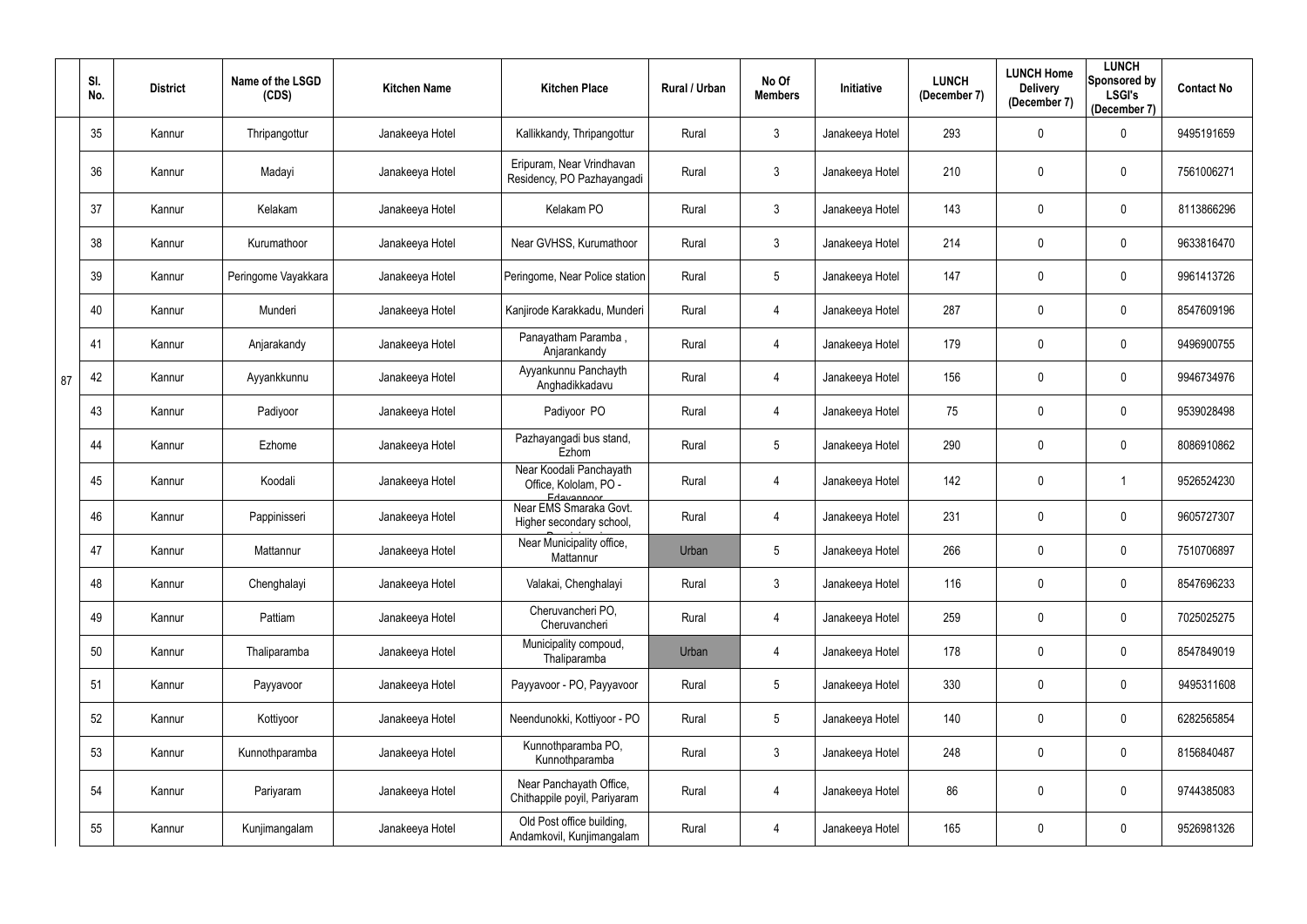| SI.<br>No. | <b>District</b> | Name of the LSGD<br>(CDS) | <b>Kitchen Name</b>                          | <b>Kitchen Place</b>                         | Rural / Urban | No Of<br><b>Members</b> | Initiative      | <b>LUNCH</b><br>(December 7) | <b>LUNCH Home</b><br><b>Delivery</b><br>(December 7) | <b>LUNCH</b><br>Sponsored by<br><b>LSGI's</b><br>(December 7) | <b>Contact No</b> |
|------------|-----------------|---------------------------|----------------------------------------------|----------------------------------------------|---------------|-------------------------|-----------------|------------------------------|------------------------------------------------------|---------------------------------------------------------------|-------------------|
| 56         | Kannur          | Thillenkeri               | Janakeeya Hotel                              | Thekkam poyil, Near Uliyil<br>Town           | Rural         | $\mathfrak{Z}$          | Janakeeya Hotel | 289                          | $\mathbf 0$                                          | $\mathbf 0$                                                   | 9745059451        |
| 57         | Kannur          | Chittariparamba           | Janakeeya Hotel                              | Poovathinkeezhil, PO-<br>Chittariparamba     | Rural         | $6\phantom{.0}$         | Janakeeya Hotel | 165                          | $\mathbf 0$                                          | $\mathbf 0$                                                   | 8943506825        |
| 58         | Kannur          | Mayyil                    | Janakeeya Hotel                              | Near Mayyil Panchayath office,<br>Mayyil     | Rural         | 4                       | Janakeeya Hotel | 0                            | $\pmb{0}$                                            | $\mathbf 0$                                                   | 9526072638        |
| 59         | Kannur          | Cherukunnu                | Janakeeya Hotel                              | Pallichal, PO - Cherukunnu,<br>Pin -670301   | Rural         | 4                       | Janakeeya Hotel | 199                          | $\mathbf 0$                                          | $\overline{2}$                                                | 8547361298        |
| 60         | Kannur          | Aaralam                   | Janakeeya Hotel                              | Athikkal, PO - Keezhpally                    | Rural         | $5\phantom{.0}$         | Janakeeya Hotel | 270                          | $\mathbf 0$                                          | $\mathbf 0$                                                   | 9961285762        |
| 61         | Kannur          | Alakkode                  | Janakeeya Hotel                              | Therthally, Therthally PO,<br>Alakkode       | Rural         | $5\overline{)}$         | Janakeeya Hotel | 198                          | $\mathbf 0$                                          | $\boldsymbol{0}$                                              | 8547045070        |
| 62         | Kannur          | Malappattam               | Janakeeya Hotel                              | Near Malappattam<br>panchayath, Malappattam  | Rural         | $\mathfrak{Z}$          | Janakeeya Hotel | 123                          | $\mathbf 0$                                          | $\mathbf 0$                                                   | 9400571842        |
| 63         | Kannur          | Kanichar                  | Janakeeya Hotel                              | Kanichar PO, Kanichar                        | Rural         | $\mathfrak{Z}$          | Janakeeya Hotel | 172                          | $\mathbf 0$                                          | $\mathbf 0$                                                   | 9526167667        |
| 64         | Kannur          | Mokeri                    | Kudumbashree Janakeeya Hotel,<br>Mokeri      | Vallangad, Mokeri                            | Rural         | $5\phantom{.0}$         | Janakeeya Hotel | 321                          | $\mathbf 0$                                          | $\mathbf 0$                                                   | 9947037223        |
| 65         | Kannur          | Anjarakandy 2             | Kudumbashree Janakeeya Hotel,<br>Anjarakandy | Kavinmoola, Anjarakandy                      | Rural         | 5 <sub>5</sub>          | Janakeeya Hotel | 229                          | $\mathbf 0$                                          | $\mathbf 0$                                                   | 9446657510        |
| 66         | Kannur          | Newmahi                   | Kudumbashree Janakeeya Hotel                 | Newmahi bridge, Newmahi                      | Rural         | $\mathfrak{Z}$          | Janakeeya Hotel | 211                          | $\pmb{0}$                                            | $\mathbf 0$                                                   | 9946056862        |
| 67         | Kannur          | Keezhallur                | Janakeeya Hotel                              | Kummanam, Elambara                           | Rural         | $\mathfrak{Z}$          | Janakeeya Hotel | 246                          | $\mathbf 0$                                          | $\mathbf 0$                                                   | 9947648580        |
| 68         | Kannur          | Chembilode                | Janakeeya hotel                              | Chakkarakal bus stand,<br>mowanchery         | Rural         | $5\phantom{.0}$         | Janakeeya Hotel | 553                          | $\mathbf 0$                                          | 0                                                             | 9847951631        |
| 69         | Kannur          | vengad                    | Janakeeya hotel                              | mambaram                                     | Rural         | 6                       | Janakeeya Hotel | 174                          | $\overline{0}$                                       | $\bf{0}$                                                      | 7902970902        |
| 70         | Kannur          | Azhikode                  | Janakeeya hotel                              | vankulathvayayal                             | Rural         | 4                       | Janakeeya Hotel | 142                          | $\pmb{0}$                                            | $\mathbf 0$                                                   | 9895910633        |
| 71         | Kannur          | Kolayad                   | Janakeeya hotel                              | kolayad                                      | rural         | $\mathfrak{Z}$          | janakeeya hotel | 160                          | $\mathbf 0$                                          | $\mathbf 0$                                                   | 8592065431        |
| 72         | Kannur          | valapattanam              | janakeeya hotel                              | mill road, valapattanam                      | rural         | $\mathfrak{Z}$          | janakeeya hotel | 0                            | $\pmb{0}$                                            | $\mathbf 0$                                                   | 9061345312        |
| 73         | Kannur          | Anthur 2                  | annapoorna janakeeya hotel                   | paliyath valapp, po morazha                  | urban         | $\mathfrak{Z}$          | janakeeya hotel | 163                          | $\mathbf 0$                                          | $\mathbf 0$                                                   | 9526183004        |
| 74         | Kannur          | payyannur 2               | janakeeya hotel                              | kaniyeri, po vellur                          | urban         | $\mathfrak{Z}$          | janakeeya hotel | 52                           | $\pmb{0}$                                            | $\mathbf 0$                                                   | 8301817232        |
| 75         | Kannur          | cherupuzha                | janakeeya hotel                              | near panjayath office,<br>cherupuzha, 670511 | rural         | 4                       | janakeeya hotel | 445                          | $\mathbf 0$                                          | $\mathbf 0$                                                   | 8547114024        |
| 76         | Kannur          | Eruvessy                  | Janakeeya hotel                              | Panchayath office road,<br>Chemberi          | Rural         | 4                       | Janakeeya hotel | 274                          | $\overline{0}$                                       | $\mathbf 0$                                                   | 9544893463        |
| 77         | Kannur          | Pattuvam                  | Janakeeya Hotel                              | Near Pattuvam panchayath<br>office, Pattuvam | Rural         | $5\phantom{.0}$         | Janakeeya hotel | 150                          | $\pmb{0}$                                            | $\mathbf 0$                                                   | 9539731430        |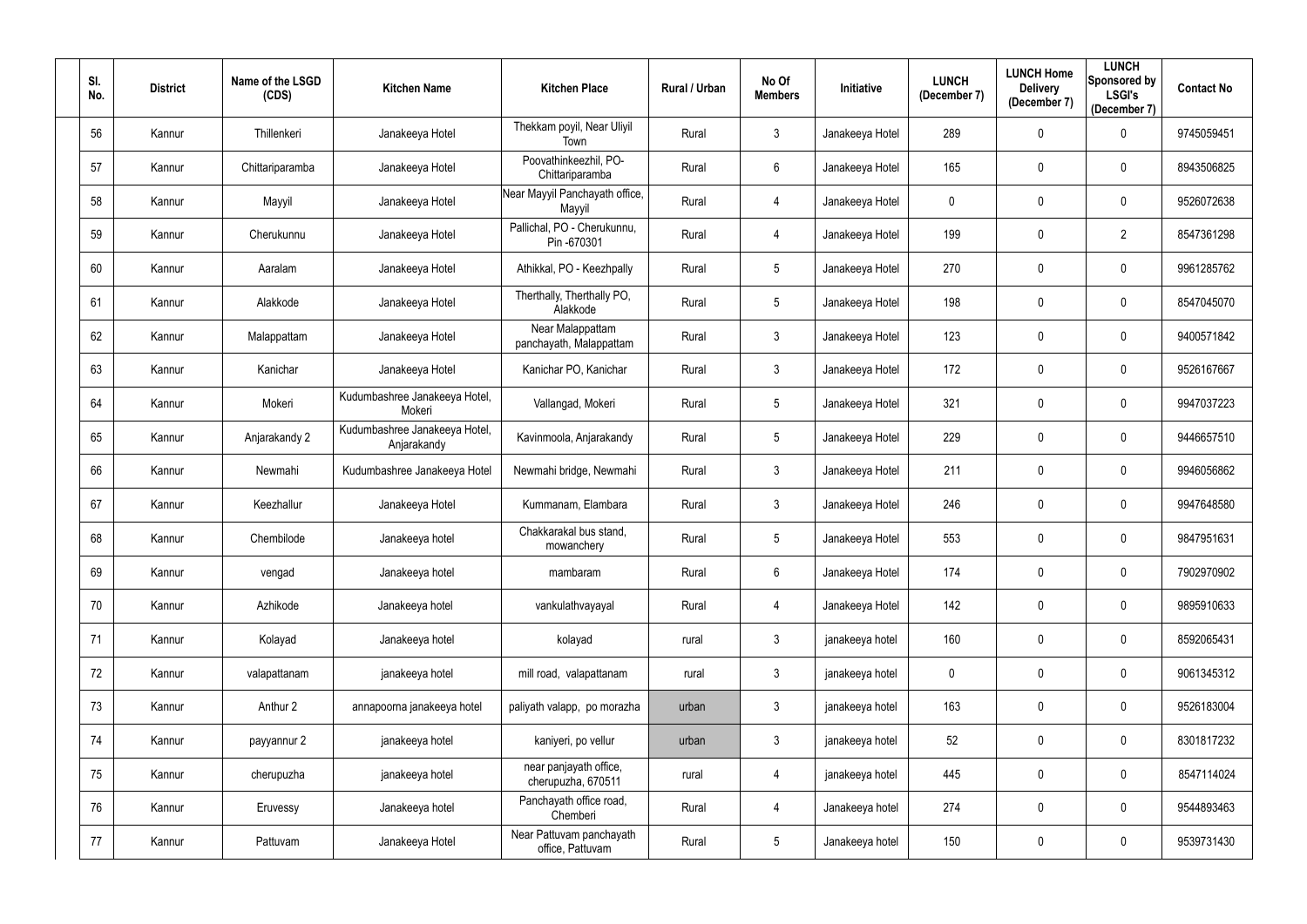| SI.<br>No.      | <b>District</b> | Name of the LSGD<br>(CDS) | <b>Kitchen Name</b>             | <b>Kitchen Place</b>                                        | Rural / Urban | No Of<br><b>Members</b> | Initiative      | <b>LUNCH</b><br>(December 7) | <b>LUNCH Home</b><br><b>Delivery</b><br>(December 7) | <b>LUNCH</b><br>Sponsored by<br><b>LSGI's</b><br>(December 7) | <b>Contact No</b> |
|-----------------|-----------------|---------------------------|---------------------------------|-------------------------------------------------------------|---------------|-------------------------|-----------------|------------------------------|------------------------------------------------------|---------------------------------------------------------------|-------------------|
| 78              | Kannur          | Mangattidom               | Janakeeya Hotel                 | Kaitheri idam, Nirmalagiri PO,<br>Mangattidom               | Rural         | $\overline{7}$          | Janakeeya hotel | 271                          | $\mathbf 0$                                          | $\mathbf 0$                                                   | 9207253934        |
| 79              | Kannur          | Panoor                    | Janakeeya Hotel                 | Thundayi peedika, Pukkom,<br>Panoor PO                      | Urban         | 5                       | Janakeeya hotel | 162                          | $\mathbf 0$                                          | $\mathbf 0$                                                   | 9605852157        |
| 80              | Kannur          | Kottayam                  | Janakeeya hotel                 | Kottayam malabar, Kottayam<br>panchayath building, Kottayam | Rural         | $5\phantom{.0}$         | Janakeeya hotel | 153                          | $\mathbf 0$                                          | $\overline{0}$                                                | 9656672187        |
| 81              | Kannur          | Ulikkal                   | Janakeeya hotel                 | Vattiyam thodu (po) Mattara,<br><b>Ulikkal, 670705</b>      | Rural         | $5\phantom{.0}$         | Janakeeya hotel | 77                           | $\mathbf 0$                                          | $\mathbf 0$                                                   | 8086777517        |
| 82              | Kannur          | Kadambur                  | Janakeeya hotel                 | Kadachira, Kadambur                                         | Rural         | $5\phantom{.0}$         | Janakeeya hotel | 163                          | $\mathbf{0}$                                         | $\overline{0}$                                                | 9847178332        |
| 83              | Kannur          | Irikkoor                  | Janakeeya hotel                 | Peruvalathuparambu, PO -<br>Irikkoor                        | Rural         | 4                       | Janakeeya hotel | 194                          | $\mathbf 0$                                          | $\mathbf 0$                                                   | 9746864255        |
| 84              | Kannur          | Mattool                   | Janakeeya hotel                 | Mattool central, Mattool                                    | Rural         | $5\phantom{.0}$         | Janakeeya hotel | 10 <sup>°</sup>              | $\mathbf 0$                                          | $\mathbf 0$                                                   | 9895321842        |
| 85              | Kannur          | Thalasseri -2             | Janakeeya hotel                 | Thalayi harbour, Thalasseri                                 | Urban         | $5\phantom{.0}$         | Janakeeya hotel | 248                          | $\mathbf 0$                                          | $\overline{0}$                                                | 9605745402        |
| 86              | Kannur          | Kannur                    | Janakeeya hotel                 | Pallipoyil division, Kannur<br>corporation                  | Urban         | $\mathbf{3}$            | Janakeeya hotel | 203                          | $\mathbf 0$                                          | $\mathbf 0$                                                   | 9745243643        |
| 87              | Kannur          | Ulikkal                   | Janakeeya hotel                 | Manikkadavu PO,<br>Manikkadadavu - 670705                   | Rural         | $\overline{5}$          | Janakeeya hotel | 200                          | $\mathbf 0$                                          | $\mathbf 0$                                                   | 8547972988        |
| 88              | Kannur          | payam                     | Janakeeya hotel                 | vallithod, Kiliyanthara po<br>670706                        | Rural         | $5\phantom{.0}$         | Janakeeya Hotel | 304                          | $\mathbf 0$                                          | $\mathbf 0$                                                   | 8848760234        |
|                 |                 |                           |                                 |                                                             |               | 390                     |                 | 18295                        | 0                                                    | 15                                                            |                   |
|                 | kasaragod       | kayyur cheemeni           | janakeeya hotel cheemeni        | cheemeni                                                    | Rural         | 4                       | janakeeya hotel | 203                          |                                                      |                                                               |                   |
| $\overline{2}$  | Kasaragod       | Pilicode                  | Janakeeya Hotel, Pilicode       | Kalikkadavu                                                 | Rural         | 4                       | Janakeeya Hotel | 195                          | $\mathbf 0$                                          | $\mathbf 0$                                                   | 9944087661        |
| $\mathbf{3}$    | Kasaragod       | Kodom belur               | janakeeya hotel kalichanadukkam | Kalichanadukkam                                             | Rural         | $\overline{4}$          | Janakeeya Hotel | 133                          | $\mathbf 0$                                          | $\mathbf 0$                                                   | 9562820280        |
| $\overline{4}$  | Kasaragod       | Chemnad                   | Oruma janakeeya hotel           | Koliyadkam                                                  | Rural         | $5\phantom{.0}$         | Janakeeya Hotel | 255                          | $\pmb{0}$                                            | $\mathbf 0$                                                   | 9567660603        |
| $5\overline{)}$ | Kasaragod       | Trikarpur                 | Janakeeya Hotel                 | Trikaripur                                                  | Rural         | $5\phantom{.0}$         | Janakeeya Hotel | 197                          | $\mathbf 0$                                          | $\mathbf 0$                                                   | 8086392698        |
| $6\overline{6}$ | Kasaragod       | Panathady                 | janakeeya hotel panthoor        | Panathoor                                                   | Rural         | $\overline{4}$          | Janakeeya Hotel | 102                          | $\mathbf 0$                                          | $\mathbf 0$                                                   | 8943109804        |
| $\overline{7}$  | Kasaragod       | West eleri                | Thripthi Janakeeya hotel        | Bheemanadi                                                  | Rural         | $\overline{4}$          | Janakeeya Hotel | 272                          | $\mathbf 0$                                          | $\mathbf 0$                                                   | 9497847040        |
| 8               | Kasaragod       | Madikai                   | Salkara Janakeeya hotel         | Madikai                                                     | Rural         | $\mathbf{3}$            | Janakeeya Hotel | 94                           | $\pmb{0}$                                            | $\mathbf 0$                                                   | 8281850733        |
| 9               | Kasaragod       | Valiyaparamba             | Janakeeya hotel                 | Valiyaparamba                                               | Rural         | $\mathbf{3}$            | Janakeeya Hotel | 50                           | $\mathbf 0$                                          | $\mathbf 0$                                                   | 9745962447        |
| 10              | Kasaragod       | Ajanur                    | Janakeeya hotel                 | Vellikkoth                                                  | Rural         | $\mathfrak{Z}$          | Janakeeya Hotel | 404                          | $\boldsymbol{0}$                                     | $\pmb{0}$                                                     | 7558068272        |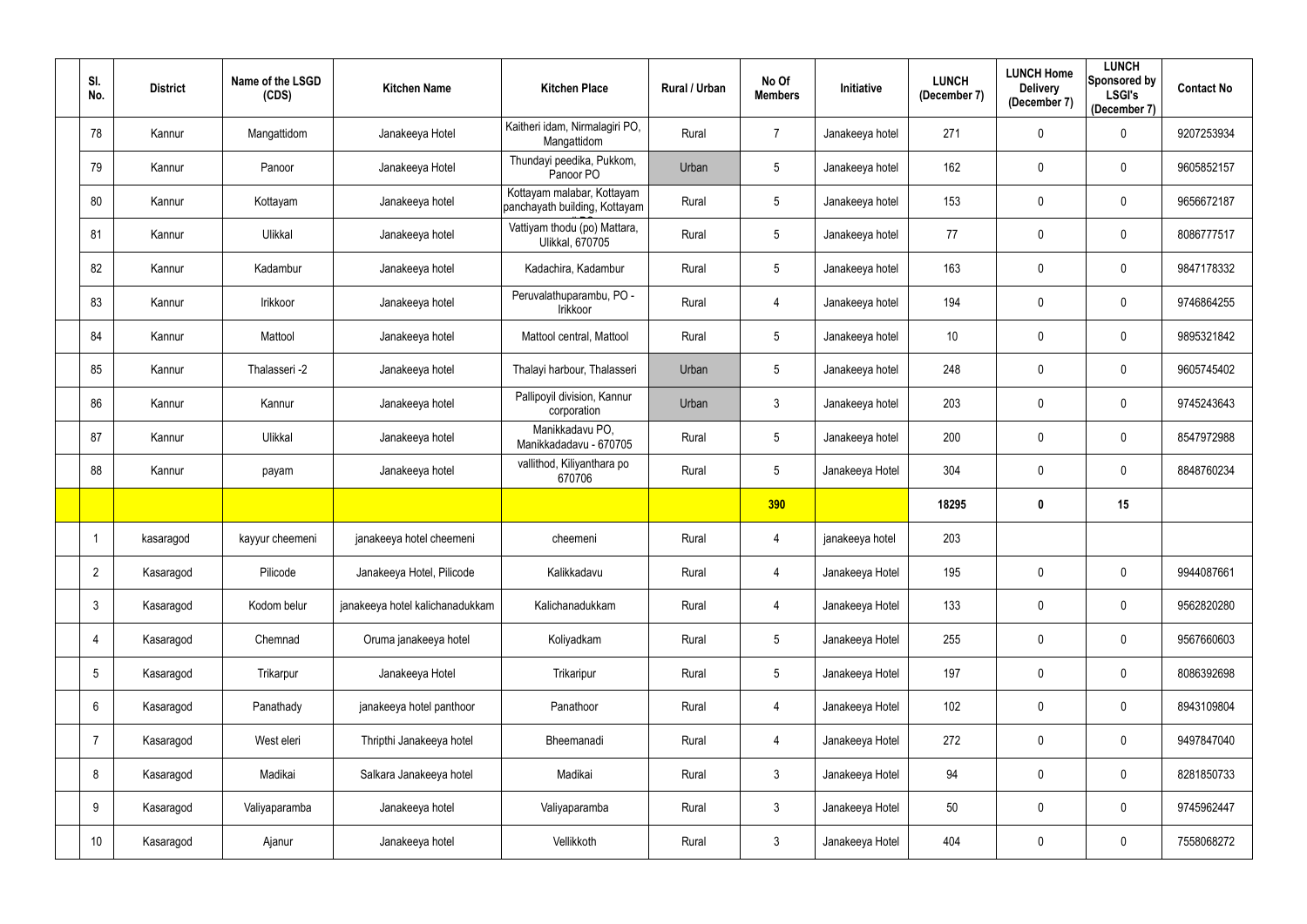| SI.<br>No. | <b>District</b> | Name of the LSGD<br>(CDS) | <b>Kitchen Name</b> | <b>Kitchen Place</b>  | Rural / Urban | No Of<br><b>Members</b> | Initiative      | <b>LUNCH</b><br>(December 7) | <b>LUNCH Home</b><br><b>Delivery</b><br>(December 7) | <b>LUNCH</b><br>Sponsored by<br><b>LSGI's</b><br>(December 7) | <b>Contact No</b> |
|------------|-----------------|---------------------------|---------------------|-----------------------|---------------|-------------------------|-----------------|------------------------------|------------------------------------------------------|---------------------------------------------------------------|-------------------|
| 11         | Kasaragod       | Badiadka                  | Janakeeya hotel     | Badiadka              | Rural         | 4                       | Janakeeya Hotel | 92                           | $\mathbf 0$                                          | $\overline{0}$                                                | 9539359291        |
| 12         | Kasaragod       | Kuttikkol                 | Janakeeya hotel     | Kuttikkol             | Rural         | 4                       | Janakeeya Hotel | 105                          | $\mathbf 0$                                          | $\overline{0}$                                                | 8547062480        |
| 13         | Kasaragod       | Delampadi                 | Janakeeya hotel     | Delampadi             | Rural         | 4                       | Janakeeya hotel | 78                           | $\mathbf 0$                                          | $\overline{0}$                                                | 9496702505        |
| 14         | Kasaragod       | Meenja                    | Janakeeya hotel     | Miyapadav             | Rural         | 4                       | Janakeeya Hotel | 78                           | $\boldsymbol{0}$                                     | $\overline{0}$                                                | 9497161960        |
| 15         | Kasaragod       | Puthige                   | Janakeeya hotel     | Puthige               | Rural         | $\mathfrak{Z}$          | Janakeeya hotel | 67                           | $\mathbf 0$                                          | $\overline{0}$                                                | 8592071686        |
| 16         | Kasaragod       | Bedaduka                  | Janakeeya hotel     | Kundamkuzhi           | Rural         | $\mathfrak{Z}$          | Janakeeya hotel | 105                          | $\mathbf 0$                                          | $\pmb{0}$                                                     | 8281092860        |
| 17         | Kasaragod       | muliyar                   | Janakeeya Hotel     | Bovikanam             | Rural         | 0.9                     | Janakeeya Hotel | 308                          | $\boldsymbol{0}$                                     | $\overline{0}$                                                | 7034632654        |
| 18         | Kasaragod       | Pallikara                 | Janakeeya Hotel     | Pallikara             | Rural         | $\overline{4}$          | Janakeeya Hotel | 215                          | $\mathbf 0$                                          | $\overline{0}$                                                | 7034016505        |
| 19         | Kasaragod       | Kinanoor karinthalam      | Janakeeya Hotel     | Parappa               | Rural         | $5\phantom{.0}$         | Janakeeya hotel | 228                          | $\mathbf 0$                                          | $\overline{0}$                                                | 9526063885        |
| 20         | Kasaragod       | Nileswaram                | Janakeeya Hotel     | Nileswaram market     | Urban         | 5                       | Janakeeya hotel | 230                          | $\mathbf 0$                                          | $\overline{0}$                                                | 6235177323        |
| 21         | Kasaragod       | Kanhangad 1               | Janakeeya hotel     | Kanhangad town        | Urban         | $5\phantom{.0}$         | Janakeeya hotel | 415                          | $\boldsymbol{0}$                                     | $\overline{0}$                                                | 8111858204        |
| 22         | Kasaragod       | Kanhangad 1               | Janakeeya hotel     | Nr.Mini civil station | Urban         | $\mathfrak{Z}$          | Janakeeya hotel | 155                          | 125                                                  | $\overline{0}$                                                | 9495561250        |
| 23         | Kasaragod       | Paivalige                 | Janakeeya hotel     | Paivalige             | Rural         | $\overline{4}$          | Janakeeya hotel | 100                          | $\mathbf 0$                                          | $\mathbf 0$                                                   | 7356491447        |
| 24         | Kasaragod       | Manjeswaram               | Janakeeya Hotel     | Manjeswaram           | Rural         | $\overline{4}$          | Janakeeya Hotel | 92                           | $\mathbf 0$                                          | $\pmb{0}$                                                     | 9562867549        |
| 25         | Kasaragod       | Kanhangad 2               | Janakeeya Hotel     | Kottrachal            | Urban         | $\mathbf{3}$            | Janakeeya Hotel | 135                          | $\mathbf 0$                                          | $\mathbf 0$                                                   | 7025961094        |
| 26         | Kasaragod       | Cheruvathur               | Janakeeya hotel     | Kavumchira            | Rural         | $5\phantom{.0}$         | Janakeeya Hotel | 165                          | $\pmb{0}$                                            | $\mathbf 0$                                                   | 9562358039        |
| 27         | Kasaragod       | Padne                     | Janakeeya Hotel     | Nadakkavu             | Rural         | $\mathfrak{Z}$          | Janakeeya Hotel | 251                          | $\boldsymbol{0}$                                     | $\mathbf 0$                                                   | 9744087661        |
| 28         | Kasaragod       | Kasaragod                 | Janakeeya Hotel     | Kasaragod             | Urban         | $\overline{4}$          | Janakeeya Hotel | 210                          | $\boldsymbol{0}$                                     | $\mathbf 0$                                                   | 9633400269        |
| 29         | Kasarkode       | Pallikkara                | Janakeeya Hotel     | Perladukkam           | Rural         | $\overline{4}$          | Janakeeya Hotel | 213                          | $\mathbf 0$                                          | $\mathbf 0$                                                   | 9544582935        |
| 30         | Kasargode       | Kumbala                   | Janakeeya Hotel     | Kumbala               | Rural         | $\mathbf{3}$            | Janakeeya Hotel | 51                           | $\pmb{0}$                                            | $\overline{0}$                                                | 7012142329        |
| 31         | Kasargode       | Karadka                   | Janakeeya Hotel     | Mulleria              | Rural         | $\overline{7}$          | Janakeeya Hotel | 115                          | $\boldsymbol{0}$                                     | $\mathbf 0$                                                   | 8281395910        |
| 32         | Kasaragode      | Vorkady                   | Janakeeya Hotel     | Vorkady               | Rural         | $\mathfrak{Z}$          | Janakeeya Hotel | 0                            | $\boldsymbol{0}$                                     | $\overline{0}$                                                | 8547223339        |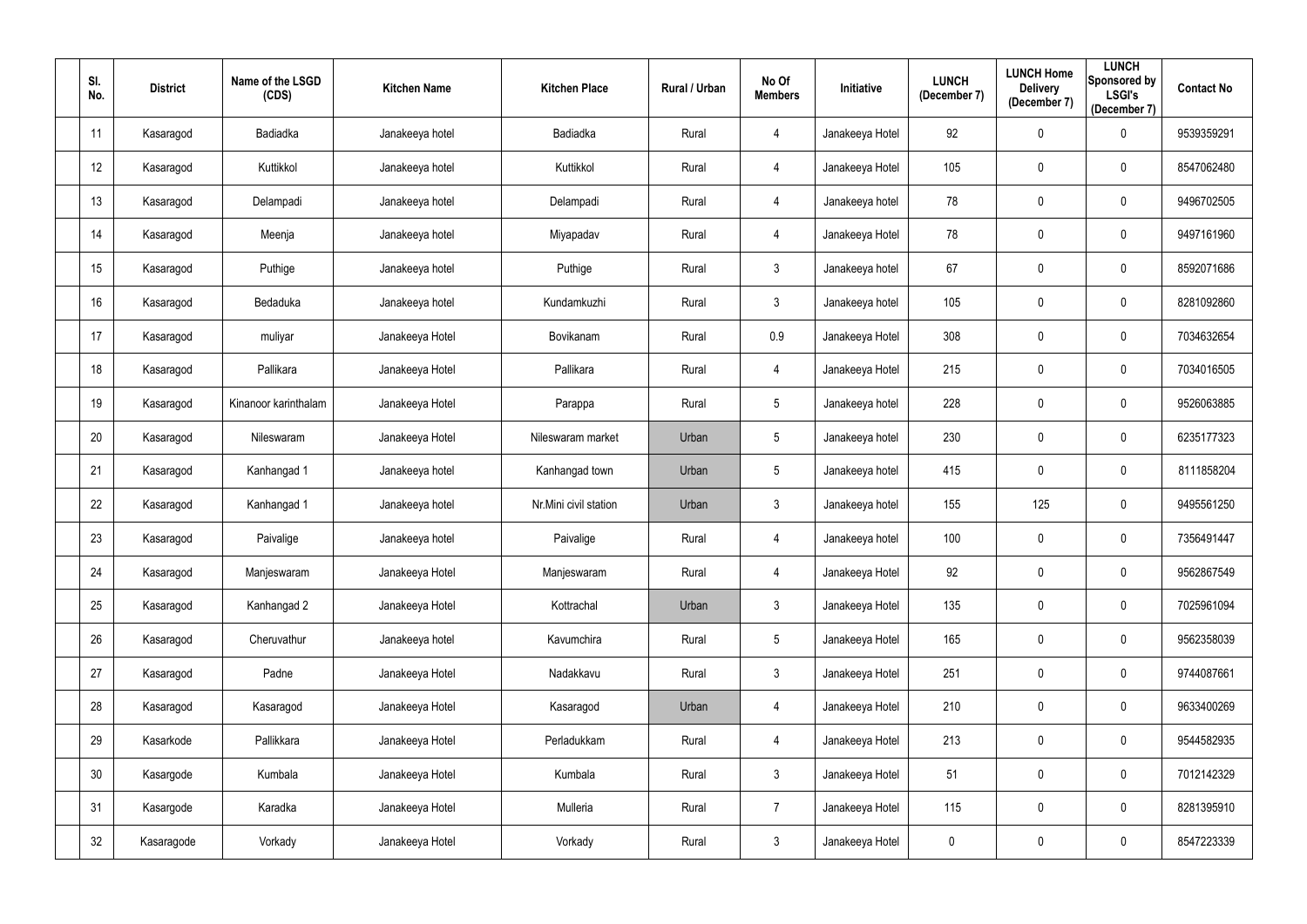|    | SI.<br>No.        | <b>District</b> | Name of the LSGD<br>(CDS) | <b>Kitchen Name</b>          | <b>Kitchen Place</b>                 | Rural / Urban | No Of<br><b>Members</b> | Initiative      | <b>LUNCH</b><br>(December 7) | <b>LUNCH Home</b><br><b>Delivery</b><br>(December 7) | <b>LUNCH</b><br>Sponsored by<br><b>LSGI's</b><br>(December 7) | <b>Contact No</b> |
|----|-------------------|-----------------|---------------------------|------------------------------|--------------------------------------|---------------|-------------------------|-----------------|------------------------------|------------------------------------------------------|---------------------------------------------------------------|-------------------|
|    | 33                | Kasaragode      | Balal                     | Janakeeya hotel              | <b>Balal</b>                         | Rural         | $\mathfrak{Z}$          | Janakeeya hotel | 105                          | $\mathbf 0$                                          | $\overline{0}$                                                | 7510839676        |
|    | 34                | Kasaragod       | Nileswaram                | mahima janakeeya hotel       | kanichira                            | urban         | 4                       | janakeeya hotel | 152                          | $\mathbf 0$                                          | $\mathbf 0$                                                   | 8590121681        |
|    | 35                | Kasaragode      | Kallar                    | janakeeya hotel              | kallar                               | rural         | 4                       | janakeeya hotel | 163                          | $\mathbf 0$                                          | $\overline{0}$                                                | 9562820280        |
|    | 36                | Kasaragode      | Mangalpady                | janakeeya hotel              | mangalpady                           | rural         | 4                       | janakeeya hotel | 191                          | $\mathbf 0$                                          | $\mathbf 0$                                                   | 9633488309        |
|    | 37                | kasaragod       | Uduma                     | granma janakeeya hotel       | palakkunnu                           | Rural         | 4                       | janakeeya hotel | 388                          | $\mathbf 0$                                          | $\overline{0}$                                                | 8129957159        |
|    | 38                | Kasaragod       | pullur periya             | Salkara Janakeeya hotel      | periya                               | Rural         | $5\phantom{.0}$         | janakeeya hotel | 308                          | $\mathbf 0$                                          | $\mathbf 0$                                                   | 8547309266        |
|    | 39                | kasaragod       | kumbadaje                 | janakeeya hotel              | kumbadaje                            | Rural         | $\mathfrak{Z}$          | janakeeya hotel | 60                           | $\mathbf 0$                                          | $\overline{0}$                                                | 8593848698        |
|    | 40                | Kasaragod       | Chengala                  | Janakeeya Hotel              | Cherkkala                            | Rural         | $\mathfrak{Z}$          | Janakeeya Hotel | $\mathbf 0$                  | $\mathbf 0$                                          | $\overline{0}$                                                |                   |
|    | 41                | kasaragod       | East eleri                | janakeeya hotel              | east eleri                           | Rural         | $\mathfrak{Z}$          | janakeeya hotel | 149                          | $\mathbf 0$                                          | $\overline{0}$                                                |                   |
| 41 |                   |                 |                           |                              |                                      |               | <b>156.9</b>            |                 | 6829                         | $\boldsymbol{0}$                                     | $\mathbf 0$                                                   |                   |
|    | -1                | Kollam          | Chathannur                | Memsahib                     | Sheemaaty junction                   | Rural         | $5\phantom{.0}$         | Janakeeya Hotel | 348                          | $\mathbf 0$                                          | $\mathbf 0$                                                   | 9446246685        |
|    | $\overline{2}$    | Kollam          | Melila                    | <b>Atham Unit</b>            | Melila                               | Rural         | $\overline{7}$          | Janakeeya Hotel | 252                          | $\mathbf 0$                                          | $\mathbf 0$                                                   | 9961178040        |
|    | 3                 | Kollam          | Kulakkada                 | Ruchi Snacks & Catering Unit | Poovattoor                           | Rural         | 4                       | Janakeeya Hotel | 197                          | $\mathbf 0$                                          | $\mathbf 0$                                                   | 7907941183        |
|    | 4                 | Kollam          | Ittiva                    | Nanma Janakeeya hotel        | Kattampally                          | Rural         | $5\phantom{.0}$         | Janakeeya Hotel | $\mathbf 0$                  | $\mathbf 0$                                          | $\mathbf 0$                                                   | 9809171887        |
|    | 5                 | Kollam          | Sooranad North            | Nanma catering unit          | Sooranadu higher secondary<br>school | Rural         | $5\phantom{.0}$         | Janakeeya Hotel | 267                          | $\mathbf 0$                                          | $\overline{0}$                                                | 9846082469        |
|    | $6\phantom{.}$    | Kollam          | Clappana                  | Bismi catering               | Palakulangara                        | Rural         | $5\,$                   | Janakeeya Hotel | 100                          | $\mathbf 0$                                          | $\mathbf 0$                                                   | 9847901413        |
|    | 7                 | Kollam          | Mayyanad                  | Krishnas Janakeeya hotel     | Eravipuram                           | Rural         | $\mathfrak{Z}$          | Janakeeya Hotel | 152                          | $\pmb{0}$                                            | $\mathbf 0$                                                   | 9656477455        |
|    | 8                 | Kollam          | Mayyanad                  | Souhridha Janakeeya hotel    | Pattarumukku,                        | Rural         | $9\,$                   | Janakeeya Hotel | 350                          | $\mathbf 0$                                          | $\overline{0}$                                                | 7902645448        |
|    | 9                 | Kollam          | Kulasekharapuram          | adi sakthi                   | Puthentheruvu.                       | Rural         | $5\phantom{.0}$         | Janakeeya Hotel | 227                          | $\mathbf 0$                                          | $\overline{0}$                                                | 9656890790        |
|    | 10                | Kollam          | Thekkumbhagam             | Krishna hotel                | Nadakavu junction                    | Rural         | 4                       | Janakeeya Hotel | 70                           | $\mathbf 0$                                          | $\overline{0}$                                                | 9961070031        |
|    | 11                | Kollam          | Oachira                   | Parabhramam catering         | near oachira , ITI canteen,          | Rural         | 4                       | Janakeeya Hotel | $\boldsymbol{0}$             | $\pmb{0}$                                            | $\mathbf 0$                                                   | 9562283927        |
|    | $12 \overline{ }$ | Kollam          | Thodiyoor                 | Samridhi activity group      | Lpschool thodiyoor                   | Rural         | $\sqrt{5}$              | Janakeeya Hotel | 120                          | $\pmb{0}$                                            | $\overline{0}$                                                | 9895703572        |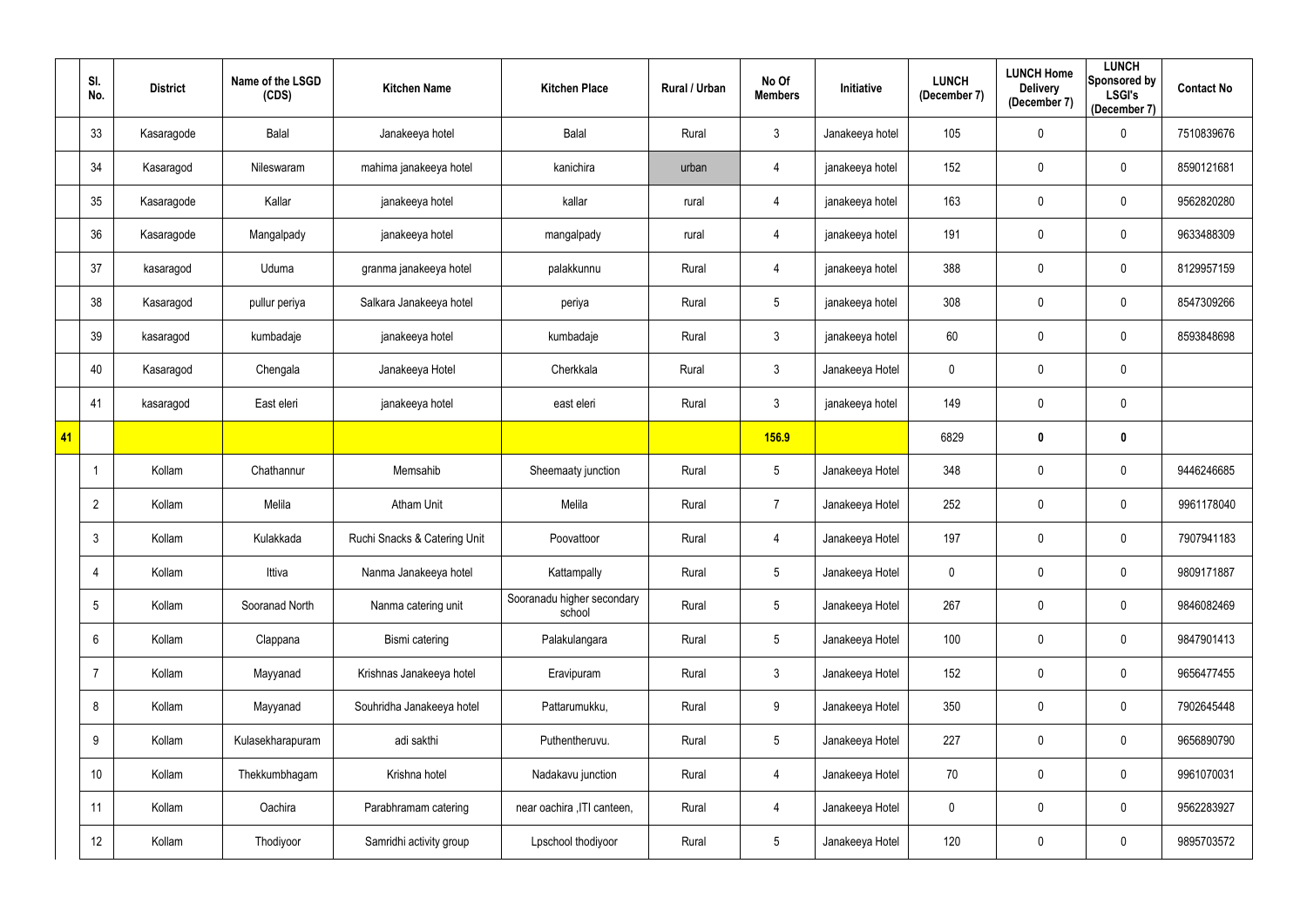| SI.<br>No.      | <b>District</b> | Name of the LSGD<br>(CDS) | <b>Kitchen Name</b>              | <b>Kitchen Place</b>         | Rural / Urban | No Of<br><b>Members</b> | Initiative      | <b>LUNCH</b><br>(December 7) | <b>LUNCH Home</b><br><b>Delivery</b><br>(December 7) | <b>LUNCH</b><br>Sponsored by<br><b>LSGI's</b><br>(December 7) | <b>Contact No</b> |
|-----------------|-----------------|---------------------------|----------------------------------|------------------------------|---------------|-------------------------|-----------------|------------------------------|------------------------------------------------------|---------------------------------------------------------------|-------------------|
| 13              | Kollam          | Thrikkovilvattom          | Murari catering, janakeeya hotel | Mukhathala                   | Rural         | 4                       | Janakeeya Hotel | 48                           | $\pmb{0}$                                            | $\mathbf 0$                                                   | 9847072544        |
| 14              | Kollam          | Sasthamcotta              | Sreedurgha catering              | Jemini hotel sasthamcotta    | Rural         | $\overline{7}$          | Janakeeya Hotel | 294                          | $\mathbf 0$                                          | $\mathbf 0$                                                   | 9744368496        |
| 15              | Kollam          | Kollam                    | Athulya catering                 | Thirumullavaram              | Urban         | 4                       | Janakeeya Hotel | 175                          | $\pmb{0}$                                            | $\overline{0}$                                                | 9048646080        |
| 16              | Kollam          | West Kallada              | Keerthi catering                 | Karalimukku                  | Rural         | $5\phantom{.0}$         | Janakeeya Hotel | 276                          | $\mathbf 0$                                          | $\overline{0}$                                                | 9605206907        |
| 17              | Kollam          | Thazhava                  | Pavizham                         | Karutheri junction           | Rural         | $5\phantom{.0}$         | Janakeeya Hotel | 220                          | $\mathbf 0$                                          | $\overline{0}$                                                | 8086704216        |
| 18              | Kollam          | Kollam                    | Niravu catering                  | Chinnakkada                  | Urban         | 5                       | Janakeeya Hotel | 98                           | 135                                                  | $\mathbf 0$                                                   | 9633073613        |
| 19              | Kollam          | Kundara                   | Ammu Catering unit               | Mulavana LP school           | Rural         | 4                       | Janakeeya Hotel | $\mathbf 0$                  | $\mathbf 0$                                          | $\mathbf 0$                                                   | 9633518572        |
| 20              | Kollam          | Neduvathur                | Pooja hotel                      | Thevalappuram                | Rural         | 3 <sup>1</sup>          | Janakeeya Hotel | 37                           | $\mathbf 0$                                          | $\overline{0}$                                                | 9745376675        |
| 21              | Kollam          | Punalur                   | Jyothi Catering                  | Punalur                      | Urban         | 4                       | Janakeeya Hotel | 310                          | $\mathbf 0$                                          | $\mathbf 0$                                                   | 9961249345        |
| 22              | Kollam          | Punalur                   | Mahima Catering                  | Punalur                      | Urban         | 5 <sub>5</sub>          | Janakeeya Hotel | 231                          | $\pmb{0}$                                            | $\overline{0}$                                                | 9496112957        |
| 23              | Kollam          | Punalur                   | Safalyam Catering                | Punalur                      | Urban         | $5\phantom{.0}$         | Janakeeya Hotel | 378                          | $\mathbf 0$                                          | $\mathbf 0$                                                   | 9495476197        |
| 24              | Kollam          | Thrikkaruva               | Janakeeya Bhakshanashala         | Thinavila Junction Kanjaveli | Rural         | 4                       | Janakeeya Hotel | 117                          | $\mathbf 0$                                          | $\overline{0}$                                                | 9645069880        |
| 25              | Kollam          | Chithara                  | AKG Janakeeya Hotel              | Kizhakkumbagom               | Rural         | $5\phantom{.0}$         | Janakeeya Hotel | 140                          | $\boldsymbol{0}$                                     | $\mathbf 0$                                                   | 9495701987        |
| 26              | Kollam          | South Paravur             | Kshree janakeeya hotel           | Busstand , paravur           | Urban         | 5                       | Janakeeya Hotel | 150                          | $\mathbf 0$                                          | $\overline{5}$                                                | 8606179380        |
| 27              | Kollam          | Mynagappally              | Anugraha hotel                   | Kadappa                      | Rural         | $5\phantom{.0}$         | Janakeeya Hotel | 267                          | $\pmb{0}$                                            | $\overline{0}$                                                | 9995085705        |
| 28              | Kollam          | Mandrothuruthu            | Janakeeya Bhakshanashala         | Thoombummukham               | Rural         | $\overline{4}$          | Janakeeya Hotel | 87                           | $\pmb{0}$                                            | $\mathbf 0$                                                   | 9526648057        |
| 29              | Kollam          | Karungappally             | Bagya catering                   | Muncipality                  | Urban         | 4                       | Janakeeya Hotel | 0                            | $\pmb{0}$                                            | $\overline{0}$                                                | 9947702130        |
| 30 <sub>o</sub> | Kollam          | Kollam East               | Bharathlekshmi                   | Vadakkevila                  | Urban         | $\mathfrak{Z}$          | Janakeeya Hotel | 377                          | $\pmb{0}$                                            | $\mathbf 0$                                                   | 9744300901        |
| 31              | Kollam          | Chavara                   | Harisree janakeya hotel          | Panchayath                   | Rural         | $\mathbf{3}$            | Janakeeya Hotel | 45                           | $\pmb{0}$                                            | $\mathbf 0$                                                   | 9995166343        |
| 32              | Kollam          | Pavithreswaram            | Kairali                          | Pavithreswaram               | Rural         | 4                       | Janakeeya Hotel | 194                          | $\pmb{0}$                                            | $\mathbf 0$                                                   | 9605836414        |
| 33              | Kollam          | Veliyam                   | Kantharees                       | Panchayathu building         | Rural         | $5\phantom{.0}$         | Janakeeya Hotel | 190                          | $\pmb{0}$                                            | $\mathbf 0$                                                   | 9562111715        |
| 34              | Kollam          | Velinalloor               | Quality Janakeeya hotel          | Alummod, Velinalloor         | Rural         | 4                       | Janakeeya Hotel | 102                          | $\boldsymbol{0}$                                     | $\overline{0}$                                                | 9605896303        |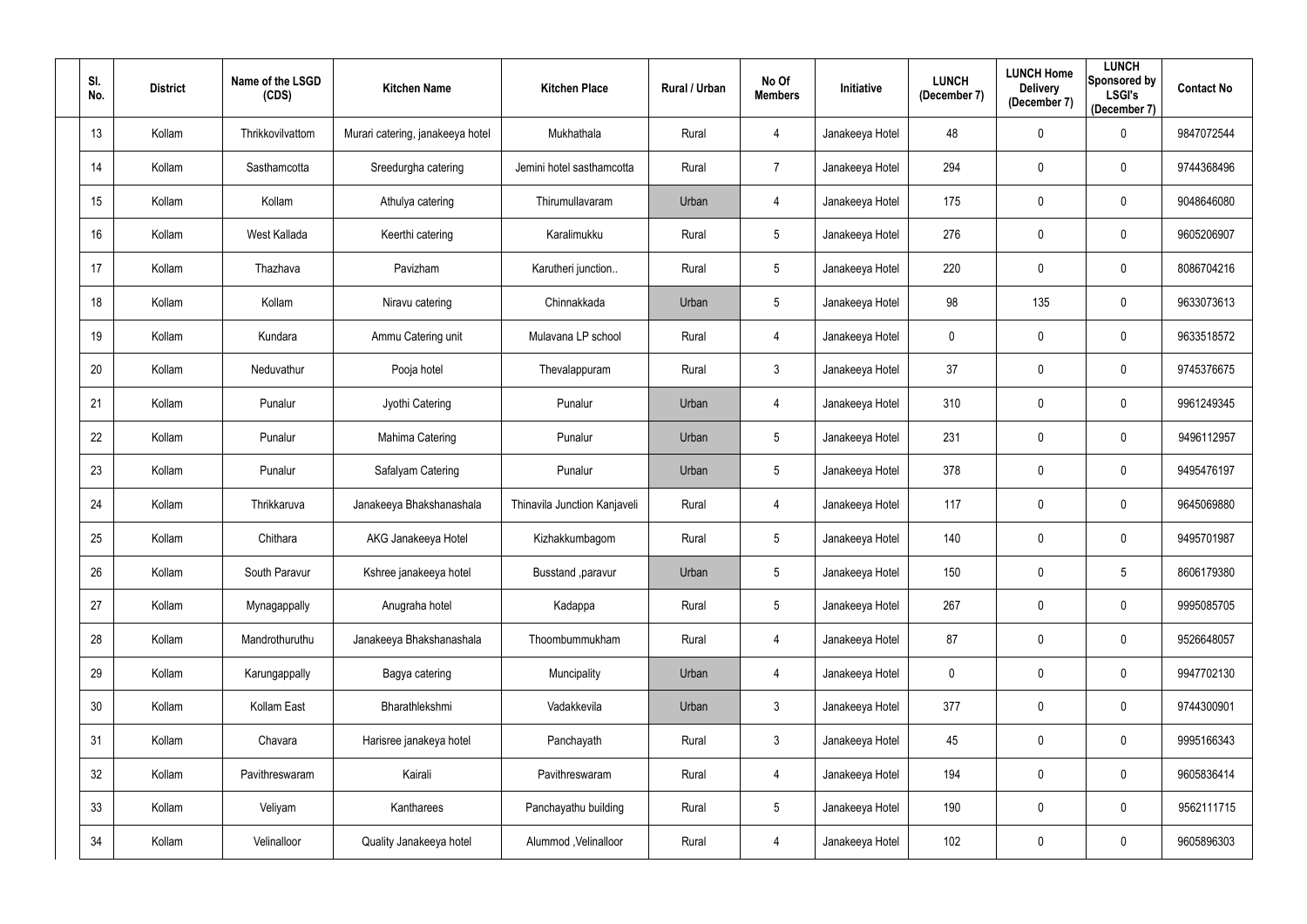|    | SI.<br>No. | <b>District</b> | Name of the LSGD<br>(CDS) | <b>Kitchen Name</b>          | <b>Kitchen Place</b>                                 | Rural / Urban | No Of<br><b>Members</b> | Initiative      | <b>LUNCH</b><br>(December 7) | <b>LUNCH Home</b><br><b>Delivery</b><br>(December 7) | <b>LUNCH</b><br>Sponsored by<br><b>LSGI's</b><br>(December 7) | <b>Contact No</b> |
|----|------------|-----------------|---------------------------|------------------------------|------------------------------------------------------|---------------|-------------------------|-----------------|------------------------------|------------------------------------------------------|---------------------------------------------------------------|-------------------|
|    | 35         | Kollam          | Elamadu                   | Swaruma janakeeya hotel      | Near cooperative bank,<br>Elamadu                    | Rural         | $\mathfrak{Z}$          | Janakeeya Hotel | 158                          | $\mathbf 0$                                          | $\mathfrak{Z}$                                                | 8129611321        |
|    | 36         | Kollam          | Kadakkal                  | Nanma janakeeya hotel        | Kadakkal                                             | Rural         | 4                       | Janakeeya Hotel | 310                          | $\mathbf 0$                                          | $\mathbf 0$                                                   | 9847936390        |
|    | 37         | Kollam          | Perayam                   | Janakeeya hotel              | Onambalam                                            | Rural         | 4                       | Janakeeya Hotel | 0                            | $\pmb{0}$                                            | $\mathbf 0$                                                   | 9446855866        |
|    | 38         | Kollam          | Ezhukone                  | Ezhukone janakeeya hotel     | Near panchayathu office                              | Rural         | 5                       | Janakeeya Hotel | 200                          | $\mathbf 0$                                          | $\mathbf 0$                                                   | 8086757275        |
| 80 | 39         | Kollam          | Adichanalloor             | Ruchikkoottu                 | Mylakkaadu                                           | Rural         | 4                       | Janakeeya Hotel | 0                            | $\mathbf 0$                                          | $\overline{0}$                                                | 8136954461        |
|    | 40         | Kollam          | Poruvazhi                 | Amma janakeeya hotel         | Poruvaxhy                                            | Rural         | $5\phantom{.0}$         | Janakeeya Hotel | 193                          | $\mathbf 0$                                          | $\boldsymbol{0}$                                              | 9656421272        |
|    | 41         | Kollam          | Nilamel                   | Vanitha Janakeeya Hotel      | Nilamel                                              | Rural         | 4                       | Janakeeya Hotel | 157                          | $\mathbf 0$                                          | $\mathbf 0$                                                   | 9447407264        |
|    | 42         | Kollam          | Panmana                   | SV janakeeya hotel           | Kollaka CN junction                                  | Rural         | $\mathfrak{Z}$          | Janakeeya Hotel | 129                          | $\mathbf 0$                                          | $\mathbf 0$                                                   | 8113020216        |
|    | 43         | Kollam          | Ummannoor                 | Thanal                       | Nellikunnam                                          | Rural         | 4                       | Janakeeya Hotel | 0                            | $\mathbf 0$                                          | $\mathbf 0$                                                   | 9656194614        |
|    | 44         | Kollam          | Kulathupuzha              | Karunya Janakeeya Hotel      | Thinkal karikkam                                     | Rural         | 4                       | Janakeeya Hotel | 157                          | $\mathbf 0$                                          | $\mathbf 0$                                                   | 9048034267        |
|    | 45         | Kollam          | Kareepra                  | Kareepra janakeeya hotel     | Panchayathu office junction                          | Rural         | $5\phantom{.0}$         | Janakeeya Hotel | 96                           | $\pmb{0}$                                            | $\mathbf 0$                                                   | 9656783244        |
|    | 46         | Kollam          | Piravanthur               | Thanima catering unit        | Piravanthoor                                         | Rural         | 5                       | Janakeeya Hotel | 151                          | $\mathbf 0$                                          | $\mathbf 0$                                                   | 9207907284        |
|    | 47         | Kollam          | Karavaloor                | Sreelekshmi Janakeeya Hotel  | Karavalur                                            | Rural         | $5\phantom{.0}$         | Janakeeya Hotel | 185                          | $\mathbf 0$                                          | $\mathbf 0$                                                   | 9745719860        |
|    | 48         | Kollam          | Kunnathur                 | Sneha janakeeya hotel        | Bhoothakuzhi                                         | Rural         | $\mathfrak{Z}$          | Janakeeya Hotel | 196                          | $\mathbf 0$                                          | $\mathbf 0$                                                   | 9061504141        |
|    | 49         | Kollam          | Alayaman                  | Sreelakam Janakeeya Hotel    | Karukone                                             | Rural         | 4                       | Janakeeya Hotel | 178                          | $\pmb{0}$                                            | $\overline{0}$                                                | 8592858448        |
|    | 50         | Kollam          | Kottarakkara              | Ruchi                        | Kottarakkara christuraj hospital<br>hospital canteen | Urban         | $5\phantom{.0}$         | Janakeeya Hotel | 207                          | $\mathbf 0$                                          | $\mathbf 0$                                                   | 9447997809        |
|    | 51         | Kollam          | Chirakkara                | Bhoomika Jh                  | Bhajanamadam mukku                                   | Rural         | $5\phantom{.0}$         | Janakeeya Hotel | 181                          | $\pmb{0}$                                            | $\overline{0}$                                                | 9567024263        |
|    | 52         | Kollam          | Kalluvathukkal            | Deepam Jh                    | Parippally                                           | Rural         | 4                       | Janakeeya Hotel | $\mathbf 0$                  | $\mathbf 0$                                          | $\mathbf 0$                                                   | 8593984144        |
|    | 53         | Kollam          | Chirakkara                | Niram Jh                     | Vadakkemukku ,chirakkara                             | Rural         | 4                       | Janakeeya Hotel | $\mathbf 0$                  | $\pmb{0}$                                            | $\mathbf 0$                                                   | 9847286593        |
|    | 54         | Kollam          | Velinalloor               | Mathrika janakeeya hotel     | Govt PHC canteen                                     | Rural         | 4                       | Janakeeya Hotel | 130                          | $\mathbf 0$                                          | $\mathbf 0$                                                   | 7592859804        |
|    | 55         | Kollam          | East Kallada              | kudumbashree janakeeya hotel | marthandapuram                                       | Rural         | $5\phantom{.0}$         | Janakeeya Hotel | 249                          | $\mathbf 0$                                          | $\mathbf 0$                                                   | 9746964557        |
|    | 56         | Kollam          | Anchal                    | Malu janakeeya hotel         | Anchal, Town ward                                    | Rural         | $\mathfrak{Z}$          | Janakeeya Hotel | 285                          | $\pmb{0}$                                            | $\overline{0}$                                                | 9656920091        |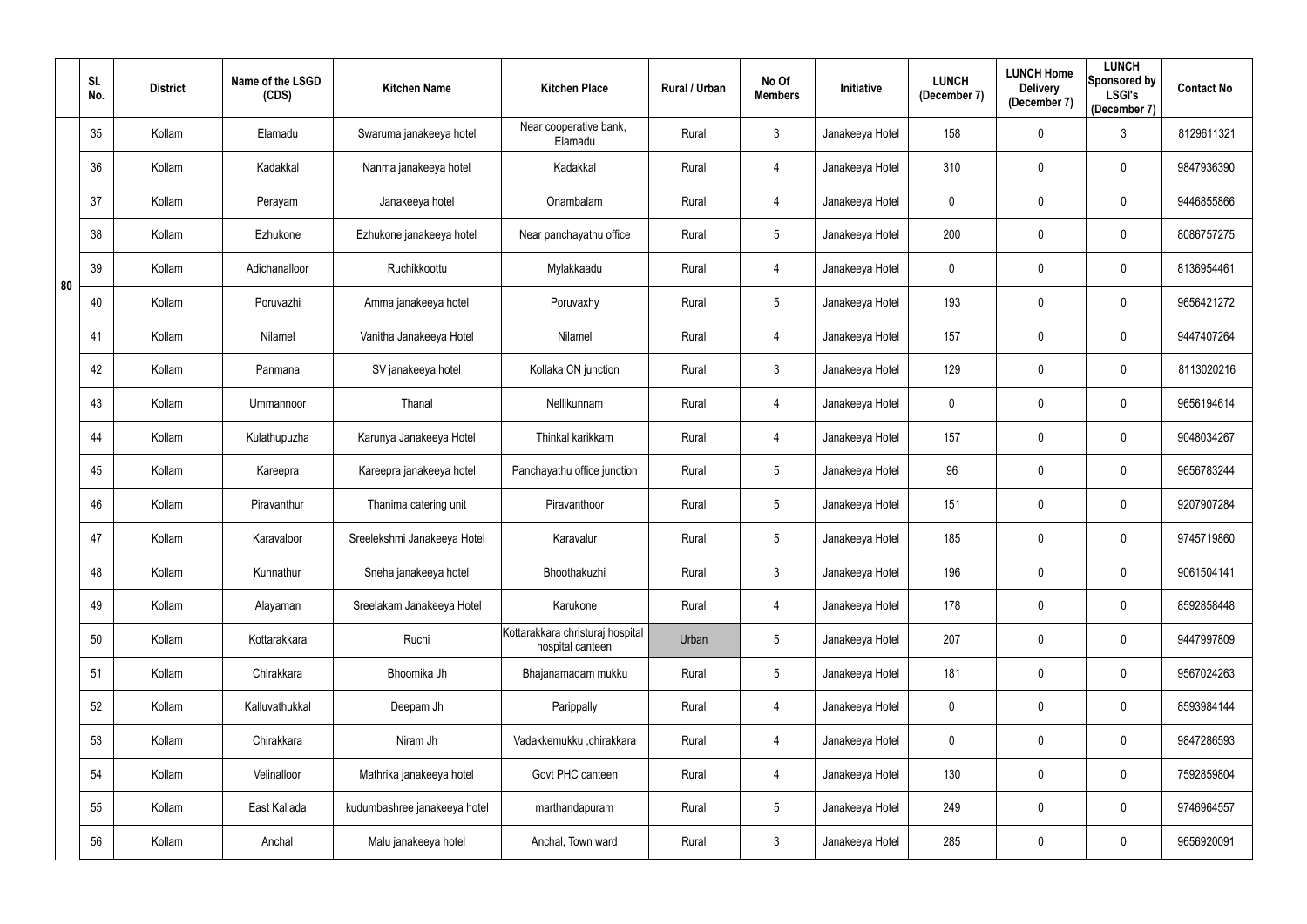| SI.<br>No. | <b>District</b> | Name of the LSGD<br>(CDS) | <b>Kitchen Name</b>                              | <b>Kitchen Place</b>                    | Rural / Urban | No Of<br><b>Members</b> | <b>Initiative</b> | <b>LUNCH</b><br>(December 7) | <b>LUNCH Home</b><br><b>Delivery</b><br>(December 7) | <b>LUNCH</b><br>Sponsored by<br><b>LSGI's</b><br>(December 7) | <b>Contact No</b> |
|------------|-----------------|---------------------------|--------------------------------------------------|-----------------------------------------|---------------|-------------------------|-------------------|------------------------------|------------------------------------------------------|---------------------------------------------------------------|-------------------|
| 57         | Kollam          | Kummil                    | Sreebhadra janakeeya hotel                       | Thachonam                               | Rural         | 3                       | Janakeeya Hotel   | 90                           | $\mathbf 0$                                          | $\mathbf 0$                                                   | 9846327312        |
| 58         | Kollam          | Yeroor                    | Oottupura janakeeya hotel                        | yeroor                                  | Rural         | $6\phantom{.}$          | Janakeeya Hotel   | 289                          | $\mathbf 0$                                          | $\mathbf 0$                                                   | 9526031467        |
| 59         | Kollam          | Nedumpana                 | Samthripthy janakeeya hotel                      | Pallimon                                | Rural         | 4                       | Janakeeya Hotel   | 71                           | $\mathbf 0$                                          | $\mathbf 0$                                                   | 9539780119        |
| 60         | Kollam          | Kollam                    | Ishwarya janakeeya hotel                         | Near collectorate, Thevally<br>division | Urban         | $\mathfrak{Z}$          | Janakeeya Hotel   | 172                          | 123                                                  | $\mathbf 0$                                                   | 8848893882        |
| 61         | Kollam          | Edamulakkal               | Sahya janakeeya hotel                            | Edamulackal                             | Rural         | 4                       | Janakeeya Hotel   | 139                          | $\mathbf 0$                                          | $\overline{0}$                                                | 7025532998        |
| 62         | Kollam          | Mylom                     | Amrutha                                          | Inchakkadu                              | Rural         | $5\phantom{.0}$         | Janakeeya Hotel   | 105                          | $\mathbf 0$                                          | $\mathbf 0$                                                   | 9539780965        |
| 63         | Kollam          | Thevalakkara              | Kerala Janakeeya Hotel                           | Thevalakkara                            | Rural         | $\mathfrak{Z}$          | Janakeeya Hotel   | 58                           | $\mathbf 0$                                          | $\mathbf 0$                                                   | 9847291089        |
| 64         | Kollam          | Thalavoor                 | Kudumbasheree Nadan<br>Bhakshanashala            | Pidavoor                                | Rural         | 4                       | Janakeeya Hotel   | 118                          | $\overline{0}$                                       | $\mathbf 0$                                                   | 9747324839        |
| 65         | Kollam          | Vilakkudy                 | vadhanam                                         | <b>KUNNICODU</b>                        | Rural         | $5\phantom{.0}$         | Janakeeya Hotel   | 185                          | $\mathbf 0$                                          | $\mathbf 0$                                                   | 9526354689        |
| 66         | Kollam          | Poothakkulam              | Avani catering                                   | Poothakkulam gp                         | Rural         | 4                       | Janakeeya Hotel   | 85                           | $\mathbf 0$                                          | $\mathbf 0$                                                   | 9562782082        |
| 67         | Kollam          | Pathanapuram              | Pathanapuram Grama Panchayath<br>Janakeeya Hotel | Pathanapuram                            | Rural         | 4                       | Janakeeya Hotel   | 99                           | $\mathbf 0$                                          | $\mathbf 0$                                                   | 9061291033        |
| 68         | Kollam          | Chadayamangalam           | Real janakeeya hotel                             | Chadayamangalam                         | Rural         | $\mathfrak{Z}$          | Janakeeya Hotel   | 70                           | $\mathbf 0$                                          | $\mathbf 0$                                                   | 9562123039        |
| 69         | Kollam          | Elampalloor               | Kalavara janakeeya hotel                         | Ashupathri mukku, Kundara               | Rural         | $5\phantom{.0}$         | Janakeeya Hotel   | 245                          | $\mathbf 0$                                          | $\mathbf 0$                                                   | 8943182967        |
| 70         | Kollam          | Kottamkara                | Ishwarya janakeeya hotel                         | Keralapuram                             | Rural         | $5\phantom{.0}$         | Janakeeya Hotel   | $\mathbf 0$                  | $\mathbf 0$                                          | $\mathbf 0$                                                   | 9747765979        |
| 71         | Kollam          | Vettikavala               | Nanma                                            | Vettikkavala                            | Rural         | $\mathfrak{Z}$          | Janakeeya Hotel   | 168                          | $\mathbf 0$                                          | $\overline{0}$                                                | 9645070430        |
| 72         | Kollam          | Pooyappally               | Anaswara janakeeya hotel                         | Maruthamanpally                         | Rural         | $5\,$                   | Janakeeya Hotel   | 190                          | $\mathbf 0$                                          | $\mathbf 0$                                                   | 9947289476        |
| 73         | Kollam          | Thenmala                  | Nanma janakeeya hotel                            | Thennala                                | Rural         | 4                       | Janakeeya Hotel   | $\mathbf 0$                  | $\pmb{0}$                                            | $\mathbf 0$                                                   | 9446274943        |
| 74         | Kollam          | Pattazhi                  | Suprabhatham Catering Unit                       | pattazhy                                | Rural         | 4                       | Janakeeya Hotel   | 68                           | $\mathbf 0$                                          | $\mathbf 0$                                                   | 9495195796        |
| 75         | Kollam          | Neendakara                | Darshana Janakeeya Hotel                         | Puthenthura Junction                    | Rural         | $\mathfrak{Z}$          | Janakeeya Hotel   | $\mathbf 0$                  | $\mathbf 0$                                          | $\overline{0}$                                                | 9633106463        |
| 76         | Kollam          | Panayam                   | snehadeepam activity group                       | Thanikkamukku                           | Rural         | 4                       | Janakeeya Hotel   | $\mathbf 0$                  | $\mathbf 0$                                          | $\mathbf 0$                                                   | 8606117577        |
| 77         | Kollam          | Clappana                  | Vijayasree                                       | Near alumpeedika junction               | Rural         | $\sqrt{5}$              | Janakeeya Hotel   | $\boldsymbol{0}$             | $\pmb{0}$                                            | $\overline{0}$                                                | 9567797660        |
| 78         | Kollam          | Sooranad South            | Akshaya janakeeya hotel                          | Patharam                                | Rural         | 4                       | Janakeeya Hotel   | 295                          | $\mathbf 0$                                          | $\overline{0}$                                                | 9746919825        |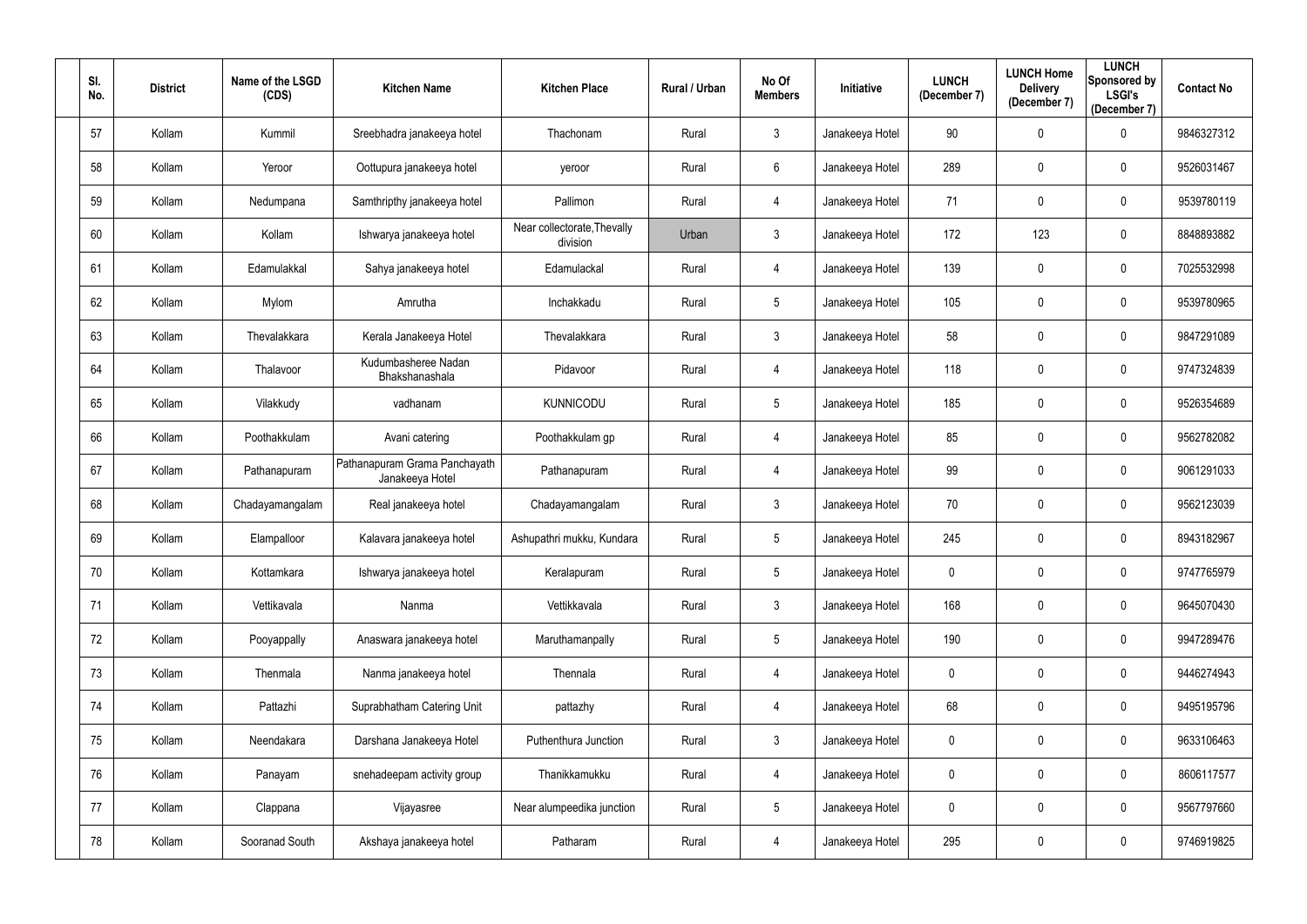|    | SI.<br>No. | <b>District</b> | Name of the LSGD<br>(CDS) | <b>Kitchen Name</b>                | <b>Kitchen Place</b>                   | Rural / Urban | No Of<br><b>Members</b> | Initiative      | <b>LUNCH</b><br>(December 7) | <b>LUNCH Home</b><br><b>Delivery</b><br>(December 7) | <b>LUNCH</b><br>Sponsored by<br><b>LSGI's</b><br>(December 7) | <b>Contact No</b> |
|----|------------|-----------------|---------------------------|------------------------------------|----------------------------------------|---------------|-------------------------|-----------------|------------------------------|------------------------------------------------------|---------------------------------------------------------------|-------------------|
|    | 79         | Kollam          | Edamulakkal               | Deepam janakeeya hotel             | Edamulackal                            | Rural         | $\mathfrak{Z}$          | Janakeeya Hotel | 287                          | $\mathbf 0$                                          | $\mathbf 0$                                                   | 9400684494        |
|    | 80         | Kollam          | Aryankavu                 | Sevana janakeeya hotel             | Kazhuthurutty                          | Rural         | $\mathfrak{Z}$          | Janakeeya Hotel | 0                            | $\mathbf 0$                                          | $\mathbf 0$                                                   | 8921381398        |
|    | 81         | Kollam          | Pattazhi Vadakkekara      | Annapoorna                         | Kaduvathode                            | Rural         | 4                       | Janakeeya Hotel | 94                           | $\mathbf 0$                                          | $\mathbf 0$                                                   | 7561013776        |
|    | 82         | Kollam          | Kulasekharapuram          | Vinayaka                           | Puthiykavu                             | Rural         | 4                       | Janakeeya Hotel | 214                          | $\mathbf 0$                                          | $\mathbf 0$                                                   | 9947499053        |
| 82 |            |                 |                           |                                    |                                        |               | 354                     |                 | 12023                        | 258                                                  | 8                                                             |                   |
|    |            | Kottayam        | Akalakkunnam              | Navaruchi                          | Chengalam                              | Rural         | $5\phantom{.0}$         | Janakeeya Hotel | 135                          | $\mathbf 0$                                          | $\mathbf 0$                                                   | 9188362235        |
|    | 2          | Kottayam        | Arpookkara                | Niravu                             | <b>Medical College</b>                 | Rural         | 8                       | Janakeeya Hotel | 240                          | $\mathbf 0$                                          | $\overline{0}$                                                | 9744719092        |
|    | 3          | Kottayam        | Arpookkara                | Ruchi Janakeeya Hotel              | Kaippuzha mutt                         | Rural         | 4                       | Janakeeya Hotel | 190                          | $\mathbf 0$                                          | $\overline{0}$                                                | 9847147156        |
|    | 4          | Kottayam        | Athirampuzha              | Hannas                             | Mannanam                               | Rural         | 4                       | Janakeeya Hotel | 56                           | $\mathbf 0$                                          | $\mathbf 0$                                                   | 9496136682        |
|    | 5          | Kottayam        | Ayarkunnam                | Panchami Unit                      | Near PHC Ayarkunnam                    | Rural         | $5\phantom{.0}$         | Janakeeya Hotel | 40                           | $\mathbf 0$                                          | $\mathbf 0$                                                   | 9744560994        |
|    | 6          | Kottayam        | Aymanam                   | Bisiya                             | Aymanam panchayath hall                | Rural         | $\mathfrak{Z}$          | Janakeeya Hotel | 96                           | $\boldsymbol{0}$                                     | $\mathbf 0$                                                   | 9544560606        |
|    |            | Kottayam        | Bharananganam             | Kudumbshree nadan<br>bhakshanasala | Bharananganam                          | Rural         | $\mathfrak{Z}$          | Janakeeya Hotel | 145                          | $\mathbf 0$                                          | $\mathbf 0$                                                   | 8113827680        |
|    | 8          | Kottayam        | Changanassery             | Janakeeya Hotel                    | Near Railway station                   | Urban         | 3                       | Janakeeya Hotel | 120                          | $\mathbf 0$                                          | $\mathbf 0$                                                   | 7560866821        |
|    | 9          | Kottayam        | Chemp                     | Thanima                            | Chemp                                  | Rural         | 4                       | Janakeeya Hotel | $\mathbf 0$                  | $\mathbf 0$                                          | $\mathbf 0$                                                   | 9809940907        |
|    | 10         | Kottayam        | Chirakkadav               | <b>Udaya Catering Unit</b>         | Mahatma Gandhi Town Hall,<br>Ponkunnam | Rural         | 5                       | Janakeeya Hotel | 101                          | $\mathbf 0$                                          | $\mathbf 0$                                                   | 6282479410        |
|    | 11         | Kottayam        | Chirakkadav               | Sargam                             | Thekkethu Kavala                       | Rural         | $\mathfrak{Z}$          | Janakeeya Hotel | 52                           | $\pmb{0}$                                            | $\mathbf 0$                                                   | 9656087110        |
|    | 12         | Kottayam        | Elikulam                  | Janakeeya Hotel Elikkulam          | Manchakuzhy                            | Rural         | $\mathbf{3}$            | Janakeeya Hotel | 110                          | $\mathbf 0$                                          | $\mathbf 0$                                                   | 9074768314        |
|    | 13         | Kottayam        | Ettumanoor                | Gramashree cafe kudumbasree        | Nandanam auditorium,<br>Ettumanoor     | Urban         | 5                       | Janakeeya Hotel | 121                          | $\mathbf 0$                                          | $\mathbf 0$                                                   | 9847334071        |
|    | 14         | Kottayam        | Kadanad                   | Thanal catering                    | Kadanad                                | Rural         | $5\phantom{.0}$         | Janakeeya Hotel | 73                           | $\mathbf 0$                                          | $\mathbf 0$                                                   | 9048099040        |
|    | 15         | Kottayam        | Kadaplamattam             | Salt &pepper                       | Near Kadaplamattom CDS                 | Rural         | 4                       | Janakeeya Hotel | 52                           | 29                                                   | $\mathbf 0$                                                   | 9645400860        |
|    | 16         | Kottayam        | Kadaplamattam             | Kadaplamattam Janakeeya Hotel      | Vayala                                 | Rural         | 4                       | Janakeeya Hotel | 100                          | 28                                                   | $\mathbf 0$                                                   | 9446804954        |
|    | 17         | Kottayam        | Kaduthuruthy              | Janakeeya Hotel                    | Panchayath premise                     | Rural         | $6\phantom{.}$          | Janakeeya Hotel | 96                           | $\boldsymbol{0}$                                     | $\mathbf 0$                                                   | 9847166464        |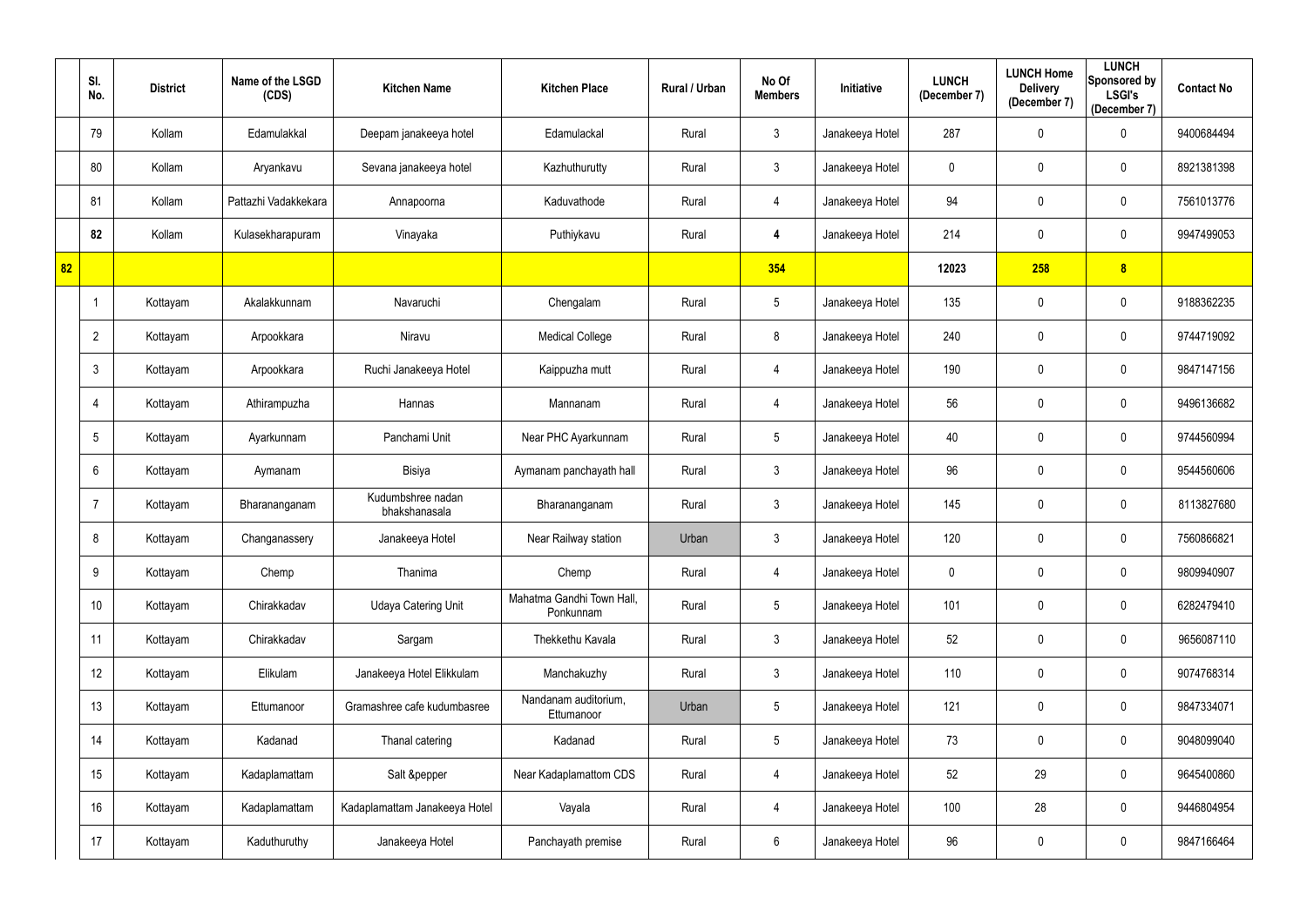| SI.<br>No. | <b>District</b> | Name of the LSGD<br>(CDS) | <b>Kitchen Name</b>             | <b>Kitchen Place</b>           | Rural / Urban | No Of<br><b>Members</b> | Initiative      | <b>LUNCH</b><br>(December 7) | <b>LUNCH Home</b><br><b>Delivery</b><br>(December 7) | <b>LUNCH</b><br>Sponsored by<br><b>LSGI's</b><br>(December 7) | <b>Contact No</b> |
|------------|-----------------|---------------------------|---------------------------------|--------------------------------|---------------|-------------------------|-----------------|------------------------------|------------------------------------------------------|---------------------------------------------------------------|-------------------|
| 18         | Kottayam        | Kallara                   | Vasuki Janakeeya hotel          | Kallara                        | Rural         | $\mathfrak{Z}$          | Janakeeya Hotel | 95                           | $\pmb{0}$                                            | $\mathbf 0$                                                   | 9846103478        |
| 19         | Kottayam        | Kanakkari                 | Jesus                           | Pattithanam                    | Rural         | $5\overline{)}$         | Janakeeya Hotel | 126                          | $\mathbf 0$                                          | $\mathbf 0$                                                   | 9447192439        |
| 20         | Kottayam        | Kangazha                  | Sulabha                         | Pathanadu                      | Rural         | $5\phantom{.0}$         | Janakeeya Hotel | 91                           | $\pmb{0}$                                            | $\overline{0}$                                                | 9847438293        |
| 21         | Kottayam        | Kanjirapally              | Vanitha canteen                 | Panchayath premise             | Rural         | $\mathfrak{Z}$          | Janakeeya Hotel | 145                          | $\mathbf 0$                                          | $\mathbf 0$                                                   | 9605391868        |
| 22         | Kottayam        | Karoor                    | Unarvu janakeeya hotel          | Valavoor                       | Rural         | $5\phantom{.0}$         | Janakeeya Hotel | 80                           | $\mathbf 0$                                          | $\overline{0}$                                                | 8304903250        |
| 23         | Kottayam        | Karukachal                | Sukrutham Catering Unit         | Karukachal                     | Rural         | 5                       | Janakeeya Hotel | 55                           | $\mathbf 0$                                          | $\mathbf 0$                                                   | 9847766843        |
| 24         | Kottayam        | Kidangoor                 | Janakeeya hotel                 | Kidangoor Panchayath           | Rural         | $\mathfrak{Z}$          | Janakeeya Hotel | 136                          | $\mathbf 0$                                          | $\mathbf 0$                                                   | 9048080292        |
| 25         | Kottayam        | Kooroppada                | Achus Janakeeya Hotel           | Panchayath                     | Rural         | 3 <sup>1</sup>          | Janakeeya Hotel | $52\,$                       | $\mathbf 0$                                          | $\mathbf 0$                                                   | 9778121989        |
| 26         | Kottayam        | Koottickal                | Janakeeya hotel                 | Koottickal                     | Rural         | $5\phantom{.0}$         | Janakeeya Hotel | 98                           | $\mathbf 0$                                          | $\mathbf 0$                                                   | 9645219929        |
| 27         | Kottayam        | Koruthodu                 | Koruthodu Janakeeya Hotel       | Koruthodu                      | Rural         | $6\phantom{.0}$         | Janakeeya Hotel | 65                           | $\pmb{0}$                                            | $\overline{0}$                                                | 7510770418        |
| 28         | Kottayam        | KottayamNorth             | Alfa Canteen                    | Municipality Kottayam          | Urban         | $5\phantom{.0}$         | Janakeeya Hotel | 225                          | $\pmb{0}$                                            | $\mathbf 0$                                                   | 9846571923        |
| 29         | Kottayam        | KottayamNorth             | Kerala cafe janakeeya hotel     | Choottuveli                    | Urban         | $\mathfrak{Z}$          | Janakeeya Hotel | 377                          | $\mathbf 0$                                          | $\mathbf 0$                                                   | 8129337294        |
| 30         | Kottayam        | KottayamNorth             | Maria Janakeeya Hotel           | Chungam                        | Urban         | $5\phantom{.0}$         | Janakeeya Hotel | 242                          | $\mathbf 0$                                          | $\mathbf 0$                                                   | 9744843928        |
| 31         | Kottayam        | KottayamNorth             | Ambady Janakeeya Hotel          | Karapuzha                      | Urban         | 4                       | Janakeeya Hotel | 0                            | $\mathbf 0$                                          | $\bf{0}$                                                      | 9496374594        |
| 32         | Kottayam        | Kozhuvanal                | Rohini Janakeeya Hotel          | Vakkappulam                    | Rural         | 3 <sup>1</sup>          | Janakeeya Hotel | $\mathbf 0$                  | $\pmb{0}$                                            | $\overline{0}$                                                | 9400216885        |
| 33         | Kottayam        | Kuravilangadu             | kudumbashree janakeeya hotel    | kuravilangady by pass junction | Rural         | $5\phantom{.0}$         | Janakeeya Hotel | 143                          | $\pmb{0}$                                            | $\mathbf 0$                                                   | 7559022364        |
| 34         | Kottayam        | Kurichi                   | Swad Catering                   | Cheruvelippadi                 | Rural         | 4                       | Janakeeya Hotel | 296                          | $\pmb{0}$                                            | $\overline{0}$                                                | 9847891917        |
| 35         | Kottayam        | Madappally                | SR catering                     | Mammoodu                       | Rural         | $\mathfrak{Z}$          | Janakeeya Hotel | 98                           | $\pmb{0}$                                            | $\mathbf 0$                                                   | 9747702203        |
| 36         | Kottayam        | Manimala                  | Vanitha canteen                 | Manimala                       | Rural         | $\mathbf{3}$            | Janakeeya Hotel | 135                          | $\pmb{0}$                                            | $\mathbf 0$                                                   | 9946318069        |
| 37         | Kottayam        | Manjoor                   | Oruma catering unit             | Kuruppanthara                  | Rural         | $5\phantom{.0}$         | Janakeeya Hotel | 98                           | 47                                                   | $\overline{2}$                                                | 9349189590        |
| 38         | Kottayam        | Manjoor                   | Deepam                          | Manjoor                        | Rural         | $5\phantom{.0}$         | Janakeeya Hotel | $\mathbf 0$                  | $\pmb{0}$                                            | $\mathbf 0$                                                   | 8547676135        |
| 39         | Kottayam        | Marangattupilly           | Marangattupilly Janakeeya Hotel | Marangattupilly                | Rural         | 4                       | Janakeeya Hotel | 186                          | $\boldsymbol{0}$                                     | $\overline{0}$                                                | 9544416772        |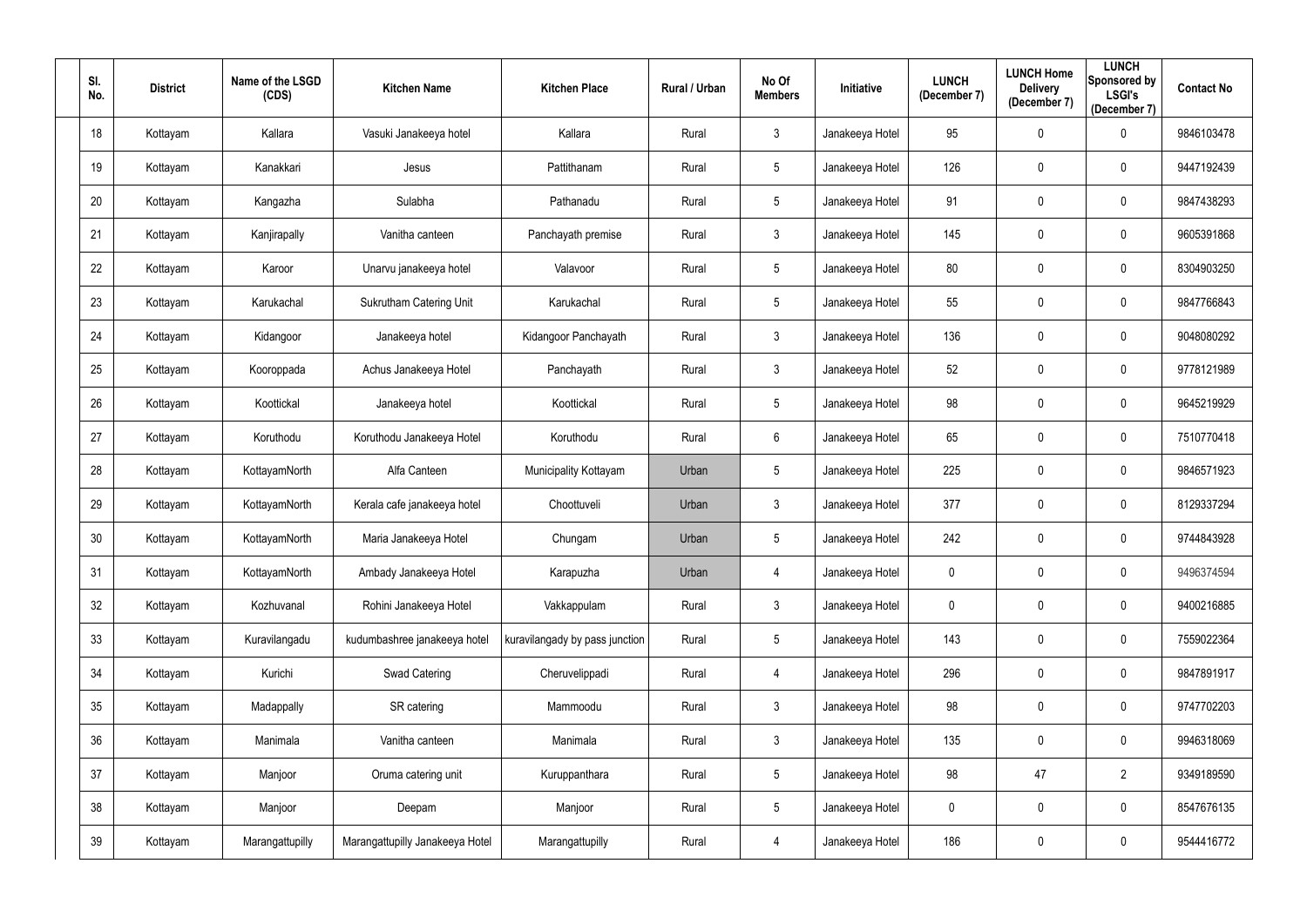|    | SI.<br>No. | <b>District</b> | Name of the LSGD<br>(CDS) | <b>Kitchen Name</b>         | <b>Kitchen Place</b>     | Rural / Urban | No Of<br><b>Members</b> | Initiative      | <b>LUNCH</b><br>(December 7) | <b>LUNCH Home</b><br><b>Delivery</b><br>(December 7) | <b>LUNCH</b><br>Sponsored by<br><b>LSGI's</b><br>(December 7) | <b>Contact No</b> |
|----|------------|-----------------|---------------------------|-----------------------------|--------------------------|---------------|-------------------------|-----------------|------------------------------|------------------------------------------------------|---------------------------------------------------------------|-------------------|
| 80 | 40         | Kottayam        | Maravanthuruth            | Changathi                   | Maravanthuruth           | Rural         | 4                       | Janakeeya Hotel | 75                           | $\pmb{0}$                                            | $\mathbf 0$                                                   | 9744598169        |
|    | 41         | Kottayam        | Meenachil                 | Akshaya Janakeeya hotel     | Idamattam                | Rural         | 4                       | Janakeeya Hotel | 110                          | $\mathbf 0$                                          | $\overline{2}$                                                | 9747190979        |
|    | 42         | Kottayam        | Meenachil                 | Archana janakeeya Hotel     | Paika                    | Rural         | $5\phantom{.0}$         | Janakeeya Hotel | 183                          | $\mathbf 0$                                          | $\overline{0}$                                                | 9048759539        |
|    | 43         | Kottayam        | Meenadom                  | Nainus                      | Meenadom                 | Rural         | $\mathfrak{Z}$          | Janakeeya Hotel | 102                          | $\mathbf 0$                                          | $\overline{0}$                                                | 9539752801        |
|    | 44         | Kottayam        | Melukavu                  | Seenayi Cafe centre         | Melukavumattam           | Rural         | $5\phantom{.0}$         | Janakeeya Hotel | $\mathbf 0$                  | $\mathbf 0$                                          | $\overline{0}$                                                | 9744546703        |
|    | 45         | Kottayam        | Moonnilav                 | Aiswarya                    | Moonnilav                | Rural         | $\mathfrak{Z}$          | Janakeeya Hotel | 83                           | $\mathbf 0$                                          | $\mathbf 0$                                                   | 8281227689        |
|    | 46         | Kottayam        | Mulakkulam                | Janakeeya Hotel             | Moorkkattilpadi          | Rural         | 4                       | Janakeeya Hotel | 56                           | $\mathbf 0$                                          | $\mathbf 0$                                                   | 9747856382        |
|    | 47         | Kottayam        | Mundakkayam               | Janakeeya Hotel Mundakkayam | Mundakkayam              | Rural         | 6                       | Janakeeya Hotel | 136                          | $\mathbf 0$                                          | $\mathbf 0$                                                   | 9495314979        |
|    | 48         | Kottayam        | Nedumkunnam               | Nanma Kudumbashree Unit     | Nedumkunnam              | Rural         | $5\phantom{.0}$         | Janakeeya Hotel | 66                           | $\mathbf 0$                                          | $\mathbf 0$                                                   | 7306791612        |
|    | 49         | Kottayam        | Neendoor                  | Gruhasree ME Unit           | Panchayath               | Rural         | $\mathfrak{Z}$          | Janakeeya Hotel | 60                           | $\pmb{0}$                                            | $\overline{0}$                                                | 9847756958        |
|    | 50         | Kottayam        | Njeezhoor                 | Annapoorna Janakeeya Hotel  | Panchayath               | Rural         | 4                       | Janakeeya Hotel | 94                           | $\mathbf 0$                                          | $\mathbf 0$                                                   | 9745246839        |
|    | 51         | Kottayam        | Pala                      | Harithasree catering        | Chethimattam             | Urban         | 5                       | Janakeeya Hotel | 222                          | $\mathbf 0$                                          |                                                               | 9895154240        |
|    | 52         | Kottayam        | Pampady                   | Thrupthi                    | Pampady Town             | Rural         | $5\phantom{.0}$         | Janakeeya Hotel | 20                           | $\mathbf 0$                                          | $\mathbf 0$                                                   | 9633013622        |
|    | 53         | Kottayam        | Panachikkadu              | Ruchi Canteen               | Paruthumpara             | Rural         | 5                       | Janakeeya Hotel | 65                           | $\mathbf 0$                                          | $\boldsymbol{0}$                                              | 9656411494        |
|    | 54         | Kottayam        | Parathodu                 | Janakeeya Hotel Parathodu   | Panchayath               | Rural         | 4                       | Janakeeya Hotel | 63                           | $\pmb{0}$                                            | $\mathbf 0$                                                   | 7907455541        |
|    | 55         | Kottayam        | Paippadu                  | Thejus                      | Paippadu                 | Rural         | 5                       | Janakeeya Hotel | 237                          | $\mathbf 0$                                          | $\mathbf 0$                                                   | 7034621426        |
|    | 56         | Kottayam        | Poonjar                   | Haritham                    | Poonjar                  | Rural         | $5\phantom{.0}$         | Janakeeya Hotel | 87                           | $\pmb{0}$                                            | $\overline{4}$                                                | 9495235348        |
|    | 57         | Kottayam        | Ramapuram                 | Ruchi                       | Ramapuram                | Rural         | 4                       | Janakeeya Hotel | 120                          | 45                                                   | $\mathbf 0$                                                   | 9495107277        |
|    | 58         | Kottayam        | T.V.Puram                 | Vijaya Janakeeya Hotel      | TV Puram                 | Rural         | $\mathbf{3}$            | Janakeeya Hotel | $\mathbf 0$                  | $\pmb{0}$                                            | $\mathbf 0$                                                   | 9847614136        |
|    | 59         | Kottayam        | Teekkoy                   | Kairali                     | Vagamattom, Kallambhagam | Rural         | 3 <sup>1</sup>          | Janakeeya Hotel | 75                           | $\pmb{0}$                                            | $\mathbf 0$                                                   | 7025702768        |
|    | 60         | Kottayam        | Thalanad                  | Nanma                       | Muttambhagam Kavala      | Rural         | $\mathfrak{Z}$          | Janakeeya Hotel | $\mathbf 0$                  | $\pmb{0}$                                            | $\mathbf 0$                                                   | 9961289547        |
|    | 61         | Kottayam        | Thalappalam               | Ameya                       | Thalappalam              | Rural         | 4                       | Janakeeya Hotel | 106                          | $\boldsymbol{0}$                                     | $\overline{0}$                                                | 7025932626        |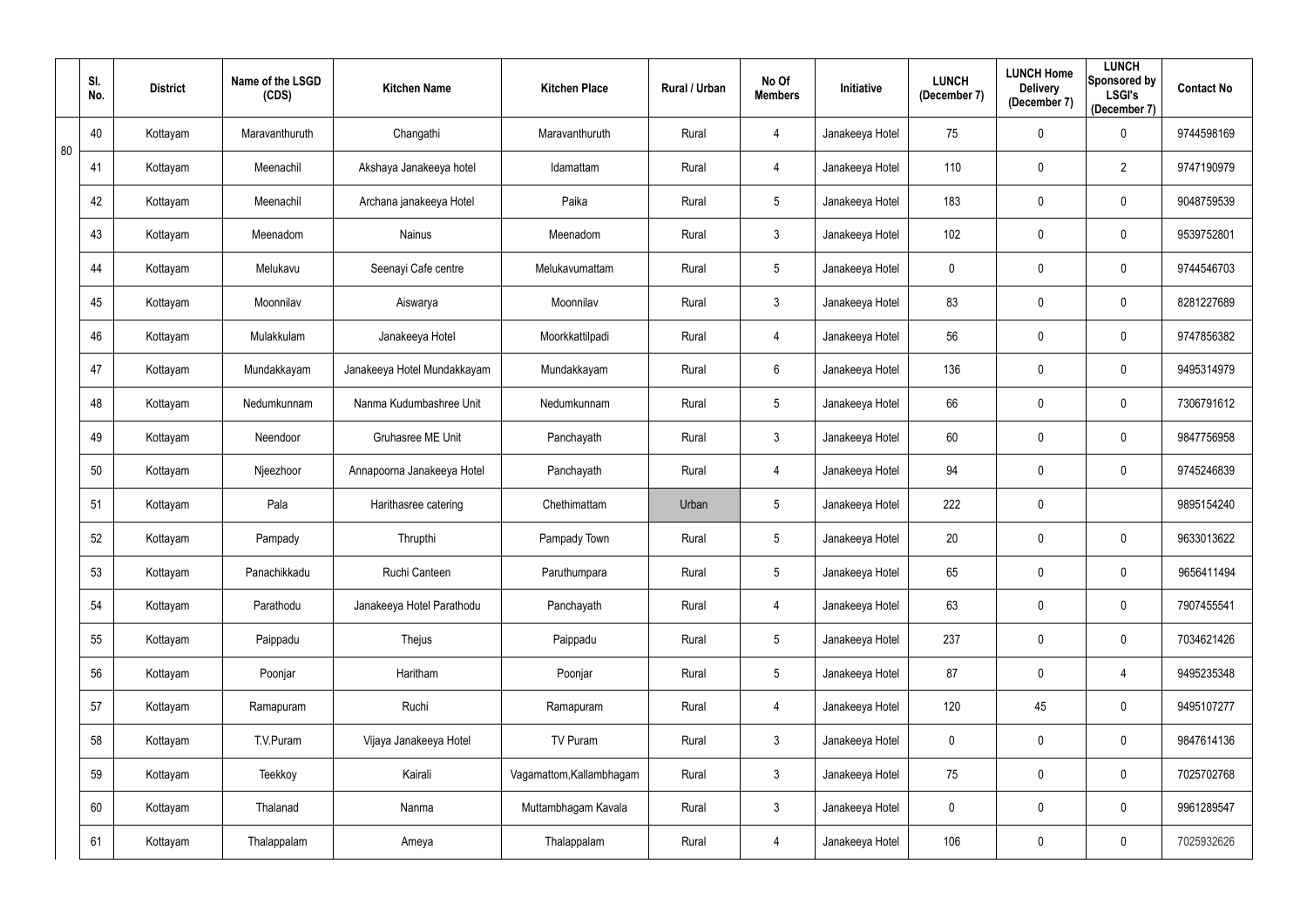|    | SI.<br>No.     | <b>District</b> | Name of the LSGD<br>(CDS) | <b>Kitchen Name</b>                                      | <b>Kitchen Place</b>                        | Rural / Urban | No Of<br><b>Members</b> | Initiative      | <b>LUNCH</b><br>(December 7) | <b>LUNCH Home</b><br><b>Delivery</b><br>(December 7) | <b>LUNCH</b><br>Sponsored by<br><b>LSGI's</b><br>(December 7) | <b>Contact No</b> |
|----|----------------|-----------------|---------------------------|----------------------------------------------------------|---------------------------------------------|---------------|-------------------------|-----------------|------------------------------|------------------------------------------------------|---------------------------------------------------------------|-------------------|
|    | 62             | Kottayam        | Thalayolaparambu          | kudumbashree janakeeya hotel                             | Thalayolaparambu                            | Rural         | $\mathfrak{Z}$          | Janakeeya Hotel | 92                           | $\mathbf 0$                                          | $\mathbf 0$                                                   | 7994830570        |
|    | 63             | Kottayam        | Thidanadu                 | Janani                                                   | Chemmlamattam                               | Rural         | $6\phantom{.}6$         | Janakeeya Hotel | 110                          | $\mathbf 0$                                          | 0\$                                                           | 9562695545        |
|    | 64             | Kottayam        | Thidanadu                 | Krishna                                                  | Near Panchayath                             | Rural         | 4                       | Janakeeya Hotel | 215                          | $\mathbf 0$                                          | $\mathbf 0$                                                   | 9605565960        |
|    | 65             | Kottayam        | Thiruvarppu               | Sreeparvathy food products                               | Illickal                                    | Rural         | $\mathfrak{Z}$          | Janakeeya Hotel | 162                          | $\mathbf 0$                                          | $\mathbf 0$                                                   | 9747289846        |
|    | 66             | Kottayam        | Thrikkodithanam           | Swanthanam                                               | Thrikkodithanam                             | Rural         | $\overline{5}$          | Janakeeya Hotel | 86                           | $\mathbf 0$                                          | $\mathbf 0$                                                   | 7902729237        |
|    | 67             | Kottayam        | Udayanapuram              | Uppum Mulakum                                            | Nerekadavu                                  | Rural         | $\mathfrak{Z}$          | Janakeeya Hotel | 42                           | $\mathbf 0$                                          | $\mathbf 0$                                                   | 8111850728        |
|    | 68             | Kottayam        | Udayanapuram              | Aiswarya Activity Group                                  | Vaikom Block Panchayath                     | Rural         | $\overline{5}$          | Janakeeya Hotel | 68                           | $\mathbf 0$                                          | $\mathbf 0$                                                   | 9847437286        |
|    | 69             | Kottayam        | Uzhavoor                  | Uzhavoor Janakeeya Hotel                                 | Uzhavoor Town                               | Rural         | 8                       | Janakeeya Hotel | 223                          | 82                                                   | 15                                                            | 9746074266        |
|    | 70             | Kottayam        | Vaikom                    | <b>Chanees Eats</b>                                      | Chalapparambu                               | Urban         | 4                       | Janakeeya Hotel | 88                           | $\mathbf 0$                                          | $\mathbf 0$                                                   | 9446467389        |
|    | 71             | Kottayam        | Vakathanam                | Padheyam                                                 | Njaliakuzhi                                 | Rural         | $6\phantom{.}6$         | Janakeeya Hotel | 220                          | $\mathbf 0$                                          | $\mathbf 0$                                                   | 9495010073        |
|    | 72             | Kottayam        | Vazhappally               | Udayam                                                   | Vazhappally                                 | Rural         | 4                       | Janakeeya Hotel | 93                           | $\mathbf 0$                                          | $\mathbf 0$                                                   | 9562267564        |
|    | 73             | Kottayam        | Vazhoor                   | Kudumbashree Canteen Unit At<br>Vazhoor Grama Panchayath | Vazhoor Grama Panchayath<br><b>Building</b> | Rural         | $\overline{5}$          | Janakeeya Hotel | $\mathbf 0$                  | $\mathbf 0$                                          | $\mathbf 0$                                                   | 9544717796        |
|    | 74             | Kottayam        | Vazhoor                   | New India                                                | Nedumavu                                    | Rural         | $\mathbf{3}$            | Janakeeya Hotel | 27                           | $\mathbf{0}$                                         | $\mathbf 0$                                                   | 9744581242        |
|    | 75             | Kottayam        | Vechoor                   | Treeland Annapoorna                                      | <b>Bund Road</b>                            | Rural         | $\mathfrak{Z}$          | Janakeeya Hotel | 99                           | $\mathbf 0$                                          | $\mathbf 0$                                                   | 8606814487        |
|    | 76             | Kottayam        | Veliyannoor               | Thanima foods                                            | Veliyannoor                                 | Rural         | $\mathfrak{Z}$          | Janakeeya Hotel | 157                          | $\mathbf 0$                                          | $\mathbf 0$                                                   | 9744392147        |
|    | 77             | Kottayam        | Vellavoor                 | Uppum Mulakum Janakeeya Hotel                            | Panchayath premise                          | Rural         | $\sqrt{5}$              | Janakeeya Hotel | 40                           | $\pmb{0}$                                            | $\mathbf 0$                                                   | 9188317288        |
|    | 78             | Kottayam        | Velloor                   | Puzhayoram catering                                      | Near Velloor cds office                     | Rural         | $\overline{4}$          | Janakeeya Hotel | 98                           | $\mathbf 0$                                          | $\mathbf 0$                                                   | 9895522286        |
|    | 79             | Kottayam        | Vijayapuram               | Niravu                                                   | Iranjal                                     | Rural         | $\mathfrak{Z}$          | Janakeeya Hotel | 289                          | $\mathbf 0$                                          | $\mathbf 0$                                                   | 9495245895        |
|    | 80             | Kottayam        | Vijayapuram               | Renown Janakeeya Hotel                                   | Vadavathoor                                 | Rural         | $\sqrt{5}$              | Janakeeya Hotel | 135                          | $\mathbf 0$                                          | $\mathbf 0$                                                   | 8606536302        |
| 80 |                |                 |                           |                                                          |                                             |               | 336                     |                 | 8674                         | 231                                                  | 23                                                            |                   |
|    |                | Kozhikode       | Balussery                 | Unarvu Janakeeya Hotel                                   | Balussery                                   | Rural         | $\sqrt{5}$              | Janakeeya Hotel | 162                          | $\boldsymbol{0}$                                     | $\mathbf 0$                                                   | 95440 03929       |
|    | $\overline{2}$ | Kozhikode       | Panangad                  | Kairali Janakeeya Hotel                                  | Balussery mukku at KK<br>hospital           | Rural         | $\mathfrak{Z}$          | Janakeeya Hotel | 411                          | $\boldsymbol{0}$                                     | $\mathbf 0$                                                   | 97450 85782       |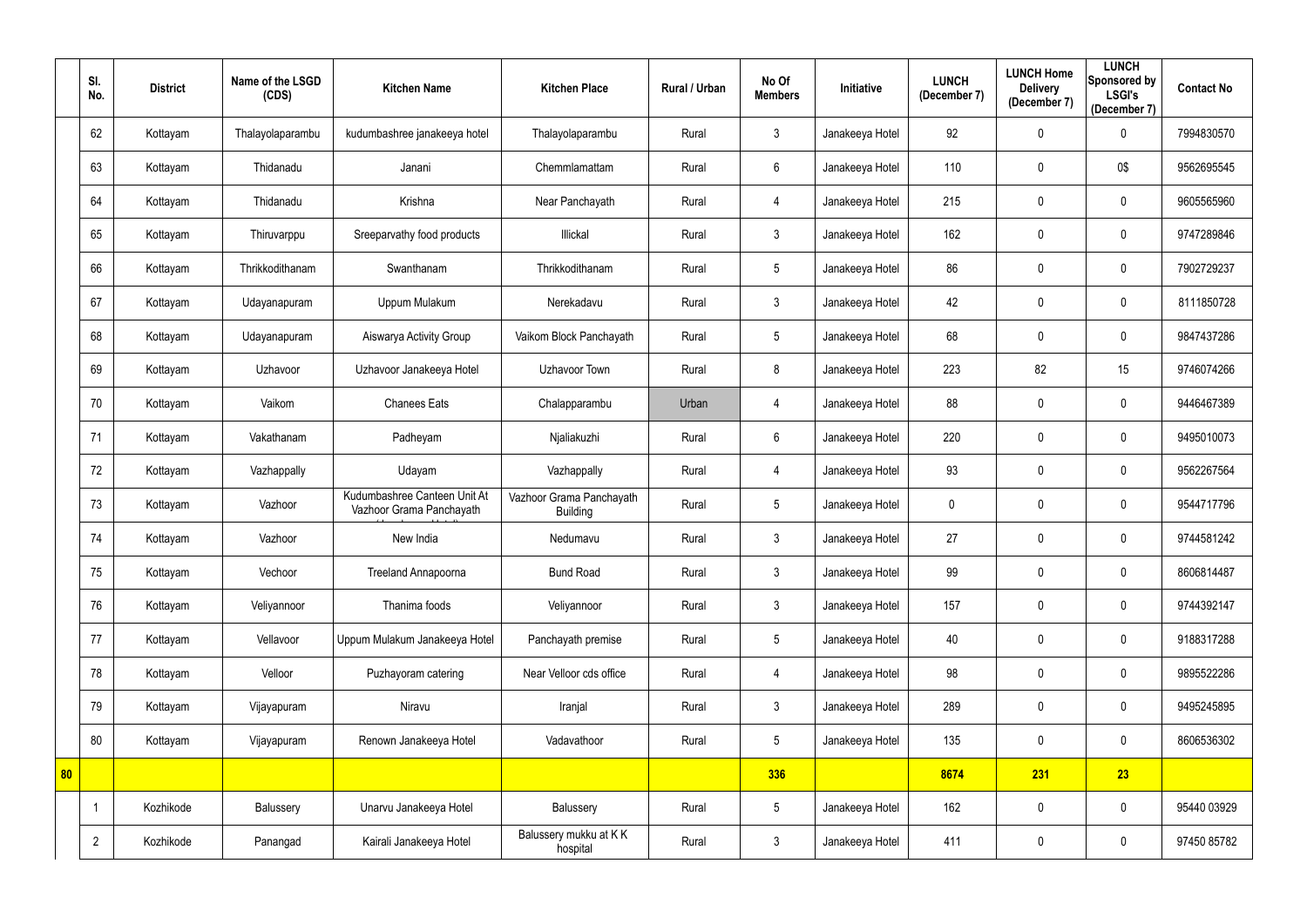| SI.<br>No.      | <b>District</b> | Name of the LSGD<br>(CDS) | <b>Kitchen Name</b>            | <b>Kitchen Place</b>                  | Rural / Urban | No Of<br><b>Members</b> | Initiative      | <b>LUNCH</b><br>(December 7) | <b>LUNCH Home</b><br><b>Delivery</b><br>(December 7) | <b>LUNCH</b><br><b>Sponsored by</b><br><b>LSGI's</b><br>(December 7) | <b>Contact No</b> |
|-----------------|-----------------|---------------------------|--------------------------------|---------------------------------------|---------------|-------------------------|-----------------|------------------------------|------------------------------------------------------|----------------------------------------------------------------------|-------------------|
| $\mathbf{3}$    | Kozhikode       | Koorachundu               | Koorachundu Janakeeya hotel    | Koorachundu                           | Rural         | 4                       | Janakeeya Hotel | 290                          | $\mathbf 0$                                          | 0                                                                    | 94967 07886       |
| $\overline{4}$  | Kozhikode       | Koorachundu               | Koottayma Janakeeya Hotel      | Kallanode                             | Rural         | 5                       | Janakeeya Hotel | 335                          | $\mathbf 0$                                          | 0                                                                    | 94967 26850       |
| $5\phantom{.0}$ | Kozhikode       | Kottur                    | Sneha Janakeeya Hotel          | Kottur                                | Rural         | 5 <sup>5</sup>          | Janakeeya Hotel | 124                          | $\mathbf 0$                                          | $\mathbf 0$                                                          | 97456 72101       |
| 6               | Kozhikode       | Naduvannur                | Naduvannur Janakeeya Hotel     | Naduvannur                            | Rural         | 7                       | Janakeeya Hotel | 450                          | $\mathbf 0$                                          | $\mathbf 0$                                                          | 8592-031802       |
| $\overline{7}$  | Kozhikode       | Naduvannur                | Kudumbashree Janakeeya Hotel   | Anjolimukku                           | Rural         | $\mathfrak{Z}$          | Janakeeya Hotel | 468                          | $\mathbf 0$                                          | $\boldsymbol{0}$                                                     | 9995947043        |
| 8               | Kozhikode       | Ulliyeri                  | Ulliyeri Janakeeya Hotel       | Ulliyeri                              | Rural         | 4                       | Janakeeya Hotel | 387                          | $\mathbf 0$                                          | $\mathbf 0$                                                          | 89434 06681       |
| 9               | Kozhikode       | Unnikulam                 | Swad Janakeeya Hotel           | Ekarool Kaappil Road                  | Rural         | 3 <sup>1</sup>          | Janakeeya Hotel | 820                          | $\mathbf 0$                                          | $\mathbf 0$                                                          | 85475 75474       |
| 10 <sup>°</sup> | Kozhikode       | Unnikulam                 | Chaithanya Janakeeya Hotel     | Opposite unnikulam<br>gramapanchayath | Rural         | $\mathfrak{Z}$          | Janakeeya Hotel | 678                          | $\mathbf 0$                                          | $\mathbf 0$                                                          | 87141 31460       |
| 11              | Kozhikode       | Nanminda                  | Akshaya vanitha hotel          | Nanminda panchayath building          | Rural         | 3 <sup>1</sup>          | Janakeeya Hotel | 300                          | $\boldsymbol{0}$                                     | $\mathbf 0$                                                          | 9961184212        |
| 12              | Kozhikode       | Thalakkulathur            | Thalakkulathur Janakeeya Hotel | Parambath                             | Rural         | 4                       | Janakeeya Hotel | 565                          | $\mathbf 0$                                          | $\boldsymbol{0}$                                                     | 7593067511        |
| 13              | Kozhikode       | Kakkodi                   | Kakkodi Janakeeya Hotel        | Kakkodi Bazar                         | Rural         | $\overline{7}$          | Janakeeya Hotel | 315                          | $\mathbf 0$                                          | $\mathbf 0$                                                          | 8943123615        |
| 14              | Kozhikode       | Chelannur                 | Oottupura Janakeeya Hotel      | Ambalathukulangara                    | Rural         | 7                       | Janakeeya Hotel | 130                          | $\mathbf 0$                                          | $\overline{2}$                                                       | 9846010528        |
| 15              | Kozhikode       | Narikkuni                 | Amma Janakeeya Hotel           | Narikkuni                             | Rural         | 3                       | Janakeeya Hotel | 202                          | $\mathbf 0$                                          | 0                                                                    | 9645606562        |
| 16              | Kozhikode       | Kakkoor                   | Janakeeya Hotel Kakkoor        | Kakkoor                               | Rural         | 5                       | Janakeeya Hotel | 134                          | $\mathbf 0$                                          | 0                                                                    | 8592050112        |
| 17              | Kozhikode       | Koduvally                 | Sadhya Janakeeya Hotel         | G M L P School, Koduvally             | Urban         | 5 <sup>5</sup>          | Janakeeya Hotel | 509                          | $\mathbf 0$                                          | $\mathbf 0$                                                          | 8593898831        |
| 18              | Kozhikode       | Koduvally                 | KKN Janakeeya Hotel Koduvally  | Nellamkandi                           | Urban         | 3 <sup>1</sup>          | Janakeeya Hotel | 167                          | $\pmb{0}$                                            | $\mathbf 0$                                                          | 9847650894        |
| 19              | Kozhikode       | Koduvally                 | Swad Janakeeya Hotel           | Manipuram                             | Urban         | 5                       | Janakeeya Hotel | 252                          | $\pmb{0}$                                            | $\mathbf 0$                                                          | 9946991995        |
| 20              | Kozhikode       | Madavoor                  | Madavoor Janakeeya Hotel       | Near madavoor panchayath              | Rural         | 5                       | Janakeeya Hotel | 209                          | $\pmb{0}$                                            | $\bf{0}$                                                             | 8547590842        |
| 21              | Kozhikode       | Omasseri                  | Annapoornna Janakeeya Hotel    | Omasseri                              | Rural         | 4                       | Janakeeya Hotel | 353                          | $\boldsymbol{0}$                                     | $\mathbf 0$                                                          | 9605102599        |
| 22              | Kozhikode       | Puthuppadi                | Ruchi Janakeeya Hotel          | Puthupadi                             | Rural         | $5\phantom{.0}$         | Janakeeya Hotel | 300                          | $\mathbf 0$                                          | $\overline{0}$                                                       | 7909113114        |
| 23              | Kozhikode       | Kizhakkoth                | Swad Janakeeya Hotel           | Mariveettilthazham                    | Rural         | 4                       | Janakeeya Hotel | 127                          | $\pmb{0}$                                            | $\bf{0}$                                                             | 9847086665        |
| 24              | Kozhikode       | Thamarassery              | Pavithram Janakeeya hotel      | Thamarassery old stand                | Rural         | $6\overline{6}$         | Janakeeya Hotel | 391                          | $\boldsymbol{0}$                                     | $\bf{0}$                                                             | 9048389661        |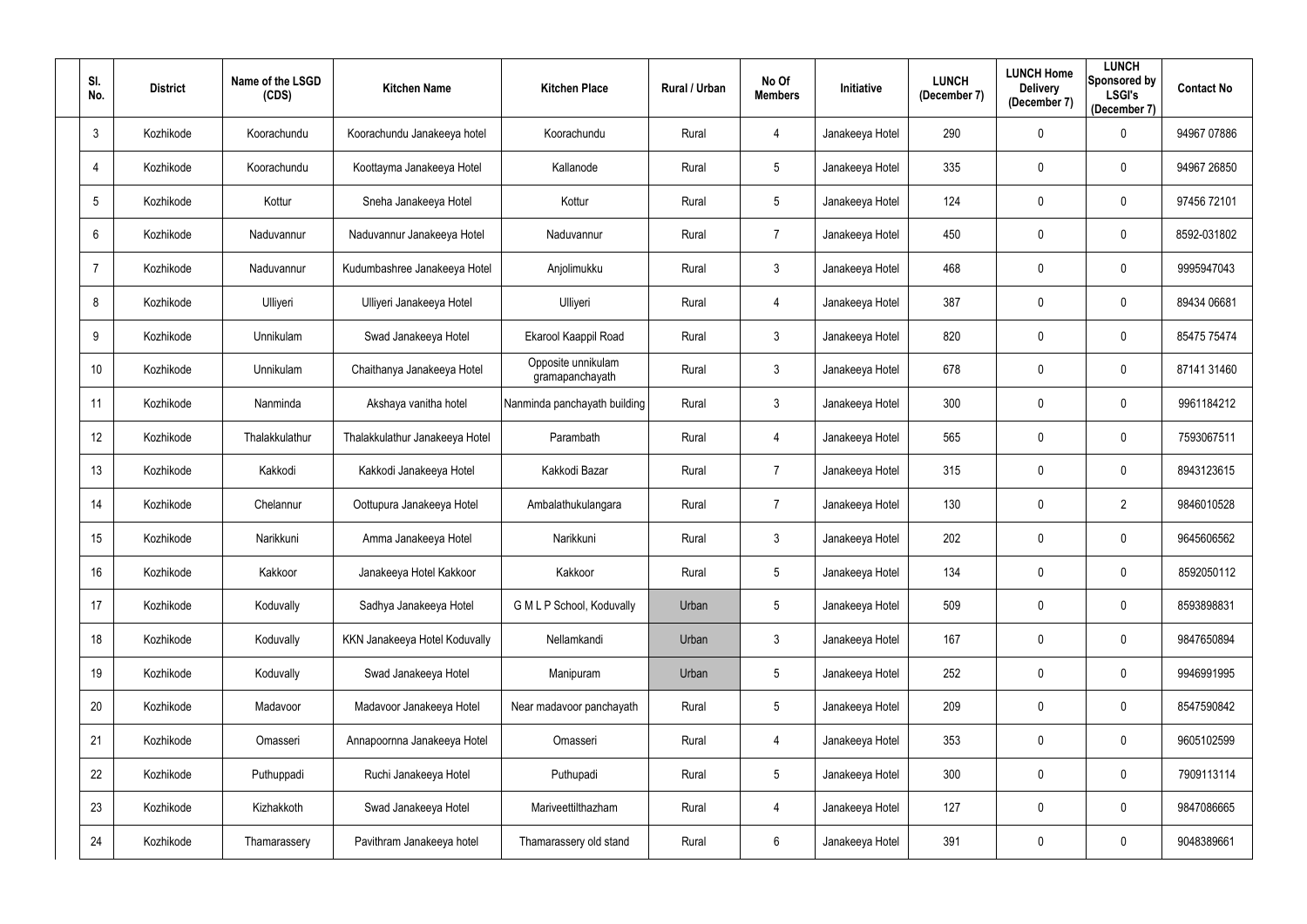| SI.<br>No. | <b>District</b> | Name of the LSGD<br>(CDS) | <b>Kitchen Name</b>                      | <b>Kitchen Place</b>                        | Rural / Urban | No Of<br><b>Members</b> | Initiative      | <b>LUNCH</b><br>(December 7) | <b>LUNCH Home</b><br><b>Delivery</b><br>(December 7) | <b>LUNCH</b><br><b>Sponsored by</b><br><b>LSGI's</b><br>(December 7) | <b>Contact No</b> |
|------------|-----------------|---------------------------|------------------------------------------|---------------------------------------------|---------------|-------------------------|-----------------|------------------------------|------------------------------------------------------|----------------------------------------------------------------------|-------------------|
| 25         | Kozhikode       | Kodenchery                | Kairali Janakeeya Hotel                  | Kodenchery                                  | Rural         | 4                       | Janakeeya Hotel | 0                            | $\mathbf 0$                                          | 0                                                                    | 9446037829        |
| 26         | Kozhikode       | Koodaranji                | Ruchikkoot Janakeeya Hotel               | Koodaranji                                  | Rural         | 6                       | Janakeeya Hotel | 262                          | $\mathbf 0$                                          | 0                                                                    | 9496439278        |
| 27         | Kozhikode       | Thiruvambadi              | Pulari Janakeeya Hotel                   | Thondimmal                                  | Rural         | 5 <sup>5</sup>          | Janakeeya Hotel | 133                          | $\mathbf{0}$                                         | $\mathbf 0$                                                          | 7034264232        |
| 28         | Kozhikode       | Kattippara                | Ruchi Janakeeya Hotel                    | Chamal                                      | Rural         | $6^{\circ}$             | Janakeeya Hotel | 142                          | $\mathbf 0$                                          | $\mathbf 0$                                                          | 7591974045        |
| 29         | Kozhikode       | Koyilandy North           | Naveena canteen                          | Near new bus stand                          | Urban         | $\overline{7}$          | Janakeeya Hotel | 652                          | $\mathbf 0$                                          | $\overline{2}$                                                       | 9544185262        |
| 30         | Kozhikode       | Koyilandy North           | Koyilandi Nagarasabha Janakeeya<br>Hotel | Near Kollamchira                            | Urban         | 10 <sup>°</sup>         | Janakeeya Hotel | 411                          | $\mathbf 0$                                          | 5                                                                    | 8943191728        |
| 31         | Kozhikode       | Koyilandi South           | Snehadeepam Janakeeya Hotel              | Muthambi                                    | Urban         | $6^{\circ}$             | Janakeeya Hotel | 62                           | $\mathbf 0$                                          | $\mathbf 0$                                                          | 9188198658        |
| 32         | Kozhikode       | Chengottukavu             | Amma Janakeeya Hotel                     | Edakkulam                                   | Rural         | 5                       | Janakeeya Hotel | 135                          | $\mathbf 0$                                          | $\mathbf 0$                                                          | 9048235785        |
| 33         | Kozhikode       | Atholi                    | Atholi Janakeeya Hotel                   | Kodassery                                   | Rural         | 4                       | Janakeeya Hotel | 174                          | $\mathbf 0$                                          | $\mathbf 0$                                                          | 9072499251        |
| 34         | Kozhikode       | Moodadi                   | Ruchi Janakeeya Hotel                    | Moodadi                                     | Rural         | 5                       | Janakeeya Hotel | 318                          | $\mathbf 0$                                          |                                                                      | 8281226403        |
| 35         | Kozhikode       | Chemancheri               | Annapoornna Janakeeya Hotel              | Pookkad                                     | Rural         | 5                       | Janakeeya Hotel | 180                          | $\mathbf 0$                                          |                                                                      | 9048235785        |
| 36         | Kozhikode       | Arikkulam                 | Thanima Janakeeya Hotel                  | Kurudimukku                                 | Rural         | 4                       | Janakeeya Hotel | 157                          | 0                                                    | $\mathbf 0$                                                          | 9645137125        |
| 37         | Kozhikode       | Arikkulam                 | Ruchiyidam Janakeeya Hotel               | Arikkulam                                   | Rural         | 4                       | Janakeeya Hotel | 116                          | $\mathbf 0$                                          | 0                                                                    | 9048410803        |
| 38         | Kozhikode       | Kozhikode Central.        | Ruchikkoott                              | <b>District Veterinary Hospital</b>         | Urban         | $\mathfrak{Z}$          | Janakeeya Hotel | 1500                         | 250                                                  | $\mathbf 0$                                                          | 7025774213        |
| 39         | Kozhikode       | Kozhikode Central         | Sneha Ruchikkoott                        | Mankavu                                     | Urban         | $\overline{4}$          | Janakeeya Hotel | 370                          | 68                                                   | $\overline{0}$                                                       | 8921995031        |
| 40         | Kozhikode       | Kozhikode Central         | Tripthi Janakeeya Hotel                  | Near AMLP School,<br>Moozhikkal             | Urban         | 3 <sup>1</sup>          | Janakeeya Hotel | 682                          | 129                                                  | $\mathbf 0$                                                          | 8129200288        |
| 41         | Kozhikode       | Kozhikode Central         | New Ganesh                               | Kovoor, near library                        | Urban         | $5\phantom{.0}$         | Janakeeya Hotel | 980                          | 120                                                  | $\mathbf 0$                                                          | 9349123701        |
| 42         | Kozhikode       | Kozhikode Central         | Ruchippura Janakeeya Hotel               | Near Focus mall, New bus<br>stand Kozhikode | Urban         | $\mathbf{3}$            | Janakeeya Hotel | 1218                         | $\boldsymbol{0}$                                     | $\mathbf 0$                                                          | 9605602806        |
| 43         | Kozhikode       | Kozhikode Central         | Souparnika Janakeeya Hotel               | Medical college near chest<br>hospital      | Urban         | 6                       | Janakeeya Hotel | 465                          | $\boldsymbol{0}$                                     | $\overline{0}$                                                       | 8281709784        |
| 44         | Kozhikode       | Kozhikode North           | Udayam kudumbasree canteen               | Thadambattuthazham                          | Urban         | $5\phantom{.0}$         | Janakeeya Hotel | 650                          | 62                                                   | $\overline{0}$                                                       | 7736850096        |
| 45         | Kozhikode       | Kozhikode North           | Ruchi                                    | Elathoor, Chettikulam                       | Urban         | $\overline{4}$          | Janakeeya Hotel | 332                          | $\pmb{0}$                                            | $\overline{0}$                                                       | 9947743713        |
| 46         | Kozhikode       | Kozhikode North           | Tasty Janakeeya Hotel                    | Butt road                                   | Urban         | $5\phantom{.0}$         | Janakeeya Hotel | 615                          | 92                                                   | $\mathbf 0$                                                          | 9074462795        |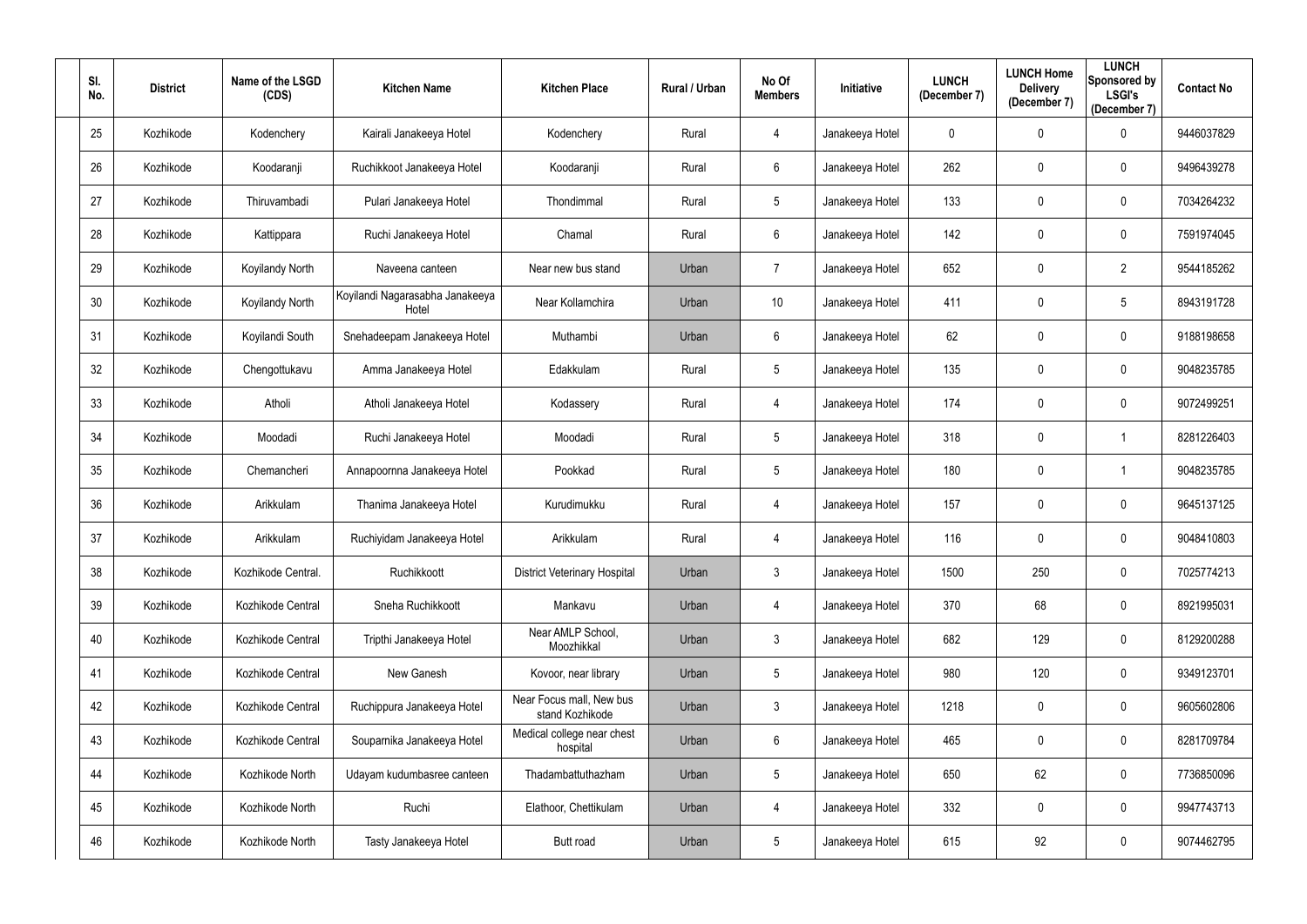|     | SI.<br>No. | <b>District</b> | Name of the LSGD<br>(CDS) | <b>Kitchen Name</b>            | <b>Kitchen Place</b>               | Rural / Urban | No Of<br><b>Members</b> | Initiative      | <b>LUNCH</b><br>(December 7) | <b>LUNCH Home</b><br><b>Delivery</b><br>(December 7) | <b>LUNCH</b><br>Sponsored by<br><b>LSGI's</b><br>(December 7) | <b>Contact No</b> |
|-----|------------|-----------------|---------------------------|--------------------------------|------------------------------------|---------------|-------------------------|-----------------|------------------------------|------------------------------------------------------|---------------------------------------------------------------|-------------------|
|     | 47         | Kozhikode       | Kozhikode North           | Oruma                          | Eranjikkal                         | Urban         | 4                       | Janakeeya Hotel | 300                          | 10                                                   | $\mathbf 0$                                                   |                   |
|     | 48         | Kozhikode       | Feroke                    | Ruchi vanitha mess             | <b>Feroke Muncipality</b>          | Urban         | $\overline{7}$          | Janakeeya Hotel | 238                          | $\mathbf 0$                                          | $\mathbf 0$                                                   | 9544468026        |
|     | 49         | Kozhikode       | Feroke                    | Mithra Janakeeya Hotel         | Ambalangadi                        | Urban         | $5\phantom{.0}$         | Janakeeya Hotel | 305                          | $\pmb{0}$                                            | $\mathbf 0$                                                   | 9847657229        |
|     | 50         | Kozhikode       | Ramanattukara             | Tasty catering unit            | Ramanattukara                      | Urban         | 6                       | Janakeeya Hotel | 466                          | $\mathbf 0$                                          | $\mathbf 0$                                                   | 9961004004        |
|     | 51         | Kozhikode       | KozhikodeSouth            | Ushass cattering               | Meenchantha school                 | Urban         | $5\phantom{.0}$         | Janakeeya Hotel | 769                          | $\mathbf 0$                                          | $\mathbf 0$                                                   | 9645629224        |
| 104 | 52         | Kozhikode       | Kozhikode South           | Oruma                          | Naduvattam                         | Urban         | 4                       | Janakeeya Hotel | 381                          | $\mathbf 0$                                          | $\boldsymbol{0}$                                              | 9747405960        |
|     | 53         | Kozhikode       | Kozhikode South           | Ruchi Janakeeya Hotel          | Kundayithode                       | Urban         | 5 <sub>5</sub>          | Janakeeya Hotel | 550                          | $\mathbf 0$                                          | $\mathbf 0$                                                   | 9526521036        |
|     | 54         | Kozhikode       | Kozhikode South           | Five star                      | Palayam                            | Urban         | 4                       | Janakeeya Hotel | 378                          | $\mathbf 0$                                          | $\mathbf 0$                                                   | 9744307041        |
|     | 55         | Kozhikode       | Olavanna                  | Kailamadam Janakeeya Hotel     | Pantheerankavu bypass              | Rural         | 6                       | Janakeeya Hotel | 442                          | 173                                                  | $\mathbf 0$                                                   | 9526123535        |
|     | 56         | Kozhikode       | Olavanna                  | Snehitha Janakeeya Hotel       | Kunnathupalam                      | Rural         | $6\phantom{.0}$         | Janakeeya Hotel | 336                          | 194                                                  | $\mathbf 0$                                                   | 9072771905        |
|     | 57         | Kozhikode       | Kadalundi                 | Kadambhari Janakeeya Hotel     | Mannoor valavil                    | Rural         | 6                       | Janakeeya Hotel | 232                          | $\mathbf 0$                                          | $\mathbf 0$                                                   | 9349923675        |
|     | 58         | Kozhikode       | Mukkam                    | Mukkam Friends Janakeeya hotel | Mukkam                             | Urban         | 4                       | Janakeeya Hotel | 477                          | $\mathbf 0$                                          | $\mathbf 0$                                                   | 9497215604        |
|     | 59         | Kozhikode       | Mukkam                    | Oottupura Janakeeya Hotel      | Manassery                          | Urban         | 4                       | Janakeeya Hotel | 520                          | $\mathbf 0$                                          | $\mathbf 0$                                                   | 9645563417        |
|     | 60         | Kozhikode       | Chathamangalam            | Prakruthi                      | Chathamangalam vipanana<br>kendram | Rural         | 5                       | Janakeeya Hotel | 95                           | $\mathbf 0$                                          | $\mathbf 0$                                                   | 9745828787        |
|     | 61         | Kozhikode       | Perumanna                 | Thushara Janakeeya Hotel       | Vallikkunnu                        | Rural         | 5                       | Janakeeya Hotel | 196                          | $\pmb{0}$                                            | $\overline{0}$                                                | 8113873612        |
|     | 62         | Kozhikode       | Kodiyathur                | Kanivu                         | Eranjimavu                         | Rural         | $\overline{4}$          | Janakeeya Hotel | $\mathbf 0$                  | $\mathbf 0$                                          | $\mathbf 0$                                                   | 9048094053        |
|     | 63         | Kozhikode       | Karassery                 | Karassery CDS Janakeeya Hotel  | Near karassery panchayath          | Rural         | 4                       | Janakeeya Hotel | 145                          | $\pmb{0}$                                            | $\mathbf 0$                                                   | 9645120636        |
|     | 64         | Kozhikode       | Kuruvattoor               | Nanma Janakeeya Hotel          | Payambra                           | Rural         | 4                       | Janakeeya Hotel | 180                          | $\mathbf 0$                                          | $\mathbf 0$                                                   | 8547413299        |
|     | 65         | Kozhikode       | Mavoor                    | Koottayma Janakeeya Hotel      | Mavoor                             | Rural         | 4                       | Janakeeya Hotel | 356                          | $\pmb{0}$                                            | $\mathbf 0$                                                   | 9961856227        |
|     | 66         | Kozhikode       | Peruvayal                 | Tripthi Janakeeya Hotel        | Velliparambu                       | Rural         | $5\phantom{.0}$         | Janakeeya Hotel | 190                          | $\mathbf 0$                                          | $\mathbf 0$                                                   | 6238723687        |
|     | 67         | Kozhikode       | Kunnamangalam             | Snehapuram Janakeeya Hotel     | Karanthoor                         | Rural         | $\mathfrak{Z}$          | Janakeeya Hotel | 0                            | $\mathbf 0$                                          | $\mathbf 0$                                                   | 9048545152        |
|     | 68         | Kozhikode       | Kuttiadi                  | Janakeeya Hotel                | Kuttiadi Town                      | Rural         | 9                       | Janakeeya Hotel | 233                          | $\pmb{0}$                                            | $\overline{0}$                                                | 8606099575        |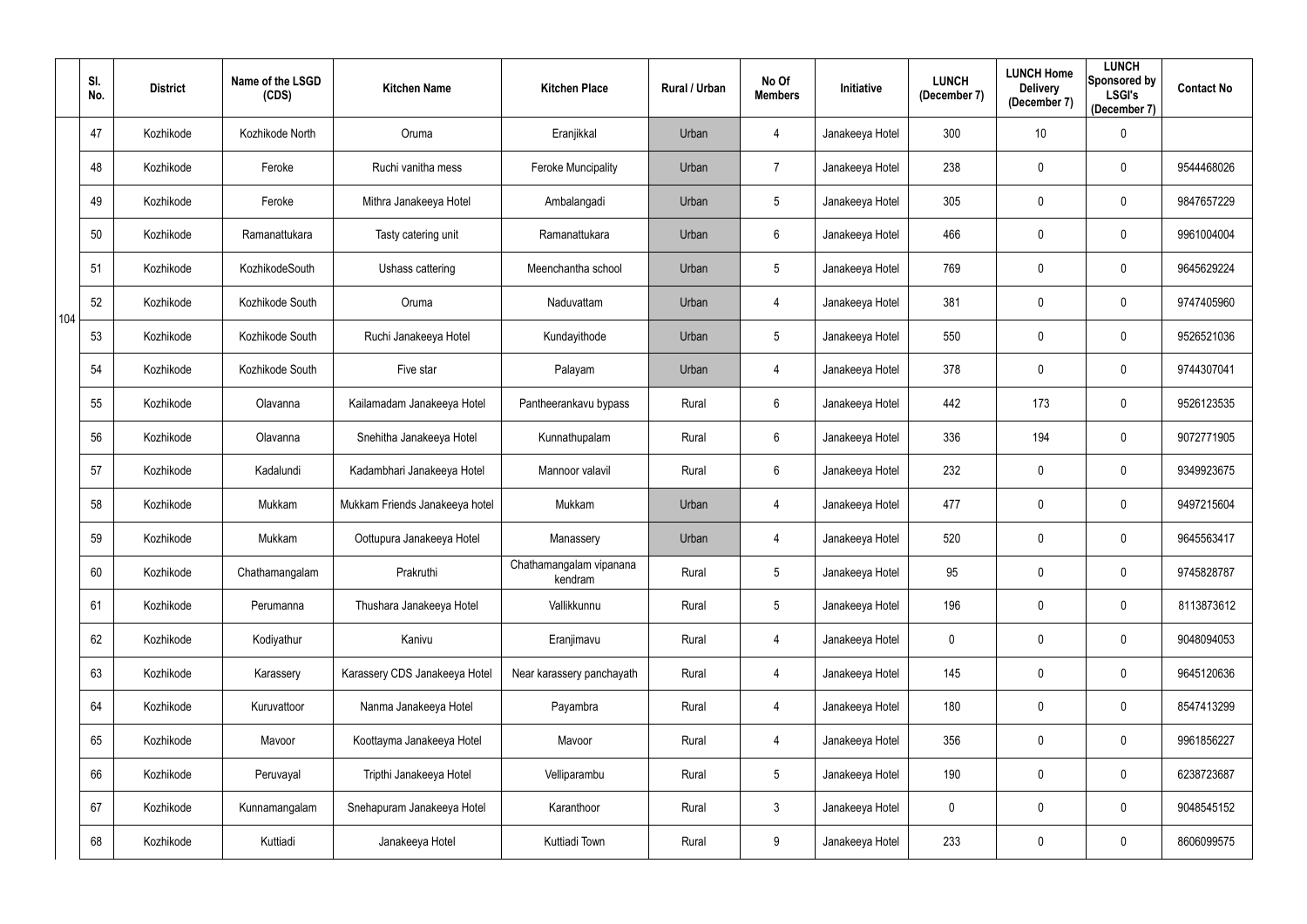| SI.<br>No. | <b>District</b> | Name of the LSGD<br>(CDS) | <b>Kitchen Name</b>                                  | <b>Kitchen Place</b>                               | Rural / Urban | No Of<br><b>Members</b> | Initiative      | <b>LUNCH</b><br>(December 7) | <b>LUNCH Home</b><br><b>Delivery</b><br>(December 7) | <b>LUNCH</b><br><b>Sponsored by</b><br><b>LSGI's</b><br>(December 7) | <b>Contact No</b> |
|------------|-----------------|---------------------------|------------------------------------------------------|----------------------------------------------------|---------------|-------------------------|-----------------|------------------------------|------------------------------------------------------|----------------------------------------------------------------------|-------------------|
| 69         | Kozhikode       | Kavilumpara               | Kavilumpara panchayath<br>Janakeeya Hotel            | Thottilpalam                                       | Rural         | 4                       | Janakeeya Hotel | 318                          | $\boldsymbol{0}$                                     | 0                                                                    | 8157900256        |
| 70         | Kozhikode       | Maruthonkara              | Thanima Janakeeya Hotel                              | Adukkath                                           | Rural         | 5                       | Janakeeya Hotel | 288                          | $\mathbf 0$                                          |                                                                      | 9846974198        |
| 71         | Kozhikode       | Velom                     | Samridhi                                             | Kallumpuram - Theekkuni                            | Rural         | 5 <sup>5</sup>          | Janakeeya Hotel | 219                          | $\mathbf 0$                                          | $\mathbf 0$                                                          | 9846813401        |
| 72         | Kozhikode       | Kunnummal                 | Ruchi Janakeeya Hotel                                | Kakkattil                                          | Rural         | 5                       | Janakeeya Hotel | 401                          | $\mathbf 0$                                          | $\mathbf 0$                                                          | 9605800608        |
| 73         | Kozhikode       | Naripatta                 | Sthree sakthi Janakeeya Hotel                        | Kaiveli                                            | Rural         | 5                       | Janakeeya Hotel | 176                          | $\mathbf 0$                                          | $\mathbf 0$                                                          | 9645339232        |
| 74         | Kozhikode       | Kayakkodi                 | Samridhi Janakeeya Hotel                             | Kayakkodi                                          | Rural         | 5                       | Janakeeya Hotel | 209                          | $\mathbf 0$                                          | 0                                                                    | 9495587551        |
| 75         | Kozhikode       | Thurayur                  | Cds coffee house                                     | Thurayur                                           | Rural         | 5                       | Janakeeya Hotel | 218                          | $\mathbf 0$                                          | $\mathbf 0$                                                          | 9048028293        |
| 76         | Kozhikode       | Payyoli                   | Mithra                                               | Payyoli Municipality                               | Urban         | 5                       | Janakeeya Hotel | 280                          | $\mathbf 0$                                          | $\mathbf 0$                                                          | 8606505900        |
| 77         | Kozhikode       | Meppayur                  | Ruchi canteen                                        | Meppayur                                           | Rural         | 5                       | Janakeeya Hotel | 305                          | $\mathbf 0$                                          | $\mathbf 0$                                                          | 9447469729        |
| 78         | Kozhikode       | Thikkodi                  | Kaippunnyam Janakeeya Hotel                          | Thikkodi                                           | Rural         | 5                       | Janakeeya Hotel | 250                          | $\mathbf 0$                                          | $\mathbf 0$                                                          | 9526071250        |
| 79         | Kozhikode       | Keezhariyur               | Tripthi Janakeeya Hotel                              | Arayanattu para                                    | Rural         | 8                       | Janakeeya Hotel | 289                          | $\mathbf 0$                                          | $\mathbf 0$                                                          | 8592834034        |
| 80         | Kozhikode       | Chakkittappara            | Chakkittapara cds Hotel                              | Chakkittapara CDS                                  | Rural         | $\mathfrak{Z}$          | Janakeeya Hotel | 271                          | $\mathbf 0$                                          | $\mathbf 0$                                                          | 9526881089        |
| 81         | Kozhikode       | Cheruvannur               | Vanitha canteen                                      | near cheruvannur panchayath<br>office, Cheruvannur | Rural         | 5                       | Janakeeya Hotel | 205                          | $\mathbf 0$                                          | 0                                                                    | 9400676505        |
| 82         | Kozhikode       | Koothali                  | Salkara stationary cum Coffee<br>house and photostat | Near Koothali panchayath<br>office                 | Rural         | $6\overline{6}$         | Janakeeya Hotel | 155                          | $\mathbf 0$                                          | $\bf{0}$                                                             | 9847642496        |
| 83         | Kozhikode       | Changaroth                | Changorath Janakeeya Hotel                           | Near Vadakkumbad HSS                               | Rural         | $5\phantom{.0}$         | Janakeeya Hotel | $\mathbf 0$                  | $\mathbf 0$                                          | $\overline{0}$                                                       | 9747353283        |
| 84         | Kozhikode       | Perambra                  | Perambra Janakeeya Hotel                             | Perambra                                           | Rural         | 4                       | Janakeeya Hotel | 250                          | $\pmb{0}$                                            | $\mathbf 0$                                                          | 6238677483        |
| 85         | Kozhikode       | Kayanna                   | Kudumbashree Janakeeya Hotel<br>Kayanna              | Kayanna Bazar                                      | Rural         | $\mathfrak{Z}$          | Janakeeya Hotel | 75                           | $\pmb{0}$                                            | $\bf{0}$                                                             | 9496130121        |
| 86         | Kozhikode       | Nochad                    | Kudumbashree Janakeeya Hotel                         | Muliyangal                                         | Rural         | 5                       | Janakeeya Hotel | 207                          | $\boldsymbol{0}$                                     | $\bf{0}$                                                             | 7034944936        |
| 87         | Kozhikode       | Ayenchery                 | Janakeeya Hotel Ayanchery                            | Ayanchery                                          | Rural         | 4                       | Janakeeya Hotel | 193                          | $\boldsymbol{0}$                                     | $\bf{0}$                                                             | 8078369520        |
| 88         | Kozhikode       | Maniyur                   | Ruchikoott Vanitha Hotel                             | Near maniyur panchayath<br>office, Navodaya stop   | Rural         | 4                       | Janakeeya Hotel | 135                          | $\pmb{0}$                                            | $\overline{0}$                                                       | 9400097895        |
| 89         | Kozhikode       | Villiappally              | Janakeeya Hotel Villiappally                         | Keezhal Mukku                                      | Rural         | 4                       | Janakeeya Hotel | 252                          | $\boldsymbol{0}$                                     | $\overline{0}$                                                       | 8086472039        |
| 90         | Kozhikode       | Thiruvallur               | Ruchi Janakeeya Hotel                                | Thiruvallur                                        | Rural         | $5\phantom{.0}$         | Janakeeya Hotel | 263                          | $\boldsymbol{0}$                                     | $\mathbf 0$                                                          | 9400723619        |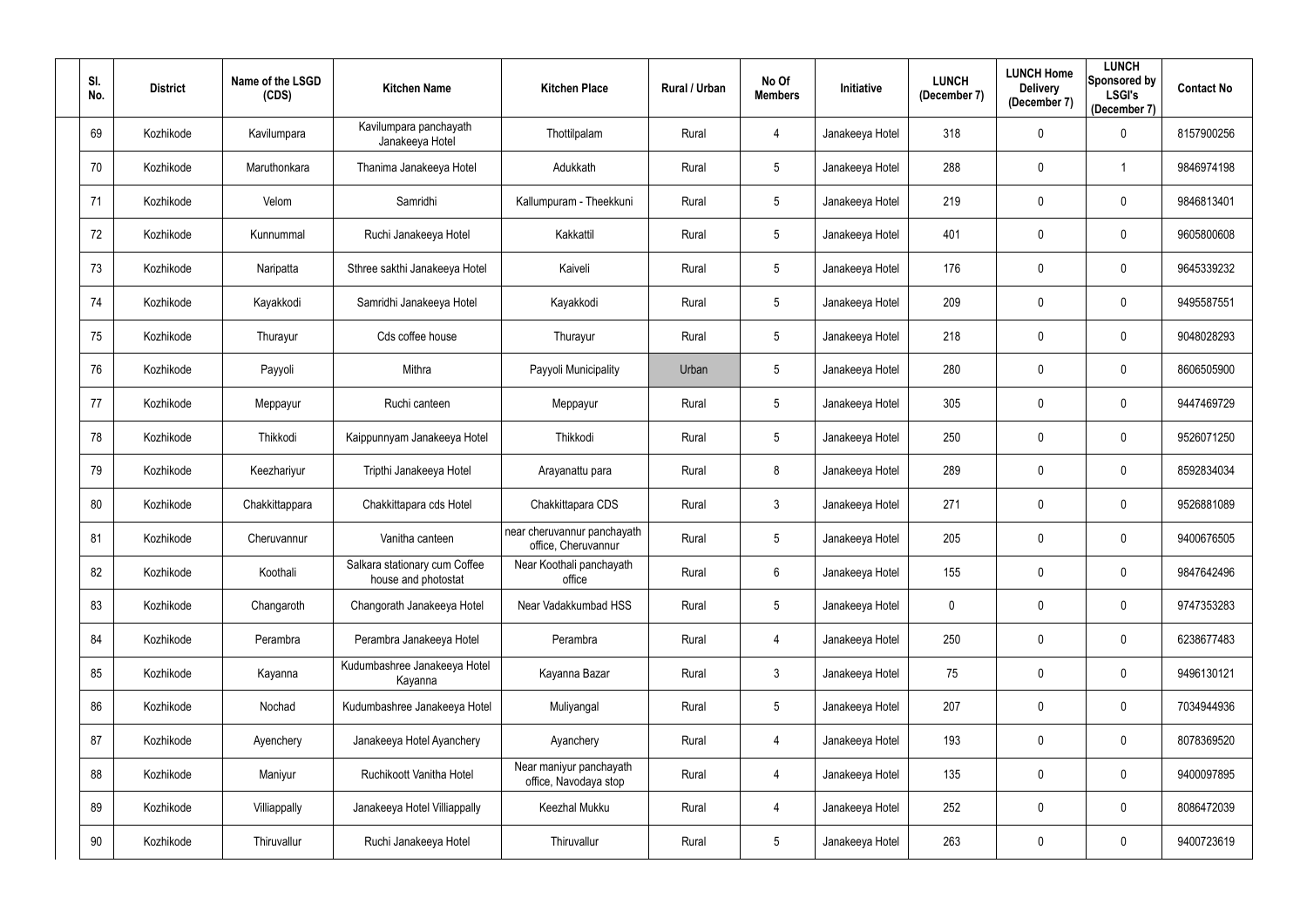|     | SI.<br>No.      | <b>District</b> | Name of the LSGD<br>(CDS) | <b>Kitchen Name</b>                      | <b>Kitchen Place</b>       | Rural / Urban | No Of<br><b>Members</b> | <b>Initiative</b> | <b>LUNCH</b><br>(December 7) | <b>LUNCH Home</b><br><b>Delivery</b><br>(December 7) | <b>LUNCH</b><br>Sponsored by<br><b>LSGI's</b><br>(December 7) | <b>Contact No</b> |
|-----|-----------------|-----------------|---------------------------|------------------------------------------|----------------------------|---------------|-------------------------|-------------------|------------------------------|------------------------------------------------------|---------------------------------------------------------------|-------------------|
|     | 91              | Kozhikode       | Edachery                  | Kudumbasree cafe and helpdesk            | Edachery                   | Rural         | 4                       | Janakeeya Hotel   | 330                          | $\mathbf 0$                                          | $\overline{0}$                                                | 7736287974        |
|     | 92              | Kozhikode       | Nadapuram                 | Uttupura canteen and catering            | Kallachi                   | Rural         | $6\phantom{.}$          | Janakeeya Hotel   | 450                          | $\mathbf 0$                                          | $\overline{0}$                                                | 9946448011        |
|     | 93              | Kozhikode       | Chekkyad                  | Ruchi vanitha hotel                      | Puliyav                    | Rural         | 4                       | Janakeeya Hotel   | 215                          | $\mathbf 0$                                          | $\overline{0}$                                                | 9048541152        |
|     | 94              | Kozhikode       | Valayam                   | Nanma Janakeeya Hotel                    | Valayam                    | Rural         | 5                       | Janakeeya Hotel   | 220                          | $\mathbf 0$                                          | $\overline{0}$                                                | 9207821783        |
|     | 95              | Kozhikode       | Purameri                  | Nanma Janakeeya Hotel                    | Purameri                   | Rural         | $6\phantom{.}$          | Janakeeya Hotel   | 333                          | $\mathbf 0$                                          | $\mathbf 0$                                                   | 9745393164        |
|     | 96              | Kozhikode       | Vanimel                   | Vanimel Janakeeya Hotel                  | Bhoomivathukkal            | Rural         | $5\phantom{.0}$         | Janakeeya Hotel   | 239                          | $\mathbf 0$                                          | $\overline{0}$                                                | 9048163049        |
|     | 97              | Kozhikode       | Tuneri                    | Menma Oottupura Janakeeya Hotel          | Tuneri                     | Rural         | $\mathfrak{Z}$          | Janakeeya Hotel   | 247                          | $\mathbf 0$                                          | $\overline{0}$                                                | 9745251928        |
|     | 98              | Kozhikode       | Onchiyam                  | Adukkala                                 | Kannookkara                | Rural         | $\mathfrak{Z}$          | Janakeeya Hotel   | 256                          | $\mathbf 0$                                          | $\overline{0}$                                                | 8606115054        |
|     | 99              | Kozhikode       | Chorode                   | Janani Hotel and Catering Unit           | Chorode                    | Rural         | 4                       | Janakeeya Hotel   | 279                          | $\mathbf 0$                                          | $\overline{0}$                                                | 9645426343        |
|     | 100             | Kozhikode       | Eramala                   | Janakeeya Hotel - Eramala                | Orkkatteri                 | Rural         | 8                       | Janakeeya Hotel   | 139                          | $\mathbf 0$                                          | $\overline{0}$                                                | 9645239675        |
|     | 101             | Kozhikode       | Vadakara West             | Janakeeya Hotel - Vadakara west          | Vadakara                   | Urban         | $\mathfrak{Z}$          | Janakeeya Hotel   | 525                          | $\mathbf 0$                                          | $\overline{0}$                                                | 8943703596        |
|     | 102             | Kozhikode       | Vadakara West             | Chithra Janakeeya Hotel                  | Vadakara New bus stand     | Urban         | $\mathfrak{Z}$          | Janakeeya Hotel   | 378                          | $\mathbf 0$                                          | $\overline{0}$                                                | 9387762939        |
|     | 103             | Kozhikode       | Vadakara East             | Janakeeya Hotel Vadakara<br>Municipality | Edodi                      | Urban         | 6                       | Janakeeya Hotel   | 419                          | $\mathbf 0$                                          | $\mathbf 0$                                                   | 9207604876        |
|     | 104             | Kozhikode       | Azhiyoor                  | Janakeeya Hotel Azhiyoor                 | Chombala near Block Office | Rural         | $\mathfrak{Z}$          | Janakeeya Hotel   | 233                          | $\mathbf 0$                                          | $\overline{0}$                                                | 8086159250        |
| 104 |                 |                 |                           |                                          |                            |               | 494                     |                   | 33644                        | 1098                                                 | 12                                                            |                   |
|     |                 | Malappuram      | Triprangode               | Vishista Vanitha Canteen                 | Ottumpuram                 | Rural         | $\sqrt{5}$              | Janakeeya Hotel   | 198                          | 30                                                   | $\overline{0}$                                                | 9526951352        |
|     | $\overline{2}$  | Malappuram      | Kondotty-2                | Amrutham Janakeeya Hotel                 | Kondotty busstand          | Urban         | 4                       | Janakeeya Hotel   | 520                          | $\mathbf 0$                                          | 4                                                             | 7356582539        |
|     | $\mathfrak{Z}$  | Malappuram      | Ponmundam                 | Janakeeya hotel                          | Athanikkal                 | Rural         | 4                       | Janakeeya Hotel   | 183                          | $\pmb{0}$                                            | $\mathbf 0$                                                   | 9746986753        |
|     | 4               | Malappuram      | Ponnani-1                 | Samridhi                                 | Ponnani                    | Urban         | $5\phantom{.0}$         | Janakeeya Hotel   | 107                          | $\pmb{0}$                                            | $\overline{0}$                                                | 9526810552        |
|     | $5\phantom{.0}$ | Malappuram      | Parappanangadi            | Thathoos janakeeya hotel                 | Parappanangadi             | Urban         | $\mathfrak{Z}$          | Janakeeya Hotel   | 186                          | 127                                                  | $\mathbf 0$                                                   | 9048515158        |
|     | $6\phantom{.}6$ | Malappuram      | Edayur                    | mathuraka vanita hotel                   | vattaparamb                | Rural         | $\mathfrak{Z}$          | Janakeeya Hotel   | 178                          | $\pmb{0}$                                            | $\mathbf 0$                                                   | 9995857550        |
|     | $\overline{7}$  | Malappuram      | Kaladi                    | Thripthi Janakeeya Hotel                 | Naripparamb                | Rural         | 4                       | Janakeeya Hotel   | 126                          | $\boldsymbol{0}$                                     | $\overline{0}$                                                | 9048111134        |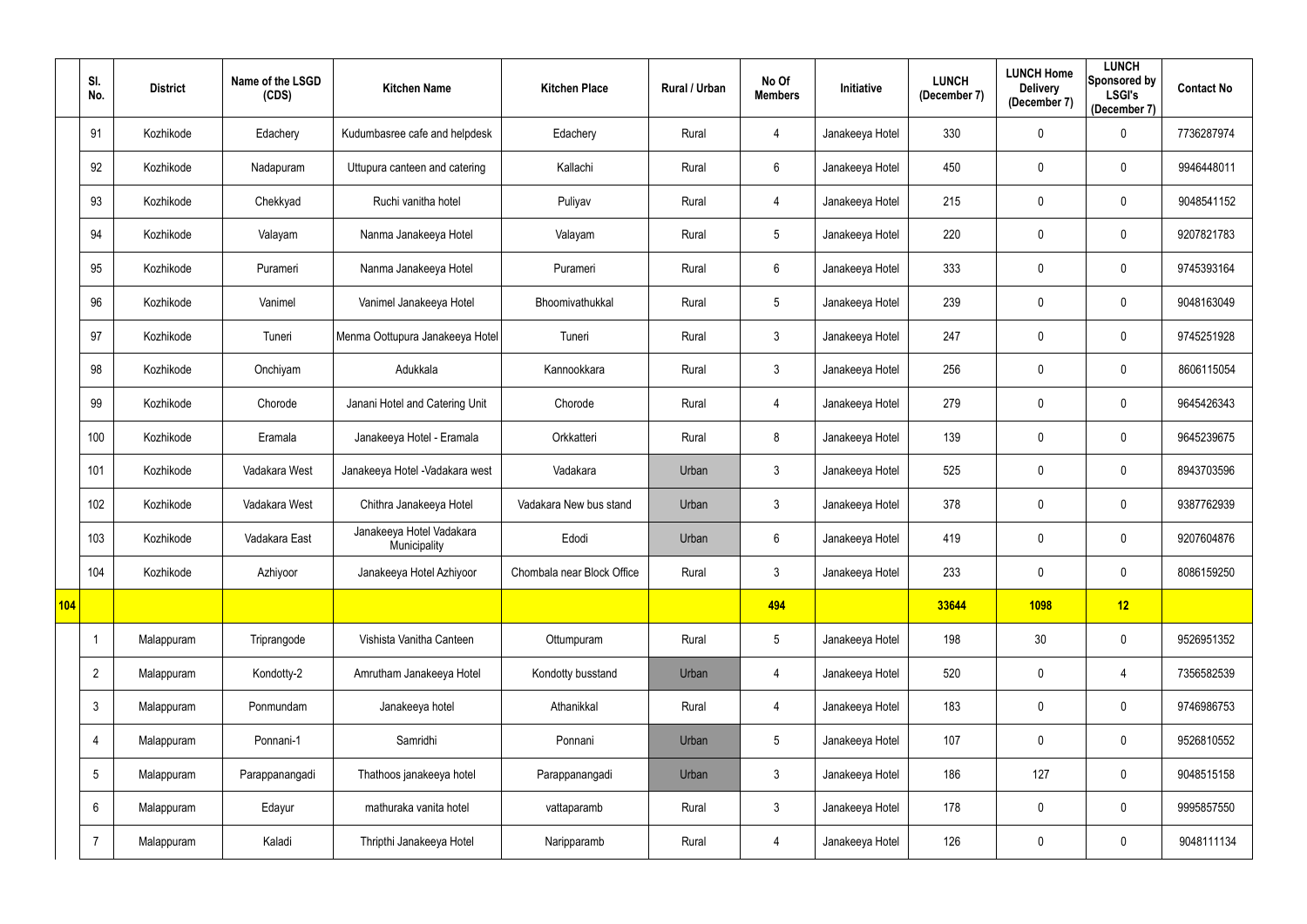| SI.<br>No.      | <b>District</b> | Name of the LSGD<br>(CDS) | <b>Kitchen Name</b>         | <b>Kitchen Place</b>                     | Rural / Urban | No Of<br><b>Members</b> | Initiative      | <b>LUNCH</b><br>(December 7) | <b>LUNCH Home</b><br><b>Delivery</b><br>(December 7) | <b>LUNCH</b><br><b>Sponsored by</b><br><b>LSGI's</b><br>(December 7) | <b>Contact No</b> |
|-----------------|-----------------|---------------------------|-----------------------------|------------------------------------------|---------------|-------------------------|-----------------|------------------------------|------------------------------------------------------|----------------------------------------------------------------------|-------------------|
| 8               | Malappuram      | Tavanur                   | Snehitha                    | Ayankalam                                | Rural         | 5                       | Janakeeya Hotel | 82                           | $\mathbf 0$                                          | 0                                                                    | 9995887155        |
| 9               | Malappuram      | Karulai                   | Janakeeya Hotel             | Karulayi Town                            | Rural         | 4                       | Janakeeya Hotel | 110                          | 19                                                   | 0                                                                    | 9388070564        |
| 10 <sup>°</sup> | Malappuram      | Melattur                  | Melattur Janakeeya Hotel    | Melattur                                 | Rural         | 5 <sup>5</sup>          | Janakeeya Hotel | 247                          | $\mathbf{0}$                                         | $\mathbf 0$                                                          | 9497644650        |
| 11              | Malappuram      | Vallikkunnu               | Ruchikootu                  | Anangadi                                 | Rural         | 4                       | Janakeeya Hotel | 189                          | 123                                                  | $\mathbf 0$                                                          | 9846828029        |
| 12              | Malappuram      | Parappanangadi            | Sobhika Janakeeya hotel     | Parappanangadi                           | Urban         | 5 <sup>5</sup>          | Janakeeya Hotel | 371                          | 245                                                  | $\mathbf 0$                                                          | 9048220552        |
| 13              | Malappuram      | Vazhakkad                 | Ruchi hotel vazhakkad       | Gup school vazhakkad                     | Rural         | 5                       | Janakeeya Hotel | 247                          | 240                                                  | 0                                                                    | 9656316072        |
| 14              | Malappuram      | Amarambalam               | Janakeeya Hotel             | Opposite Federal Bank<br>Pookkottumpadam | Rural         | 4                       | Janakeeya Hotel | 99                           | 4                                                    | $\overline{2}$                                                       | 8157060589        |
| 15              | Malappuram      | Marakkara                 | Famous Hotel                | marakkara                                | Rural         | $\mathfrak{Z}$          | Janakeeya Hotel | 98                           | $\mathbf 0$                                          | $\mathbf 0$                                                          | 6238909658        |
| 16              | Malappuram      | Ozhur                     | Archana Vanitha Canteen     | Pulparambu                               | Rural         | $2^{\circ}$             | Janakeeya Hotel | 165                          | $\mathbf 0$                                          | $\mathbf 0$                                                          | 9645906084        |
| 17              | Malappuram      | Keezhuparambu             | Sisiram hotel keezhuparambu | New bazar kuniyil                        | Rural         | 5                       | Janakeeya Hotel | 177                          | 35                                                   | $\mathbf 0$                                                          | 8086830582        |
| 18              | Malappuram      | Irimbiliyam               | nandanam vanita hotel       | kotappuram                               | Rural         | 5                       | janakeeya Hotel | 281                          | $\mathbf 0$                                          | 0                                                                    | 7306302029        |
| 19              | Malappuram      | Porur                     | Kudumbasree vanitha canteen | Cherukod                                 | Rural         | 4                       | Janakeeya Hotel | 142                          | $\mathbf 0$                                          | $\mathbf 0$                                                          | 9745425647        |
| 20              | Malappuram      | Tirunavaya                | Vibhava Cafesree            | Karathoor                                | Rural         | 4                       | Janakeeya Hotel | 97                           | 32                                                   | 0                                                                    | 9645414837        |
| 21              | Malappuram      | Moothedam                 | Moothedam janakeeya hotel   | Karappuram                               | Rural         | $\mathfrak{Z}$          | Janakeeya Hotel | 187                          | $\pmb{0}$                                            | $\bf{0}$                                                             | 9447630154        |
| 22              | Malappuram      | Vazhayur                  | Three Star Janakeeya Hotel  | Karad                                    | Rural         | $\overline{4}$          | Janakeeya Hotel | 292                          | 38                                                   | $\overline{0}$                                                       | 9744305921        |
| 23              | Malappuram      | urngattiri                | Oottupura                   | Therattummal                             | Rural         | $5\phantom{.0}$         | Janakeeya Hotel | 180                          | 110                                                  | $\mathbf 0$                                                          | 9562851125        |
| 24              | Malappuram      | Maranchery                | Janakeeya Hotel maranchey   | Panambad                                 | Rural         | 5                       | Janakeeya Hotel | 74                           | 136                                                  | $\mathbf 0$                                                          | 9048081621        |
| 25              | Malappuram      | Athavanad                 | Janakeeya Bhakshanasala     | Vettichira                               | Rural         | $5\phantom{.0}$         | Janakeeya Hotel | 178                          | $\pmb{0}$                                            | $\mathbf 0$                                                          | 9495291580        |
| 26              | Malappuram      | Pothukal                  | Vanitha Canteen             | Nettikulam                               | Rural         | $6\overline{6}$         | Janakeeya Hotel | 75                           | $\pmb{0}$                                            | $\mathbf 0$                                                          | 9048501397        |
| 27              | Malappuram      | Mampad                    | <b>Bismi Cafe</b>           | Mampad                                   | Rural         | $\mathbf{3}$            | Janakeeya Hotel | 200                          | $\pmb{0}$                                            | $\overline{0}$                                                       | 9961170251        |
| 28              | Malappuram      | Marakkara                 | Ruchikoottu                 | <b>AC Nirappu</b>                        | Rural         | $5\phantom{.0}$         | Janakeeya Hotel | 42                           | $\pmb{0}$                                            | $\mathbf 0$                                                          | 9745625415        |
| 29              | Malappuram      | Alipparambu               | Oottupura                   | Alipparambu                              | Rural         | $5\phantom{.0}$         | Janakeeya Hotel | 169                          | $\boldsymbol{0}$                                     | $\overline{0}$                                                       | 9847690941        |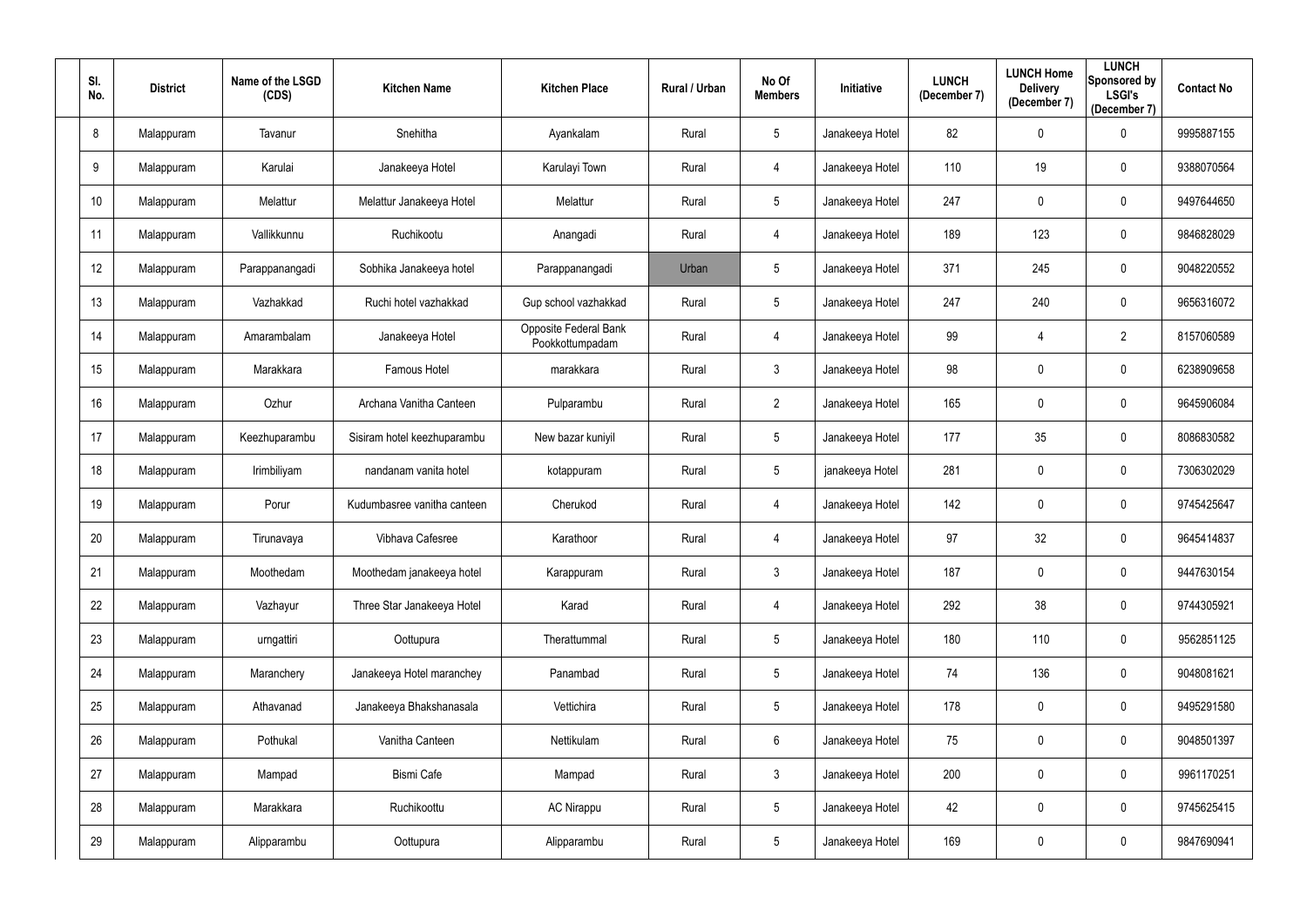| SI.<br>No. | <b>District</b> | Name of the LSGD<br>(CDS) | <b>Kitchen Name</b>                               | <b>Kitchen Place</b>   | Rural / Urban | No Of<br><b>Members</b> | Initiative      | <b>LUNCH</b><br>(December 7) | <b>LUNCH Home</b><br><b>Delivery</b><br>(December 7) | <b>LUNCH</b><br><b>Sponsored by</b><br><b>LSGI's</b><br>(December 7) | <b>Contact No</b> |
|------------|-----------------|---------------------------|---------------------------------------------------|------------------------|---------------|-------------------------|-----------------|------------------------------|------------------------------------------------------|----------------------------------------------------------------------|-------------------|
| 30         | Malappuram      | Valanchery                | Janakkeeya Hotel                                  | Valanchery             | Urban         | 5                       | Janakeeya Hotel | 168                          | $\pmb{0}$                                            | $\mathbf 0$                                                          | 8593812408        |
| 31         | Malappuram      | Chaliyar                  | Chaliyar Janakeeya Hotel                          | Akambaadam             | Rural         | 3                       | Janakeeya Hotel | 98                           | 31                                                   | 0                                                                    | 9605274841        |
| 32         | Malappuram      | Kalikavu                  | Friends Janakeeya Hotel                           | Kalikavu               | Rural         | 4                       | Janakeeya Hotel | 87                           | 6                                                    | $\mathbf 0$                                                          | 9745751684        |
| 33         | Malappuram      | Angadipuram               | Janakeeya Hotel                                   | Angadipuram            | Rural         | 4                       | Janakeeya Hotel | 224                          | $\mathbf 0$                                          | $\mathbf 0$                                                          | 7902314724        |
| 34         | Malappuram      | Puzhakkattri              | Jasmin                                            | Puzhakkattiri          | Rural         | 5 <sup>5</sup>          | Janakeeya Hotel | 171                          | 109                                                  | $\mathbf 0$                                                          | 9495497872        |
| 35         | Malappuram      | Nannamukku                | Tanima                                            | Nannamukku             | Rural         | 5 <sup>5</sup>          | Janakeeya Hotel | 185                          | 112                                                  | 0                                                                    | 8943417885        |
| 36         | Malappuram      | Moorkkanad                | Oruma Janakeeya Hotel                             | Moorkkanad             | Rural         | 5 <sup>5</sup>          | Janakeeya Hotel | 70                           | 100                                                  | $\mathbf 0$                                                          | 9605728248        |
| 37         | Malappuram      | Edavanna                  | Souhrtham Janakeeya Hotel                         | Edavanna               | Rural         | 5 <sup>5</sup>          | Janakeeya Hotel | 328                          | 102                                                  | $\mathbf 0$                                                          | 9746986110        |
| 38         | Malappuram      | Tirur                     | Ruchi Janakeeya Hotel                             | Tirur                  | Urban         | 4                       | Janakeeya Hotel | 377                          | 48                                                   | $\mathbf 0$                                                          | 9895409528        |
| 39         | Malappuram      | Tirur                     | Amrutham Janakeeya Hotel                          | Tirur                  | Urban         | 4                       | Janakeeya Hotel | 275                          | $\pmb{0}$                                            | $\mathbf 0$                                                          | 9745074259        |
| 40         | Malappuram      | Edappal                   | Daya Cafesree                                     | Edappal                | Rural         | 5 <sup>5</sup>          | Janakeeya Hotel | 177                          | $\boldsymbol{0}$                                     | $\mathbf 0$                                                          | 9895439056        |
| 41         | Malappuram      | Koottilangadi             | Janakeeya Hotel                                   | Koottilangadi          | Rural         |                         | Janakeeya Hotel | 45                           | 30                                                   | $\overline{2}$                                                       | 9539471939        |
| 42         | Malappuram      | Vattamkulam               | Vibhava Janakeeya Hotel                           | Edappal                | Rural         | 4                       | Janakeeya Hotel | 128                          | $\mathbf 0$                                          | 0                                                                    | 9744844512        |
| 43         | Malappuram      | Nilambur                  | Annapporna Janakeeya Hotel                        | Nilambur               | Urban         | 8                       | Janakeeya Hotel | 341                          | 112                                                  | $\bf{0}$                                                             | 8547795364        |
| 44         | Malappuram      | Puzhakkattri              | PT Group                                          | Ramapuram              | Rural         | $\overline{4}$          | Janakeeya Hotel | 184                          | 52                                                   | $\overline{0}$                                                       | 9745108676        |
| 45         | Malappuram      | Vazhikkadavu              | Vanitha Janakeeya Hotel                           | Manimooli              | Rural         | 4                       | Janakeeya Hotel | 150                          | 33                                                   | $\mathbf 0$                                                          | 8943046755        |
| 46         | Malappuram      | Chungathara               | Chungathara Annapoorna Vanitha<br>Janakeeya Hotel | Chalikkulam            | Rural         | $\mathfrak{Z}$          | Janakeeya Hotel | 36                           | $\pmb{0}$                                            | $\mathbf 0$                                                          | 9745674102        |
| 47         | Malappuram      | Vallikunnu                | Punathil Janakeeya Hotel                          | Vallikunnu             | Rural         | $\overline{4}$          | Janakeeya Hotel | 96                           | 212                                                  | $\mathbf 0$                                                          | 9946051042        |
| 48         | Malappuram      | Tirurangadi               | Nirmalyam Janakeeya Hotel                         | Chanthappadi           | Urban         | $5\phantom{.0}$         | Janakeeya Hotel | 318                          | 236                                                  | $\mathbf 0$                                                          | 9895168511        |
| 49         | Malappuram      | Purathur                  | Purathur Janakeeya Hotel                          | Kavilakkad             | Rural         | $\mathbf{3}$            | Janakeeya Hotel | 113                          | 41                                                   | $\overline{0}$                                                       | 9645170119        |
| 50         | Malappuram      | Kuruva                    | Swad                                              | Ambalaparamb           | Rural         | $\overline{4}$          | Janakeeya Hotel | 56                           | 51                                                   | $\mathbf 0$                                                          | 9495993543        |
| 51         | Malappuram      | Perumanna Klari           | Perumanna Klari Janakeeya Hotel                   | Near Panjayathu office | Rural         | $\mathfrak{Z}$          | Janakeeya Hotel | 97                           | $\boldsymbol{0}$                                     | $\boldsymbol{0}$                                                     | 7306197556        |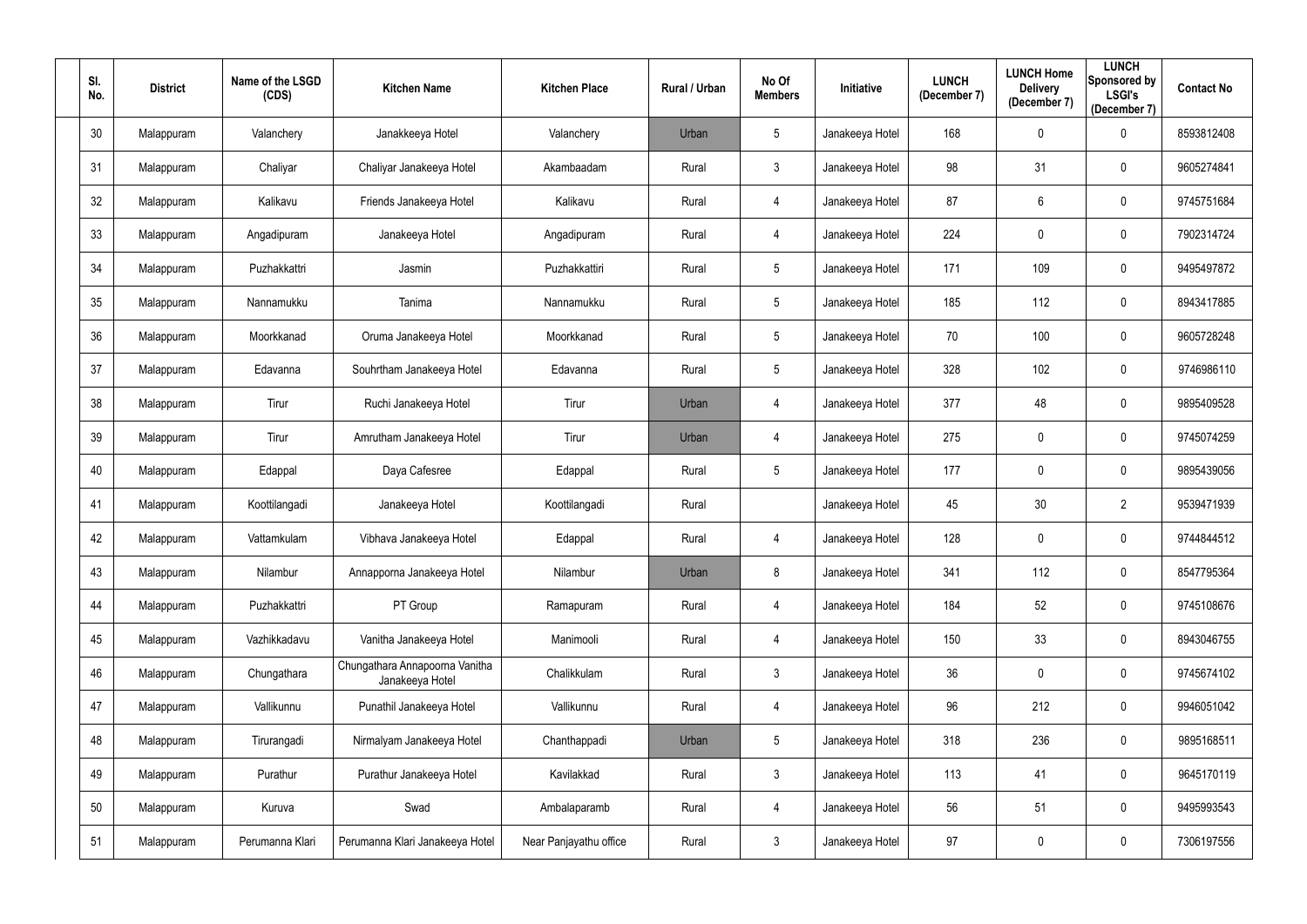|     | SI.<br>No. | <b>District</b> | Name of the LSGD<br>(CDS) | <b>Kitchen Name</b>          | <b>Kitchen Place</b> | Rural / Urban | No Of<br><b>Members</b> | Initiative      | <b>LUNCH</b><br>(December 7) | <b>LUNCH Home</b><br><b>Delivery</b><br>(December 7) | <b>LUNCH</b><br>Sponsored by<br><b>LSGI's</b><br>(December 7) | <b>Contact No</b> |
|-----|------------|-----------------|---------------------------|------------------------------|----------------------|---------------|-------------------------|-----------------|------------------------------|------------------------------------------------------|---------------------------------------------------------------|-------------------|
|     | 52         | Malappuram      | Kuttippuram               | Janakeeya Hotel Kuttippurram | Kuttipuram           | Rural         | $5\phantom{.0}$         | Janakeeya Hotel | 191                          | $\overline{0}$                                       | $\mathbf 0$                                                   | 8921459017        |
|     | 53         | Malappuram      | Niramaruthur              | Annapporna Janakeeya Hotel   | Mangad               | Rural         | $\mathfrak{Z}$          | Janakeeya Hotel | 110                          | $\mathbf 0$                                          | $\mathbf 0$                                                   | 9746334349        |
|     | 54         | Malappuram      | Veliyancode               | Cafe Kudumbashree            | Eramangalam          | Rural         | $\mathfrak{Z}$          | Janakeeya Hotel | 78                           | 139                                                  | $\mathbf 0$                                                   | 9567575145        |
|     | 55         | Malappuram      | Pulilkal                  | Ruchi Koottu Janakeeya Hotel | Pulikkal             | Rural         | 4                       | Janakeeya Hotel | 204                          | 45                                                   | $\mathbf 0$                                                   | 9947039208        |
|     | 56         | Malappuram      | Karuvarakund              | Janakeeya Hotel              | Karuvarakund         | Rural         | 4                       | Janakeeya Hotel | 178                          | 24                                                   | $\overline{0}$                                                | 9562233316        |
|     | 57         | Malappuram      | Thuvvur                   | Janakeeya Hotel              | Thuvvur              | Rural         | $5\phantom{.0}$         | Janakeeya Hotel | 116                          | 44                                                   | $\boldsymbol{0}$                                              | 8075365565        |
|     | 58         | Malappuram      | Kottakkal                 | Kottakkal Janakeeya Hotel    | Kottakkal            | Urban         | $\mathfrak{Z}$          | Janakeeya Hotel | 396                          | $\mathbf 0$                                          | $\mathbf 0$                                                   | 9946216609        |
|     | 59         | Malappuram      | Kuzhimanna                | Mythri Janakkeeya Hotel      | Cheruparamb          | Rural         | 4                       | Janakeeya Hotel | 207                          | 130                                                  | $\mathbf 0$                                                   | 9961738543        |
|     | 60         | Malappuram      | Talakkad                  | Talakkad Janakeeya Hotel     | <b>BP</b> Angadi     | Rural         | 4                       | Janakeeya Hotel | 95                           | 25                                                   | $\mathbf 0$                                                   | 9447824517        |
|     | 61         | Malappuram      | Areecode                  | Haritha sree Janakeeya Hotel | Pookottuchola        | Rural         | 4                       | Janakeeya Hotel | 95                           | 25                                                   | $\mathbf 0$                                                   | 7025072558        |
| 123 | 62         | Malappuram      | Cherukkavu                | Kitchen Hut Janakeeya Hotel  | Chevayoor            | Rural         | 4                       | Janakeeya Hoel  | 160                          | 185                                                  | $\mathbf 0$                                                   | 9895195887        |
|     | 63         | Malappuram      | Thiruvali                 | Janakeeya hotel              | Thiruvali            | Rural         | 5                       | Janakeeya Hotal | 96                           | $\mathbf 0$                                          | $\mathbf 0$                                                   | 9746385945        |
|     | 64         | Malappuram      | Alamcode                  | Janakeeya hotel              | Alamcode             | Rural         | $5\phantom{.0}$         | Janakeeya Hotal | 198                          | 89                                                   | $\mathbf 0$                                                   | 8129368109        |
|     | 65         | Malappuram      | Manjeri 1                 | Cafe Janakeeya hotel         | Manjeri              | Urban         | 6                       | Janakeeya Hotal | 270                          | 176                                                  | $\overline{4}$                                                | 7336671011        |
|     | 66         | Malappuram      | kalpakanchery             | Janakeeya HOTEL              | Kalpakanchery        | Rural         | 4                       | Janakeeya Hotel | 110                          | $\pmb{0}$                                            | $\overline{0}$                                                | 9048929947        |
|     | 67         | Malappuram      | Kodur                     | Janakeeya hotel              | vadakkemanna         | Rural         | $\mathbf{3}$            | Janakeeya hotel | 129                          | 47                                                   | $\overline{0}$                                                | 9605430938        |
|     | 68         | Malappuram      | Anakayam                  | janakeeya hotel              | Anakayam             | Rural         | $5\phantom{.0}$         | Janakeeya hotel | 268                          | $\pmb{0}$                                            | $\mathbf 0$                                                   | 7025840671        |
|     | 69         | Malappuram      | Malappuram                | Janakeeya Hotel              | Malappuram           | Urban         | $\mathbf{3}$            | Janakeeya Hotal | 194                          | 32                                                   | $\mathbf 0$                                                   | 8281125864        |
|     | 70         | Malappuram      | Tanur                     | Azhimukham Janakeeya hotel   | tanur                | Urban         | $\mathbf{3}$            | Janakeeya Hotel | 198                          | $\mathbf 0$                                          | $\mathbf 0$                                                   | 7594914843        |
|     | 71         | Malappuram      | Elamkulam                 | Janapriya                    | Kunnakav             | Rural         | 4                       | Janakeeya Hotel | 158                          | $\mathbf 0$                                          | $\mathbf 0$                                                   | 9496725446        |
|     | 72         | Malappuram      | Wandoor                   | Janakeeya Hotel              | wandoor              | Rural         | 4                       | Janakeeya Hotel | 163                          | $\mathbf 0$                                          | $\mathbf 0$                                                   | 8086064498        |
|     | 73         | Malappuram      | Perinthalmanna            | samrthi janakeeya hotei      | Perinthalmanna       | Urban         | $5\phantom{.0}$         | Janakeeya hotel | 120                          | $\pmb{0}$                                            | $\mathbf 0$                                                   | 7994259773        |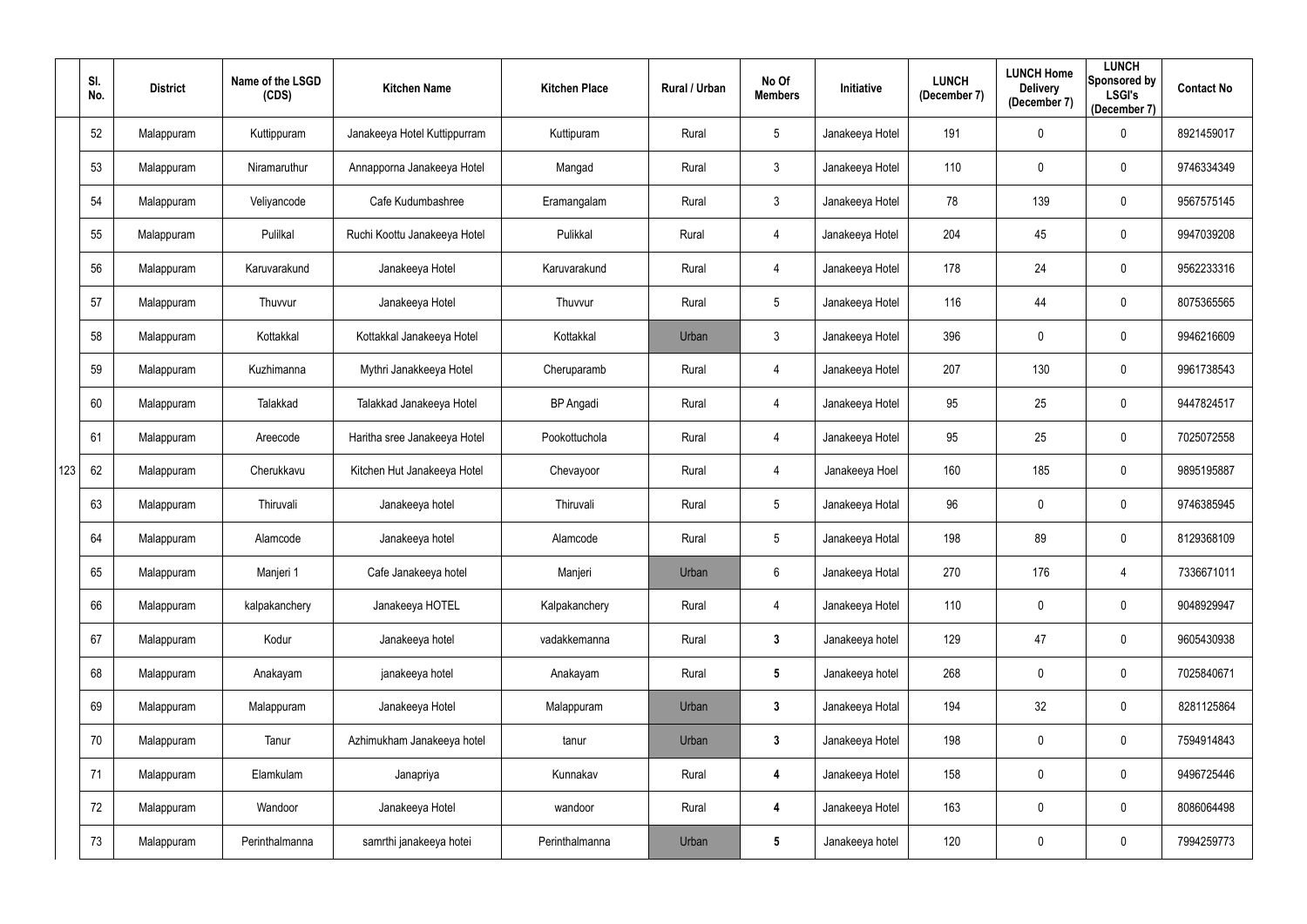| SI.<br>No. | <b>District</b> | Name of the LSGD<br>(CDS) | <b>Kitchen Name</b>        | <b>Kitchen Place</b> | Rural / Urban | No Of<br><b>Members</b> | Initiative      | <b>LUNCH</b><br>(December 7) | <b>LUNCH Home</b><br><b>Delivery</b><br>(December 7) | <b>LUNCH</b><br>Sponsored by<br><b>LSGI's</b><br>(December 7) | <b>Contact No</b> |
|------------|-----------------|---------------------------|----------------------------|----------------------|---------------|-------------------------|-----------------|------------------------------|------------------------------------------------------|---------------------------------------------------------------|-------------------|
| 74         | Malappuram      | Munniyur                  | Oottupura                  | Munniyur             | Rural         | $5\phantom{.0}$         | Janakeeya Hotel | 213                          | 198                                                  | $\overline{0}$                                                |                   |
| 75         | Malappuram      | AR Nagar                  | Aiswarya                   | AR Nagar             | Rural         | $\mathbf{3}$            | Janakeeya Hotel | 202                          | $\mathbf 0$                                          | $\mathbf 0$                                                   |                   |
| 76         | Malappuram      | Thenjippalam              | Nanma                      | Thenjippalam         | Rural         |                         | Janakeeya Hotel | 338                          | 107                                                  | $\mathbf 0$                                                   |                   |
| 77         | Malappuram      | Peruvallur                | Anugraha                   | Super bazar          | Rural         | $5\phantom{.0}$         | Jankeeya Hotel  | 186                          | 125                                                  | $\overline{2}$                                                | 9747037665        |
| 78         | Malappuram      | Muthuvallur               | Nanma janakeeya hotel      | Muthuparambu         | Rural         | $\mathbf{3}$            | Janakeeya hotel | 418                          | $\overline{0}$                                       | $\mathbf 0$                                                   | 9744406501        |
| 79         | Malappuram      | mankada                   | janakeeya hatel            | Aryiranazhipadi      | Rural         | $\mathbf{3}$            | janakeeya hotel | 195                          | 176                                                  | $\overline{0}$                                                | 9539855520        |
| 80         | Malappuram      | Vengara                   | Ponnoos hotel              | Vengara              | Rural         | 4                       | Janakeeya hotel | 304                          | $\overline{0}$                                       | $\overline{0}$                                                | 9947424618        |
| 81         | Malappuram      | Pulpatta                  | Santhwanam Janakeeya hotel | Padikkal parambil    | Rural         | $5\phantom{.0}$         | Janakeeya hotel | 406                          | 420                                                  | $\overline{0}$                                                | 9526367569        |
| 82         | Malappuram      | Keezhattur                | Keezhattur Janakeeya hotel | Keezhattur           | Rural         | 4                       | Janakeeya hotel | 82                           | $\overline{0}$                                       | $\overline{0}$                                                | 9539209640        |
| 83         | Malappuram      | Cherumundam               | Nanma janakeeya hotel      | Manchingapara        | Rural         | 4                       | Janakeeya hotel | 93                           | $\mathbf 0$                                          | $\overline{0}$                                                | 9496048689        |
| 84         | Malappuram      | Chelambre                 | Soorya Janakeeya hotel     | Pulluparamb          | Rural         | $\mathbf{3}$            | Janakeeya hotel | 101                          | 106                                                  | $\overline{0}$                                                | 7994179285        |
| 85         | Malappuram      | Ponmala                   | Janakeeya hotel            | Chappangadi          | Rural         | 4                       | Janakeeya hotel | 232                          | $\overline{0}$                                       | $\mathbf 0$                                                   | 9605811748        |
| 86         | Malappuram      | Thennala                  | <b>Bismi Hotel</b>         | Pookkiparamb         | Rural         | 4                       | Jankeeya Hotel  | 227                          | $\mathbf 0$                                          | $\overline{0}$                                                | 9995757092        |
| 87         | Malappuram      | Tanalur                   | Janakeeya Hotel            | Tanalur              | Rural         |                         | Jankeeya Hotel  | 222                          | $\mathbf 0$                                          | $\mathbf 0$                                                   |                   |
| 88         | Malappuram      | Parappur                  | Janakeeya Hotel            | chullipparambu       | Rural         | $5\phantom{.0}$         | Janakeeya Hotel | 286                          | $\mathbf 0$                                          | $\overline{0}$                                                | 9961091317        |
| 89         | Malappuram      | Edarikkode                | Janakeeya Hotel            | Edarikkod            | Rural         | 3 <sup>1</sup>          | Janakeeya Hotel | $\mathbf 0$                  | $\mathbf 0$                                          | $\mathbf 0$                                                   | 8089003770        |
| 90         | Malappuram      | Oorakam                   | Ammoos                     | Panchayath padi      | Rural         | $3\phantom{a}$          | Janakeeya Hotel | 297                          | $\mathbf 0$                                          | $\mathbf 0$                                                   | 9526449294        |
| 91         | Malappuram      | Nannambra                 | Veeturuchi                 | Kundoor Athani       | Rural         | 4                       | Janakeeya Hotel | 48                           | 253                                                  | $\mathbf 0$                                                   | 9400618659        |
| 92         | Malappuram      | Pandikkad                 | Janakeeya Hotel            | Pandikkad            | Rural         | 4                       | Janakeeya Hotel | 196                          | $\mathbf 0$                                          | $\overline{0}$                                                |                   |
| 93         | Malappuram      | Chokkad                   | Natturuchi                 | Chokkad              | Rural         |                         | Janakeeya Hotel | 79                           | 17                                                   | $\mathbf 0$                                                   |                   |
| 94         | Malappuram      | Cheekode                  | Cheekode Janakeeya Hotel   | Cheekode             | Rural         |                         | Janakeeya Hotel | 84                           | 90                                                   | $\mathbf 0$                                                   |                   |
| 95         | Malappuram      | Makkarapparamb            | Subiksha                   | Makkarapparamb       | Rural         | $3\phantom{a}$          | Janakeeya Hotel | 46                           | 13                                                   | $\boldsymbol{0}$                                              | 8089003770        |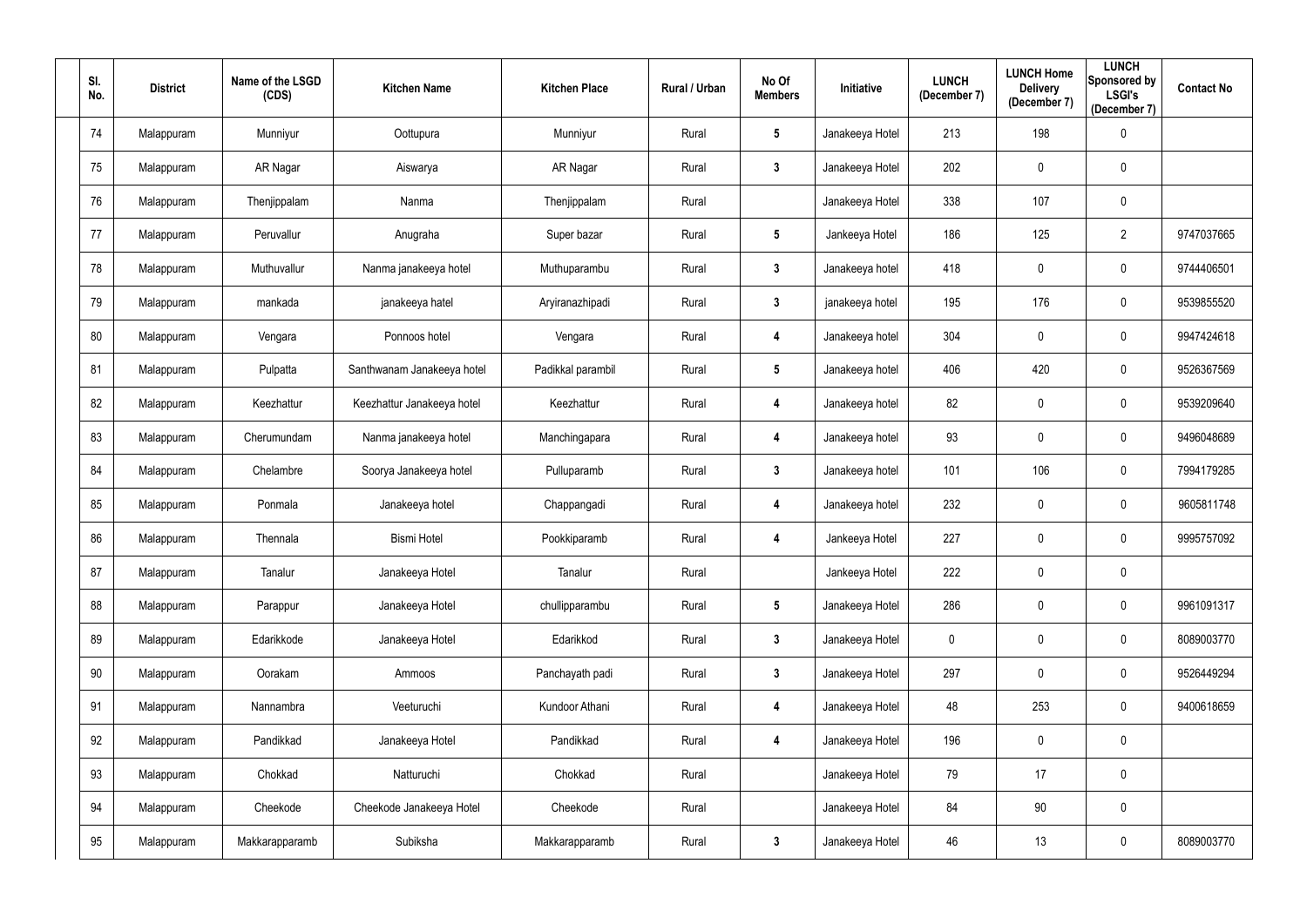| SI.<br>No. |     | <b>District</b> | Name of the LSGD<br>(CDS) | <b>Kitchen Name</b>      | <b>Kitchen Place</b> | Rural / Urban | No Of<br><b>Members</b> | Initiative      | <b>LUNCH</b><br>(December 7) | <b>LUNCH Home</b><br><b>Delivery</b><br>(December 7) | <b>LUNCH</b><br><b>Sponsored by</b><br><b>LSGI's</b><br>(December 7) | <b>Contact No</b> |
|------------|-----|-----------------|---------------------------|--------------------------|----------------------|---------------|-------------------------|-----------------|------------------------------|------------------------------------------------------|----------------------------------------------------------------------|-------------------|
|            | 96  | Malappuram      | Ponnani-1                 | Devi Janakeeya Hotel     | Ponnani              | Urban         | $5\phantom{.0}$         | Janakeeya Hotel | $\mathbf 0$                  | $\pmb{0}$                                            | $\mathbf 0$                                                          | 9961919097        |
|            | 97  | malappuram      | mangalam                  | Soubagya                 | mangalam             | Rural         | $5\phantom{.0}$         | janakeeya hotel | 149                          | 49                                                   | $\mathbf 0$                                                          |                   |
|            | 98  | Malappuram      | Trikkalangode             | janakeeya hotel          | karakkunnu           | Rural         | $6\phantom{a}$          | Janakeeya Hotel | 192                          | $\pmb{0}$                                            | $\mathbf 0$                                                          |                   |
|            | 99  | Malppuram       | Morayoor                  | Janakeeya hotel          | Valanchery           | Rural         | $3\phantom{a}$          | Janakeeya hotel | 125                          | $\pmb{0}$                                            | $\mathbf 0$                                                          |                   |
| 100        |     | Malappuram      | Perumbadapp               | Janakeeya hotel          | Perumbadapp          | Rural         | 4                       | Janakeeya hotel | 0                            | $\pmb{0}$                                            | $\overline{0}$                                                       |                   |
| 101        |     | Malappuram      | Tirur                     | Samruthi Janakeeya Hotel | Vettom               | <b>RURAL</b>  |                         | Janakeeya hotel | 192                          | 159                                                  | $\mathbf 0$                                                          |                   |
|            | 102 | Malappuram      | Kondotty                  | Janakeeya hotel          | vazhakad             | <b>RURAL</b>  |                         | janakeeya hotel | 262                          | 236                                                  | $\mathbf 0$                                                          |                   |
|            | 103 | Malappuram      | Perinthalmanna            | Janakeeya hotel          | pulamanthole         | <b>RURAL</b>  | 4                       | Janakeeya hotel | 186                          | $\pmb{0}$                                            | $\mathbf 0$                                                          |                   |
|            | 104 | Malappuram      | Tanur                     | Jankeeya hotel           | Valavannur           | <b>RURAL</b>  |                         | Janakeeya hotel | 240                          | $\pmb{0}$                                            | $\mathbf 0$                                                          |                   |
|            | 105 | Malappuram      | kottakkal                 | Janakeeya hotel          | kotakkal             | <b>URBAN</b>  |                         | Janakeeya hotel | 323                          | $\pmb{0}$                                            | $\overline{0}$                                                       |                   |
|            | 106 | Malappuram      | Vettom                    | Thripthi Janakeeya Hotel | vettom               | <b>RURAL</b>  |                         | Janakeeya hotel | 118                          | 17                                                   | $\mathbf 0$                                                          |                   |
| 107        |     | Malappuram      | Nilambur                  | Janakeeya hotel          | nilambur             | <b>URBAN</b>  |                         | Janakeeya hotel | 180                          | 24                                                   | $\mathbf 0$                                                          |                   |
|            | 108 | Malappuram      | Nilambur                  | Janakeeya hotel          | nilambur             | <b>URBAN</b>  |                         | Janakeeya hotel | 266                          | $\pmb{0}$                                            | $\mathbf 0$                                                          |                   |
|            | 109 | Malappuram      | Vallikkunn                | Rasakkut                 |                      | Rural         |                         | janakeeyahotel  | 106                          | 162                                                  | $\mathbf 0$                                                          |                   |
|            | 110 | Malappuram      | kuruva                    | Ruchi                    |                      | Rural         | $5\phantom{.0}$         | Janakeeyahotel  | 132                          | 20                                                   | $\mathbf 0$                                                          | 9745414800        |
|            | 111 | Malappuram      | Kannamangalam             |                          |                      | Rural         |                         | Janakeeya Hotel | 478                          | $\pmb{0}$                                            | $\mathbf 0$                                                          |                   |
|            | 112 | Malappuram      | Othungal                  | janakeeya hotel          | Othukkungal          | Rural         | $5\phantom{.0}$         | Janakeeya Hotel | 290                          | $\pmb{0}$                                            | $\mathbf 0$                                                          | 9656716066        |
|            | 113 | Malappuram      | Pookkottur                | janakeeya hotel          | valluvambram         | Rural         | $\overline{\mathbf{4}}$ | Janakeeya Hotel | 257                          | $\pmb{0}$                                            | $\mathbf 0$                                                          | 9447334084        |
|            | 114 | Malappuram      | Edakkara                  | Edakkara janakeeya hotel |                      | Rural         |                         | janakeeya hotel | 181                          | $\pmb{0}$                                            | $\overline{0}$                                                       |                   |
|            | 115 | Malappuram      | porur                     | Thanima Janakeeya Hotel  |                      | Rural         |                         | janakeeya hotel | 118                          | $\pmb{0}$                                            | $\mathbf 0$                                                          |                   |
|            | 116 | Malappuram      | pulikkal                  | Janakeeya Hotel          | pulikkal             | Rural         |                         | Janakeeya Hotel | 92                           | 38                                                   | $\mathbf 0$                                                          |                   |
|            | 117 | malappuram      | thanur                    | amma janakeeyahottel     |                      | Rural         | $5\phantom{.0}$         | janakeeyahottel | 292                          | $\boldsymbol{0}$                                     | $\bm{0}$                                                             |                   |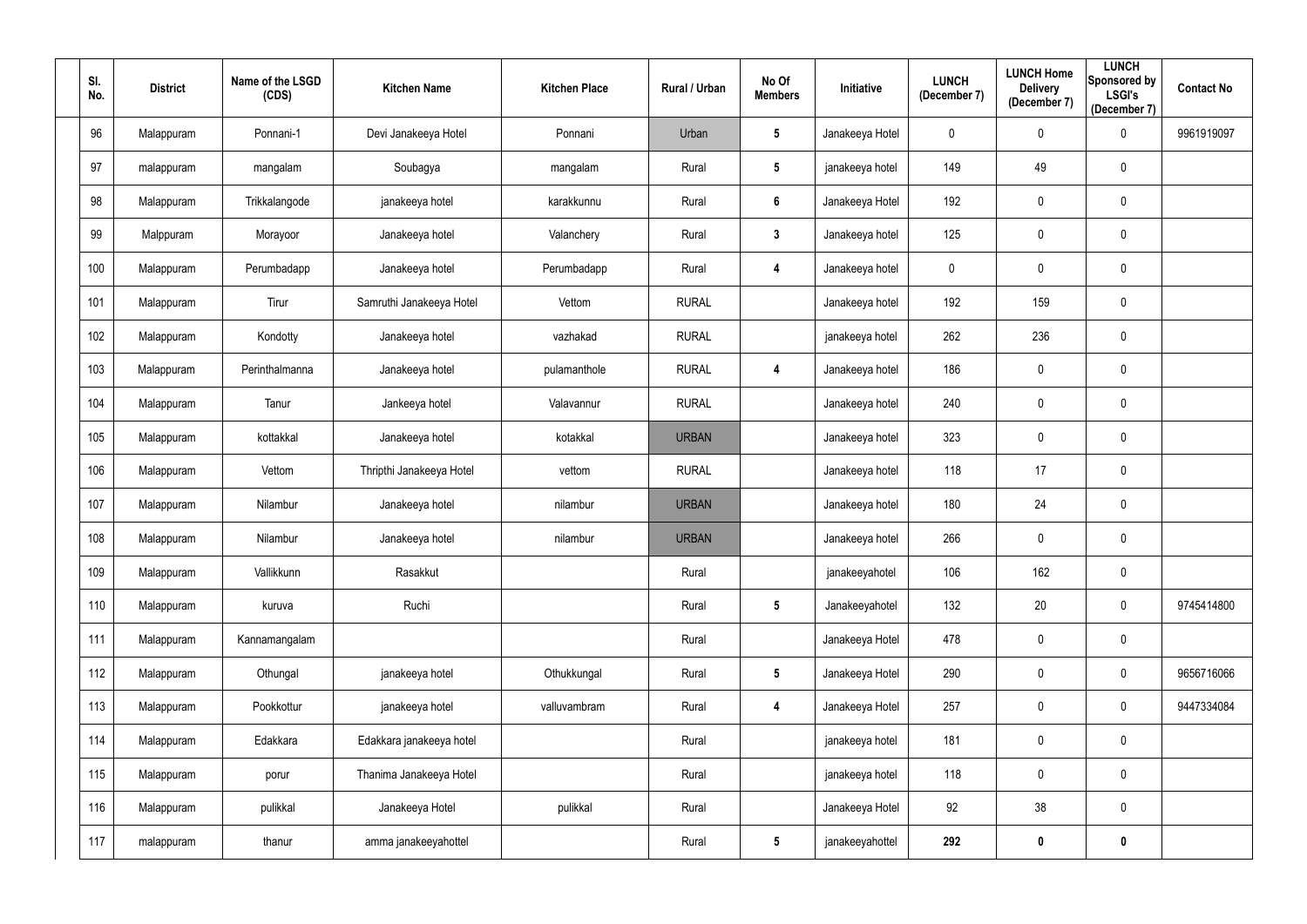|     | SI.<br>No.      | <b>District</b> | Name of the LSGD<br>(CDS) | <b>Kitchen Name</b>          | <b>Kitchen Place</b>                      | Rural / Urban | No Of<br><b>Members</b> | Initiative      | <b>LUNCH</b><br>(December 7) | <b>LUNCH Home</b><br><b>Delivery</b><br>(December 7) | <b>LUNCH</b><br>Sponsored by<br><b>LSGI's</b><br>(December 7) | <b>Contact No</b> |
|-----|-----------------|-----------------|---------------------------|------------------------------|-------------------------------------------|---------------|-------------------------|-----------------|------------------------------|------------------------------------------------------|---------------------------------------------------------------|-------------------|
|     | 118             | malappuram      | pallikkal                 | padheyam janakeeyahottel     |                                           | Rural         | $5\phantom{.0}$         | janakeeyahotel  | 184                          | 44                                                   | $\boldsymbol{0}$                                              |                   |
|     | 119             | Malappuram      | chelembra                 | janakeeyahotel2              |                                           | Rural         |                         | janakeeyahotel  | 128                          | 96                                                   | $\boldsymbol{0}$                                              |                   |
|     | 120             | Malappuram      | Purathur                  | Safa Janakeeya Hotel         | Paravanna                                 | Rural         | $5\phantom{.0}$         | Janakeeya Hotel | 123                          | 22                                                   | $\mathbf 0$                                                   |                   |
|     | 121             | malappuram      | vazhayur                  | puthuma janakeeyahotel       |                                           | Rural         |                         | janakeeyahotel  | 160                          | 48                                                   | $\bm{0}$                                                      |                   |
|     | 122             | malappuram      | mangalam                  | janakeeyahotel2              |                                           | Rural         |                         | janakeeyahotel  | 190                          | 75                                                   | $\boldsymbol{0}$                                              |                   |
|     | 123             | malappuram      | kuttippuram               | nilayoram janakeeya hotel    |                                           |               | 4                       | janakeeyahotel  | 95                           | $\mathbf 0$                                          | $\mathbf 0$                                                   |                   |
| 123 |                 |                 |                           |                              |                                           |               |                         |                 | 21972                        | 5870                                                 | 14                                                            |                   |
|     | -1              | Palakkad        | Elapully                  | Nakshathra Vanitha canteen   | Canteen                                   | Rural         | 4                       | Janakeeya Hotel | 100                          | $\mathbf 0$                                          | $\mathbf 0$                                                   | 8547384972        |
|     | $\overline{2}$  | Palakkad        | Nalleppilly               | Vanitha Canteen              | Canteen                                   | Rural         | 4                       | Janakeeya Hotel | 153                          | $\mathbf 0$                                          | $\mathbf 0$                                                   | 9656232569        |
|     | $\mathbf{3}$    | Palakkad        | Chittur                   | Thanal vanitha Canteen       | Thathamangalam, Mettuvalavu               | Urban         | $\mathbf{3}$            | Janakeeya Hotel | 341                          | $\mathbf 0$                                          | $\mathbf 0$                                                   | 9447105400        |
|     | 4               | Palakkad        | chittur                   | urapp janakeeya hotel        | Anicode junction                          | urban         | $5\phantom{.0}$         | Janakeeya hotel | 182                          | $\mathbf 0$                                          | $\mathbf 0$                                                   | 9349930549        |
|     | 5               | Palakkad        | polpully                  | subiksha janakeeya hotel     | kallootiyal                               | Rural         | $5\phantom{.0}$         | Janakeeya hotel | 130                          | $\mathbf 0$                                          | $\mathbf 0$                                                   | 9495197498        |
|     | 6               | Palakkad        | Eruthenpathy              | Nila janakeeya hotel         | Mooniilmada muniyappan<br>kshethram near  | Rural         | $5\phantom{.0}$         | Janakeeya hotel | 105                          | $\mathbf 0$                                          | $\mathbf 0$                                                   | 9037290925        |
|     | 7               | Palakkad        | Perumatty                 | Nanam Janakeeya hotel        | kannimari                                 | Rural         | $\mathbf{3}$            | Janakeeya hotel | 153                          | $\mathbf 0$                                          | $\mathbf 0$                                                   | 9605529657        |
|     | 8               | Palakkad        | Vadakarapathy             | soubhagya janakeeya hotel    | vadakarapathy panchayath                  | Rural         | $5\phantom{.0}$         | Janakeeya hotel | 131                          | $\mathbf 0$                                          | $\overline{0}$                                                | 9633578756        |
|     | 9               | Palakkad        | Kozhinjampara             | Sreesakthi Janakeeya hotel   | Kozhinjampara<br>gramapanchayth, near bus | Rural         | $5\phantom{.0}$         | Janakeeya hotel | 190                          | $\mathbf 0$                                          | $\overline{0}$                                                | 9847121105        |
|     | 10 <sup>°</sup> | Palakkad        | Vadakkenchery             | Oottupura Vanitha Canteen    | Panchayath building,<br>Vadakkenchery     | Rural         | 4                       | Janakeeya Hotel | 298                          | $\mathbf 0$                                          | $\overline{0}$                                                | 9656360141        |
|     | 11              | Palakkad        | PKD North                 | Cafesree                     | opp. ksrtc bus stand,<br>Manjakulam road  | Urban         | 5                       | Janakeeya Hotel | 342                          | $\mathbf 0$                                          | $\overline{0}$                                                | 9037332005        |
|     | 12              | Palakkad        | Ongallur                  | Amma canteen                 | Ongallur vipanana kendram                 | Rural         | 4                       | Janakeeya Hotel | 121                          | $\mathbf 0$                                          | $\overline{0}$                                                | 7560924507        |
|     | 13              | Palakkad        | Muthuthala                | Sreelakshmi vanitha canteen  | Muthuthala panchayath                     | Rural         | 4                       | Janakeeya Hotel | 152                          | $\mathbf 0$                                          | $\overline{0}$                                                | 7558865485        |
|     | 14              | Palakkad        | Koppam                    | Natturuchi kudumbashree cafe | Near koppam village                       | Rural         | $\sqrt{5}$              | Janakeeya Hotel | 141                          | $\pmb{0}$                                            | $\mathbf 0$                                                   | 8075779172        |
|     | 15              | Palakkad        | Paruthur                  | Mamatty vanitha canteen      | Near panchayath                           | Rural         | $\sqrt{5}$              | Janakeeya Hotel | 145                          | $\mathbf 0$                                          | $\mathbf 0$                                                   | 9544847874        |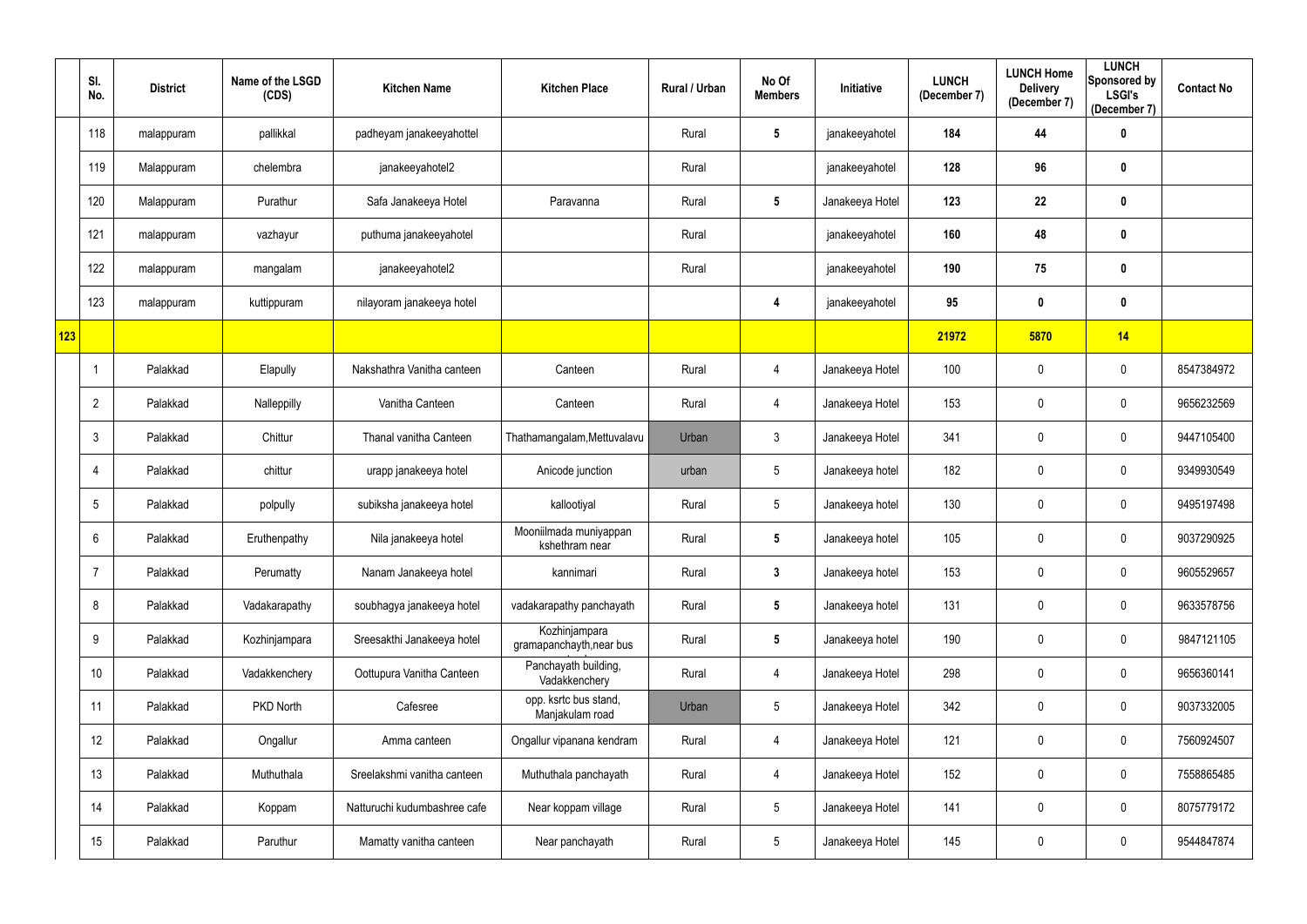| SI.<br>No. | <b>District</b> | Name of the LSGD<br>(CDS) | <b>Kitchen Name</b>             | <b>Kitchen Place</b>                      | <b>Rural / Urban</b> | No Of<br><b>Members</b> | Initiative       | <b>LUNCH</b><br>(December 7) | <b>LUNCH Home</b><br><b>Delivery</b><br>(December 7) | <b>LUNCH</b><br>Sponsored by<br><b>LSGI's</b><br>(December 7) | <b>Contact No</b> |
|------------|-----------------|---------------------------|---------------------------------|-------------------------------------------|----------------------|-------------------------|------------------|------------------------------|------------------------------------------------------|---------------------------------------------------------------|-------------------|
| 16         | Palakkad        | Vilayur                   | Souhritha caffesree (Ruchipura) | Near Vilayur Panchayath                   | Rural                | 6                       | Janakeeya Hotel  | 60                           | $\mathbf 0$                                          | $\mathbf 0$                                                   | 9747342046        |
| 17         | palakkad        | Kulukkallur               | Snehitha Janakeeya hotel        | Kulukkallur panchayath                    | Rural                | $5\phantom{.0}$         | Janakeeya hotel  | 70                           | $\mathbf 0$                                          | $\mathbf 0$                                                   | 9746701454        |
| 18         | Palakkad        | Pattambi                  | Janakeeya hotel                 | near Govt samskritha college,<br>Pattambi | Urban                | 4                       | Janakeeya hotel  | 0                            | $\pmb{0}$                                            | $\mathbf 0$                                                   | 9562043428        |
| 19         | Palakkad        | Erimayur                  | Thanima Vanitha Canteen         | Panchayath building, Erimayur             | Rural                | 5                       | Janakeeya Hotel  | 70                           | $\mathbf 0$                                          | $\overline{2}$                                                | 9746440633        |
| 20         | Palakkad        | Kizhekkencheri            | Vanitha Canteen                 | Panchayath Building,<br>Kizhakkenchery    | Rural                | 4                       | Janakeeya Hotel  | 91                           | $\mathbf 0$                                          |                                                               | 9747923418        |
| 21         | Palakkad        | Peringottukkurrissi       | Aiswarya Vanitha canteen        | Panchayth building                        | Rural                | $\mathfrak{Z}$          | Janakeeya Hotel  | 69                           | $\mathbf 0$                                          | $\boldsymbol{0}$                                              | 9048665884        |
| 22         | Palakkad        | Mundoor                   | Bharath vanitha canteen         | Panchayath building                       | Rural                | $\mathfrak{Z}$          | Janakeeya Hotel  | 182                          | $\mathbf{0}$                                         | $\mathbf 0$                                                   | 8592830607        |
| 23         | Palakkad        | Kodumbu                   | kripa                           | kodumb panchayath                         | Rural                | 4                       | Janakeeya HoteL  | 66                           | $\mathbf 0$                                          | $\mathbf 0$                                                   | 9048682860        |
| 24         | Palakkad        | Thirumittakode            | Thirumuttam Janakeeya Hotel     | Karukaputhur                              | Rural                | 6                       | Janakeeya Hotel  | 107                          | $\mathbf 0$                                          | $\mathbf 0$                                                   | 9072841599        |
| 25         | Palakkad        | Akathethara               | Nanma canteen                   | kalyanamandapam                           | Rural                | $\mathfrak{Z}$          | Janakeeya Hotel  | 128                          | $\mathbf 0$                                          | $\mathbf 0$                                                   | 7025563510        |
| 26         | Palakkad        | Marutharoad               | flavours cantteen               | panchayath                                | Rural                | $5\phantom{.0}$         | Janakeeya Hotela | 84                           | $\mathbf 0$                                          | $\mathbf 0$                                                   | 9746227966        |
| 27         | Palakkad        | Trithala                  | Kairali Vanitha Hotel           | Thirthala                                 | Rural                | 5                       | Janakeeya Hotel  | 128                          | $\mathbf 0$                                          | $\mathbf 0$                                                   | 9048710155        |
| 28         | Palakkad        | Kongad                    | Annapoorna vanitha canteen      | Near Kongad village office                | Rural                | 5 <sub>5</sub>          | Janakeeya Hotel  | 108                          | $\mathbf 0$                                          | 0                                                             | 9645425774        |
| 29         | Palakkad        | Sreekrishnapuram          | Subiksha canteen                | Near panchayath office                    | Rural                | $\mathfrak{Z}$          | Janakeeya Hotel  | 119                          | $\mathbf 0$                                          | $\mathbf 0$                                                   | 8086697226        |
| 30         | Palakkad        | Pallassana                | dhanalakshmi vanitha canteen    | pallassana panchayath<br>building         | Rural                | 5                       | Janakeeya Hotel  | 222                          | $\pmb{0}$                                            | $\overline{0}$                                                | 8943225892        |
| 31         | Palakkad        | Nenmmara                  | Nemmara Janakeeya hotel         | Nemmara junction                          | Rural                | $\overline{4}$          | Janakeeya hotel  | 276                          | $\mathbf 0$                                          | $\mathbf 0$                                                   | 8157850935        |
| 32         | Palakkad        | Ayilur                    | Janakeeya hotel                 | Thalavettanpara, Ayilur                   | Rural                | $\mathfrak{Z}$          | Janakeeya hotel  | 142                          | $\pmb{0}$                                            | $\overline{0}$                                                | 9539517856        |
| 33         | Palakkad        | Melarkode                 | Janakeeya Hotel                 | near Melarkode panchayath                 | Rural                | 4                       | Janakeeya hotel  | 191                          | $\pmb{0}$                                            | $\overline{0}$                                                | 8606193918        |
| 34         | Palakkad        | Vandazhi                  | janakeeya hotel                 | Kaniyamangalam                            | Rural                | $\mathfrak{Z}$          | Janakeeya hotel  | 55                           | $\pmb{0}$                                            | $\overline{0}$                                                | 9645919937        |
| 35         | Palakkad        | Nelliayampathy            | Janakeeya hotel                 | near Panchayat, kaikaty                   | Rural                | 4                       | Janakeeya hotel  | 127                          | $\pmb{0}$                                            | $\mathbf 0$                                                   | 9497123529        |
| 36         | Palakkad        | Elavanchery               | Snehatheeram                    | Near GUPS, Vattekkad                      | Rural                | $5\phantom{.0}$         | Janakeeya Hotel  | 218                          | $\pmb{0}$                                            | $\mathbf 0$                                                   | 9744195274        |
| 37         | Palakkad        | Kollemkode                | Priya Vanitha Canteen           | Block Panchayath Office,<br>Kollengode    | Rural                | 4                       | Janakeeya Hotel  | 275                          | $\pmb{0}$                                            | $\overline{0}$                                                | 9745456764        |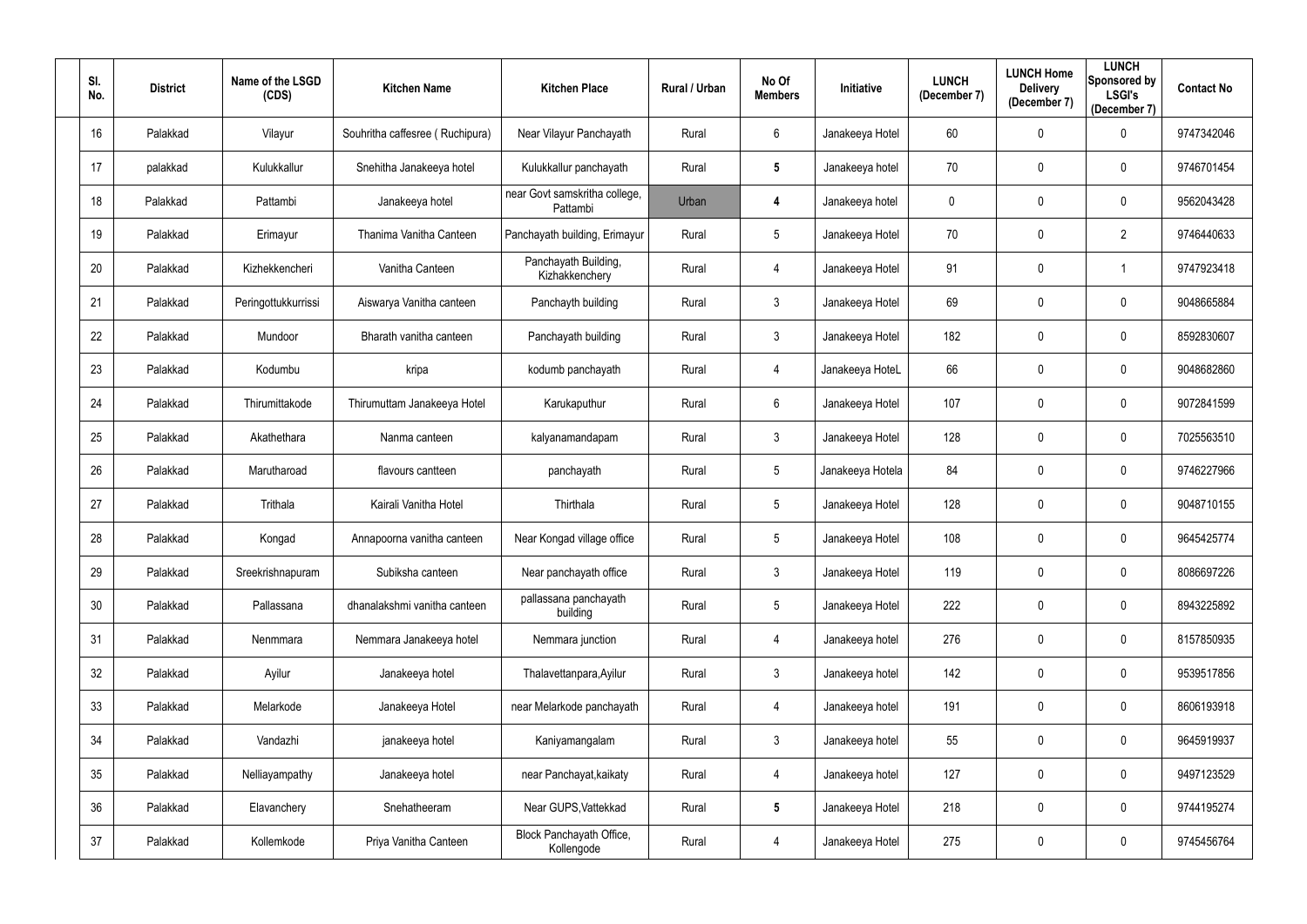|    | SI.<br>No. | <b>District</b> | Name of the LSGD<br>(CDS) | <b>Kitchen Name</b>                      | <b>Kitchen Place</b>                            | Rural / Urban | No Of<br><b>Members</b> | <b>Initiative</b> | <b>LUNCH</b><br>(December 7) | <b>LUNCH Home</b><br><b>Delivery</b><br>(December 7) | <b>LUNCH</b><br>Sponsored by<br><b>LSGI's</b><br>(December 7) | <b>Contact No</b> |
|----|------------|-----------------|---------------------------|------------------------------------------|-------------------------------------------------|---------------|-------------------------|-------------------|------------------------------|------------------------------------------------------|---------------------------------------------------------------|-------------------|
|    | 38         | Palakkad        | Koduvayur                 | Samridhi Kudumbashree Vanitha<br>Canteen | Panchayath Building                             | Rural         | $5\phantom{.0}$         | Janakeeya Hotel   | 123                          | $\mathbf 0$                                          | $\mathbf 0$                                                   | 8086263595        |
|    | 39         | Palakkad        | Pattanchery               | Sreelakshmi vanitha canteen              | Panchayath Building                             | Rural         | 4                       | Janakeeya Hotel   | 92                           | $\mathbf{0}$                                         | 0                                                             | 8086916932        |
|    | 40         | Palakkad        | Pudunagaram               | Janakeeya Hotel                          | Near KSEB, Pudunagaram                          | Rural         | 4                       | Janakeeya hotel   | 192                          | $\mathbf{0}$                                         | $\mathbf 0$                                                   | 9497241598        |
|    | 41         | Palakkad        | Vadavanoor                | Sree Muruka Janakeeya Hotel              | Vydhyasala, Vadavanoor                          | Rural         | $5\phantom{.0}$         | Janakeeya hotel   | 158                          | $\mathbf 0$                                          | $\mathbf 0$                                                   | 9567011729        |
|    | 42         | Palakkad        | Peruvemba                 | Samridi Janakeeya Hotel                  | Peruvemba Junction                              | Rural         | 4                       | Jankeeya hotel    | 21                           | $\mathbf{0}$                                         | $\mathbf 0$                                                   | 918089611261      |
|    | 43         | Palakkad        | Muthalamada               | Janakeeya Hotel                          | Chulliyarmedu                                   | Rural         | 4                       | Jankeeya hotel    | 266                          | $\mathbf{0}$                                         | $\mathbf 0$                                                   | 9633730067        |
|    | 44         | Palakkad        | Cherppalasseri            | Swad Janakiyahotel, CPY                  | Scheduled caste coperative<br>society hall, cpy | Urban         | $5\phantom{.0}$         | Janakeeya Hotel   | 149                          | $\mathbf{0}$                                         | $\mathbf 0$                                                   | 9447746082        |
|    | 45         | Palakkad        | Vellinezhi                | Aiswarya kudumbashree                    | Adakkaputhur                                    | Rural         | $\mathfrak{Z}$          | Janakeeya Hotel   | 88                           | $\mathbf 0$                                          | $\mathbf 0$                                                   | 9747730588        |
|    | 46         | Palakkad        | Keralasseri               | Bhagyasree janakeeya hotel               | Near village office                             | Rural         | $\mathfrak{Z}$          | Janakeeya Hotel   | 55                           | $\mathbf 0$                                          | $\mathbf 0$                                                   | 8606125128        |
|    | 47         | Palakkad        | Kottayi                   | Kudumbashree Vanitha canteen             | Near Kottayi Panchayath                         | Rural         | 4                       | Jankeeya hotel    | 97                           | $\mathbf{0}$                                         | $\mathbf 0$                                                   | 9605699847        |
|    | 48         | Palakkad        | anakkara                  | udayasurya vanitha canteen               | kumbidi                                         | rural         | $5\phantom{.0}$         | Janakeeya Hotel   | 178                          | $\mathbf{0}$                                         | $\mathbf 0$                                                   | 9895947614        |
|    | 49         | Palakkad        | kappur                    | jeevanam hotel                           | kumaranellur                                    | rural         | $6\phantom{.}$          | Janakeeya Hotel   | 197                          | $\mathbf 0$                                          | $\mathbf 0$                                                   | 9605308385        |
| 96 | 50         | Palakkad        | Malampauzha               | Nandhanam canteen                        | near fantasy park                               | Rural         | $5\phantom{.0}$         | Janakeeya HotelT  | 153                          | $\mathbf 0$                                          | $\mathbf 0$                                                   | 807587062         |
|    | 51         | Palakkad        | Puduppariyaram            | Anaswara Canteen                         | Panchayath                                      | Rural         | 4                       | Janakeeya Hotel   | 89                           | $\mathbf 0$                                          | $\overline{0}$                                                | 9526677781        |
|    | 52         | Palakkad        | kadambazhipuram           | Reshmi janakeeya hotel                   | 16 mail                                         | Rural         | $5\phantom{.0}$         | Janakeeya Hotel   | 84                           | $\mathbf 0$                                          | $\overline{0}$                                                | 9048375891        |
|    | 53         | Palakkad        | Kadambazhipuram           | Ardhram Janakeeya hotel                  | Pulapatta                                       | Rural         | $\mathfrak{Z}$          | Janakeeya Hotel   | 94                           | $\mathbf 0$                                          | $\mathbf 0$                                                   | 9495775246        |
|    | 54         | Palakkad        | Kannambra                 | Sree kurumba canteen                     | kannambra                                       | Rural         | $\overline{4}$          | Janakeeya Hotel   | 198                          | $\pmb{0}$                                            | $\mathbf 0$                                                   | 8157815819        |
|    | 55         | Palakkad        | karakkurissi              | Janakiya hotel                           | Near ammus auditorium,<br>Ayappankavu           | Rural         | $\mathfrak{Z}$          | Janakeeya Hotel   | 117                          | $\mathbf 0$                                          | $\overline{0}$                                                | 6238788932        |
|    | 56         | Palakkad        | Thenkara                  | Subiksham janakeeya hotel                | Ayurveda hospital compound<br>Then kara         | Rural         | $5\phantom{.0}$         | Janakeeya Hotel   | 74                           | $\mathbf 0$                                          | $\overline{0}$                                                | 9747557333        |
|    | 57         | Palakkad        | Alanallur                 | Keerthi vanitha canteen and<br>catering  | Near panchayath Alanallur                       | Rural         | $5\phantom{.0}$         | Janakeeya hotel   | 139                          | $\mathbf 0$                                          | $\mathbf 0$                                                   | 9495447569        |
|    | 58         | Palakkad        | Pudur                     | Asil canteen                             | Pudur panchayath                                | Rural         | 4                       | Janakeeya hotel   | 53                           | $\pmb{0}$                                            | $\mathbf 0$                                                   | 8086968050        |
|    | 59         | Palakkad        | Parali                    | Annasree Janakeeya hotel                 | Near parali panchayath                          | Rural         | 4                       | Janakeeya hotel   | 120                          | $\mathbf 0$                                          | $\mathbf 0$                                                   | 8281829238        |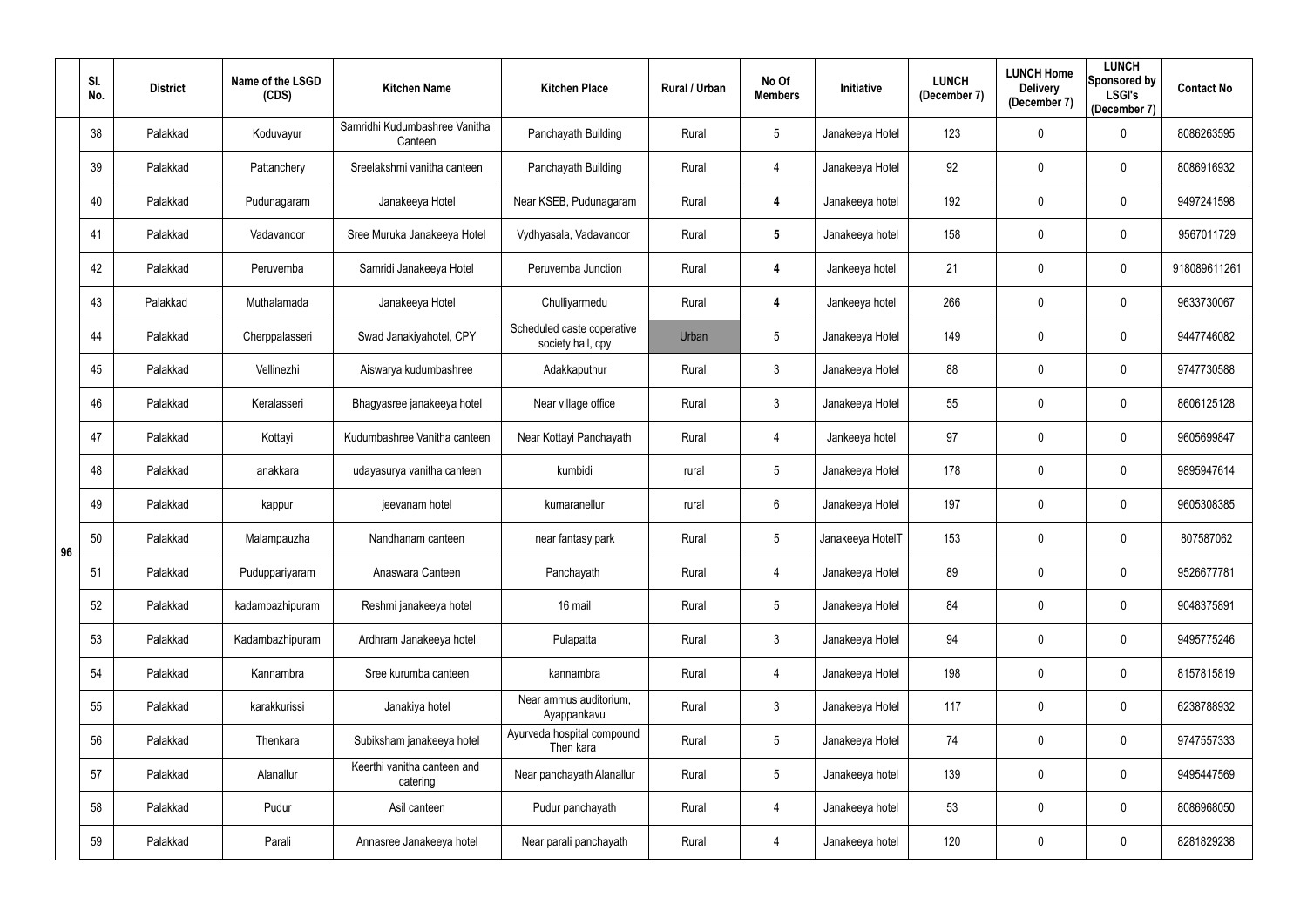| SI.<br>No. | <b>District</b> | Name of the LSGD<br>(CDS) | <b>Kitchen Name</b>                         | <b>Kitchen Place</b>                       | Rural / Urban | No Of<br><b>Members</b> | Initiative      | <b>LUNCH</b><br>(December 7) | <b>LUNCH Home</b><br><b>Delivery</b><br>(December 7) | <b>LUNCH</b><br>Sponsored by<br><b>LSGI's</b><br>(December 7) | <b>Contact No</b> |
|------------|-----------------|---------------------------|---------------------------------------------|--------------------------------------------|---------------|-------------------------|-----------------|------------------------------|------------------------------------------------------|---------------------------------------------------------------|-------------------|
| 60         | Palakkad        | Mannur                    | Kudumbasree janakeeya hotel                 | Mannur panchayath                          | Rural         | $5\phantom{.0}$         | Janakeeya hotel | 79                           | $\mathbf 0$                                          | $\mathbf 0$                                                   | 9495771095        |
| 61         | Palakkad        | Kuzhalmannam              | Janasree jankeeya hotel                     | Kuzhalmannam block<br>panchayth            | Rural         | $\mathbf{3}$            | Jankeeya hotel  | 210                          | $\mathbf 0$                                          | $\mathbf 0$                                                   | 9847364980        |
| 62         | Palakkad        | Kavassery                 | samridhi Janakeeya Hotel                    | Alathur road, kavasheery                   | Rural         | $6\phantom{.}$          | Janakeeya hotel | 95                           | $\mathbf 0$                                          | $\mathbf 0$                                                   | 9747570761        |
| 63         | palakkad        | chalissery                | Thanal janakeeya hotel                      | chalissery panchayath building             | Rural         | $\mathfrak{Z}$          | Janakeeya hotel | 50                           | $\mathbf 0$                                          | $\pmb{0}$                                                     | 9562702284        |
| 64         | palakkad        | Kottopadam                | Iva canteen and catering janakeeya<br>hotel | Block building, Near<br>aryambavu junction | Rural         | 4                       | Janakeeya hotel | 144                          | $\mathbf 0$                                          | $\mathbf 0$                                                   | 9074818126        |
| 65         | palakkad        | kumaramputhur             | Ruchi cafe janakeeya hotel                  | Panchayath kumaramputhur                   | Rural         | $\mathbf{3}$            | Janakeeya hotel | 294                          | $\mathbf 0$                                          | $\mathbf 0$                                                   | 8589968705        |
| 66         | palakkad        | Malampuzha                | Amma janakeeya hotel                        | kadukkamkunnu, Malampuzha                  | Rural         | $3\phantom{.0}$         | Janakeeya hotel | 332                          | $\mathbf 0$                                          | $\mathbf 0$                                                   | 9446521664        |
| 67         | palakkad        | Alathur                   | Rich Janakeeya hotel                        | Near bus stand, Alathur                    | Rural         | $\overline{\mathbf{4}}$ | Janakeeya hotel | 320                          | $\mathbf 0$                                          | $\overline{7}$                                                | 9947030779        |
| 68         | palakkad        | Karimpuzha                | Janakeeya hotel                             | Karimpuzha panchayath                      | Rural         | $\mathbf{3}$            | Janakeeya hotel | 80                           | $\mathbf 0$                                          | $\mathbf 0$                                                   | 9961502739        |
| 69         | Palakkad        | Thenkurissi               | Eyeshee janakeeya hotel                     | Panchayth building,<br>Thenkurissi         | Rural         | 4                       | Jankeeya hotel  | 202                          | $\boldsymbol{0}$                                     | $\mathbf 0$                                                   | 9995662723        |
| 70         | Palakkad        | Agali                     | Janakeeya Hotel                             | Block Panchayath building,<br>Agali        | Rural         | $5\phantom{.0}$         | Jankeeya hotel  | 152                          | $\mathbf 0$                                          | $\overline{0}$                                                | 9037878897        |
| 71         | Palakkad        | Sholayur                  | Powrnami janakeeya hotel                    | anakkatty bus stand                        | Rural         | 4                       | Jankeeya hotel  | 0                            | $\pmb{0}$                                            | $\mathbf 0$                                                   | 9159556404        |
| 72         | Palakkad        | Puthushery                | Janakeeya hotel                             | Puthushery panchayath                      | Rural         | 5                       | Janakeeya hotel | 154                          | $\Omega$                                             | 0                                                             | 9562772723        |
| 73         | Palakkad        | Karimba                   | Janakeeya hotel                             | Panchayath premise                         | Rural         | $3\phantom{a}$          | Janakeeya Hotel | 105                          | $\pmb{0}$                                            | $\mathbf 0$                                                   | 9562163979        |
| 74         | Palakkad        | Nagalasseri               | Janakeeya hotel                             | near koottanad bus stand                   | Rural         | $5\phantom{.0}$         | Janakeeya hotel | 210                          | $\pmb{0}$                                            | $\mathbf 0$                                                   | 8921928291        |
| 75         | Palakkad        | Mathur                    | Nila janakeeya Hotel                        | Near Panchayth, Mathur                     | Rural         | $\overline{\mathbf{4}}$ | Jankeeya hotel  | 207                          | $\mathbf 0$                                          | $\mathbf 0$                                                   | 9562356483        |
| 76         | Palakkad        | Chalavara                 | Janakeeya hotel                             | Chalavara panchayath                       | Rural         | $5\phantom{.0}$         | Janakeeya hotel | 120                          | $\mathbf 0$                                          | $\mathbf 0$                                                   | 9544659942        |
| 77         | Palakkad        | Ananganadi                | vanitha cateen                              | near Ananganadi panchayath                 | Rural         | $\mathfrak{Z}$          | Janakeeya Hotel | 58                           | $\mathbf 0$                                          | $\mathbf 0$                                                   | 8921410495        |
| 78         | Palakkad        | Lakkidiperur              | Janakeeya hotel                             | Lekkidi perur panchayath                   | Rural         | $5\phantom{.0}$         | Jankeeya hotel  | 128                          | $\mathbf 0$                                          | $\mathbf 0$                                                   | 6238921903        |
| 79         | Palakkad        | Nellaya                   | Janakeeya hotel                             | Nellaya panchayath                         | Rural         | $\overline{\mathbf{4}}$ | Janakeeya hotel | 75                           | $\boldsymbol{0}$                                     | $\mathbf 0$                                                   | 9562432883        |
| 80         | Palakkad        | Shornur                   | Oottupura Janakeeya hotel                   | near bus stand, Shoranur                   | Urban         | $5\phantom{.0}$         | Janakeeya hotel | 265                          | $\boldsymbol{0}$                                     | $\mathbf 0$                                                   | 9747102377        |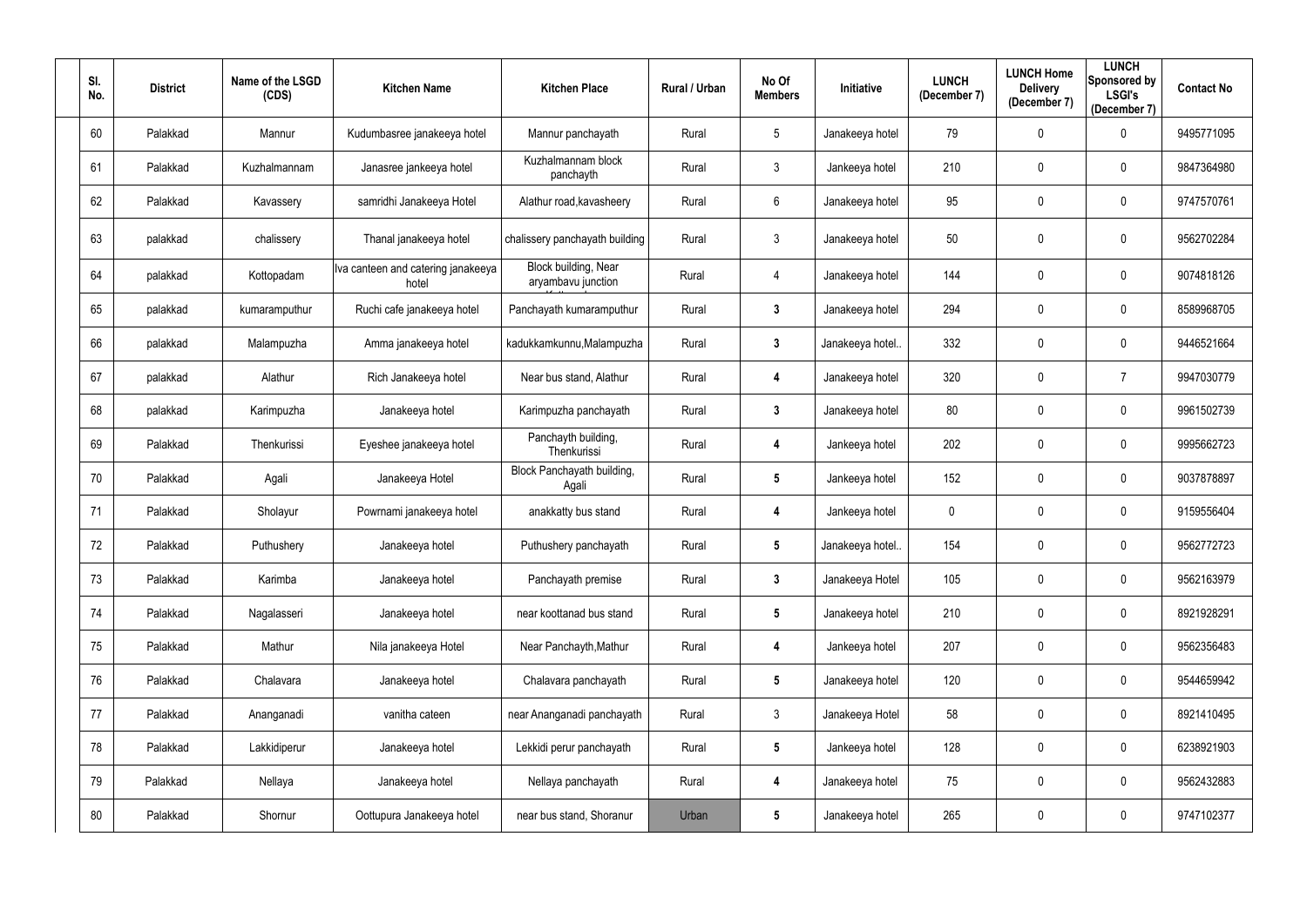| SI.<br>No. | <b>District</b> | Name of the LSGD<br>(CDS) | <b>Kitchen Name</b>             | <b>Kitchen Place</b>                       | <b>Rural / Urban</b> | No Of<br><b>Members</b> | Initiative      | <b>LUNCH</b><br>(December 7) | <b>LUNCH Home</b><br><b>Delivery</b><br>(December 7) | <b>LUNCH</b><br>Sponsored by<br><b>LSGI's</b><br>(December 7) | <b>Contact No</b> |
|------------|-----------------|---------------------------|---------------------------------|--------------------------------------------|----------------------|-------------------------|-----------------|------------------------------|------------------------------------------------------|---------------------------------------------------------------|-------------------|
| 81         | Palakkad        | Shornur                   | Snehadeepam Janakeeya hotel     | Shoranur municipality                      | Urban                | 4                       | Janakeeya hotel | 186                          | $\mathbf 0$                                          | $\mathbf 0$                                                   | 6238755729        |
| 82         | Palakkad        | Thrikkadiri               | Janakeeya hotel                 | Samskarika nilayam                         | Rural                | 4                       | Janakeeya hotel | 100                          | $\mathbf 0$                                          | $\mathbf 0$                                                   | 9544806032        |
| 83         | palakkad        | Vaniyamkulam              | Janakeeya hotel                 | near PK DAS hospital                       | Rural                | $\mathbf{3}$            | Janakeeya hotel | 276                          | $\mathbf 0$                                          | $\mathbf{3}$                                                  | 9947408415        |
| 84         | Palakkad        | Ambalappara               | Janakiya hotel                  | ambalappara<br>kalyanamandapam             | Rural                | $\overline{5}$          | Janakeeya Hotel | 55                           | $\mathbf 0$                                          | $\mathbf 0$                                                   | 8129562289        |
| 85         | Palakkad        | Vallappuzha               | Janakeeya hotel                 | Hayath Complex, Vallappuzha                | Rural                | $5\phantom{.0}$         | Janakeeya Hotel | 207                          | $\mathbf{0}$                                         | $\mathbf 0$                                                   | 8086406897        |
| 86         | Palakkad        | Shoranur                  | Ela janakeeya hotel             | Vpc market, kulappully                     | Urban                | $\mathbf{3}$            | Janakeeya hotel | 127                          | $\mathbf 0$                                          | $\mathbf 0$                                                   | 8129769113        |
| 87         | Palakkad        | Mankara                   | Subiksha Janakeeya hotel        | Near Mankara Panchayath                    | Rural                | $5\phantom{.0}$         | Janakeeya hotel | 80                           | $\mathbf 0$                                          | $\mathbf 0$                                                   | 8549045637        |
| 88         | Palakkad        | Kanjirapuzha              | Surya Janakeeya hotel           | Kanjirapuzha, panchayath                   | Rural                | $5\phantom{.0}$         | Janakeeya hotel | 86                           | $\mathbf 0$                                          | $\mathbf 0$                                                   | 9048698194        |
| 89         | Palakkad        | Thachanattukara           | Haritham janakeeya hotel        | 53 mile, Thachanattukara                   | Rural                | $\mathbf{3}$            | Janakeeya hotel | 84                           | $\mathbf 0$                                          | $\mathbf 0$                                                   | 9605097810        |
| 90         | Palakkad        | Puthukode                 | Puthuma jankeeya hotel          | Thachanadi junction                        | Rural                | $6\phantom{1}6$         | Janakeeya hotel | 264                          | $\mathbf 0$                                          | $\mathbf 0$                                                   | 9744459080        |
| 91         | Palakkad        | Tarur                     | Jankeeya Hotel                  | Infront of vilage office, Tarurk           | Rural                | 4                       | Janakeeya hotel | 107                          | $\mathbf 0$                                          | $\mathbf 0$                                                   | 8606780959        |
| 92         | Palakkad        | Pirayiri                  | Janakeeya hotel                 | Near Panchayath office                     | Rural                | $5\phantom{.0}$         | Janakeeya hotel | 80                           | $\mathbf 0$                                          | $\mathbf 0$                                                   | 9037495586        |
| 93         | Palakkad        | Palakkad ulb              | Ruchi                           | Near Balaji hospital, Fort<br>Maidan       | Urban                | 4                       | Janakeeya hotel | 276                          | $\boldsymbol{0}$                                     | $\pmb{0}$                                                     | 7994185687        |
| 94         | Palakkad        | Pookkottukavu             | Punya                           | Pookkottukavu Centre                       | Rural                | 4                       | Janakeeya Hotel | 113                          | $\mathbf 0$                                          | $\mathbf 0$                                                   | 9745511432        |
| 95         | Palakkad        | Kuthanoor                 | Suryodayam jankeeya hotel       | Kalapara, kuthanoor                        | Rural                | $5\phantom{.0}$         | Jankeeya hotel  | 48                           | $\boldsymbol{0}$                                     | $\mathbf 0$                                                   | 9995159738        |
| 96         | Palakkad        | Thiruvegappura            | Janakeeya Hotel                 | Kaippuram                                  | Rural                | $\sqrt{5}$              | Jankeeya hotel  | 140                          | $\mathbf 0$                                          | $\mathbf 0$                                                   | 8921882903        |
| 97         | Palakkad        | Thachampara               | Vanitha canteen Janakeeya Hotel | Thachampara town                           | Rural                | 4                       | Jankeeya hotel  | 82                           | $\mathbf 0$                                          | $\mathbf 0$                                                   | 9497826216        |
| 98         | Palakkad        | Kannadi                   | Sweet jankeeya hotel            | Yakkara junction                           | Rural                | $\mathbf{3}$            | Jankeeya hotel  | 84                           | $\mathbf 0$                                          | $\mathbf 0$                                                   | 9846918028        |
| 99         | Palakkad        | Pattithara                | Bavana janakeeya hotel          | kottappadam                                | Rural                | $5\phantom{.0}$         | Janakeeya hotel | 0                            | $\mathbf 0$                                          | $\mathbf 0$                                                   | 9074163402        |
| 100        | Palakkad        | Mannarkkad                | Janakeeya Hotel                 | muncipal building, busstand,<br>mannarkkad | Urban                | 4                       | Janakeeya hotel | 148                          | $\mathbf 0$                                          | $\mathbf 0$                                                   |                   |
| 101        | Palakkad        | Pirayiri                  | Kudumbashree janakeeya hotel    | Kallekkad Block Panchayath                 | Rural                | $5\phantom{.0}$         | janakeeya hotel | 80                           | $\boldsymbol{0}$                                     | $\boldsymbol{0}$                                              | 8137940343        |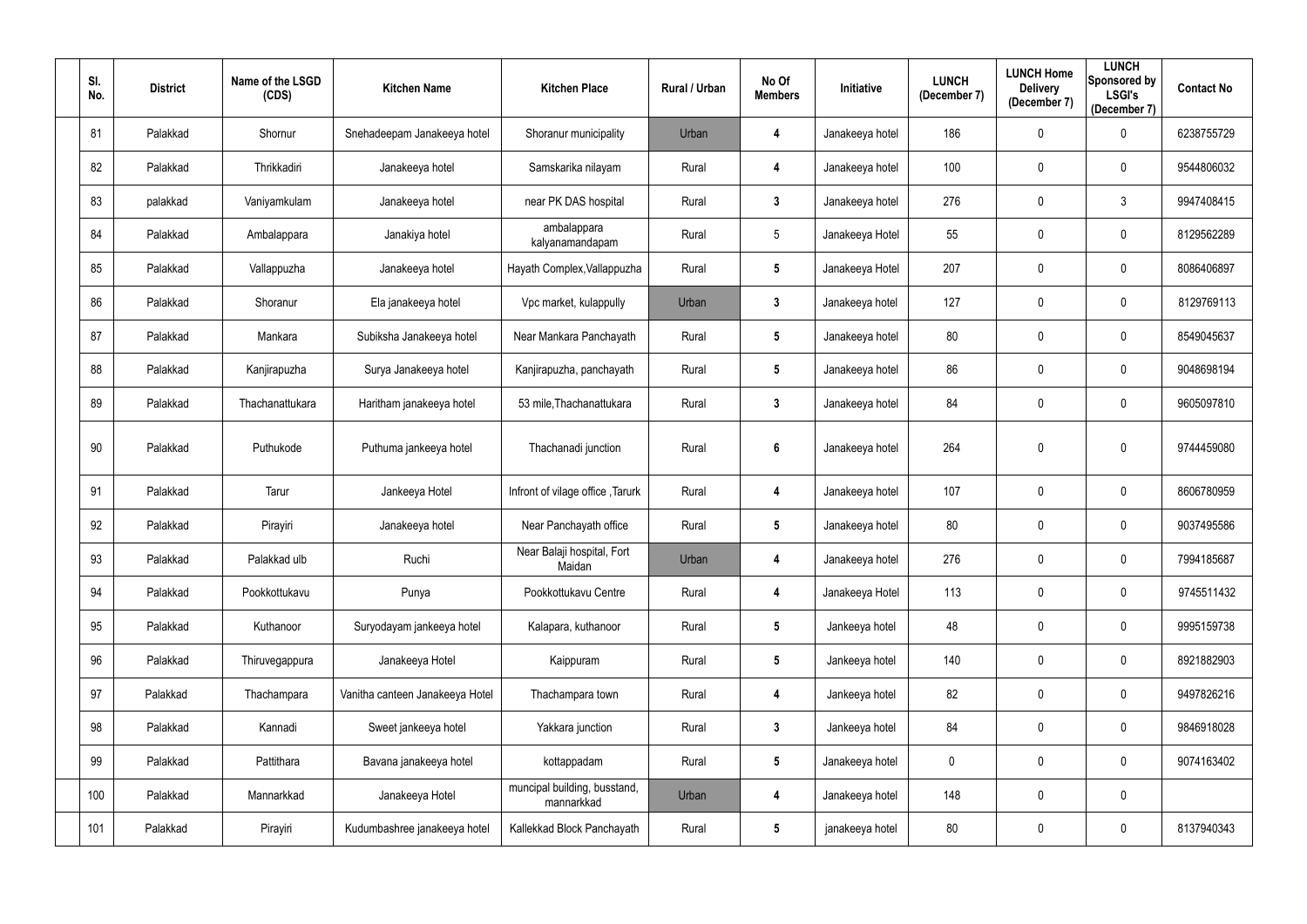|    | SI.<br>No.     | <b>District</b> | Name of the LSGD<br>(CDS) | <b>Kitchen Name</b>             | <b>Kitchen Place</b>        | Rural / Urban | No Of<br><b>Members</b> | Initiative      | <b>LUNCH</b><br>(December 7) | <b>LUNCH Home</b><br><b>Delivery</b><br>(December 7) | <b>LUNCH</b><br>Sponsored by<br><b>LSGI's</b><br>(December 7) | <b>Contact No</b> |
|----|----------------|-----------------|---------------------------|---------------------------------|-----------------------------|---------------|-------------------------|-----------------|------------------------------|------------------------------------------------------|---------------------------------------------------------------|-------------------|
|    | 102            | Palakkad        | Marutharoad               | Sreelakshmi janakeeya hotel     | Pirivusala                  | Rural         | 4                       | janakeeya hotel | 145                          | $\pmb{0}$                                            | $\mathbf 0$                                                   | 9048636162        |
| 99 |                |                 |                           |                                 |                             |               | 434                     |                 | 14257                        | $\overline{0}$                                       | 13                                                            |                   |
|    |                | Pathanamthitta  | Anicadu                   | Janatha janakeeya hotel         | Nooromave                   | Rural         | $\mathfrak{Z}$          | Janakeeya Hotel | $\mathbf 0$                  | 182                                                  | $\overline{0}$                                                | 6282875679        |
|    | $\overline{2}$ | Pathanamthitta  | Kaviyoor                  | Janakeeya Hotel                 | Manakkachira                | Rural         | 4                       | Janakeeya Hotel | 0                            | 158                                                  | $\overline{0}$                                                | 9747886172        |
|    | 3              | Pathanamthitta  | Kottanadu                 | Janakeeya Hotel                 | Kottanadu                   | Rural         | 4                       | Janakeeya Hotel | $\mathbf 0$                  | 170                                                  | $\mathbf 0$                                                   | 6282382608        |
|    | 4              | Pathanamthitta  | Kalloopara                | Janakeeya Hotel                 | Kalloopara                  | Rural         | $5\phantom{.0}$         | Janakeeya Hotel | $\mathbf 0$                  | 75                                                   | $\mathbf 0$                                                   | 9947471024        |
|    | 5              | Pathanamthitta  | Kunnamthanam              | Thripthi Hotel                  | Kunnamthanam                | Rural         | $\mathfrak{Z}$          | Janakeeya Hotel | $\mathbf 0$                  | 48                                                   | $\overline{0}$                                                | 6235908328        |
|    | 6              | pathanamthitta  | mallappally               | janakeeya hotel                 | mallappally                 | Rural         | $\mathfrak{Z}$          | janakeeya hotel | 0                            | 118                                                  | $\overline{0}$                                                | 9744194830        |
|    | 7              | Pathanamthitta  | kottangal                 | janakeeya hotel                 | kottangal                   | Rural         | $\mathfrak{Z}$          | Janakeeya Hotel | 0                            | 137                                                  | $\overline{0}$                                                | 9526690541        |
|    | 8              | Pathanamthitta  | Nedumpuram                | Nedumpram Janakeeya Hotel       | Podiyadi                    | Rural         | $5\phantom{.0}$         | Janakeeya Hotel | $\mathbf 0$                  | 63                                                   | $\overline{0}$                                                | 919188291409      |
|    | 9              | Pathanamthitta  | Niranam                   | Sakhi cafe                      | Niranam                     | Rural         | $\mathfrak{Z}$          | Janakeeya Hotel | $\mathbf 0$                  | 81                                                   | $\mathbf 0$                                                   | 919526423710      |
|    | 10             | Pathanamthitta  | Peringara                 | Haritha samrudhi Catering       | <b>PMVHS Pringara</b>       | Rural         | 4                       | Janakeeya Hotel | 0                            | 103                                                  | $\mathbf 0$                                                   | 919961219550      |
|    | 11             | Pathanamthitta  | Peringara                 | Pulari janakeeya Hotel          | swamipalam                  | Rural         | 4                       | Janakeeya hotel | 0                            | 62                                                   | $\mathbf 0$                                                   | 919656132036      |
|    | 12             | Pathanamthitta  | Kuttor                    | Nanma Catering                  | <b>GHS Kuttoor</b>          | Rural         | $\mathfrak{Z}$          | Janakeeya Hotel | $\mathbf 0$                  | 110                                                  | $\mathbf 0$                                                   | 919526323212      |
|    | 13             | Pathanamthitta  | Kadapra                   | Niradeepam janakeeya hotel      | Kadapra                     | Rural         | 4                       | Janakeeya Hotel | $\mathbf 0$                  | $\mathbf 0$                                          | $\mathbf 0$                                                   | 9656512066        |
|    | 14             | Pathanamthitta  | Eraviperoor               | Avi cafe                        | Avi cafe                    | Rural         | $\mathfrak{Z}$          | Janakeeya Hotel | $\mathbf 0$                  | $\pmb{0}$                                            | $\mathbf 0$                                                   | 6238013293        |
|    | 15             | Pathanamthitta  | Koipuram                  | Ammas kudumbashree cafe         | Muttamon                    | Rural         | $5\phantom{.0}$         | Janakeeya Hotel | $\mathbf 0$                  | 156                                                  | $\mathbf 0$                                                   | 9961485931        |
|    | 16             | Pathanamthitta  | Thottappuzhassery         | Thottapuzhassery Jankeeya Hotel | Thottapuzhassery            | Rural         | 4                       | Janakeeya Hotel | $\mathbf 0$                  | $\pmb{0}$                                            | $\mathbf 0$                                                   | 9656403054        |
|    | 17             | Pathanamthitta  | Puramattom                | Top N Taste                     | Puramattom                  | Rural         | $\mathfrak{Z}$          | Janakeeya Hotel | 0                            | 35                                                   | $\mathbf 0$                                                   | 9526728230        |
|    | 18             | Pathanamthitta  | Ayroor                    | Janakeeya Hotel                 | Ayroor                      | Rural         | $6\,$                   | Janakeeya Hotel | $\mathbf 0$                  | 42                                                   | $\mathbf 0$                                                   | 8086653951        |
|    | 19             | Pathanamthitta  | Ezhumattor                | Swad Hotel                      | Thadiyoor                   | Rural         | $\mathfrak{Z}$          | Janakeeya Hotel | 0                            | 88                                                   | $\pmb{0}$                                                     | 9526857335        |
|    | 20             | Pathanamthitta  | Kozhencherry              | Ruchi Janakeeya hotel           | Community hall, kozhenchery | Rural         | 4                       | Janakeeya Hotel | $\mathbf 0$                  | 118                                                  | $\mathbf 0$                                                   | 9947387912        |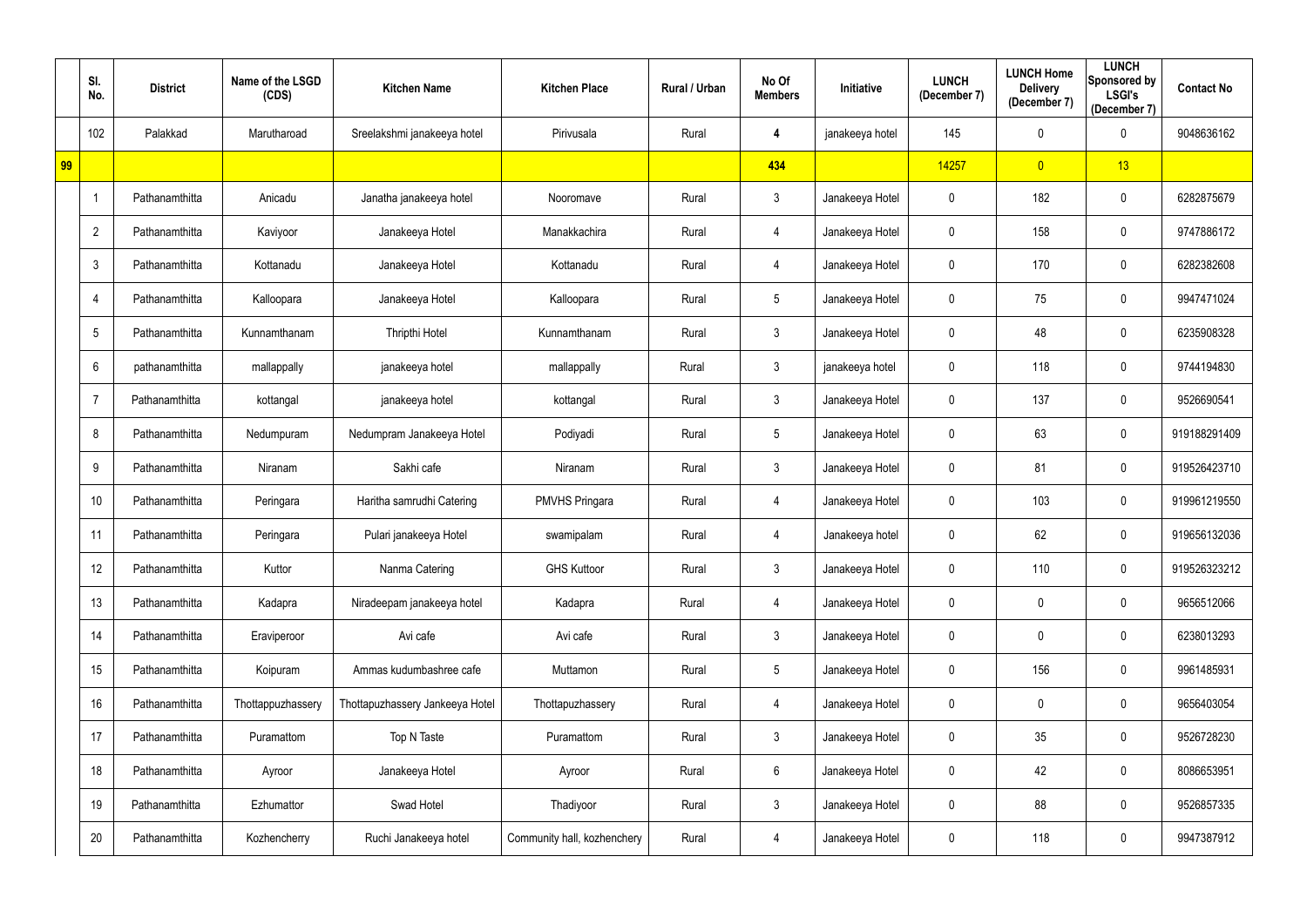|    | SI.<br>No. | <b>District</b> | Name of the LSGD<br>(CDS) | <b>Kitchen Name</b>            | <b>Kitchen Place</b>   | Rural / Urban | No Of<br><b>Members</b> | Initiative      | <b>LUNCH</b><br>(December 7) | <b>LUNCH Home</b><br><b>Delivery</b><br>(December 7) | <b>LUNCH</b><br>Sponsored by<br><b>LSGI's</b><br>(December 7) | <b>Contact No</b> |
|----|------------|-----------------|---------------------------|--------------------------------|------------------------|---------------|-------------------------|-----------------|------------------------------|------------------------------------------------------|---------------------------------------------------------------|-------------------|
|    | 21         | Pathanamthitta  | Mallappuzhassery          | Snehadeepam                    | Paramootil             | Rural         | 6                       | Janakeeya Hotel | 0                            | 55                                                   | $\mathbf 0$                                                   | 9847170052        |
|    | 22         | Pathanamthitta  | Chennerkara               | <b>Thanal Kudumbasree Cafe</b> | Nallanikunnu           | Rural         | 5                       | Janakeeya Hotel | 0                            | 36                                                   | $\mathbf 0$                                                   | 9747469562        |
|    | 23         | Pathanamthitta  | Cherukole                 | Janakeeya Hotel                | Cherukole              | Rural         | $\mathbf{3}$            | Janakeeya Hotel | $\mathbf 0$                  | 80                                                   | $\overline{0}$                                                | 7907811728        |
|    | 24         | Pathanamthitta  | Elanthoor                 | Janakeeya Hotel                | Vary                   | Rural         | 4                       | Janakeeya Hotel | 0                            | 60                                                   | $\overline{0}$                                                | 9946047385        |
|    | 25         | Pathanamthitta  | naranganam                | janakeeya hotel                | kadammanitta           | Rural         | $\mathfrak{Z}$          | janakeeya hotel | 0                            | 75                                                   | $\overline{0}$                                                | 9744478962        |
|    | 26         | Pathanamthitta  | Omalloor                  | Janakeeya Hotel                | Omalloor               | Rural         |                         | Janakeeya Hotel | 0                            | 92                                                   | $\overline{0}$                                                |                   |
|    | 27         | Pathanamthitta  | Chittar                   | Chittar janakiya hotel         | Koothattukulam         | Rural         | 3                       | Janakeeya Hotel | 0                            | 227                                                  | $\overline{0}$                                                | 9072374618        |
|    | 28         | Pathanamthitta  | Naranammoozhi             | Thanima                        | Arakkamon              | Rural         | $\mathfrak{Z}$          | Janakeeya Hotel | 0                            | $\mathbf 0$                                          | $\overline{0}$                                                | 9605021278        |
|    | 29         | Pathanamthitta  | Perunadu                  | Perunadu Janakeeya Hotel       | Perunadu               | Rural         | 5                       | Janakeeya Hotel | $\mathbf 0$                  | $\mathbf 0$                                          | $\overline{0}$                                                |                   |
| 58 | 30         | Pathanamthitta  | Ranni-Angadi              | Angadi Janakeeya Hotel         | Thoodathil church hall | Rural         | $5\phantom{.0}$         | Janakeeya Hotel | $\mathbf 0$                  | 106                                                  | $\overline{0}$                                                | 9961190622        |
|    | 31         | Pathanamthitta  | Ranni-Pazhavangadi        | Navami Hotel                   | Makkappuzha            | Rural         | 4                       | Janakeeya Hotel | 0                            | $\mathbf 0$                                          | $\mathbf 0$                                                   | 9562135824        |
|    | 32         | Pathanamthitta  | Seethathodu               | Thanima catering unit          | Seethathodu            | Rural         | 5                       | Janakeeya Hotel | 125                          | 140                                                  | $\overline{0}$                                                | 9747622310        |
|    | 33         | Pathanamthitta  | Ranni                     | Janakeeya Hotel                | Ranni                  | Rural         | 4                       | Janakeeya Hotel | 0                            | 69                                                   | $\mathbf 0$                                                   | 99462338752       |
|    | 34         | Pathanamthitta  | Vechhoochira              | Annapoorneswary hotel          | Venkurinji             | Rural         | 4                       | Janakeeya Hotel | $\pmb{0}$                    | 183                                                  | $\overline{0}$                                                | 8547264134        |
|    | 35         | Pathanamthitta  | Vadasserikara             | Thannal Janakeeya Hotel        | Vadasserikara          | Rural         | $5\phantom{.0}$         | Janakeeya Hotel | $\mathbf 0$                  | 84                                                   | $\mathbf 0$                                                   | 8590107684        |
|    | 36         | Pathanamthitta  | Vallickodu                | Janakeeya Hotel                | Vallicodu              | Rural         | $5\phantom{.0}$         | Janakeeya Hotel | $\mathbf 0$                  | 107                                                  | $\mathbf 0$                                                   | 8547121591        |
|    | 37         | Pathanamthitta  | Pramadom                  | Aishwarya Janakeeya Hotel      | Pramadom               | Rural         | $\mathfrak{Z}$          | Janakeeya Hotel | 0                            | 50                                                   | $\mathbf 0$                                                   | 9495312020        |
|    | 38         | Pathanamthitta  | Aruvappulam               | Janakeeya Hotel                | Kallely                | Rural         | $\mathfrak{Z}$          | Janakeeya Hotel | $\mathbf 0$                  | 67                                                   | $\mathbf 0$                                                   | 9656700499        |
|    | 39         | Pathanamthitta  | mylapra                   | Manna janakeeya hotel          | mylapra                | Rural         | $\mathbf{3}$            | janakeeya hotel | $\mathbf 0$                  | 25                                                   | $\mathbf 0$                                                   | 9961750470        |
|    | 40         | Pathanamthitta  | Thannithodu               | Flowers janakeeya hotel        | Thannithodu            | Rural         | $\mathfrak{Z}$          | Janakeeya hotel | $\mathbf 0$                  | 124                                                  | $\mathbf 0$                                                   | 9061295035        |
|    | 40         | Pathanamthitta  | Malayappuzha              | Janakeeya Hotel                | Malayappuzha           | Rural         | $\mathfrak{Z}$          | Janakeeya Hotel | $\pmb{0}$                    | 191                                                  | $\mathbf 0$                                                   |                   |
|    | 41         | Pathanamthitta  | Konni                     | Janakeeya Hotel                | Konni                  | Rural         | $\mathfrak{Z}$          | Janakeeya Hotel | 0                            | $\pmb{0}$                                            | $\overline{0}$                                                |                   |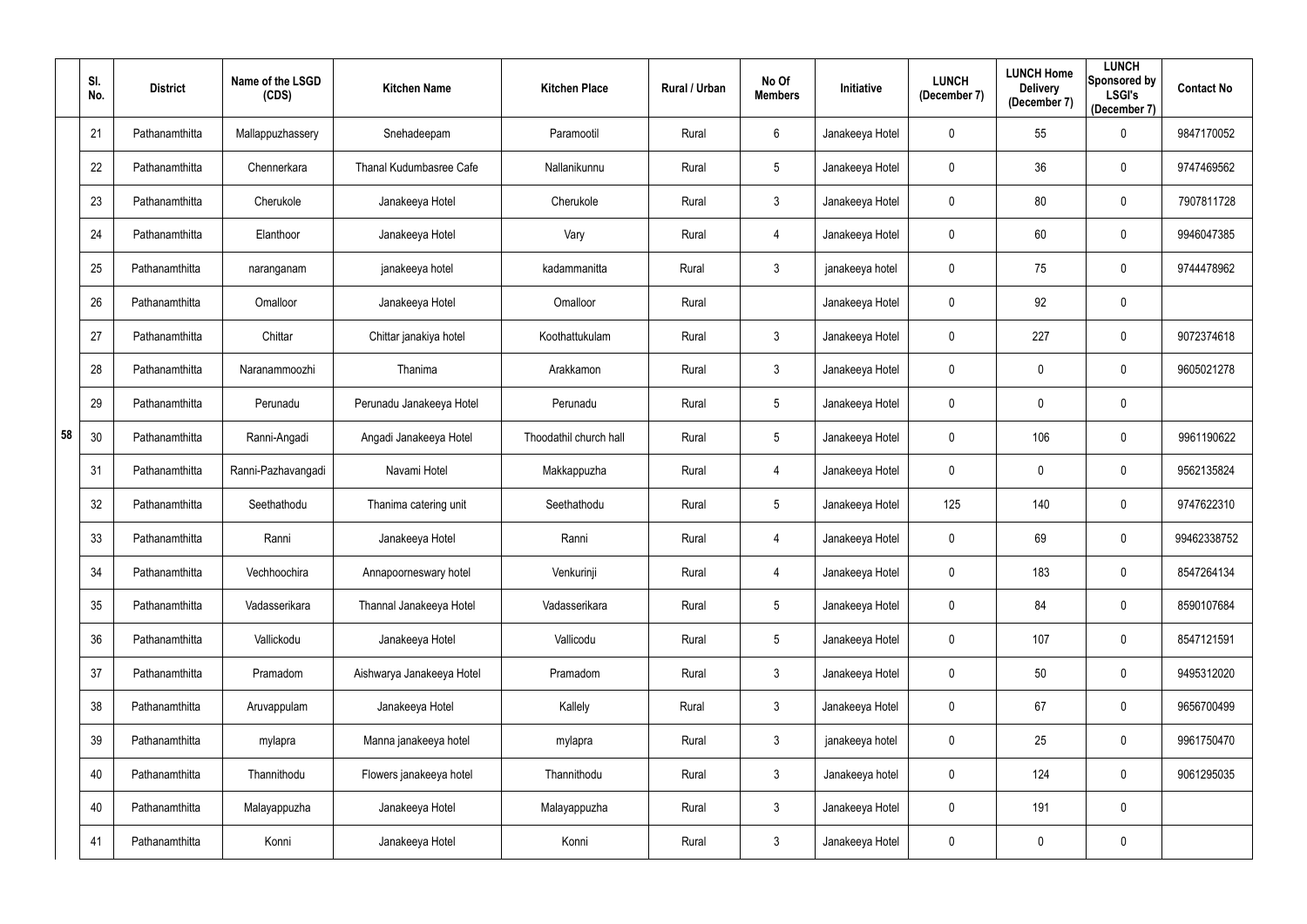|    | SI.<br>No.     | <b>District</b>    | Name of the LSGD<br>(CDS) | <b>Kitchen Name</b>           | <b>Kitchen Place</b>                 | Rural / Urban | No Of<br><b>Members</b> | Initiative      | <b>LUNCH</b><br>(December 7) | <b>LUNCH Home</b><br><b>Delivery</b><br>(December 7) | <b>LUNCH</b><br>Sponsored by<br><b>LSGI's</b><br>(December 7) | <b>Contact No</b> |
|----|----------------|--------------------|---------------------------|-------------------------------|--------------------------------------|---------------|-------------------------|-----------------|------------------------------|------------------------------------------------------|---------------------------------------------------------------|-------------------|
|    | 43             | Pathanamthitta     | Kalanjoor                 | Kalanjoor janakeeya Hotel     | Kalanjoor                            | Rural         | 4                       | Janakeeya Hotel | $\mathbf 0$                  | 142                                                  | 0                                                             | 6238045066        |
|    | 44             | Pathanamthitta     | Ezhamkulam                | Swad Catering Unit            | Enathu                               | Rural         | $5\phantom{.0}$         | Janakeeya Hotel | $\mathbf 0$                  | 115                                                  | $\overline{0}$                                                | 9747243317        |
|    | 45             | Pathanamthitta     | Kodumon                   | Ruchiyidam Janakeeya Hotel    | Kodumon                              | Rural         | $\overline{7}$          | Janakeeya Hotel | 0                            | $\mathbf 0$                                          | $\overline{0}$                                                | 75611017112       |
|    | 46             | Pathanamthitta     | Erathu                    | Janakeeya Hotel               | Erathu                               | Rural         | 4                       | Janakeeya Hotel | 0                            | 160                                                  | $\overline{0}$                                                | 9645102262        |
|    | 47             | Pathanamthitta     | Enadimangalam             | Janakeeya Hotel               | Elamannoor                           | Rural         | 4                       | Janakeeya Hotel | 0                            | 120                                                  | $\overline{0}$                                                |                   |
|    | 48             | Pathanamthitta     | Kadampanadu               | Janakeeya Hotel               | Mannady                              | Rural         | $\mathfrak{Z}$          | Janakeeya Hotel | 0                            | 68                                                   | $\overline{0}$                                                |                   |
|    | 49             | Pathanamthitta     | Pallickal                 |                               |                                      | Rural         |                         | Janakeeya Hotel | $\mathbf 0$                  | 201                                                  | $\overline{0}$                                                |                   |
|    | 50             | Pathanamthitta     | Thumpamon                 | Ruchi Cafe                    | Mampilali                            | Rural         | $\sqrt{5}$              | Janakeeya Hotel | $\mathbf 0$                  | 262                                                  | $\overline{0}$                                                | 9188300026        |
|    | 51             | Pathanamthitta     | Kulanada                  | Bhagyalekshmi cafe unit       | Kaipuzha                             | Rural         | $\mathfrak{Z}$          | Janakeeya Hotel | 0                            | 90                                                   | $\overline{0}$                                                |                   |
|    | 52             | Pathanamthitta     | Pandalam Thekkekara       | Pandalam Thekkekara           | Thatta                               | Rural         | $\mathbf{3}$            | Janakeeya Hotel | $\mathbf 0$                  | 114                                                  | $\mathbf 0$                                                   | 9526224922        |
|    | 53             | Pathanamthitta     | Aranmula                  | Janakeeya Hotel               | Aranmula                             | Rural         | 5                       | Janakeeya Hotel | $\mathbf 0$                  | 22                                                   | $\mathbf 0$                                                   | 9656296503        |
|    | 54             | Pathanamthitta     | Mezhuveli                 | Thripthi Janakeeya Hotel      | Mezhuveli                            | Rural         | $\mathbf{3}$            | Janakeeya Hotel | 0                            | 21                                                   | $\overline{0}$                                                | 9495265971        |
|    | 55             | Pathanamthitta     | Adoor                     | Amma Catering Unit            | Adoor                                | Urban         | $5\phantom{.0}$         | Janakeeya Hotel | 0                            | $\overline{0}$                                       | $\mathbf 0$                                                   | 8606887490        |
|    | 56             | Pathanamthitta     | Pandalam                  | Ruchi catering                | Sivarenjini Auditorium               | Urban         | 5                       | Janakeeya Hotel | $\mathbf 0$                  | $\mathbf 0$                                          | $\overline{0}$                                                | 9846212739        |
|    | 57             | Pathanamthitta     | Thiruvalla East           | janakeeya hotel               | near private bus stand<br>thiruvalla | Urban         | $\overline{5}$          | Janakeeya Hotel | $\mathbf 0$                  | 307                                                  | $\mathbf 0$                                                   | 919847729416      |
|    | 58             | Pathanamthitta     | <b>Thiruvalla West</b>    | janakeeya hotel               | kizhakkan muthoor                    | Urban         | 5                       | Janakeeya Hotel | 0                            | $\mathbf 0$                                          | $\mathbf 0$                                                   | 919656132036      |
|    | 59             | Pathanamthitta     | Pathanamthitta            | Janakeeya Hotel               | <b>Near Municipality Office</b>      | Urban         | 5                       | Janakeeya Hotel | 0                            | 90                                                   | $\overline{0}$                                                |                   |
| 58 |                |                    |                           |                               |                                      |               | 229                     |                 | 125                          | 5229                                                 | $\bullet$                                                     |                   |
|    |                | Thiruvananthapuram | Parassala                 | Bhagyalekshmi janakeeya hotel | Mundaplavila                         | Rural         | 5                       | Janakeeya Hotel | 316                          | $\mathbf 0$                                          | $\overline{0}$                                                | 9895463718        |
|    | $\overline{2}$ | Thiruvananthapuram | Karode                    | Karode janakeeya hotel        | Paavaara,<br>pazhaya uchakkada       | Rural         | $5\,$                   | Janakeeya Hotel | 343                          | $\mathbf 0$                                          | $\overline{0}$                                                | 9605122139        |
|    | $\mathfrak{Z}$ | Thiruvananthapuram | Thirupuram                | Thirupuram janakeeya hotel    | Pazhayakada                          | Rural         | $5\phantom{.0}$         | Janakeeya Hotel | 213                          | $\mathbf 0$                                          | $\overline{0}$                                                | 7034723987        |
|    | 4              | Thiruvananthapuram | Chenkal                   | Karuna janakeeya hotel        | Udiyankulangara                      | Rural         | $5\,$                   | Janakeeya Hotel | 280                          | $\overline{0}$                                       | $\mathbf 0$                                                   | 9746726109        |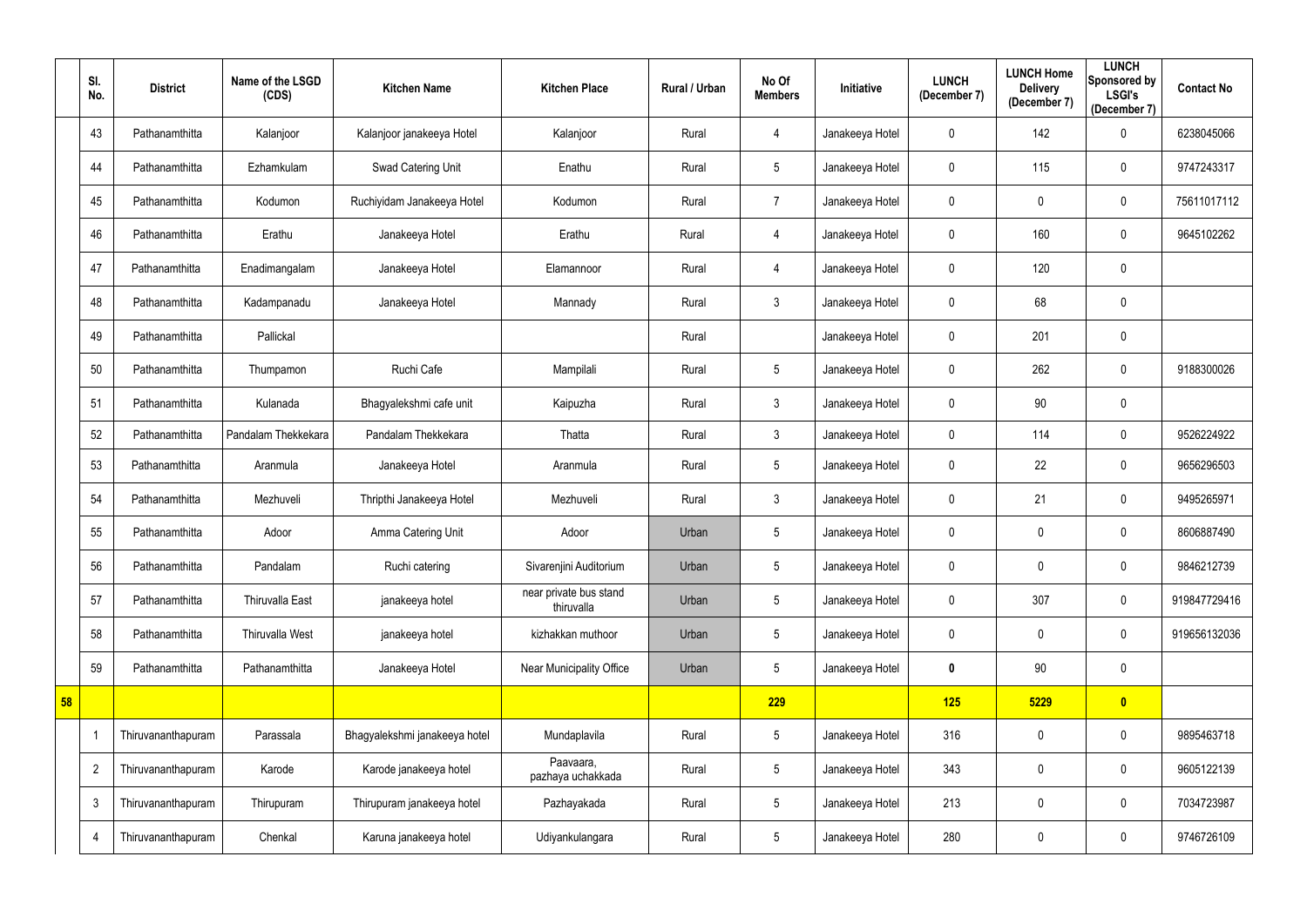| SI.<br>No.     | <b>District</b>    | Name of the LSGD<br>(CDS) | <b>Kitchen Name</b>                       | <b>Kitchen Place</b>                       | Rural / Urban | No Of<br><b>Members</b> | Initiative      | <b>LUNCH</b><br>(December 7) | <b>LUNCH Home</b><br><b>Delivery</b><br>(December 7) | <b>LUNCH</b><br><b>Sponsored by</b><br><b>LSGI's</b><br>(December 7) | <b>Contact No</b> |
|----------------|--------------------|---------------------------|-------------------------------------------|--------------------------------------------|---------------|-------------------------|-----------------|------------------------------|------------------------------------------------------|----------------------------------------------------------------------|-------------------|
| 5              | Thiruvananthapuram | Kulathoor                 | Nakshatra janakeeya hotel                 | Attapuram                                  | Rural         | 5                       | Janakeeya Hotel | 477                          | $\boldsymbol{0}$                                     | 0                                                                    | 8301924221        |
| 6              | Thiruvananthapuram | Neyyattinkara 1           | Oottupura                                 | Neyyattinkara                              | Urban         | 5                       | Janakeeya Hotel | 452                          | $\mathbf 0$                                          | 0                                                                    | 8129192485        |
| $\overline{7}$ | Thiruvananthapuram | Neyyattinkara 1           | Cafesree Janakeeya Hotel                  | Vazhimukku                                 | Urban         | $5\phantom{.0}$         | Janakeeya Hotel | 505                          | $\mathbf 0$                                          | $\mathbf 0$                                                          | 9995604997        |
| 8              | Thiruvananthapuram | Neyyattinkara 1           | Thripthi janakeeya Hotel                  | perumpazhuthoor                            | urban         | 4                       | janakeeya Hotel | 310                          | 0                                                    | $\mathbf 0$                                                          | 6282944199        |
| 9              | Thiruvananthapuram | Neyyattinkara 2           | Harsha catering unit                      | Neyyattinkara                              | Urban         | $5\phantom{.0}$         | Janakeeya Hotel | 300                          | $\mathbf 0$                                          | $\mathbf 0$                                                          | 9048822770        |
| 10             | Thiruvananthapuram | Neyyattinkara 2           | Devarose Janakeeya Hotel                  | Amaravila                                  | Urban         | $5\phantom{.0}$         | Janakeeya Hotel | 150                          | $\mathbf 0$                                          | 0                                                                    | 9995028659        |
| 11             | Thiruvananthapuram | Kollayil                  | Kaveri janakeeya hotel                    | Kavuvila, kottamam,<br>Dhanuvachapuram     | Rural         | 5 <sup>5</sup>          | Janakeeya Hotel | 0                            | $\mathbf 0$                                          | $\mathbf 0$                                                          | 9656815322        |
| 12             | Thiruvananthapuram | Kunnathukal               | Aiswarya Janakeeya Hotel -<br>Kunnathukal | Kuruwad, paliyodu                          | Rural         | 3                       | Janakeeya Hotel | 132                          | 0                                                    | $\mathbf 0$                                                          | 9539549507        |
| 13             | Thiruvananthapuram | Vellarada                 | Eden Janakeeya Hotel                      | Panachamoodu, Vellarada                    | Rural         | $5\phantom{.0}$         | Janakeeya Hotel | 690                          | $\mathbf 0$                                          | $\mathbf 0$                                                          | 8547973305        |
| 14             | Thiruvananthapuram | Vellarada                 | Chandrika Janakeeya Hotel -<br>Vellarada  | Vellarada                                  | Rural         | $6\phantom{.}$          | Janakeeya Hotel | 111                          | $\mathbf 0$                                          | $\mathbf 0$                                                          | 9539366295        |
| 15             | Thiruvananthapuram | Aryankode                 | Aryan Janakeeya Hotel -<br>Aryankode      | Aryankode                                  | Rural         | $5\phantom{.0}$         | Janakeeya Hotel | 162                          | $\boldsymbol{0}$                                     | 0                                                                    | 9746905408        |
| 16             | Thiruvananthapuram | Aryankode                 | stree souhritha jh                        | chemboor                                   | Rural         | 5                       | Janakeeya Hotel | 117                          | $\mathbf 0$                                          | 0                                                                    |                   |
| 17             | Thiruvananthapuram | Ottashekharamangala<br>m  | Minnaram Janakeeya Hotel                  | Kuravara, Near<br>Ottashekharamangalam UPS | Rural         | 4                       | Janakeeya Hotel | 183                          | $\mathbf 0$                                          | 0                                                                    | 9567553161        |
| 18             | Thiruvananthapuram | Kollayil                  | Janakeeya Hotel                           | Mylakkara                                  | Rural         | $5\phantom{.0}$         | Janakeeya Hotel | 129                          | 0                                                    | $\bf{0}$                                                             | 9605076268        |
| 19             | Thiruvananthapuram | perunkadavila             | shankholi janakeeya hotel                 | perunkadavila                              | rural         | $\mathbf{3}$            | Janakeeya Hotel | 0                            | $\boldsymbol{0}$                                     | $\overline{0}$                                                       |                   |
| 20             | Thiruvananthapuram | Amboori                   | Janakeeya Hotel                           | Amboori                                    | Rural         | $5\phantom{.0}$         | Janakeeya Hotel | 123                          | $\boldsymbol{0}$                                     | $\boldsymbol{0}$                                                     | 9747169098        |
| 21             | Thiruvananthapuram | Athiyanoor                | Kudumbashree janakeeya hotel              | Venpakal                                   | Rural         | 4                       | Janakeeya Hotel | 355                          | $\boldsymbol{0}$                                     | $\boldsymbol{0}$                                                     | 919562752580      |
| 22             | Thiruvananthapuram | Kottukal                  | Vismaya janakeeya hotel                   | Uchakkada                                  | Rural         | $\overline{5}$          | Janakeeya Hotel | 755                          | $\boldsymbol{0}$                                     | $\boldsymbol{0}$                                                     | 6282447041        |
| 23             | Thiruvananthapuram | Kanjiramkulam             | Padaswaram unit                           | Kanjiramkulam                              | Rural         | 4                       | Janakeeya Hotel | 0                            | $\boldsymbol{0}$                                     | $\boldsymbol{0}$                                                     | 919072899432      |
| 24             | Thiruvananthapuram | Karumkulam                | Alil Janakeeya Hotel                      | Pallam                                     | Rural         | $5\phantom{.0}$         | Janakeeya Hotel | 123                          | $\boldsymbol{0}$                                     | $\mathbf{0}$                                                         | 917736513673      |
| 25             | Thiruvananthapuram | Venganoor                 | Venganoor Ruchi janakeeya hotel           | Peringamala                                | Rural         | 10                      | Janakeeya Hotel | 105                          | $\boldsymbol{0}$                                     | $\bm{0}$                                                             | 9656309710        |
| 26             | Thiruvananthapuram | Vilavoorkkal              | Priyam Janakeeya Hotel                    | Chanthamukku, Peyadu Jn                    | Rural         | $5\phantom{.0}$         | Janakeeya Hotel | 321                          | $\boldsymbol{0}$                                     | $\boldsymbol{0}$                                                     | 7902504494        |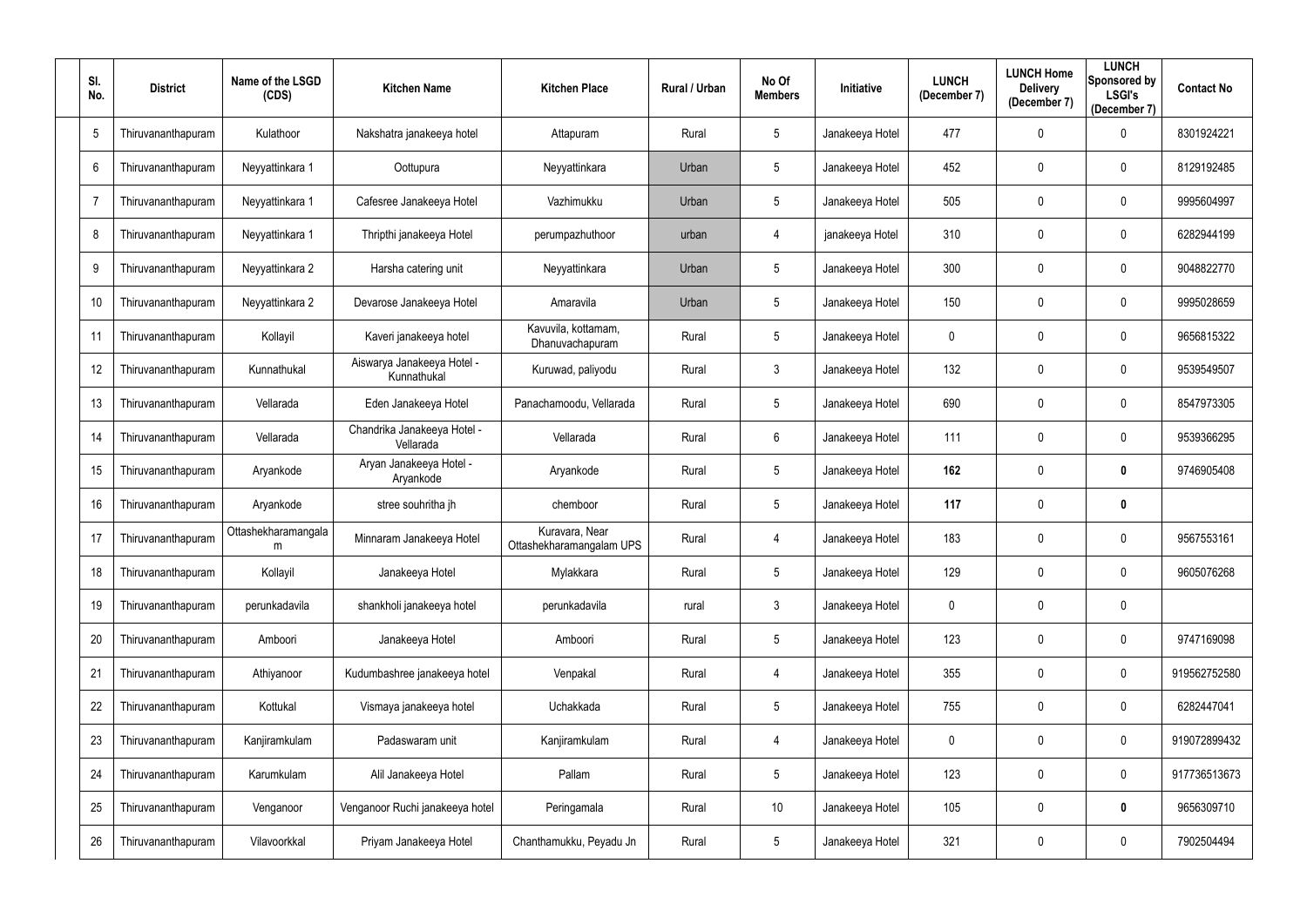| SI.<br>No. | <b>District</b>    | Name of the LSGD<br>(CDS)  | <b>Kitchen Name</b>                           | <b>Kitchen Place</b>                              | Rural / Urban | No Of<br><b>Members</b> | Initiative      | <b>LUNCH</b><br>(December 7) | <b>LUNCH Home</b><br><b>Delivery</b><br>(December 7) | <b>LUNCH</b><br>Sponsored by<br><b>LSGI's</b><br>(December 7) | <b>Contact No</b> |
|------------|--------------------|----------------------------|-----------------------------------------------|---------------------------------------------------|---------------|-------------------------|-----------------|------------------------------|------------------------------------------------------|---------------------------------------------------------------|-------------------|
| 27         | Thiruvananthapuram | Vilavoorkal                | Vilavoorkal janakeeya hotel                   | Pottayil                                          | Rural         | 5                       | Janakeeya Hotel | 248                          | $\mathbf 0$                                          | 0                                                             | 9497883130        |
| 28         | Thiruvananthapuram | Kalliyoor                  | Stree Shakthi Janakeeya Hotel                 | Kalliyoor                                         | Rural         | 5                       | Janakeeya Hotel | 0                            | $\mathbf{0}$                                         | 0                                                             | 9074998782        |
| 29         | Thiruvananthapuram | Maranalloor                | Mayooram Janakeeya Hotel                      | Mannadikkonam                                     | Rural         | 4                       | Janakeeya Hotel | 176                          | $\mathbf{0}$                                         | $\mathbf 0$                                                   | 9847371025        |
| 30         | Thiruvananthapuram | Pallichal                  | Vandhanam Janakeeya hotel                     | Naruvamoodu                                       | Rural         | 4                       | Janakeeya Hotel | 321                          | 0                                                    | $\mathbf 0$                                                   | 9562636222        |
| 31         | Thiruvananthapuram | Vilappil                   | Sreebhadra janakeey a hotel                   | peyad                                             | Rural         | $5\phantom{.0}$         | Janakeeya Hotel | 245                          | $\mathbf 0$                                          | $\mathbf 0$                                                   | 919496194745      |
| 32         | Thiruvananthapuram | Malayinkeezhu              | Thapasya janakeeya hotel                      | Aruvacode                                         | Rural         | 5                       | Janakeeya Hotel | 173                          | $\mathbf 0$                                          | 0                                                             | 9074329707        |
| 3,3        | Thiruvananthapuram | Andoorkonam                | Thiruvathira janakeeya hotel                  | Kaniyapuram                                       | Rural         | 3 <sup>1</sup>          | Janakeeya Hotel | 165                          | $\mathbf 0$                                          | 0                                                             | 8921698989        |
| 34         | Thiruvananthapuram | Kadinamkulam               | Sabarmathi janakeeya hotel                    | Chitattumukku                                     | Rural         | 4                       | Janakeeya Hotel | 380                          | 0                                                    | $\mathbf 0$                                                   |                   |
| 35         | Thiruvananthapuram | Azhoor                     | Kudumbadsree janakeeya hotel                  | Azhoor                                            | Rural         | 4                       | Janakeeya Hotel | 80                           | $\mathbf 0$                                          | $\mathbf 0$                                                   | 8129060294        |
| 36         | Thiruvanathapuram  | Pothencode                 | Pothencode Kudumbashree<br>Janakeeya hotel    | Pothencode ayiroorppara<br>Farmers centre         | Rural         | 5                       | Janakeeya Hotel | 120                          | $\mathbf 0$                                          | $\mathbf 0$                                                   | 9037832338        |
| 37         | Thiruvananthapuram | Mangalapuram               | Mangalapuram Kudumbashree<br>Janakeeya Hotel  | Managalapuram Junction,<br>Near Panchayath Office | Rural         | 5                       | Janakeeya Hotel | 270                          | $\mathbf 0$                                          | 0                                                             | 9995459534        |
| 38         | Thiruvananthapuram | Mangalapuram               | Swad Kudumbashree Janakeeya<br>hotel          | Murukkumpuzha                                     | Rural         | 3                       | Janakeeya Hotel | 150                          | 0                                                    | 0                                                             | 8281624670        |
| 39         | Thiruvananthapuram | Mangalapuram               | Ruchisagaram Kudumbashree<br>Janakeeya Hotel  | Chembakamangalam                                  | Rural         | 5                       | Janakeeya Hotel | 220                          | $\mathbf 0$                                          | 0                                                             | 8139079929        |
| 40         | Thiruvanathapuram  | <b>TVM Corporation CDS</b> | Krishnakripa Janakeeya hotel                  | Anayara                                           | Urban         | 5 <sup>5</sup>          | Janakeeya Hotel | 210                          | 0                                                    | $\boldsymbol{0}$                                              | 9745823832        |
| 41         | Thiruvanathapuram  | <b>TVM Corporation CDS</b> | Vanitha Janakeeya Hotel                       | Manvila                                           | Urban         | 4                       | Janakeeya Hotel | 455                          | $\mathbf 0$                                          | $\overline{0}$                                                | 8129412369        |
| 42         | Thiruvanathapuram  | <b>TVM Corporation CDS</b> | Bhagyalekshmi Kudumbashree<br>Janakeeya Hotel | EK Nayanar Trust, Medical<br>College              | Urban         | $6\overline{6}$         | Janakeeya Hotel | 420                          | $\boldsymbol{0}$                                     | $\boldsymbol{0}$                                              |                   |
| 43         | Thiruvanathapuram  | <b>TVM Corporation CDS</b> | Tripthi Janakeeya Hotel                       | Pallithura                                        | Urban         | $\mathfrak{Z}$          | Janakeeya Hotel | 223                          | $\boldsymbol{0}$                                     | $\mathbf 0$                                                   | 9387738568        |
| 44         | Thiruvanathapuram  | <b>TVM Corporation CDS</b> | soubhagya janakeeya Hotel                     | kazhakoottam                                      | Urban         | $\mathfrak{Z}$          | janakeeya Hotel | 355                          | $\boldsymbol{0}$                                     | $\mathbf 0$                                                   | 8921555192        |
| 45         | Thiruvanathapuram  | <b>TVM Corporation CDS</b> | Uthradam Janakeeya Hotel                      | Pattom                                            | Urban         | $\mathbf{3}$            | janakeeya Hotel | 450                          | $\boldsymbol{0}$                                     | $\mathbf 0$                                                   | 8281062575        |
| 46         | Thiruvananthapuram | <b>TVM Corporation CDS</b> | Janakeeya hotel                               | Mannarakonam                                      | Urban         | $\mathbf{3}$            | Janakeeya Hotel | 0                            | $\boldsymbol{0}$                                     | $\overline{0}$                                                | 8281088923        |
| 47         | Thiruvananthapuram | <b>TVM Corporation CDS</b> | Kismath Janakeeya Hotel                       | Pottakuzhi                                        | Urban         | $\mathfrak{Z}$          | Janakeeya Hotel | 600                          | $\boldsymbol{0}$                                     | $\mathbf 0$                                                   | 8129179622        |
| 48         | Thiruvananthapuram | <b>TVM Corporation CDS</b> | Salt and Pepper                               | Poomalliyoorkkonam                                | Urban         | $\mathfrak{Z}$          | Janakeeya Hotel | 425                          | $\boldsymbol{0}$                                     | $\mathbf 0$                                                   | 8593986935        |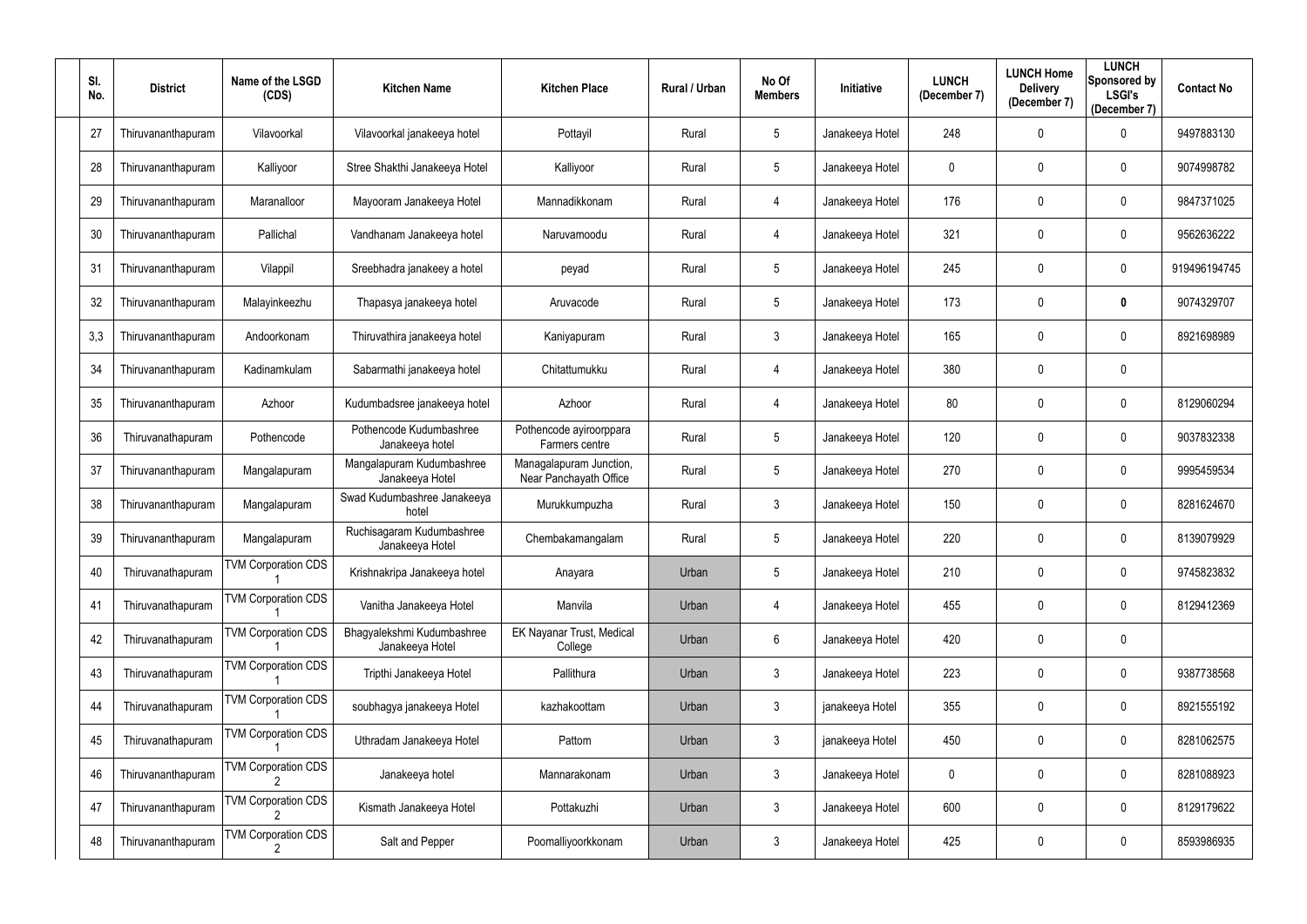|     | SI.<br>No. | <b>District</b>    | Name of the LSGD<br>(CDS)                   | <b>Kitchen Name</b>                     | <b>Kitchen Place</b>                              | Rural / Urban | No Of<br><b>Members</b> | Initiative      | <b>LUNCH</b><br>(December 7) | <b>LUNCH Home</b><br><b>Delivery</b><br>(December 7) | <b>LUNCH</b><br><b>Sponsored by</b><br><b>LSGI's</b><br>(December 7) | <b>Contact No</b> |
|-----|------------|--------------------|---------------------------------------------|-----------------------------------------|---------------------------------------------------|---------------|-------------------------|-----------------|------------------------------|------------------------------------------------------|----------------------------------------------------------------------|-------------------|
|     | 49         | Thiruvananthapuram | <b>TVM Corporation CDS</b>                  | Sreebhadra Janakeeya Hotel              | Pettah                                            | Urban         | 4                       | Janakeeya Hotel | 361                          | $\mathbf 0$                                          | $\mathbf 0$                                                          | 9847227647        |
|     | 50         | Thiruvananthapuram | <b>TVM Corporation CDS</b>                  | kalavara Janakeeya Hotel                | vattiyoorkavu                                     | Urban         | $\mathbf{3}$            | Janakeeya Hotel | 325                          | $\mathbf 0$                                          | $\mathbf 0$                                                          | 9847655426        |
|     | 51         | Thiruvananthapuram | <b>TVM Corporation CDS</b>                  | punartham kudumbashree                  | kudappanakunnu                                    | Urban         | $\mathfrak{Z}$          | Janakeeya Hotel | 331                          | $\mathbf 0$                                          | $\overline{0}$                                                       | 9747115789        |
|     | 52         | Thiruvananthapuram | <b>TVM Corporation CDS</b><br>$\mathcal{P}$ | peroor JH                               | Palayam                                           | Urban         | $\mathbf{3}$            | Janakeeya Hotel | 179                          | $\mathbf 0$                                          | $\mathbf 0$                                                          | 8086119633        |
|     | 53         | Thiruvananthapuram | Aryanadu                                    | Aryanad Janakeeya Hotel                 | Aryanad                                           | Rural         | 6                       | Janakeeya Hotel | 364                          | $\mathbf 0$                                          | $\mathbf 0$                                                          | 9207447839        |
| 108 | 54         | Thiruvananthapuram | Kuttichal                                   | Kutichal Janakeeya Hotel                | Kuttichal                                         | Rural         | $5\phantom{.0}$         | Janakeeya Hotel | 248                          | $\mathbf 0$                                          | $\boldsymbol{0}$                                                     | 9446331479        |
|     | 55         | Thiruvananthapuram | Poovachal                                   | Poovachal Janakeeya Hotel               | Poovachal Panchayath                              | Rural         | $5\phantom{.0}$         | Janakeeya Hotel | 278                          | $\mathbf 0$                                          | $\mathbf 0$                                                          | 9495225046        |
|     | 56         | Thiruvananthapuram | Vithura                                     | Navodaya Janakeeya hotel                | Koppam, Vithura                                   | Rural         | 4                       | Janakeeya Hotel | 116                          | $\mathbf 0$                                          | $\mathbf 0$                                                          | 9946837014        |
|     | 57         | Thiruvananthapuram | Tholicode                                   | Tholicode Janakeeya Hotel               | Pulimoodu, Near Bharath<br>Petrol Pump, Tholicode | Rural         | 4                       | Janakeeya Hotel | 128                          | $\mathbf 0$                                          | $\mathbf 0$                                                          | 9539995862        |
|     | 58         | Thiruvananthapuram | Vellanad                                    | vellanad JH                             | kulacode vellanad                                 | Rural         | $\mathbf{3}$            | Janakeeya Hotel | $\mathbf 0$                  | $\mathbf 0$                                          | $\mathbf 0$                                                          | 9048295005        |
|     | 59         | Thiruvananthapuram | uzhamalackal                                | mazhavil jh                             | Puthukulangara                                    | Rural         | $5\phantom{.0}$         | Janakeeya Hotel | 0                            | $\mathbf 0$                                          | $\mathbf 0$                                                          | 96457 54988       |
|     | 60         | Thiruvananthapuram | <b>TVPM Corpn CDS 4</b>                     | Maithri Janakeeya Hotel                 | Poozhyakkunnu, Nemom, TVM                         | Urban         | $5\phantom{.0}$         | Janakeeya Hotel | 586                          | $\mathbf 0$                                          | $\overline{0}$                                                       | 9846905594        |
|     | 61         | Thiruvananthapuram | TVPM. Corpn. CDS III                        | Janatha hotel                           | Over bridge                                       | Urban         | 9                       | Janakeeya Hotel | 0                            | $\mathbf 0$                                          | $\mathbf 0$                                                          | 919746149160      |
|     | 62         | Thiruvananthapuram | TVPM. Corpn. CDS III                        | Asraya Janakeeya Hotel                  | <b>DPI</b>                                        | Urban         | 4                       | Janakeeya Hotel | 0                            | $\mathbf 0$                                          | $\mathbf 0$                                                          | 918113008306      |
|     | 63         | Thiruvananthapuram | TVPM. Corpn. CDS III                        | Ruchikkoott                             | Mudavanmukal                                      | Urban         | 4                       | Janakeeya Hotel | 876                          | $\mathbf 0$                                          | $\overline{0}$                                                       | 917907579424      |
|     | 64         | Thiruvananthapuram | TVPM. Corpn. CDS IV                         | Janakeeya hotel tvm corporation<br>cds4 | Vallakkadavu                                      | Urban         | $\overline{5}$          | Janakeeya Hotel | 100                          | $\overline{0}$                                       | $\overline{0}$                                                       | 8129795072        |
|     | 65         | Thiruvananthapuram | TVPM. Corpn. CDS IV                         | Karuna Janakeeya Hotel                  | Avaduthura                                        | Urban         | $5\phantom{.0}$         | Janakeeya Hotel | 299                          | $\mathbf 0$                                          | $\overline{0}$                                                       | 9567523799        |
|     | 66         | Thiruvananthapuram | Anadu                                       | Nanma anad                              | Govt LPS Anad                                     | Rural         | 4                       | Janakeeya Hotel | 278                          | $\mathbf 0$                                          | $\overline{0}$                                                       | 9645709754        |
|     | 67         | Thiruvananthapuram | Vembayam                                    | Liya canteen                            | Perumboor near panchayath<br>office               | Rural         | $5\phantom{.0}$         | Janakeeya Hotel | 0                            | $\mathbf 0$                                          | $\overline{0}$                                                       | 9544337362        |
|     | 68         | Thiruvananthapuram | Vembayam                                    | Four's Janakeeya Hotel                  | Naduveli Konchira                                 | Rural         | 4                       | Janakeeya Hotel | 278                          | $\overline{0}$                                       | $\overline{0}$                                                       | 9526253578        |
|     | 69         | Thiruvananthapuram | Nedumangad 1                                | Subhiksham                              | Irinjayam                                         | Urban         | 4                       | Janakeeya Hotel | 217                          | $\mathbf 0$                                          | $\overline{0}$                                                       | 9745606588        |
|     | 70         | Thiruvananthapuram | Nedumangad 1                                | Ootupura                                | Pazhakutty                                        | Urban         | 6                       | Janakeeya Hotel | 257                          | $\boldsymbol{0}$                                     | $\overline{0}$                                                       | 7510910614        |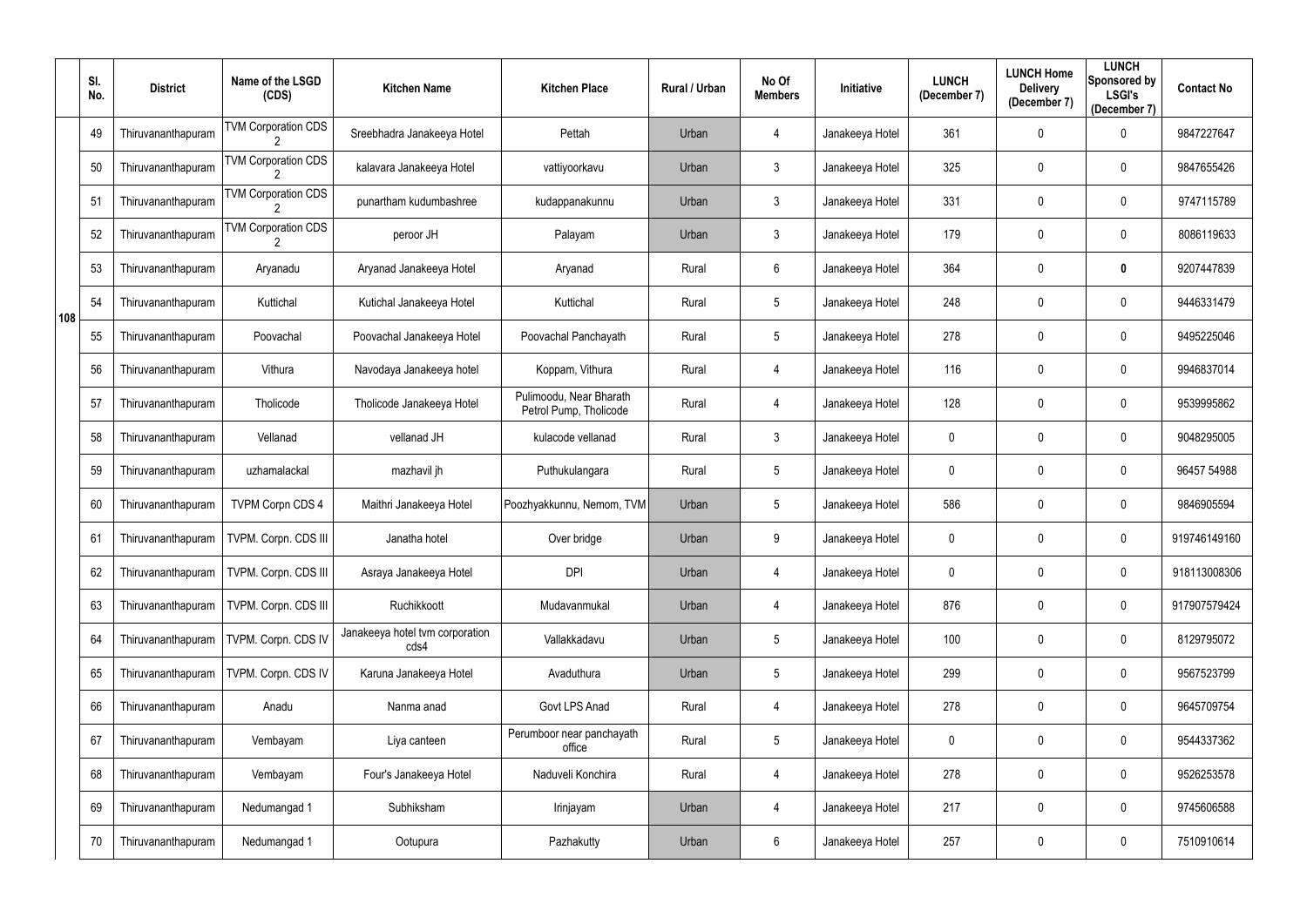| SI.<br>No. | <b>District</b>    | Name of the LSGD<br>(CDS) | <b>Kitchen Name</b>                    | <b>Kitchen Place</b>                      | Rural / Urban | No Of<br><b>Members</b> | Initiative      | <b>LUNCH</b><br>(December 7) | <b>LUNCH Home</b><br><b>Delivery</b><br>(December 7) | <b>LUNCH</b><br><b>Sponsored by</b><br><b>LSGI's</b><br>(December 7) | <b>Contact No</b> |
|------------|--------------------|---------------------------|----------------------------------------|-------------------------------------------|---------------|-------------------------|-----------------|------------------------------|------------------------------------------------------|----------------------------------------------------------------------|-------------------|
| 71         | Thiruvananthapuram | Nedumangad 2              | Niravu                                 | Near ksrtc bus stand                      | Urban         | 4                       | Janakeeya Hotel | 442                          | $\boldsymbol{0}$                                     | 0                                                                    | 9645958207        |
| 72         | Thiruvananthapuram | Nedumangad 2              | Ruchiyidam                             | <b>Near Municipality</b>                  | Urban         | 0                       | Janakeeya Hotel | 416                          | $\mathbf 0$                                          | 0                                                                    | 9846371353        |
| 73         | Thiruvananthapuram | Karakulam                 | Karakulam Vanitha hotel                | Karakulam Junction                        | Rural         | 4                       | Janakeeya Hotel | 388                          | $\mathbf 0$                                          | $\mathbf 0$                                                          | 9747176668        |
| 74         | Thiruvananthapuram | Panavoor                  | Kudumbashree vanitha hotel             | HI auditorium near panavoor<br>panchayath | Rural         | $6\phantom{.}$          | Janakeeya Hotel | 436                          | 0                                                    | $\mathbf 0$                                                          | 9526740817        |
| 75         | Thiruvananthapuram | Aruvikara                 | Nanma                                  | Aruvikara junction                        | Rural         | $\mathfrak{Z}$          | Janakeeya hotel | 201                          | $\mathbf 0$                                          | 5                                                                    | 8606524464        |
| 76         | Thiruvananthapuram | Pullampara                | Janakeeya Hotel                        | Kalumkinmukham                            | Rural         | 5 <sup>5</sup>          | Janakeeya Hotel | 0                            | $\mathbf 0$                                          | $\mathbf 0$                                                          |                   |
| 77         | Thiruvananthapuram | Pangode                   | Bhagyalekshmi janakeeya hotel          | Pangodu Panchayath Hall                   | Rural         | $5\phantom{.0}$         | Janakeeya Hotel | 0                            | $\mathbf 0$                                          | $\boldsymbol{0}$                                                     |                   |
| 78         | Thiruvananthapuram | Manickal                  | Janakeeya hotel                        | Pirappancode                              | Rural         | 6                       | Janakeeya Hotel | 309                          | 0                                                    | $\mathbf 0$                                                          | 9745874522        |
| 79         | Thiruvananthapuram | Vamanapuram               | Pournami Kalamachal                    | Kalamachal                                | Rural         | $5\phantom{.0}$         | Janakeeya Hotel | 185                          | $\mathbf 0$                                          | $\mathbf 0$                                                          | 9846825964        |
| 80         | Thiruvananthapuram | kallara                   | Amma janakeeya hotel                   | kallara                                   | rural         | 4                       | Janakeeya Hotel | 252                          | $\mathbf 0$                                          | $\mathbf 0$                                                          | 8111891405        |
| 81         | Thiruvananthapuram | nellanad                  | Nellanad janakeeya hotel               | keezhayikkonam                            | rural         | 6                       | Janakeeya Hotel | 0                            | $\mathbf 0$                                          | 0                                                                    | 9946994811        |
| 82         | Thiruvananthapuram | Pazhayakunnummel          | Chaitanya janakeeya hotel              | Pazhayakunnumel                           | Rural         | 5                       | Janakeeya Hotel | 225                          | $\mathbf 0$                                          | $\mathbf 0$                                                          | 9496997201        |
| 83         | Thiruvananthapuram | Karavaram                 | Takkolam, Karavaram janakeeya<br>hotel | Pullurmukk, kallambalam                   | Rural         | 5                       | Janakeeya Hotel | 0                            | $\mathbf 0$                                          | 0                                                                    | 9539723288        |
| 84         | Thiruvananthapuram | Kilimanoor                | Tanima vanitha canteen                 | Kilimanoor                                | Rural         | 4                       | Janakeeya Hotel | 165                          | 0                                                    | $\mathbf 0$                                                          | 9846657166        |
| 85         | Thiruvananthapuram | Pulimath                  | Iswarya catering unit                  | Pulimath, Karet                           | Rural         | 4                       | Janakeeya Hotel | 185                          | $\boldsymbol{0}$                                     | $\overline{0}$                                                       | 9645514593        |
| 86         | Thiruvananthapuram | Navaikkulam               | Kudumbashree janakeeya hotel           | Kadambaattukonam                          | Rural         | $5\phantom{.0}$         | Janakeeya Hotel | 230                          | $\boldsymbol{0}$                                     | $\mathbf 0$                                                          | 9400619476        |
| 87         | Thiruvananthapuram | Nagaroor                  | Janakeeya Hotel                        | Altharamoodu                              | Rural         | $5\phantom{.0}$         | Janakeeya Hotel | 68                           | $\pmb{0}$                                            | $\mathbf 0$                                                          | 7034964806        |
| 88         | Thiruvananthapuram | Pallikal                  | pallikkal janakeeya hotel              | pakalkkuri                                | rural         | 4                       | Janakeeya Hotel | 179                          | $\boldsymbol{0}$                                     | $\boldsymbol{0}$                                                     | 9447886364        |
| 89         | Thiruvananthapuram | Madavoor                  | Madavoor janakeeya hotel               | madavoor                                  | rural         | $5\phantom{.0}$         | Janakeeya Hotel | 80                           | $\boldsymbol{0}$                                     | $\mathbf 0$                                                          | 9526206002        |
| 90         | Thiruvananthapuram | Chirayinkeezh             | Sevenstar Janakeeya Hotel              | Sarkkara                                  | Rural         | $5\phantom{.0}$         | Janakeeya Hotel | 133                          | $\pmb{0}$                                            | $\overline{0}$                                                       | 8921556636        |
| 91         | Thiruvananthapuram | Kadaykkavoor              | Karmalamatha Janakeeya Hotel           | Kadakkavoor                               | Rural         | $5\phantom{.0}$         | Janakeeya Hotel | 105                          | $\boldsymbol{0}$                                     | $\mathbf 0$                                                          | 9645405591        |
| 92         | Thiruvananthapuram | Mudakkal                  | Sarovaram Janakeeya Hotel              | Valakkadu                                 | Rural         | $\mathfrak{Z}$          | Janakeeya Hotel | 85                           | $\boldsymbol{0}$                                     | $\mathbf 0$                                                          | 8086240900        |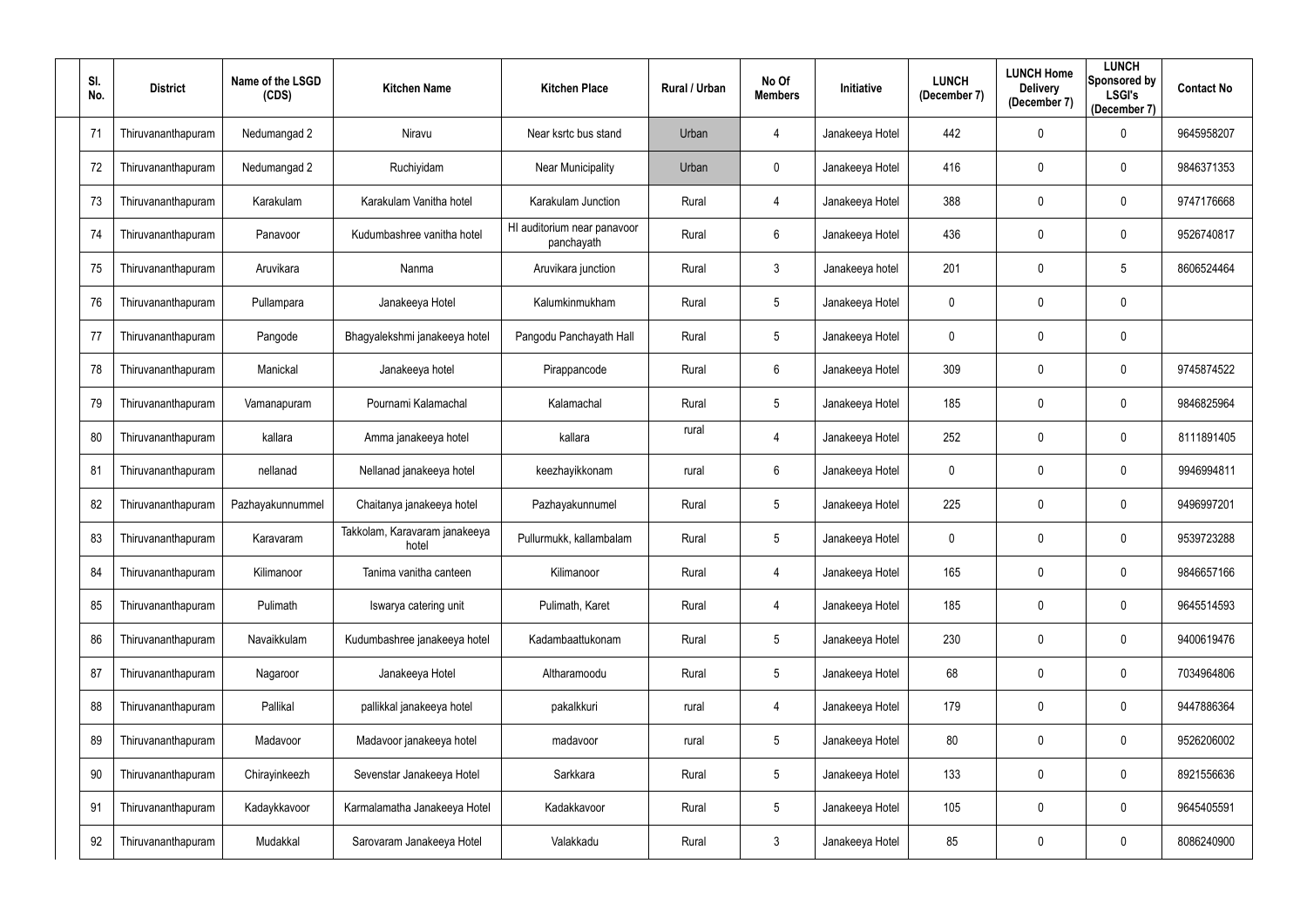|            | SI.<br>No.     | <b>District</b>    | Name of the LSGD<br>(CDS) | <b>Kitchen Name</b>                   | <b>Kitchen Place</b>                             | Rural / Urban | No Of<br><b>Members</b> | Initiative      | <b>LUNCH</b><br>(December 7) | <b>LUNCH Home</b><br><b>Delivery</b><br>(December 7) | <b>LUNCH</b><br>Sponsored by<br><b>LSGI's</b><br>(December 7) | <b>Contact No</b> |
|------------|----------------|--------------------|---------------------------|---------------------------------------|--------------------------------------------------|---------------|-------------------------|-----------------|------------------------------|------------------------------------------------------|---------------------------------------------------------------|-------------------|
|            | 93             | Thiruvananthapuram | Vakkom                    | Jananai Janakeeya Hotel               | SN Junction, Jeeva Dhara                         | Rural         | 5                       | Janakeeya Hotel | 89                           | $\mathbf 0$                                          | $\pmb{0}$                                                     | 8137014724        |
|            | 94             | Thiruvananthapuram | Vakkom                    | Diya Janakeeya Hotel                  | Panayile Kadavu                                  | Rural         | $5\phantom{.0}$         | Janakeeya Hotel | 112                          | $\mathbf 0$                                          | $\mathbf 0$                                                   | 8590439391        |
|            | 95             | Thiruvananthapuram | Kizhuvilam                | Kudumbashree vanitha canteen          | Kizhuvillam                                      | Rural         | 4                       | Janakeeya Hotel | 125                          | $\mathbf 0$                                          | $\mathbf 0$                                                   | 9747361312        |
|            | 96             | Thiruvananthapuram | Anchuthengu               | Swad Janakeeya Hotel                  | Anchuthengu                                      | Rural         | $\overline{5}$          | Janakeeya Hotel | 136                          | $\mathbf 0$                                          | $\mathbf 0$                                                   |                   |
|            | 97             | Thiruvananthapuram | Attingal                  | Bhagyashree janakeeya hotel           | Attingal                                         | Urban         | $5\phantom{.0}$         | Janakeeya Hotel | 144                          | $\mathbf 0$                                          | $\mathbf 0$                                                   | 9539968503        |
|            | 98             | Thiruvananthapuram | Cherunniyoor              | Lekshmi janakeeya hotel               | Dhalavapuram                                     | Rural         | $\mathfrak{Z}$          | Janakeeya Hotel | 125                          | $\mathbf 0$                                          | $\mathbf 0$                                                   | 9995391999        |
|            | 99             | Thiruvananthapuram | Chemmaruthi               | Dreams janakeeya hotel                | Mavinmoodu, muthana                              | Rural         | $5\phantom{.0}$         | Janakeeya Hotel | 155                          | $\mathbf 0$                                          | $\overline{2}$                                                | 8129240185        |
|            | 100            | Thiruvananthapuram | Chemmaruthi               | Natturuchi janakeeya hotel            | Panayara&sivapuram                               | Rural         | $5\,$                   | Janakeeya Hotel | 287                          | $\mathbf 0$                                          | $\mathbf 0$                                                   | 8129240185        |
|            | 101            | Thiruvananthapuram | Chemmaruthi               | Bhanusree                             | Chavadimukku                                     | Rural         | 4                       | Janakeeya Hotel | 188                          | $\mathbf 0$                                          | $\mathbf 0$                                                   | 8129240185        |
|            | 102            | Thiruvananthapuram | Manamboor                 | Manamboor janakeeya hotel             | Kavalayoor                                       | Rural         | $\overline{4}$          | Janakeeya Hotel | 180                          | $\mathbf 0$                                          | 0\$                                                           | 9074388684        |
|            | 103            | Thiruvananthapuram | Edava                     | Sreenandha janakeeyahotel             | Kaappil                                          | Rural         | $5\phantom{.0}$         | Janakeeya Hotel | 135                          | 25                                                   | $\overline{2}$                                                | 9895337334        |
|            | 104            | Thiruvananthapuram | Elakamon                  | Sreenarayana janakeeya hotel          | Elakamon                                         | Rural         | $\overline{7}$          | Janakeeya Hotel | 35                           | $\mathbf 0$                                          | $\mathbf 0$                                                   | 8086637798        |
|            | 105            | Thiruvananthapuram | Elakamon                  | kudumbashree janakeeya hotel          | Elakamon                                         | Rural         | 5                       | janakeeya hotel | 40                           | $\mathbf{0}$                                         | 0                                                             | 8590725126        |
|            | 106            | Thiruvananthapuram | Vettoor                   | Kashi janakeeya hotel                 | Vettoor                                          | Rural         | $\overline{4}$          | Janakeeya Hotel | 60                           | $\mathbf 0$                                          | $\mathbf 0$                                                   | 9061547396        |
|            | 107            | Thiruvananthapuram | Ottoor                    | Kudumbashree Janakeeya hotel          | ottoor                                           | rural         | $\mathfrak{Z}$          | Janakeeya Hotel | 38                           | $\mathbf 0$                                          | $\mathbf 0$                                                   | 8590570561        |
|            | 108            | Thiruvanathapuram  | Varkala                   | Janakeeya hotel                       | Varkala municipality                             | Urban         | $\sqrt{5}$              | Janakeeya Hotel | 51                           | $\mathbf 0$                                          | $\mathbf 0$                                                   | 8943261611        |
| <b>107</b> |                |                    |                           |                                       |                                                  |               | 490                     |                 | 24                           | $\mathbf 0$                                          | $\mathbf 1$                                                   |                   |
|            | $\overline{1}$ | Thrissur           | Kadangodu                 | Janakeeya Hotel Kadangod              | Kadangod                                         | Rural         | $\overline{4}$          | Janakeeya Hotel | 55                           | 33                                                   | $\overline{7}$                                                |                   |
|            | $\overline{2}$ | Thrissur           | Chalakudy                 | Thripthy Janakeeya Hotel<br>Chalakudy | North Busstand Chalakudy                         | Urban         | 4                       | Janakeeya Hotel | 240                          | 195                                                  | $\mathbf 0$                                                   | 9544048190        |
|            | $\mathfrak{Z}$ | Thrissur           | Pananchery                | Pananchery Janakeeya Hotel            | Pattikkad                                        | Rural         | $\sqrt{5}$              | Janakeeya Hotel | 86                           | 61                                                   | $\mathbf 0$                                                   | 9746354118        |
|            | $\overline{4}$ | Thrissur           | Kadavallur                | Janakeeya Hotel Kadavalloor           | Panjayath Compound                               | Rural         | 4                       | Janakeeya Hotel | 75                           | 62                                                   | $\pmb{0}$                                                     |                   |
|            | 5              | Thrissur           | Kattoor                   | Janakeeya Hotel Kattoor               | Kudumbashree Vipanana<br>Kendram, Katoor Bazzar, | Rural         | $\sqrt{5}$              | Janakeeya Hotel | 0                            | $\boldsymbol{0}$                                     | $\mathbf 0$                                                   | 8606248967        |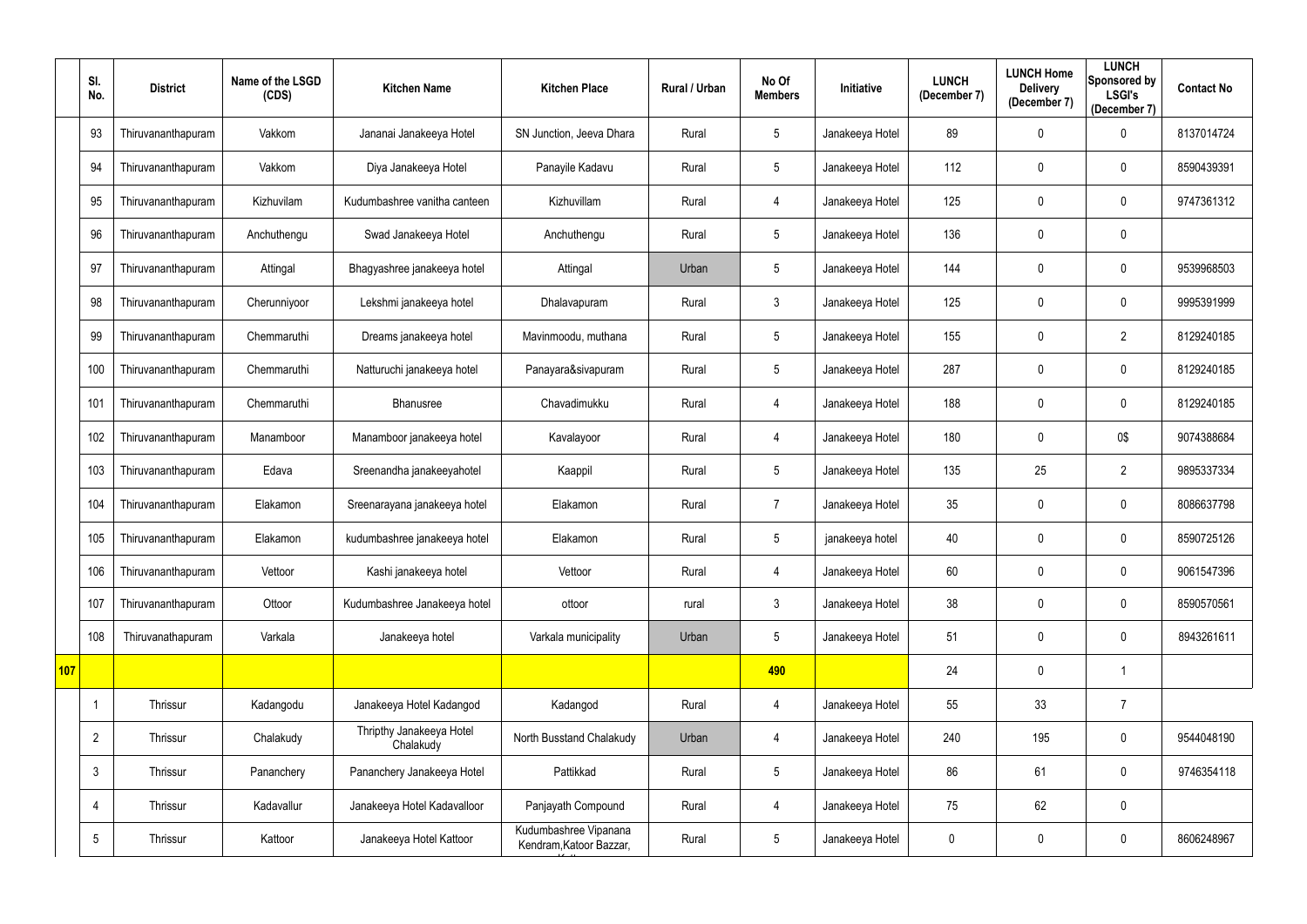| SI.<br>No.      | <b>District</b> | Name of the LSGD<br>(CDS) | <b>Kitchen Name</b>                             | <b>Kitchen Place</b>                       | <b>Rural / Urban</b> | No Of<br><b>Members</b> | Initiative      | <b>LUNCH</b><br>(December 7) | <b>LUNCH Home</b><br><b>Delivery</b><br>(December 7) | <b>LUNCH</b><br>Sponsored by<br><b>LSGI's</b><br>(December 7) | <b>Contact No</b> |
|-----------------|-----------------|---------------------------|-------------------------------------------------|--------------------------------------------|----------------------|-------------------------|-----------------|------------------------------|------------------------------------------------------|---------------------------------------------------------------|-------------------|
| $6\overline{6}$ | Thrissur        | Elavally                  | Janakeeya Hotel Elavally                        | Elavally Panchayath<br>Compound            | Rural                | 4                       | Janakeeya Hotel | 164                          | $\mathbf 0$                                          | $\mathbf 0$                                                   | 9744738247        |
|                 | Thrissur        | Paralam                   | Paralam Janakeeya Hotel                         | Nanma Kudumbashree<br>canteen              | Rural                | $\mathfrak{Z}$          | Janakeeya Hotel | 53                           | $\mathbf 0$                                          | $\mathbf 0$                                                   | 9744441594        |
| 8               | Thrissur        | Kadukutty                 | Uppum Mulakum Janakeeya Hotel<br>Kadukutty      | Kottamuri Junction                         | Rural                | $5\phantom{.0}$         | Janakeeya Hotel | 57                           | 44                                                   | $\mathbf 0$                                                   | 9846634710        |
| 9               | Thrissur        | Thrissur 2                | Kuttanellur Janakeeya Hotel                     | Kuttanellur                                | Urban                | $5\overline{)}$         | Janakeeya Hotel | 60                           | $\mathbf 0$                                          | $\mathbf 0$                                                   | 8330800498        |
| 10              | Thrissur        | Pazhayannur               | Janakeeya Hotel, Pazhayanoor                    | Pazhayannur Panchayath                     | Rural                | 4                       | Janakeeya Hotel | 219                          | $\mathbf 0$                                          | $\mathbf 0$                                                   | 9400257329        |
| 11              | Thrissur        | Aloor                     | Aloor Janakeeya Hotel                           | Aloor                                      | Rural                | 5                       | Janakeeya Hotel | 0                            | 133                                                  | $\mathbf 0$                                                   | 9946922936        |
| 12              | Thrissur        | Muriyad                   | Jankeeya Hotel, Muriyad                         | Karuna Canteen, Muriyad                    | Rural                | $5\phantom{.0}$         | Janakeeya Hotel | 70                           | $\mathbf 0$                                          | $\mathbf 0$                                                   | 9961920358        |
| 13              | Thrissur        | Valapad                   | Janakeeya Hotel Valapad                         | Valapad Chanthapadi                        | Rural                | 6                       | Janakeeya Hotel | 148                          | $\boldsymbol{0}$                                     | $\mathbf 0$                                                   |                   |
| 14              | Thrissur        | Kaipamangalam             | Kaipamngalam Janakeeya Hotel                    | Kaipamangalam Panchayath                   | Rural                | $\mathfrak{Z}$          | Janakeeya Hotel | 192                          | $\mathbf 0$                                          | $\overline{2}$                                                |                   |
| 15              | Thrissur        | Annamanada                | Snehitha Catering                               | Annamanada                                 | Rural                | 5 <sub>5</sub>          | Janakeeya Hotel | $\mathbf 0$                  | 39                                                   | $\mathbf 0$                                                   | 9747712615        |
| 16              | Thrissur        | Vellangallur              | Janakeeya Hotel Vellangallur                    | Panchayath Community Hall                  | Rural                | 6                       | Janakeeya Hotel | 45                           | 48                                                   | $\mathbf 0$                                                   | 9947462258        |
| 17              | Thrissur        | Pavaratty                 | Janakeeya Hotel Pavaratty                       | Akashaya Vanitha Canteen                   | Rural                | $\mathfrak{Z}$          | Janakeeya Hotel | 139                          | $\mathbf 0$                                          | $\mathbf 0$                                                   |                   |
| 18              | Thrissur        | Edathiruthy               | Janakeeya Hotel Edathuruthi<br>(Nalinam Stores) | Opposite of GLPS,<br>Chenthrappinni Centre | Rural                | 4                       | Janakeeya Hotel | 118                          | $\mathbf 0$                                          | $\overline{2}$                                                |                   |
| 19              | Thrissur        | Adatt                     | Janakeeya Hotel Adat                            | Muthuvara                                  | Rural                | $\overline{7}$          | Janakeeya Hotel | 118                          | 64                                                   | $\bf{0}$                                                      | 6235203703        |
| 20              | Thrissur        | Irinjalakuda 1            | Janakeeya Hotel Irinjalakuda Cds1               | Irinjalakuda Muncipality                   | Urban                | 4                       | Janakeeya Hotel | 77                           | $\pmb{0}$                                            | $\mathbf 0$                                                   | 9526912506        |
| 21              | Thrissur        | Parapookkara              | Janakeeya Hotel , Parapookkara                  | Panchayath Canteen                         | Rural                | $5\phantom{.0}$         | Janakeeya Hotel | 63                           | $\pmb{0}$                                            | $\mathbf 0$                                                   | 9605428611        |
| 22              | Thrissur        | Puthanchira               | Annapoorna Janakeeya Hotel<br>Puthenchira       | Panchayath Community Hall                  | Rural                | $5\phantom{.0}$         | Janakeeya Hotel | 18                           | 21                                                   | $\mathbf 0$                                                   | 9383421350        |
| 23              | Thrissur        | SreeNarayanapuram         | Sree Narayana Puram Janakeeya<br>Hotel          | Sreenarayanapuram<br>Panchayath            | Rural                | $5\phantom{.0}$         | Janakeeya Hotel | 200                          | $\pmb{0}$                                            | $1\$                                                          |                   |
| 24              | Thrissur        | Nadathara                 | Nadathara Janakeeya Hotel                       | Moorkanikkara                              | Rural                | $5\phantom{.0}$         | Janakeeya Hotel | 54                           | 89                                                   | $\overline{4}$                                                | 9744611176        |
| 25              | Thrissur        | Vallachira                | Vallachira Janakeeya Hotel                      | Vallachira Gramapanchayath                 | Rural                | 4                       | Janakeeya Hotel | 34                           | $\pmb{0}$                                            | $\mathbf 0$                                                   | 9744804256        |
| 26              | Thrissur        | Poyya                     | Janakeeya Hotel, Poyya                          | Poyya Junction                             | Rural                | $5\phantom{.0}$         | Janakeeya Hotel | $\mathbf 0$                  | $\pmb{0}$                                            | $\mathbf 0$                                                   | 7902318250        |
| 27              | Thrissur        | Wadakanchery 1            | Vrindavan Janakeeya Hotel                       | Ottupara                                   | Urban                | $5\phantom{.0}$         | Janakeeya Hotel | 206                          | $\boldsymbol{0}$                                     | $\overline{0}$                                                |                   |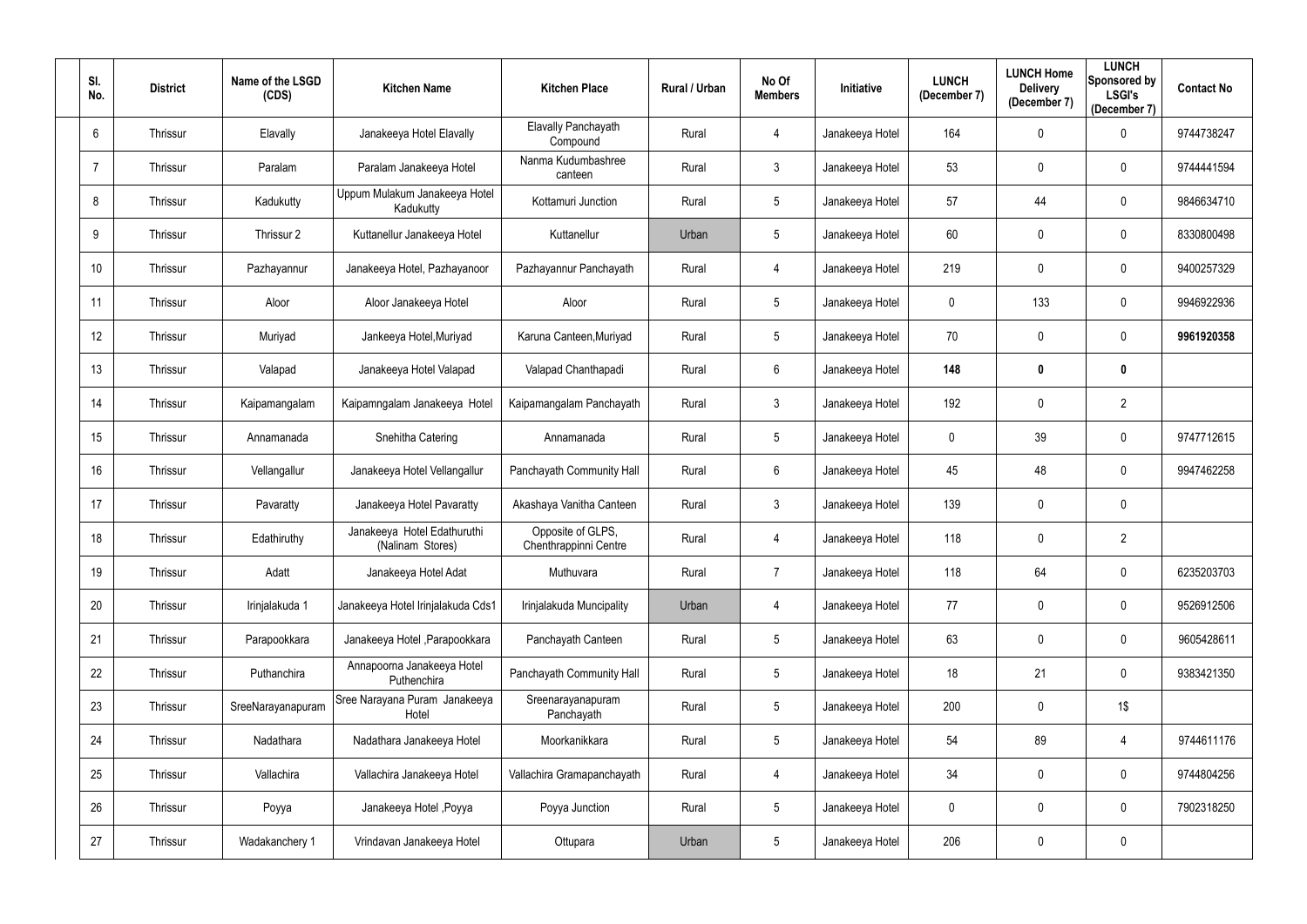|    | SI.<br>No. | <b>District</b> | Name of the LSGD<br>(CDS) | <b>Kitchen Name</b>                        | <b>Kitchen Place</b>                         | Rural / Urban | No Of<br><b>Members</b> | <b>Initiative</b> | <b>LUNCH</b><br>(December 7) | <b>LUNCH Home</b><br><b>Delivery</b><br>(December 7) | <b>LUNCH</b><br>Sponsored by<br><b>LSGI's</b><br>(December 7) | <b>Contact No</b> |
|----|------------|-----------------|---------------------------|--------------------------------------------|----------------------------------------------|---------------|-------------------------|-------------------|------------------------------|------------------------------------------------------|---------------------------------------------------------------|-------------------|
|    | 28         | Thrissur        | Varandarappilly           | Janakeeya Hotel                            | Varandarappilly Panchayath                   | Rural         | $5\phantom{.0}$         | Janakeeya Hotel   | 66                           | 28                                                   | $\mathbf 0$                                                   | 9048283463        |
|    | 29         | Thrissur        | Nenmanikkara              | Vanitha Janakeeya Hotel                    | Paliyekkara, Nenmanikkara<br>Gramapanchayath | Rural         | $5\phantom{.0}$         | Janakeeya Hotel   | 105                          | 28                                                   | $\mathbf 0$                                                   | 9747494386        |
|    | 30         | Thrissur        | Kodakara                  | Nanma Janakeeya Hotel                      | Kodakara Bus Stand                           | Rural         | 5                       | Janakeeya Hotel   | 240                          | 232                                                  | 4                                                             | 9946283762        |
|    | 31         | Thrissur        | Thekkumkkara              | Janakeeya Hotel Thekkumkara                | Vanitha Canteen, Thekkumkara                 | Rural         | 4                       | Janakeeya Hotel   | 60                           | $\mathbf 0$                                          | $\mathbf 0$                                                   |                   |
|    | 32         | Thrissur        | Alagappa Ngar             | Janakeeya Hotel                            | Amballur                                     | Rural         | 5                       | Janakeeya Hotel   | 135                          | 72                                                   | $\mathfrak{Z}$                                                | 8606553521        |
|    | 33         | Thrissur        | Kolazhy                   | Janakeeya Hotel Kolazhy                    | <b>ZMLP School</b>                           | Rural         | $\overline{4}$          | Janakeeya Hotel   | 0                            | 109                                                  | $\mathbf 0$                                                   | 9645535725        |
|    | 34         | Thrissur        | Manalur                   | Janakeeya Hotel Manalur                    | Govt High School, Manaloor                   | Rural         | $6\phantom{.}6$         | Janakeeya Hotel   | 48                           | 19                                                   | $\mathbf 0$                                                   | 9446619441        |
|    | 35         | Thrissur        | Arimpur                   | Janakeeya Hotel Arimbur                    | Kudumbashree Vanitha<br>Canteen , Arimbur    | Rural         | $\sqrt{5}$              | Janakeeya Hotel   | 213                          | 35                                                   | $\mathbf 0$                                                   | 9946789338        |
|    | 36         | Thrissur        | Thanniyam                 | Thannyam Janakeeya Hotel                   | Peringottukara                               | Rural         | 4                       | Janakeeya Hotel   | 58                           | 29                                                   | $\mathbf 0$                                                   | 9048570194        |
|    | 37         | Thrissur        | Madakkathara              | Madakkathara Annapoorna<br>Janakeeya Hotel | Madakkathara                                 | Rural         | $6\phantom{.}$          | Janakeeya Hotel   | 0                            | 129                                                  | $2^{\circ}$                                                   | 9388431507        |
|    | 38         | Thrissur        | Athirappilly              | Panchayath Kudumbashree<br>Canteen         | Athirappilly                                 | Rural         | $\mathfrak{Z}$          | Janakeeya Hotel   | 0                            | $\mathbf 0$                                          | $\mathbf 0$                                                   | 9496151187        |
|    | 39         | Thrissur        | Kodassery                 | Five Star Janakeeya Hotel                  | Kodassery                                    | Rural         | 4                       | Janakeeya Hotel   | 124                          | 58                                                   | $\mathbf 0$                                                   | 9846464927        |
|    | 40         | Thrissur        | Mattathur                 | Karunya<br>kudumbShree                     | Vellikkulangara                              | Rural         | 4                       | Janakeeya Hotel   | 131                          | 145                                                  | $\mathbf 0$                                                   | 8086449102        |
|    | 41         | Thrissur        | Koratty                   | Ruchi Janakeeya Hotel                      | Koratty                                      | Rural         | $\overline{4}$          | Janakeeya Hotel   | 111                          | 134                                                  | $\mathbf 0$                                                   | 9496527583        |
|    | 42         | Thrissur        | Thrikkoor                 | Susthira Janakeeya Hotel                   | Alengaad                                     | Rural         | $\mathfrak{Z}$          | Janakeeya Hotel   | 121                          | 28                                                   | 4                                                             | 8111847055        |
|    | 43         | Thrissur        | Venkitangu                | Ottupura<br>Janakeeya Hotel Vengidangu     | Vengidangu Panchayath                        | Rural         | $\mathfrak{Z}$          | Janakeeya Hotel   | 182                          | 75                                                   | $\mathbf 0$                                                   | 8156981840        |
|    | 44         | Thrissur        | Padiyoor                  | Padiyoor<br>Janakeya Hotel                 | HDC School, Kakkathuruthy                    | Rural         | $\mathbf{3}$            | Janakeeya Hotel   | 0                            | $\mathbf 0$                                          | $\mathbf 0$                                                   | 9048817359        |
|    | 45         | Thrissur        | Pariyaram                 | Samridhi Janakeeya Hotel                   | Pariyaram                                    | Rural         | $5\phantom{.0}$         | Janakeeya Hotel   | 107                          | 67                                                   | $\mathbf 0$                                                   | 7025950795        |
|    | 46         | Thrissur        | Wadakanchery cds2         | Janakeeya Hotel, Wadakanchery<br>cds2      | Minaloor                                     | Urban         | $\mathfrak{Z}$          | Janakeeya Hotel   | 132                          | $\mathbf 0$                                          | $\mathbf 0$                                                   |                   |
|    | 47         | Thrissur        | Kodungaloor cds2          | Jathikka Janakeeya Hotel                   | Arakkulam                                    | Urban         | 4                       | Janakeeya Hotel   | 123                          | $\mathbf 0$                                          | $\mathbf 0$                                                   | 9745397171        |
|    | 48         | Thrissur        | Punnayur                  | Kaipunnyam Janakeeya Hotel                 | Edakazhiyur                                  | Rural         | $\sqrt{5}$              | Janakeeya Hotel   | 59                           | 55                                                   | $\mathbf 0$                                                   | 9744680885        |
| 96 | 49         | Thrissur        | Velookkara                | Velookkara Janakeeya Hotel                 | Panchayath shopping complex                  | Rural         | $\mathfrak{Z}$          | Janakeeya Hotel   | 50                           | $\boldsymbol{0}$                                     | $\mathbf 0$                                                   | 9048756685        |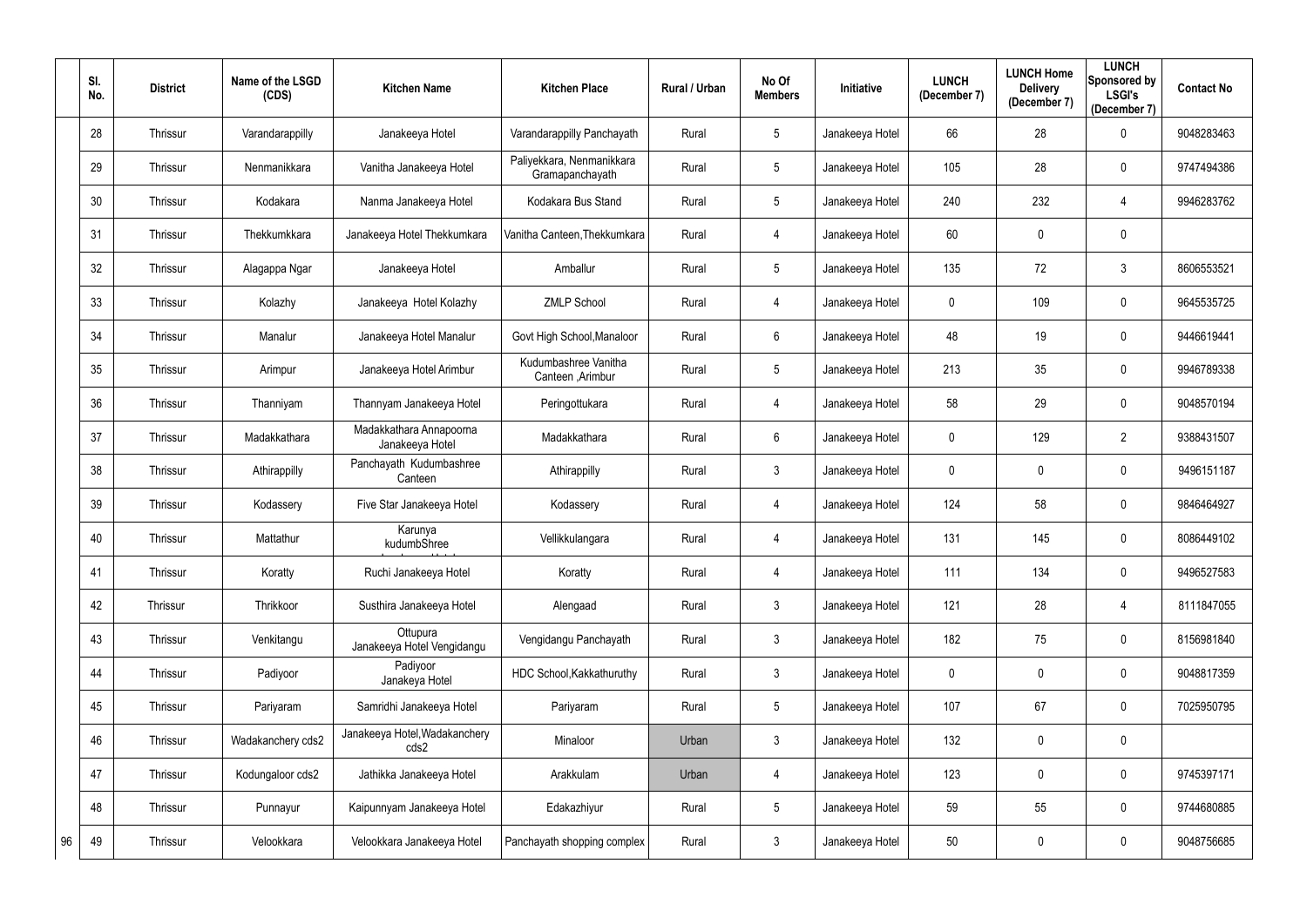| SI.<br>No. | <b>District</b> | Name of the LSGD<br>(CDS) | <b>Kitchen Name</b>               | <b>Kitchen Place</b>               | Rural / Urban | No Of<br><b>Members</b> | Initiative      | <b>LUNCH</b><br>(December 7) | <b>LUNCH Home</b><br><b>Delivery</b><br>(December 7) | <b>LUNCH</b><br>Sponsored by<br><b>LSGI's</b><br>(December 7) | <b>Contact No</b> |
|------------|-----------------|---------------------------|-----------------------------------|------------------------------------|---------------|-------------------------|-----------------|------------------------------|------------------------------------------------------|---------------------------------------------------------------|-------------------|
| 50         | Thrissur        | Meloor                    | Thanima Janakeeya Hotel Meloor    | Meloor centre                      | Rural         | 4                       | Janakeeya Hotel | 0                            | $\mathbf 0$                                          | $\mathbf 0$                                                   | 7902354039        |
| 51         | Thrissur        | Vallathol Nagar           | Janakeeya Hotel, Vallathol Nagar  | near youth welfare center          | rural         | $5\overline{)}$         | Janakeeya Hotel | 231                          | $\mathbf 0$                                          | $\mathbf 0$                                                   | 9961296574        |
| 52         | Thrissur        | Eriyad                    | janakeeya Hotel, eriyad           | community hall                     | Rural         | 4                       | Janakeeya Hotel | $\mathbf 0$                  | $\mathbf 0$                                          | $\overline{0}$                                                |                   |
| 53         | Thrissur        | Edavilangu                | Janakeeya Hotel, Edavilangu       | Edavilangu Center                  | Rural         | 4                       | Janakeeya Hotel | 162                          | $\mathbf 0$                                          | $\overline{0}$                                                |                   |
| 54         | Thrissur        | Avanoor                   | Janakeeya Hotel, Avanoor          | near panchayath office,<br>Avanoor | Rural         | $5\phantom{.0}$         | Janakeeya Hotel | 54                           | 86                                                   | $\mathbf 0$                                                   | 9447343516        |
| 55         | Thrissur        | Mala                      | Janakeeya hotel Mala              | Near panchayath office, Mala       | Rural         | 4                       | Janakeeya Hotel | 0                            | 163                                                  | $\mathbf 0$                                                   | 9946442260        |
| 56         | Thrissur        | Guruvayur1                | Guruvayur Janakeeya Hotel         | Guruvayur                          | Urban         | $\mathbf{3}$            | Janakeeya Hotel | 460                          | 282                                                  | $\overline{0}$                                                | 9961227858        |
| 57         | Thrissur        | Vadakkekad                | Kudumbasree janakeeya hotel       | Nalam kallu                        | Rural         | 4                       | Janakeeya Hotel | 102                          | 35                                                   | $\overline{0}$                                                | 9645190166        |
| 58         | Thrissur        | Kadappuram                | Kadappuram janakeeya hotel        | Kadappuram panchayath<br>building  | Rural         | 4                       | Janakeeya Hotel | 78                           | 34                                                   | $\mathbf 0$                                                   | 8156984319        |
| 59         | Thrissur        | Chavakkad                 | Chavakkad Janakeeya hotel         | Chavakkad, near bus stand          | Urban         | $5\phantom{.0}$         | Janakeeya Hotel | 160                          | 86                                                   | $\overline{0}$                                                | 7560874804        |
| 60         | Thrissur        | Engadiyoor                | pavithra janikeeya hotel          | Pokulangara                        | Rural         | $5\phantom{.0}$         | Janakeeya Hotel | 54                           | $\mathbf 0$                                          | $\mathbf 0$                                                   | 9562239618        |
| 61         | Thrissur        | Varavoor                  | Friends janakeeya hotel, Varavoor | Thichur                            | Rural         | $\mathfrak{Z}$          | Janakeeya Hotel | 74                           | $\mathbf 0$                                          | $\mathbf 0$                                                   |                   |
| 62         | Thrisssur       | Punnayurkulam             | Punnayurkkulam janakeeya hotel    | Althara centre                     | Rural         | $5\phantom{.0}$         | Janakeeya Hotel | 170                          | 47                                                   | $\mathbf 0$                                                   | 8086093454        |
| 63         | Thrissur        | Thiruwilamala             | Villuadry Janakeeya hotel         | Thiruwilamala                      | Rural         | $5\phantom{.0}$         | Janakeeya Hotel | 130                          | $\mathbf 0$                                          | $\mathbf 0$                                                   | 9846174729        |
| 64         | Thrissur        | Kattakampal               | Janakeeya Hotel Kattakampal       | Chirakkal                          | Rural         | 4                       | Janakeeya Hotel | 41                           | 4                                                    | $\mathbf 0$                                                   |                   |
| 65         | Thrissur        | Kandanassery              | kandanassery janakeeya hotel      | kandanassery                       | Rural         | $\sqrt{5}$              | Janakeeya Hotel | 59                           | 20                                                   | $\overline{0}$                                                |                   |
| 66         | Thrissur        | Kaiparambu                | Janakeeya Hotel Kaiparambu        | Near mundoor health center         | Rural         | $5\phantom{.0}$         | janakeeya hotel | 70                           | 10                                                   | $\mathbf 0$                                                   | 9645828069        |
| 67         | Thrissur        | Thrissur 2(new)           | kitchen girls janakeeya hotel     | Olari                              | urban         | 4                       | janakeeya hotel | 124                          | 116                                                  | $\mathbf 0$                                                   | 9388828112        |
| 68         | Thrissur        | Kuzhur                    |                                   | kuzhur                             | Rural         | 4                       | janakeeya hotel | $\mathbf 0$                  | $\mathbf 0$                                          | $\mathbf 0$                                                   | 9526566073        |
| 69         | Thrissur        | Chazhur                   | Chazur Janakeeya Hotel            | Pazhuvil Center                    | Rural         | 4                       | janakeeya hotel | 6                            | 84                                                   | $\overline{0}$                                                | 9061946216        |
| 70         | Thrissur        | Nattika                   | uttupura                          | Thriprayar                         | Rural         | $5\phantom{.0}$         | janakeeya hotel | 196                          | $\pmb{0}$                                            | $\mathbf 0$                                                   | 9544055637        |
| 71         | Thrissur        | Thalikulam                | Nidhi janakeeya hotel             | Puthenthodu                        | Rural         | $\overline{5}$          |                 | 209                          | $\mathbf 0$                                          | $\mathbf 0$                                                   | 8606213960        |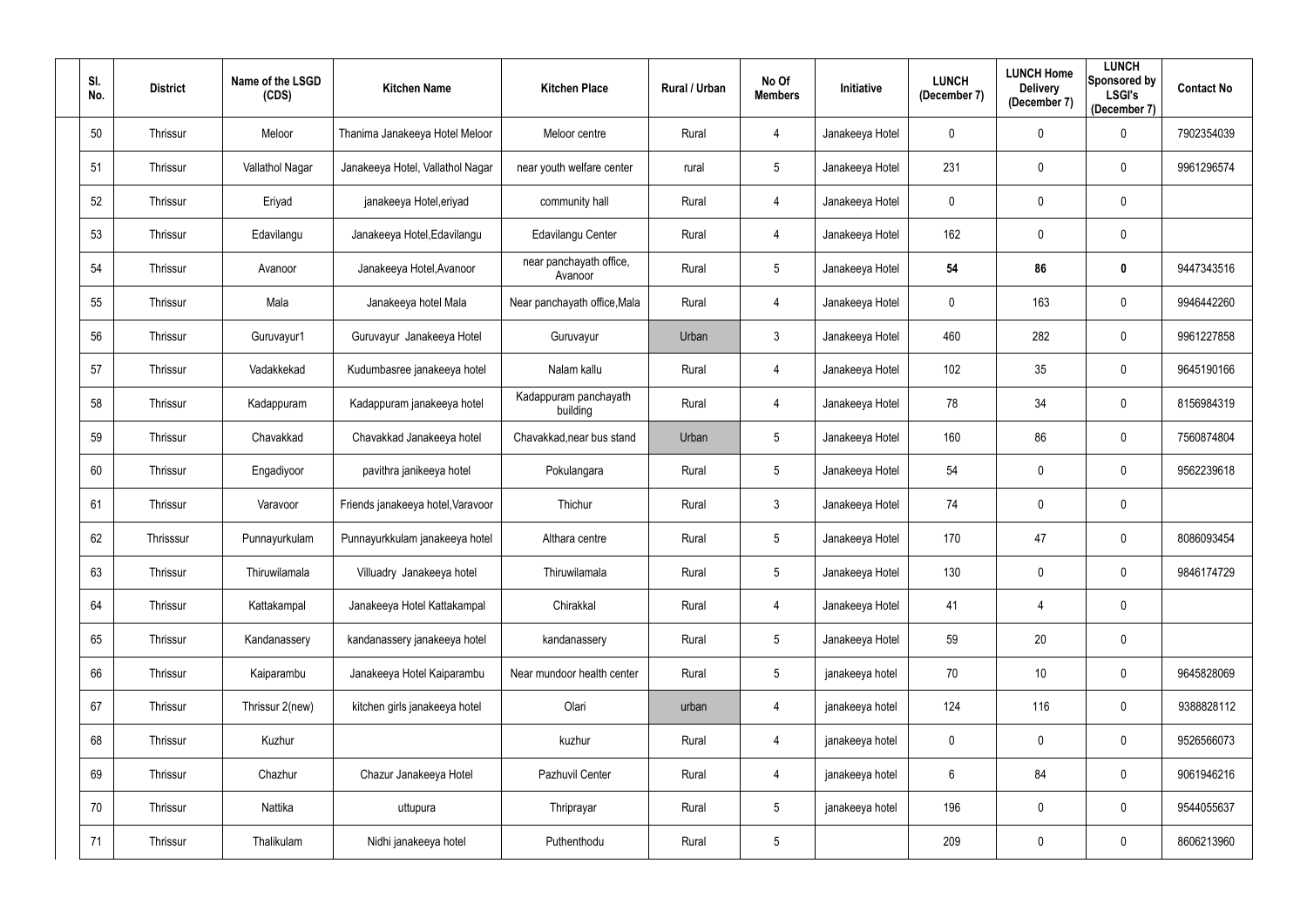| SI.<br>No. | <b>District</b> | Name of the LSGD<br>(CDS) | <b>Kitchen Name</b>          | <b>Kitchen Place</b>                   | Rural / Urban | No Of<br><b>Members</b> | Initiative      | <b>LUNCH</b><br>(December 7) | <b>LUNCH Home</b><br><b>Delivery</b><br>(December 7) | <b>LUNCH</b><br>Sponsored by<br><b>LSGI's</b><br>(December 7) | <b>Contact No</b> |
|------------|-----------------|---------------------------|------------------------------|----------------------------------------|---------------|-------------------------|-----------------|------------------------------|------------------------------------------------------|---------------------------------------------------------------|-------------------|
| 72         | Thrissur        | Vadanapilly               | vadanappilly janakeeya hotel | vadanapilly                            | Rural         | 5                       | janakeeya hotel | 220                          | $\mathbf 0$                                          | $\overline{0}$                                                | 9947728948        |
| 73         | Thrissur        | orumanayur                | orumanayur janakeeya hotel   | orumanayur                             | rural         | 5                       | janakeeya hotel | 100                          | 46                                                   | $\overline{0}$                                                | 9995588758        |
| 74         | Thrissur        | Panjal                    | Five-star Janakeeya hotel    | Panjal                                 | Rural         | $5\phantom{.0}$         | janakeeya hotel | 183                          | $\mathbf 0$                                          | $\overline{0}$                                                | 9746847353        |
| 75         | Thrissur        | veloor                    | Veloor Janakeeya hotel       | veloor                                 | Rural         | $5\phantom{.0}$         | janakeeya hotel | 110                          | 40                                                   | $\overline{0}$                                                | 9447724685        |
| 76         | Thrissur        | Chowanoor                 | Chowanoor Janakeeya hotel    | Chowanoor                              | Rural         | $\mathfrak{Z}$          | janakeeya hotel | 0                            | $\mathbf 0$                                          | $\overline{0}$                                                | 9,526,340,307     |
| 77         | Thrissur        | Puthur                    | Puthur janakeeyahotel        | puthur                                 | Rural         | 5                       | janakeeya hotel | 67                           | 71                                                   | $\overline{0}$                                                | 6238101595        |
| 78         | Thrissur        | Erumapetty                | subhiksha janakeeya hotel    | Erumapetty                             | Rural         | 5                       | janakeeya hotel | 116                          | 59                                                   | $\overline{0}$                                                | 9207201880        |
| 79         | Thrissur        | Kondazhy                  | Santhwanam Janakeeya Hotel   | Kondazhy                               | Rural         | 4                       | janakeeya hotel | 48                           | $\overline{0}$                                       | $\overline{0}$                                                | 9526401759        |
| 80         | Thrissur        | Mullurkkara               | Kaniv Janakeeya Hotel        | Atoor                                  | Rural         | 4                       | janakeeya hotel | 0                            | $\mathbf 0$                                          | $\mathbf 0$                                                   |                   |
| 81         | Thrissur        | Porkkulam                 | Porkulam janakeeya hotel     | Parempadam                             | Rural         | $5\phantom{.0}$         | Janakeeya hotel | $\mathbf 0$                  | 65                                                   | $\overline{2}$                                                | 8129017841        |
| 82         | Thrissur        | Puthukkad                 | Puthukkad Janakeeya Hotel    | Puthukkad                              | Rural         | 5                       | Janakeeya hotel | 78                           | 44                                                   | $\overline{0}$                                                |                   |
| 83         | Thrissur        | Choondal                  | Choondal Janakeeya Hotel     | <b>Kechery Centre</b>                  | Rural         | 8                       | Janakeeya Hotel | 50                           | 30                                                   | $\overline{0}$                                                |                   |
| 84         | Thrissur        | Cherpu                    | Cherpu Janakeeya Hotel       | Cherpu                                 | Rural         | $\mathfrak{Z}$          | Janakeeya Hotel | $\mathbf 0$                  | 75                                                   | $\mathbf 0$                                                   | 9605375648        |
| 85         | Thrissur        | Mathilakam                | Mathilakam Janakeeya hotel   | Mathilakam gramapanchayath<br>compound | Rural         | $\mathfrak{Z}$          | Janakeeya hotel | 17                           | $\mathbf 0$                                          | $\overline{0}$                                                | 9995986808        |
| 86         | Thrissur        | Anthikad                  | Anthikad Janakeeya hotel     | Anthikad                               | Rural         | 4                       | Janakeeya hotel | $\mathbf 0$                  | $\mathbf 0$                                          | $\mathbf 0$                                                   |                   |
| 87         | Thrissur        | Mullassery                | Mullassery Janakeeya Hotel   | Mullassery centre                      | Rural         | $\sqrt{5}$              | Janakeeya hotel | 123                          | 88                                                   | $\mathbf 0$                                                   |                   |
| 88         | Thrissur        | Karalam                   | Karalam Janakeeya Hotel      |                                        | Rural         | 4                       | Janakeeya hotel | 49                           | $\pmb{0}$                                            | $\mathbf 0$                                                   | 6282924636        |
| 89         | Thrissur        | Poomangalam               | Poomangalam Janakeeya Hotel  | Edakkulam                              | Rural         | $\mathfrak{Z}$          | Janakeeya hotel | $\mathbf 0$                  | $\mathbf 0$                                          | $\overline{0}$                                                |                   |
| 90         | Thrissur        | MG Kavu                   | Annapoorna Janakeeya Hotel   | MG Kavu                                | Rural         | 4                       | Janakeeya hotel | 142                          | 46                                                   | $\overline{0}$                                                |                   |
| 91         | Thrissur        | chelakkara                | Nila janakeeya hotel         | chelakkara                             | rural         | $5\phantom{.0}$         | janakeeya hotel | 138                          | $\mathbf 0$                                          | $\mathbf 0$                                                   |                   |
| 92         | Thrissur        | Avinissery                | Avinissery Janakeeya Hotel   | Palakkal                               | Rural         | 4                       | janakeeya hotel | $\mathbf 0$                  | $\mathbf 0$                                          | $\mathbf 0$                                                   |                   |
| 93         | Thrissur        | Nadathara 2               | Grandmaas Janakeeya hotel    | Nadathara                              | Rural         | $5\phantom{.0}$         | Janakeeya Hotel | 148                          | 156                                                  | $\boldsymbol{0}$                                              |                   |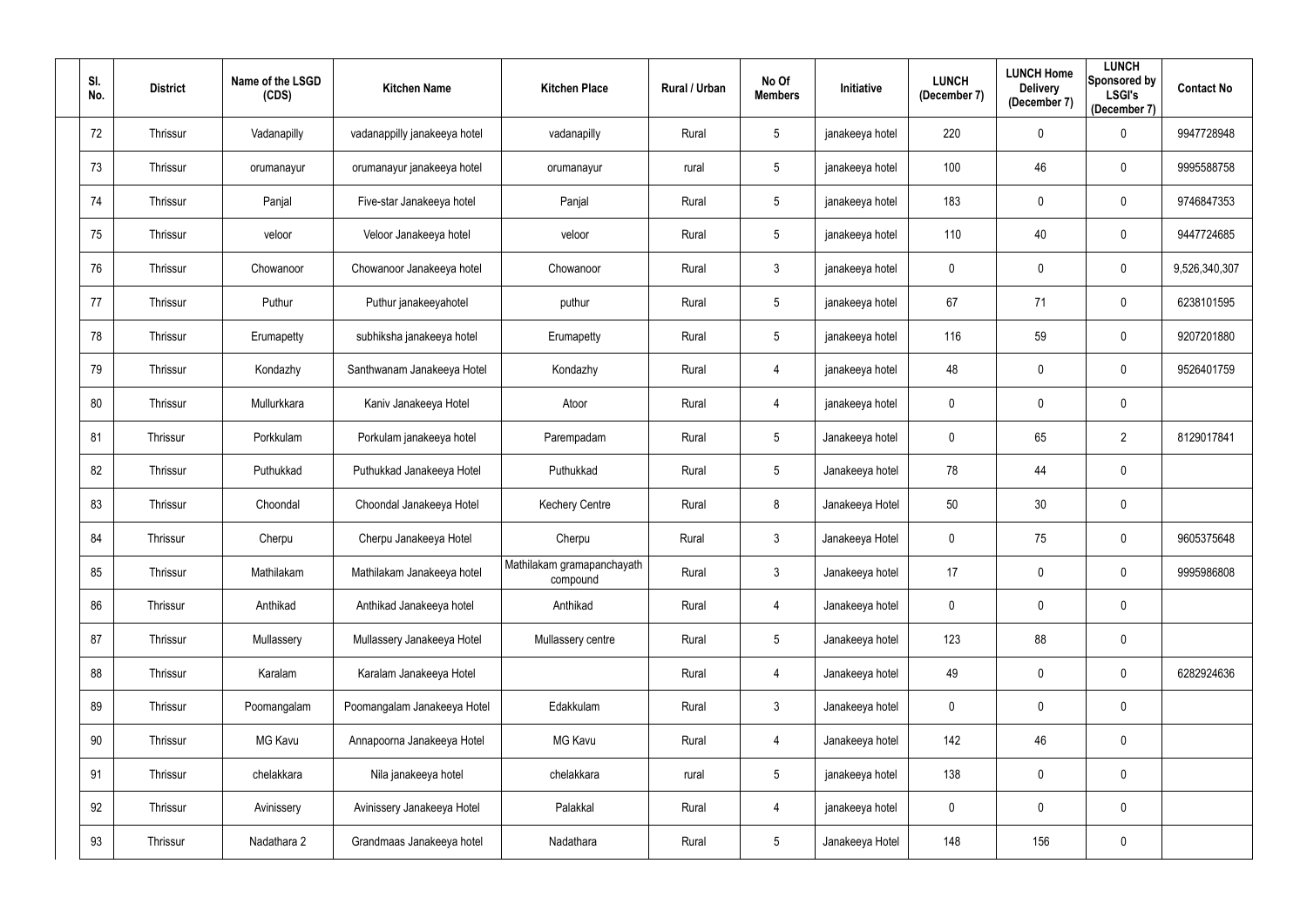|    | SI.<br>No.      | <b>District</b> | Name of the LSGD<br>(CDS) | <b>Kitchen Name</b>                 | <b>Kitchen Place</b>                   | Rural / Urban | No Of<br><b>Members</b> | <b>Initiative</b> | <b>LUNCH</b><br>(December 7) | <b>LUNCH Home</b><br><b>Delivery</b><br>(December 7) | <b>LUNCH</b><br>Sponsored by<br><b>LSGI's</b><br>(December 7) | <b>Contact No</b> |
|----|-----------------|-----------------|---------------------------|-------------------------------------|----------------------------------------|---------------|-------------------------|-------------------|------------------------------|------------------------------------------------------|---------------------------------------------------------------|-------------------|
|    | 94              | Thrissur        | Chavakkad                 | Janakeeya hotel                     | Chavakkad                              | Urban         | $5\phantom{.0}$         | Janakeeya hotel   | 171                          | 35                                                   | $\bf{0}$                                                      | 7034752180        |
|    | 95              | Thrissur        | Mala 2                    | Janakeeya hotel                     |                                        | Rural         | $5\phantom{.0}$         | janakeeya hotel   | 0                            | 136                                                  | $\pmb{0}$                                                     |                   |
|    | 96              | Thrissur        | <b>Thrissur</b>           | Janakeeya hotel                     |                                        | Urban         |                         | janakeeya hotel   | 166                          | 50                                                   | $\mathbf 0$                                                   |                   |
|    | 96              |                 |                           |                                     |                                        |               | 423                     |                   | 8173                         | 4914                                                 | 31                                                            |                   |
|    |                 | Wayanad         | Vellamunda                | Thanima mess                        | 8/4 vellamuda                          | Rural         | 4                       | janakeeya Hotel   | 79                           | $\mathbf 0$                                          | $\bf{0}$                                                      | 7025659685        |
|    | $\overline{2}$  | Wayanad         | Thavinjal                 | Sobhagya Vanitha mess               | Thalappuzha<br>chungam                 | Rural         | 4                       | janakeeya Hotel   | 170                          | $\overline{0}$                                       | $\pmb{0}$                                                     | 9497247541        |
|    | 3               | Wayanad         | Vythiri                   | Dharshana catering                  | Vythiri                                | Rural         | 4                       | janakeeya Hotel   | 209                          | $\mathbf 0$                                          | $\boldsymbol{0}$                                              | 9074598184        |
|    | 4               | Wayanad         | Mullankolly               | Kairali catering group              | Mullankolli                            | Rural         | $\mathfrak{Z}$          | janakeeya Hotel   | 158                          | $\overline{0}$                                       | $\boldsymbol{0}$                                              | 9526706627        |
|    | 5               | Wayanad         | Poothadi                  | Mary matha mess                     | Kenichira                              | Rural         | $5\phantom{.0}$         | janakeeya Hotel   | 144                          | $\overline{0}$                                       | $\mathbf 0$                                                   | 9526376970        |
|    | $6\phantom{.}6$ | Wayanad         | Meppadi                   | Cafe Kudumbashree                   | Meppadi                                | Rural         | $5\phantom{.0}$         | janakeeya Hotel   | 218                          | $\pmb{0}$                                            | $\pmb{0}$                                                     | 9207935764        |
|    | $\overline{7}$  | Wayanad         | Pozhuthana                | Dhanya mess                         | Pozhuthana                             | Rural         | $\mathfrak{Z}$          | janakeeya Hotel   | 205                          | $\mathbf 0$                                          | $\mathbf 0$                                                   | 8111838165        |
|    | 8               | Wayanad         | Thondernad                | Thanima canteen                     | Korom                                  | Rural         | $\mathfrak{Z}$          | janakeeya Hotel   | 75                           | $\mathbf 0$                                          | $\mathbf 0$                                                   | 8943476943        |
|    | 9               | Wayanad         | Meenangady                | Haritham Janakeeya Hotel            | Opposite police station,<br>Meenangadi | Rural         | $6\phantom{.}6$         | janakeeya Hotel   | 182                          | $\overline{0}$                                       | 0                                                             | 9526895975        |
|    | 10              | Wayanad         | Nenmeni                   | Minnaram Mess and Chappathi<br>Unit | Cheeral                                | Rural         | $5\phantom{.0}$         | janakeeya Hotel   | 98                           | $\mathbf 0$                                          | $\mathbf 0$                                                   | 8086835886        |
|    | 11              | Wayanad         | Thirunelli                | Adigamanai Mess and Catering        | Kartikulam                             | Rural         | $\sqrt{5}$              | janakeeya Hotel   | 155                          | $\mathbf 0$                                          | $\overline{0}$                                                | 9207406211        |
|    | 12              | Wayanad         | Mananthavady              | Dhanasree canteen                   | Mananthavadi                           | Urban         | $5\phantom{.0}$         | janakeeya Hotel   | 268                          | $\mathbf 0$                                          | $\overline{0}$                                                | 9496997382        |
|    | 13              | Wayanad         | Ambalavayal               | Ruchi Catering                      | kalathuvayal                           | Rural         | $5\,$                   | janakeeya Hotel   | 277                          | $\pmb{0}$                                            | $\overline{0}$                                                | 9495084437        |
| 28 | 14              | Wayanad         | Kaniyambetta              | sree Vinayaka                       | millumukk                              | rural         | $5\,$                   | janakeeya Hotel   | 168                          | $\pmb{0}$                                            | $\mathbf 0$                                                   | 9061486938        |
|    | 15              | Wayanad         | Pulpally                  | Vinayaka catering                   | Pulpally                               | Rural         | $5\phantom{.0}$         | janakeeya Hotel   | 282                          | $\mathbf 0$                                          | $\overline{0}$                                                | 9947319307        |
|    | 16              | Wayanad         | Noolpuzha                 | Friends catering                    | Naikketty                              | Rural         | $\sqrt{5}$              | janakeeya Hotel   | 184                          | $\mathbf 0$                                          | $\mathbf 0$                                                   | 7558019388        |
|    | 17              | Wayanad         | Panamaram                 | Testy mess                          | Panamaram                              | Rural         | 4                       | janakeeya Hotel   | 243                          | $\pmb{0}$                                            | $\overline{0}$                                                | 9605814620        |
|    | 18              | wayanad         | Moopainad                 | vanitha mess                        | vaduvanchal                            | Rural         | $\sqrt{5}$              | janakeeya Hotel   | 210                          | $\pmb{0}$                                            | $\overline{0}$                                                | 974596708         |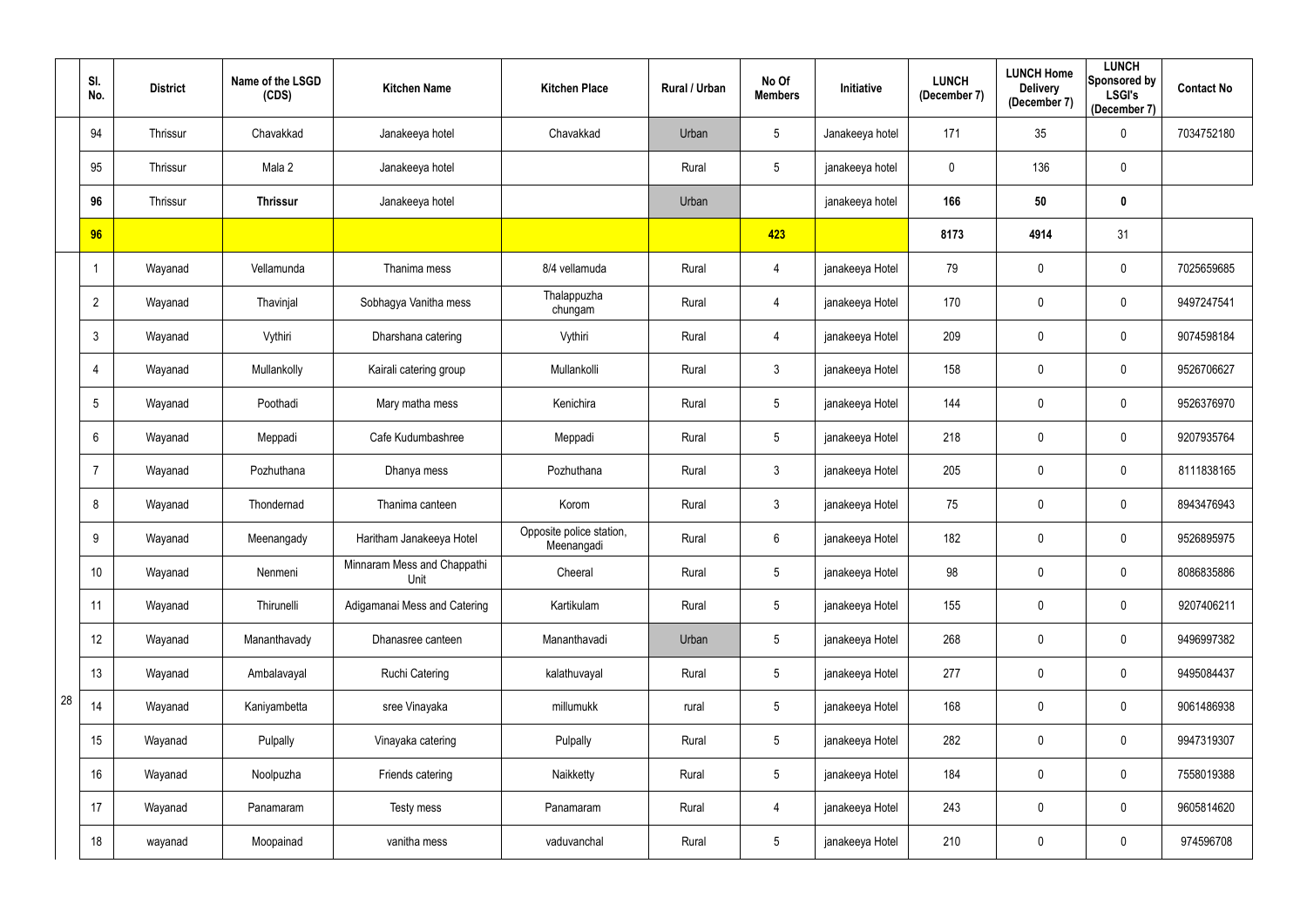|    | SI.<br>No. | <b>District</b> | Name of the LSGD<br>(CDS) | <b>Kitchen Name</b> | <b>Kitchen Place</b>            | Rural / Urban | No Of<br><b>Members</b> | Initiative      | <b>LUNCH</b><br>(December 7) | <b>LUNCH Home</b><br><b>Delivery</b><br>(December 7) | <b>LUNCH</b><br>Sponsored by<br><b>LSGI's</b><br>(December 7) | <b>Contact No</b> |
|----|------------|-----------------|---------------------------|---------------------|---------------------------------|---------------|-------------------------|-----------------|------------------------------|------------------------------------------------------|---------------------------------------------------------------|-------------------|
|    | 19         | wayanad         | Edavaka                   | <b>Teasty Mess</b>  | Irumbupalam                     | Rural         | 4                       | janakeeya Hotel | 144                          | $\mathbf 0$                                          | $\mathbf 0$                                                   | 9847842390        |
|    | 20         | wayanad         | kalpetta                  | shiya catering      | pallithazhe, kalpetta town      | urban         | 3                       | janakeeya Hotel | 458                          | $\mathbf 0$                                          | $\boldsymbol{0}$                                              | 6282822890        |
|    | 21         | wayanad         | sulthan bathery           | preethis            | near telephone exchange         | urban         | $5\phantom{.0}$         | janakeeya Hotel | 0                            | $\mathbf 0$                                          | $\mathbf 0$                                                   | 9961088393        |
|    | 22         | wayanad         | Muttil                    | swad cattering      | Muttil bus stand                | Rural         | $5\overline{)}$         | janakeeya Hotel | 310                          | $\mathbf 0$                                          | $\mathbf 0$                                                   | 9074461322        |
|    | 23         | wayanad         | padinjarathara            | oruma               | padinjarathara town             | Rural         | $5\phantom{.0}$         | janakeeya Hotel | 317                          | $\mathbf 0$                                          | $\mathbf 0$                                                   | 9495814542        |
|    | 24         | wayanad         | kalpetta                  | Anjuse cattering    | kalpetta town                   | Urban         | $5\phantom{.0}$         | janakeeya Hotel | 352                          | $\mathbf 0$                                          | $\mathbf 0$                                                   | 9745883809        |
|    | 25         | wayanad         | Thariyode                 | Haritham            | kavumadham town                 | Rural         | $\mathfrak{Z}$          | janakeeya Hotel | 98                           | $\pmb{0}$                                            | $\mathbf 0$                                                   | 9074095457        |
|    | 26         | wayanad         | Mananthavady              | chothis mess        | Kozhikode road,<br>Mananthavady | Urban         | 3                       | janakeeya Hotel | 230                          | $\mathbf 0$                                          | 0                                                             | 9947376596        |
|    | 27         | wayanad         | vengapalli                | Annapoorna          | vengapalli town                 | Rural         | $5\overline{)}$         | janakeeya Hotel | 397                          | $\mathbf 0$                                          | $\mathbf 0$                                                   | 7592831851        |
|    | 28         | Wayanad         | Kottathara                | Jyothi vanitha mess | Venniyod                        | Rural         | $\mathfrak{Z}$          | janakeeya Hotel | 245                          | $\mathbf 0$                                          | $\mathbf 0$                                                   | 9961844026        |
| 28 |            |                 |                           | 876                 |                                 |               | 122                     |                 | 5876                         | $\mathbf 0$                                          | 0                                                             |                   |
|    |            |                 |                           |                     |                                 | <b>TOTAL</b>  | 4638                    |                 |                              | 18905                                                |                                                               |                   |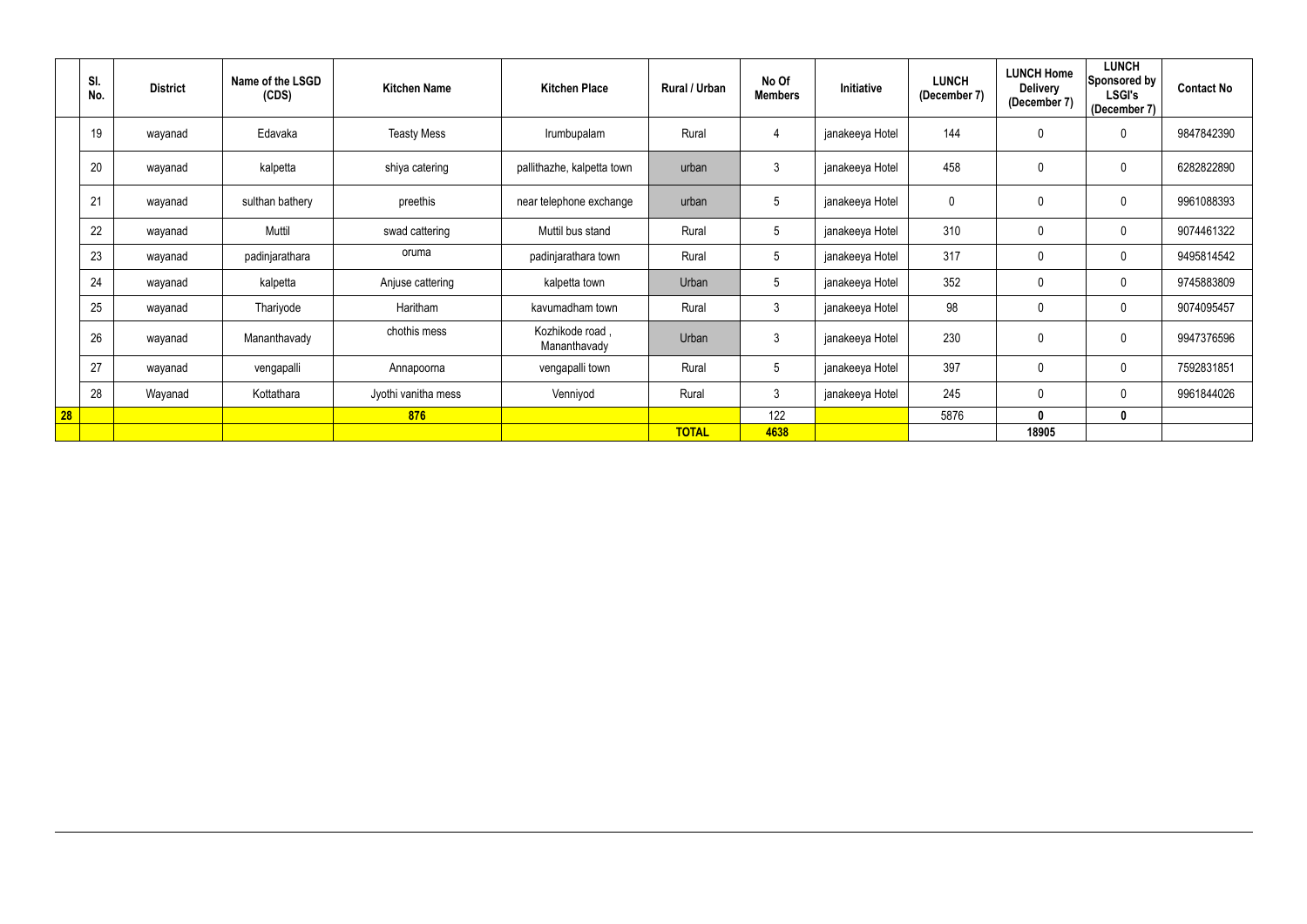| SI.<br>No. | <b>District</b> | Name of the LSGD<br>(CDS)                                                                        | <b>Kitchen Name</b>                                | <b>Kitchen Place</b>  | Rural / Urban                   | No Of<br><b>Members</b> | Initiative                                                           | <b>LUNCH</b><br>(December 7) | <b>LUNCH Home</b><br><b>Delivery</b><br>(December 7) | <b>LUNCH</b><br>Sponsored by<br><b>LSGI's</b><br>(December 7) | <b>Contact No</b> |
|------------|-----------------|--------------------------------------------------------------------------------------------------|----------------------------------------------------|-----------------------|---------------------------------|-------------------------|----------------------------------------------------------------------|------------------------------|------------------------------------------------------|---------------------------------------------------------------|-------------------|
|            |                 |                                                                                                  | STATUS OF JANAKEEYA HOTELS FUNCTIONING IN DISTRICT |                       |                                 |                         | STATUS OF FOOD DISTRIBUTED THROUGH JANAKEEYA HOTELS AS ON 07.12.2021 |                              |                                                      |                                                               |                   |
|            | <b>District</b> | <b>Total</b><br>Janakeeya Hotels                                                                 | <b>Rural Units</b>                                 | <b>Urban</b><br>units | <b>STATUS OF</b><br><b>FOOD</b> | Home<br><b>Delviery</b> | <b>Food Sponsored</b><br>by LSGIs                                    |                              | <b>TOTAL Meals</b><br><b>Distributed</b>             |                                                               |                   |
|            | <b>TVM</b>      | 108                                                                                              | 78                                                 | 30                    | 24                              | $\theta$                | 1                                                                    | 25                           |                                                      |                                                               |                   |
|            | <b>KLM</b>      | 82                                                                                               | 72                                                 | 10 <sup>°</sup>       | 12023                           | 258                     | 8 <sup>°</sup>                                                       | 12,289                       |                                                      |                                                               |                   |
|            | <b>PTA</b>      | 59                                                                                               | 54                                                 | 5 <sup>1</sup>        | 125                             | 5229                    | $\overline{0}$                                                       | 5,354                        |                                                      |                                                               |                   |
|            | <b>ALP</b>      | 86                                                                                               | 77                                                 | 9 <sup>°</sup>        | 4,860                           | 3984                    | 35                                                                   | 8,879                        |                                                      |                                                               |                   |
|            | <b>KTM</b>      | 80                                                                                               | 72                                                 | 8 <sub>1</sub>        | 8674                            | 231                     | 23                                                                   | 8,928                        |                                                      |                                                               |                   |
|            | <b>IDK</b>      | 49                                                                                               | 48                                                 | $\overline{1}$        | 6617                            | $\overline{0}$          | 6 <sup>°</sup>                                                       | 6,623                        |                                                      |                                                               |                   |
|            | <b>EKM</b>      | 113                                                                                              | 81                                                 | 32                    | 22333                           | 2235                    | 6 <sup>°</sup>                                                       | 24,574                       |                                                      |                                                               |                   |
|            | <b>TSR</b>      | 96                                                                                               | 85                                                 | 11                    | 8,173                           | 4,914                   | 31                                                                   | 13,118                       |                                                      |                                                               |                   |
|            | PGT             | 102                                                                                              | 92 <sub>1</sub>                                    | 10 <sup>°</sup>       | 14,257                          | $\overline{0}$          | 13                                                                   | 14,270                       |                                                      |                                                               |                   |
|            | <b>MLP</b>      | 123                                                                                              | 104                                                | 19                    | 21,972                          | 5870                    | 14                                                                   | 27,856                       |                                                      |                                                               |                   |
|            | <b>WYD</b>      | 28                                                                                               | 23                                                 | 5 <sub>o</sub>        | 5876                            | $\overline{0}$          | $\overline{0}$                                                       |                              | 5,876                                                |                                                               |                   |
|            | <b>KKD</b>      | 104                                                                                              | 75                                                 | 29                    | 33,644                          | 1098                    | 12                                                                   | 34,754                       |                                                      |                                                               |                   |
|            | KNR             | 88                                                                                               | 74                                                 | 14                    | 18,295                          | $\overline{0}$          | 15                                                                   |                              | 18,310                                               |                                                               |                   |
|            | <b>KSG</b>      | 41                                                                                               | 35                                                 | 6 <sub>1</sub>        | 6829                            | $\overline{0}$          | $\overline{0}$                                                       | 6,829                        |                                                      |                                                               |                   |
|            | <b>Total</b>    | 1159                                                                                             | 970                                                | 189                   | 163,702                         | 23,819                  | 164                                                                  | 187,685                      |                                                      |                                                               |                   |
|            |                 | 2210                                                                                             |                                                    |                       | 187,685                         |                         |                                                                      |                              |                                                      |                                                               |                   |
|            | <b>Date</b>     | <b>Grand Total of meals</b><br><b>Distributed through</b><br>Janakeeya hotel as<br>on 07.12.2021 | Urban<br>units                                     | <b>Total</b><br>units | Rs. 20 /Lunch<br><b>Parcel</b>  | Home<br><b>Delivery</b> | <b>LUNCH</b><br>sponsored by<br><b>LSGIs</b>                         | <b>Total Meals</b>           |                                                      |                                                               |                   |
|            | 07.12.2021      | 970                                                                                              | 189                                                | 1159                  | 163,702                         | 23,819                  | 164                                                                  |                              | 187,685                                              |                                                               |                   |